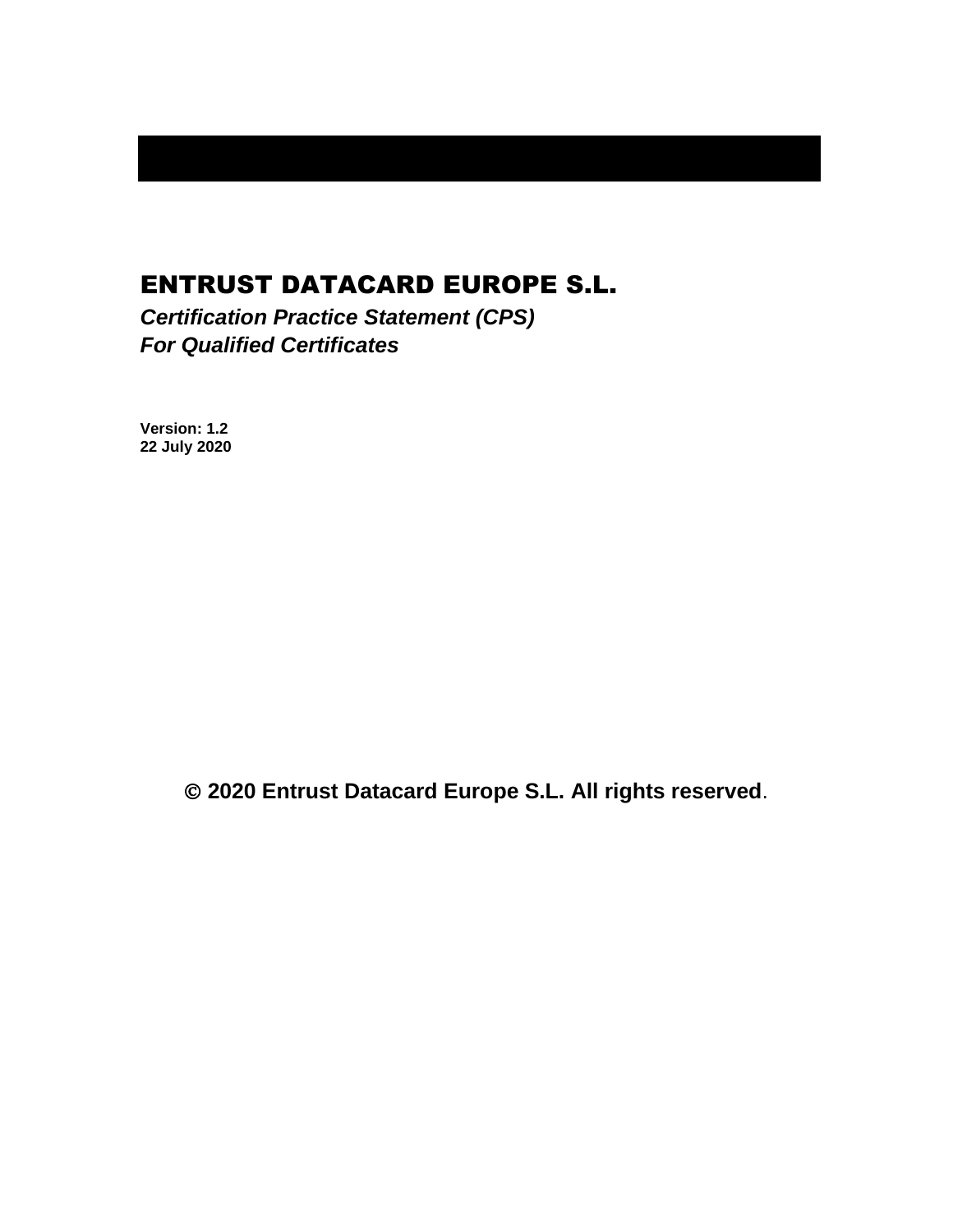# **Revision History**

| <i>Issue</i> | Date             | Changes in this Revision                                                                                                                                 |
|--------------|------------------|----------------------------------------------------------------------------------------------------------------------------------------------------------|
| 1.0          | 11 December 2019 | Initial version.                                                                                                                                         |
| 1.1          | 10 June 2020     | Addition of QSeal and QSignature Certificates                                                                                                            |
| 12           | 22 July 2020     | Update 6.6.2 Security Management Controls,<br>update 9.6.4 Relying Party Representations and<br>add AATL extensions to QSignature Certificate<br>Profile |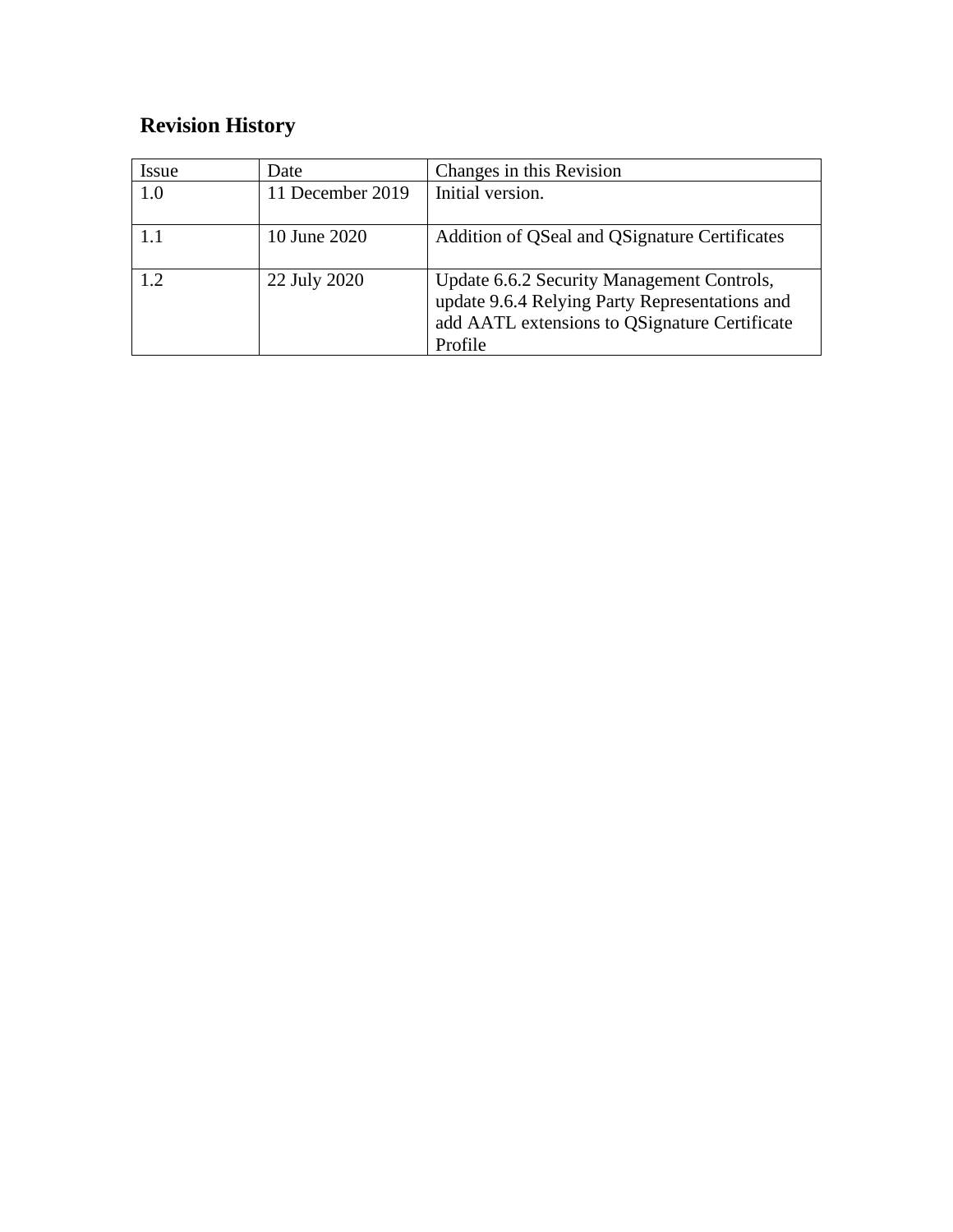# **TABLE OF CONTENTS**

| $\mathbf{I}$ . |                        |  |
|----------------|------------------------|--|
| 1.1            |                        |  |
| 1.2            |                        |  |
| 1.3            |                        |  |
| 1.3.1          |                        |  |
| 1.3.2          |                        |  |
| 1.3.3          |                        |  |
| 1.3.4          |                        |  |
| 1.3.5          |                        |  |
| $1.4^{\circ}$  |                        |  |
| 1.4.1          |                        |  |
| 1.4.2          |                        |  |
| 1.5            |                        |  |
| 1.5.1          |                        |  |
| 1.5.2          |                        |  |
| 1.5.3<br>1.5.4 |                        |  |
|                |                        |  |
| 1.6            |                        |  |
| 1.6.1          |                        |  |
| 1.6.2          |                        |  |
| 2.             |                        |  |
| 2.1            |                        |  |
|                |                        |  |
|                |                        |  |
| 2.2            |                        |  |
| 2.3            |                        |  |
| 2.4            |                        |  |
| 3.             |                        |  |
| <b>3.1</b>     |                        |  |
| 3.1.1          |                        |  |
| 3.1.2          |                        |  |
| 3.1.3          |                        |  |
| 3.1.4          |                        |  |
| 3.1.5          |                        |  |
| 3.1.6          |                        |  |
| 3.2            |                        |  |
| 3.2.1          |                        |  |
| 3.2.2          |                        |  |
|                | 3.2.2.2                |  |
|                | 3.2.2.3                |  |
|                | 3.2.2.4                |  |
|                | 3.2.2.4.1              |  |
|                | 3.2.2.4.2              |  |
|                | 3.2.2.4.3<br>3.2.2.4.4 |  |
|                | 3.2.2.4.5              |  |

 $\mathbf i$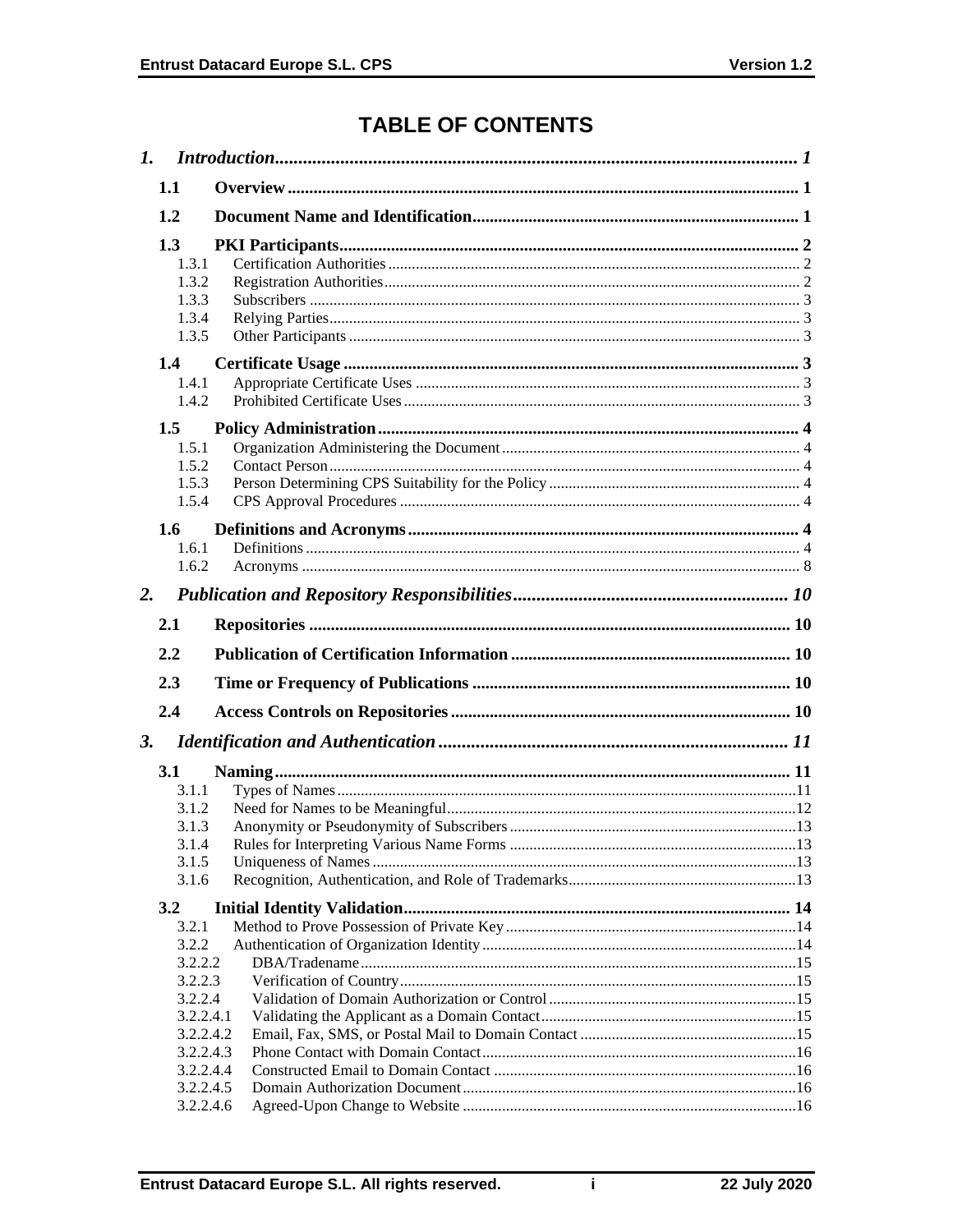| 3.2.2.4.7                |  |
|--------------------------|--|
| 3.2.2.4.8                |  |
| 3.2.2.4.9                |  |
| 3.2.2.4.10               |  |
| 3.2.2.4.11<br>3.2.2.4.12 |  |
| 3.2.2.4.13               |  |
| 3.2.2.4.14               |  |
| 3.2.2.4.15               |  |
| 3.2.2.4.16               |  |
| 3.2.2.4.17               |  |
| 3.2.2.4.18               |  |
| 3.2.2.4.19               |  |
| 3.2.2.5                  |  |
| 3.2.2.6                  |  |
| 3.2.2.7                  |  |
| 3.2.2.8                  |  |
| 3.2.2.9                  |  |
| 3.2.2.10                 |  |
| 3.2.3                    |  |
| 3.2.4                    |  |
| 3.2.5                    |  |
| 3.2.6                    |  |
|                          |  |
| 3.3                      |  |
| 3.3.1                    |  |
| 3.3.2                    |  |
| 3.4                      |  |
|                          |  |
| 4.                       |  |
| 4.1                      |  |
| 4.1.1                    |  |
| 4.1.2                    |  |
|                          |  |
| 4.2                      |  |
| 4.2.1                    |  |
| 4.2.2                    |  |
| 4.2.3                    |  |
| 4.2.4                    |  |
| 4.3                      |  |
| 4.3.1                    |  |
| 4.3.2                    |  |
|                          |  |
| 4.4                      |  |
| 4.4.1                    |  |
| 4.4.2                    |  |
| 4.4.3                    |  |
| 4.5                      |  |
| 4.5.1                    |  |
| 4.5.2                    |  |
|                          |  |
| 4.6                      |  |
| 4.6.1                    |  |
| 4.6.2<br>4.6.3           |  |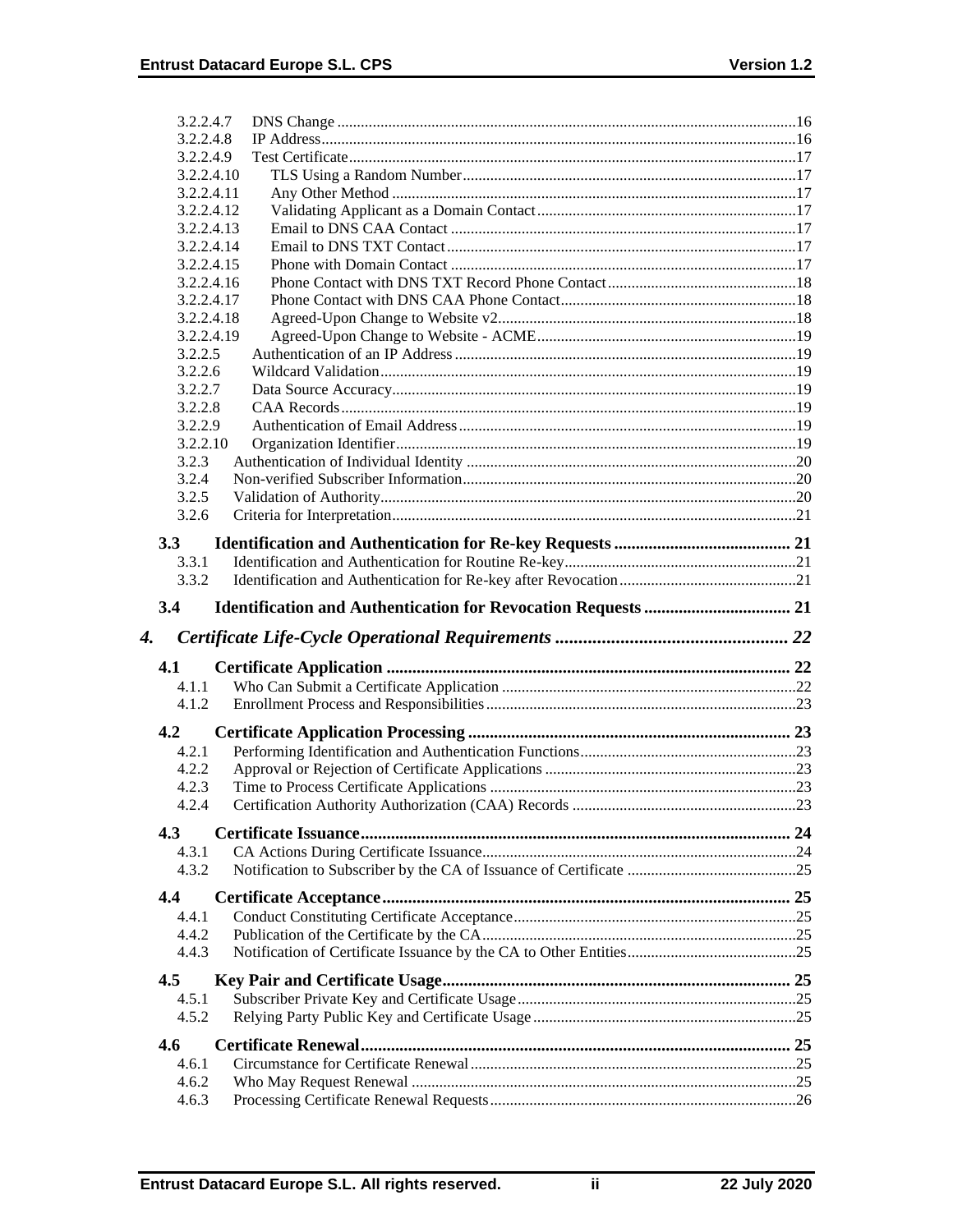| 4.6.4   |  |
|---------|--|
| 4.6.5   |  |
| 4.6.6   |  |
| 4.6.7   |  |
| 4.7     |  |
| 4.7.1   |  |
| 4.7.2   |  |
| 4.7.3   |  |
| 4.7.4   |  |
| 4.7.5   |  |
| 4.7.6   |  |
| 4.7.7   |  |
| 4.8     |  |
| 4.8.1   |  |
| 4.8.2   |  |
| 4.8.3   |  |
| 4.8.4   |  |
| 4.8.5   |  |
| 4.8.6   |  |
| 4.8.7   |  |
| 4.9     |  |
| 4.9.1   |  |
| 4.9.1.1 |  |
| 4.9.1.2 |  |
| 4.9.2   |  |
| 4.9.3   |  |
| 4.9.4   |  |
| 4.9.5   |  |
| 4.9.6   |  |
| 4.9.7   |  |
| 4.9.8   |  |
| 4.9.9   |  |
| 4.9.10  |  |
| 4.9.11  |  |
| 4.9.12  |  |
| 4.9.13  |  |
| 4.9.14  |  |
| 4.9.15  |  |
| 4.9.16  |  |
| 4.10    |  |
| 4.10.1  |  |
| 4.10.2  |  |
| 4.10.3  |  |
| 4.11    |  |
| 4.12    |  |
| 4.12.1  |  |
| 4.12.2  |  |
|         |  |
| 5.      |  |
| 5.1     |  |
| 5.1.1   |  |
| 5.1.2   |  |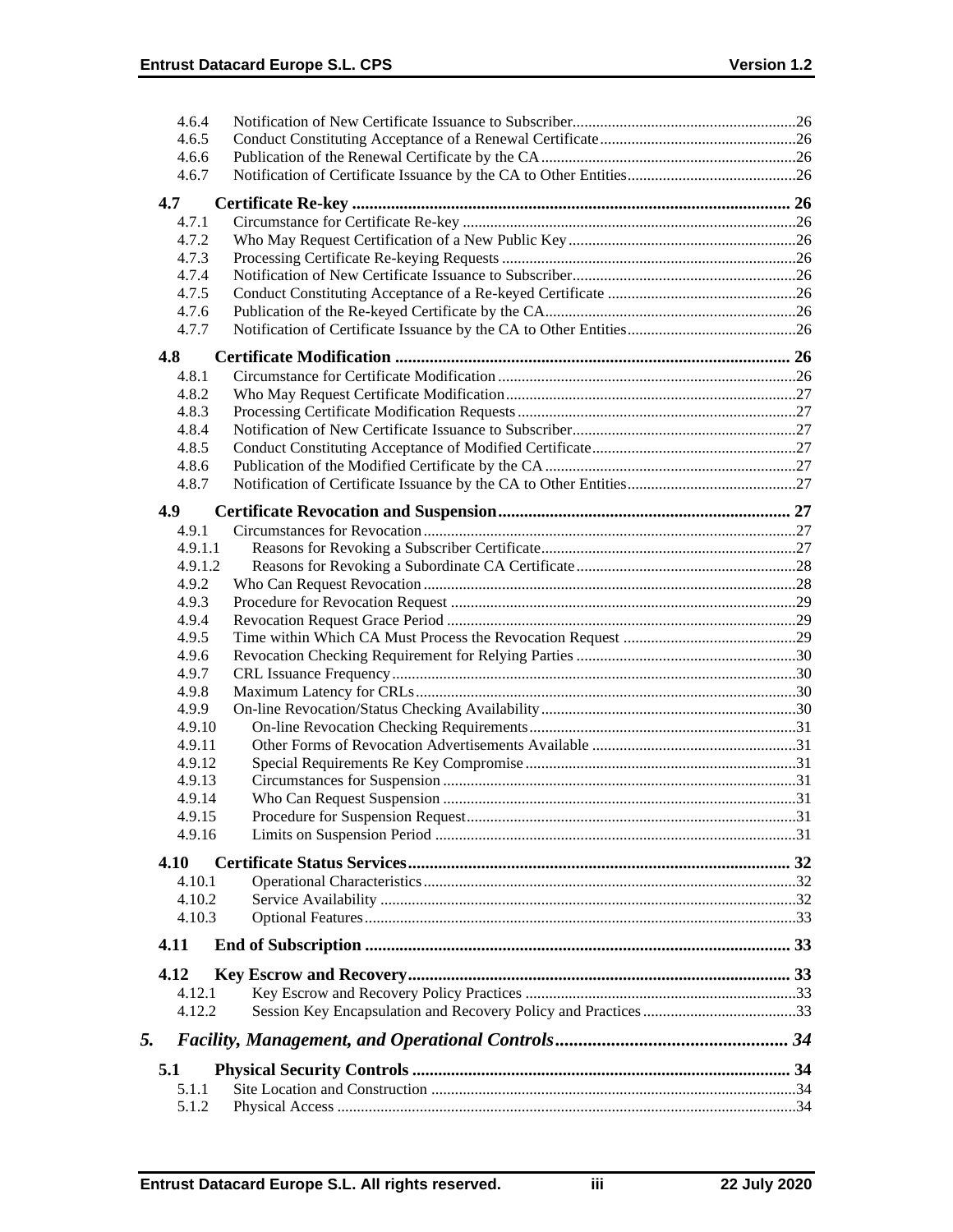|     | 5.1.3          |  |
|-----|----------------|--|
|     | 5.1.4          |  |
|     | 5.1.5          |  |
|     | 5.1.6          |  |
|     | 5.1.7          |  |
|     | 5.1.8          |  |
|     |                |  |
| 5.2 |                |  |
|     | 5.2.1          |  |
|     | 5.2.2          |  |
|     | 5.2.3          |  |
|     | 5.2.4          |  |
| 5.3 |                |  |
|     | 5.3.1          |  |
|     | 5.3.2          |  |
|     | 5.3.3          |  |
|     | 5.3.4          |  |
|     | 5.3.5          |  |
|     | 5.3.6          |  |
|     | 5.3.7          |  |
|     | 5.3.8          |  |
| 5.4 |                |  |
|     |                |  |
|     | 5.4.1          |  |
|     | 5.4.2          |  |
|     | 5.4.3          |  |
|     | 5.4.4          |  |
|     | 5.4.5<br>5.4.6 |  |
|     |                |  |
|     | 5.4.7          |  |
|     | 5.4.8          |  |
| 5.5 |                |  |
|     | 5.5.1          |  |
|     | 5.5.2          |  |
|     | 5.5.3          |  |
|     | 5.5.4          |  |
|     | 5.5.5          |  |
|     | 5.5.6          |  |
|     | 5.5.7          |  |
| 5.6 |                |  |
|     |                |  |
| 5.7 |                |  |
|     | 5.7.1          |  |
|     | 5.7.2          |  |
|     | 5.7.3          |  |
|     | 5.7.4          |  |
| 5.8 |                |  |
|     |                |  |
| 6.  |                |  |
| 6.1 |                |  |
|     | 6.1.1          |  |
|     | 6.1.2          |  |
|     |                |  |
|     | 6.1.3          |  |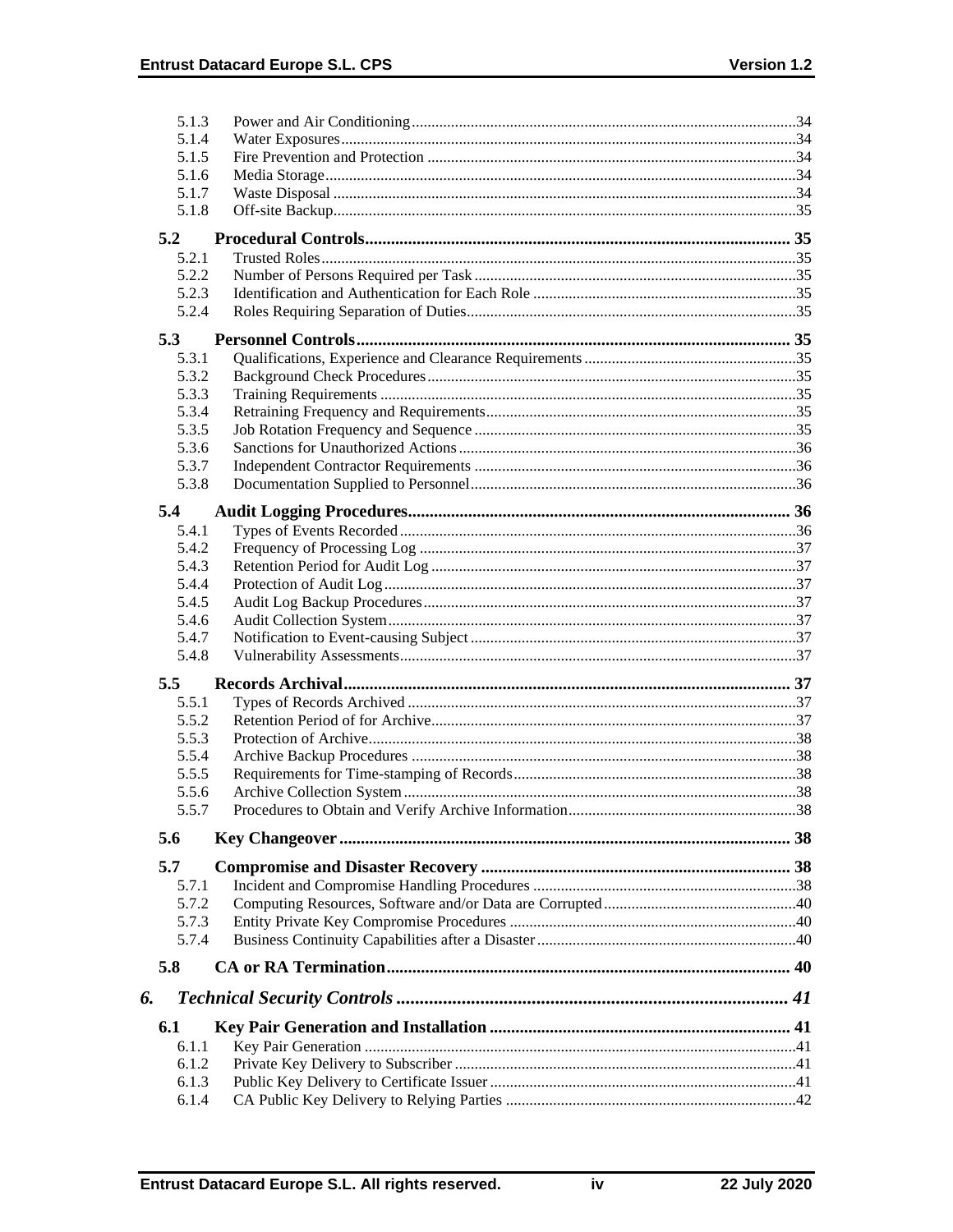| 6.1.5          |                                                                          |  |
|----------------|--------------------------------------------------------------------------|--|
| 6.1.6          |                                                                          |  |
| 6.1.7          |                                                                          |  |
|                |                                                                          |  |
| 6.2            | Private Key Protection and Cryptographic Module Engineering Controls  42 |  |
| 6.2.1          |                                                                          |  |
| 6.2.2          |                                                                          |  |
| 6.2.3          |                                                                          |  |
| 6.2.4          |                                                                          |  |
| 6.2.5          |                                                                          |  |
| 6.2.6          |                                                                          |  |
| 6.2.7          |                                                                          |  |
| 6.2.8          |                                                                          |  |
| 6.2.9          |                                                                          |  |
| 6.2.10         |                                                                          |  |
| 6.2.11         |                                                                          |  |
| 6.3            |                                                                          |  |
| 6.3.1          |                                                                          |  |
| 6.3.2          |                                                                          |  |
|                |                                                                          |  |
| 6.4            |                                                                          |  |
| 6.4.1          |                                                                          |  |
| 6.4.2          |                                                                          |  |
| 6.4.3          |                                                                          |  |
| 6.5            |                                                                          |  |
|                |                                                                          |  |
| 6.5.1<br>6.5.2 |                                                                          |  |
|                |                                                                          |  |
|                |                                                                          |  |
| 6.6            |                                                                          |  |
| 6.6.1          |                                                                          |  |
| 6.6.2          |                                                                          |  |
| 6.6.3          |                                                                          |  |
|                |                                                                          |  |
| 6.7            |                                                                          |  |
| 6.8            |                                                                          |  |
|                |                                                                          |  |
| 7.             |                                                                          |  |
|                |                                                                          |  |
| 7.1            |                                                                          |  |
| 7.1.1          |                                                                          |  |
| 7.1.2          |                                                                          |  |
| 7.1.3          |                                                                          |  |
| 7.1.4          |                                                                          |  |
| 7.1.5          |                                                                          |  |
| 7.1.6          |                                                                          |  |
| 7.1.7          |                                                                          |  |
| 7.1.8          |                                                                          |  |
| 7.1.9          |                                                                          |  |
| 7.2            |                                                                          |  |
| 7.2.1          |                                                                          |  |
| 7.2.2          |                                                                          |  |
|                |                                                                          |  |
| 7.3            |                                                                          |  |
| 7.3.1<br>7.3.2 |                                                                          |  |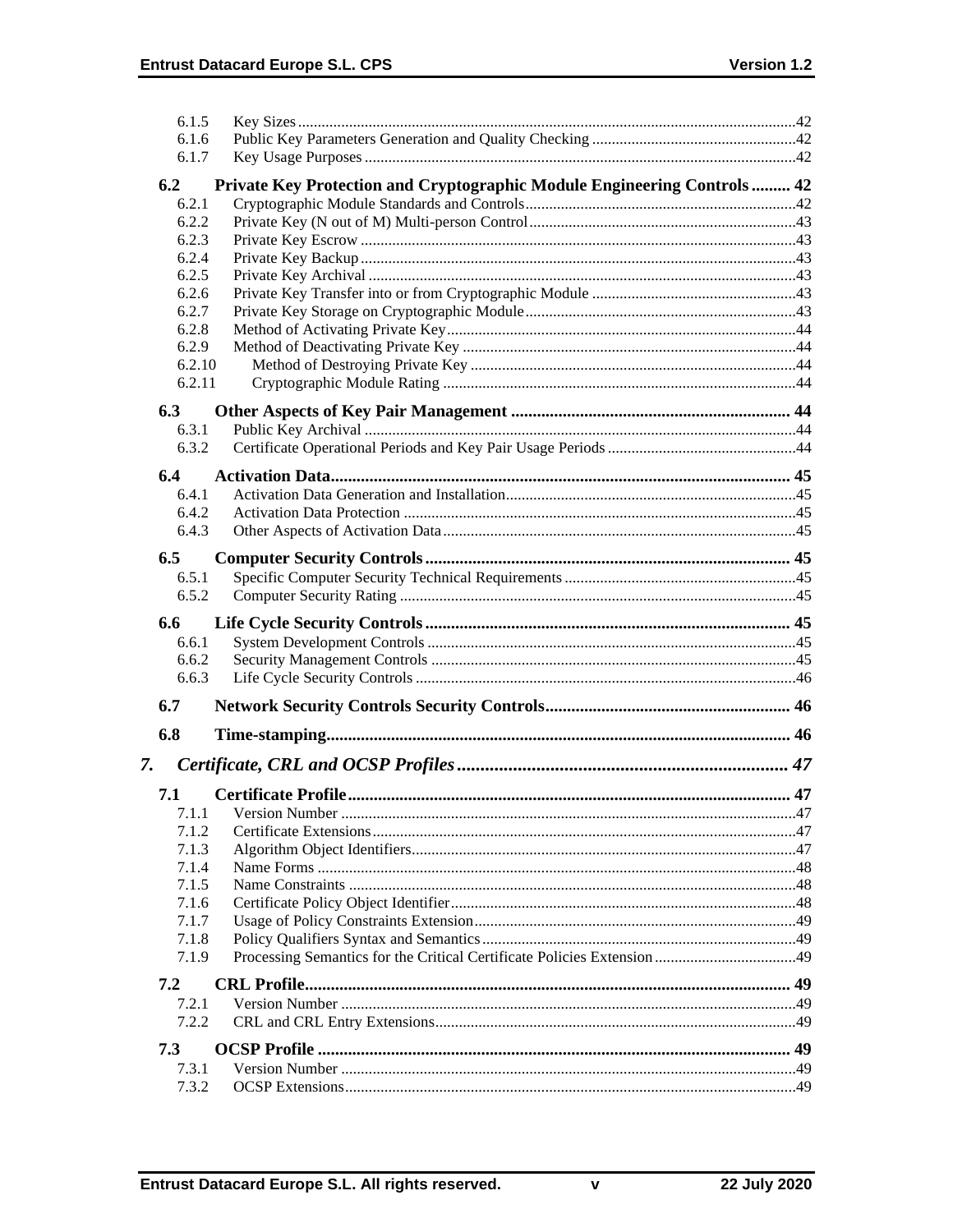| 8. |               |  |
|----|---------------|--|
|    | 8.1           |  |
|    | 8.2           |  |
|    | 8.3           |  |
|    | 8.4           |  |
|    | 8.5           |  |
|    |               |  |
|    | 8.6           |  |
|    | 8.7           |  |
| 9. |               |  |
|    | 9.1           |  |
|    | 9.1.1         |  |
|    | 9.1.2         |  |
|    | 9.1.3         |  |
|    | 9.1.4         |  |
|    | 9.1.5         |  |
|    | 9.2           |  |
|    | 9.2.1         |  |
|    | 9.2.2         |  |
|    | 9.2.3         |  |
|    | 9.3           |  |
|    | 9.3.1         |  |
|    | 9.3.2         |  |
|    | 9.3.3         |  |
|    | $9.4^{\circ}$ |  |
|    | 9.4.1         |  |
|    | 9.4.2         |  |
|    | 9.4.3         |  |
|    | 9.4.4         |  |
|    | 9.4.5         |  |
|    | 9.4.6         |  |
|    | 9.4.7         |  |
|    | 9.5           |  |
|    | 9.6           |  |
|    | 9.6.1         |  |
|    | 9.6.2         |  |
|    | 9.6.3         |  |
|    | 9.6.4         |  |
|    | 9.6.5         |  |
|    | 9.7           |  |
|    | 9.8           |  |
|    | 9.9           |  |
|    | 9.9.1         |  |
|    | 9.9.2         |  |
|    | 9.9.3         |  |

 $\overline{\mathsf{vi}}$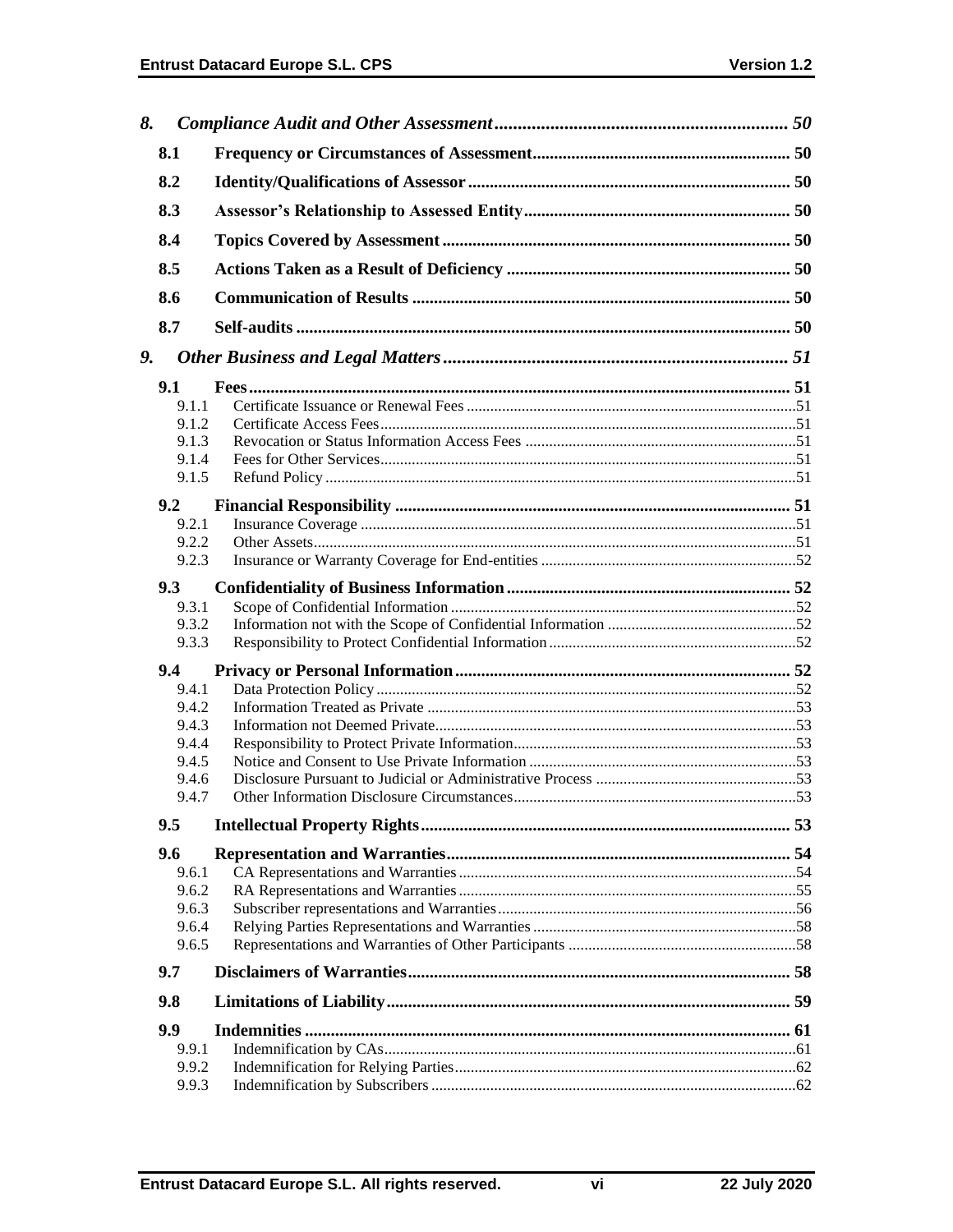| 9.10             |  |
|------------------|--|
| 9.10.1           |  |
| 9.10.2           |  |
| 9.10.3           |  |
| 9.11             |  |
| 9.12             |  |
| 9.12.1           |  |
| 9.12.2           |  |
| 9.12.3           |  |
| 9.13             |  |
| 9.14             |  |
| 9.15             |  |
| 9.16             |  |
| 9.16.1           |  |
| 9.16.2           |  |
| 9.16.3           |  |
| 9.16.4<br>9.16.5 |  |
|                  |  |
| 9.17<br>9.17.1   |  |
| 9.17.2           |  |
| 9.17.3           |  |
| 9.17.4           |  |
|                  |  |
|                  |  |
|                  |  |
|                  |  |
|                  |  |
|                  |  |
|                  |  |
|                  |  |
|                  |  |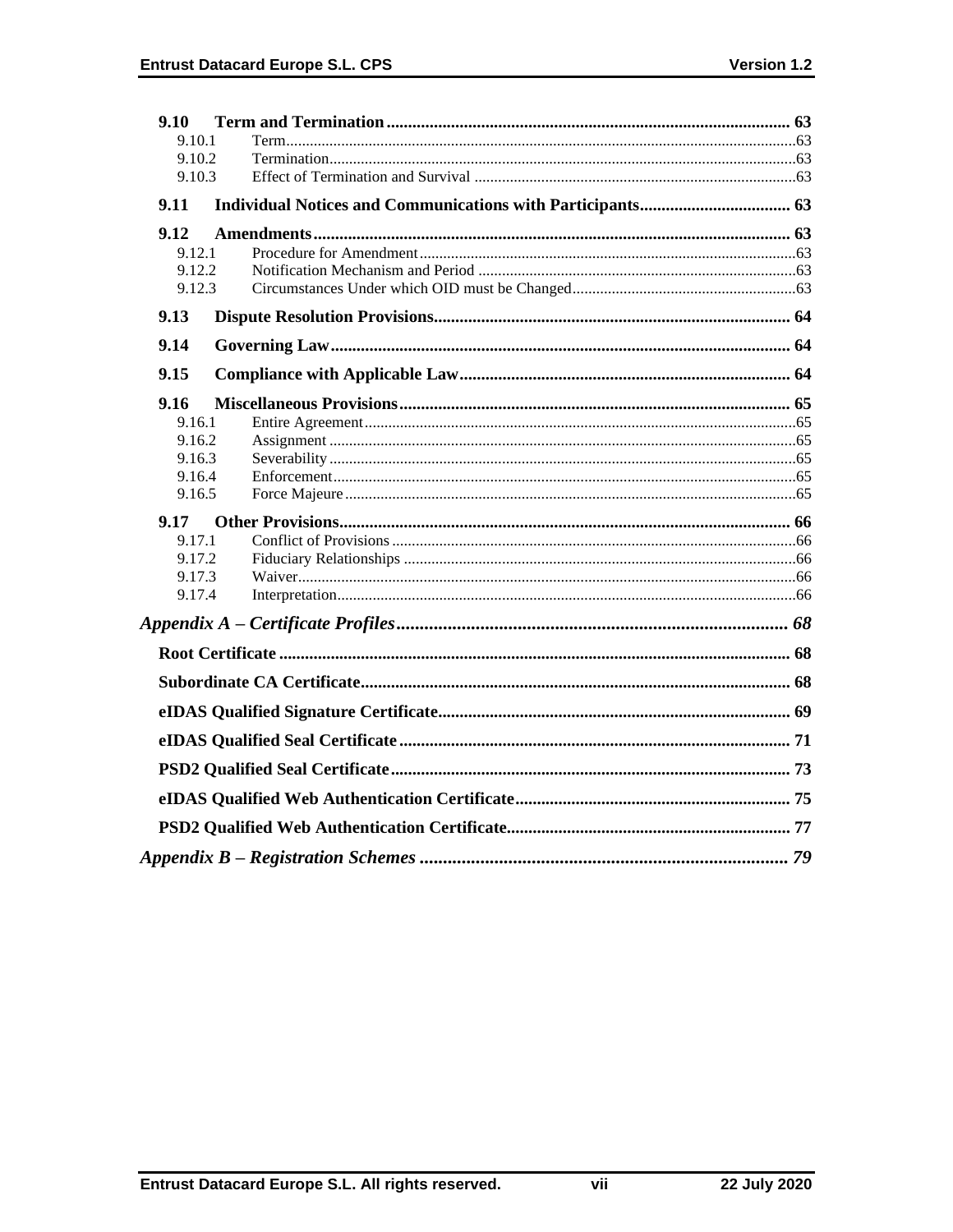# **1. Introduction**

Entrust Datacard Europe S.L. ("Entrust Datacard") uses its suite of software products to provide standards-compliant digital certificates that enable more secure on-line communications.

The Entrust Datacard CAs issue Certificates, which include the following Certificate types:

- eIDAS Qualified Signature Certificate(s) ("eIDAS QSigC(s)")
- eIDAS Qualified Seal Certificate(s) ("eIDAS QSealC(s)")
- PSD2 Qualified Seal Certificate(s) ("PSD2 QSealC(s)")
- eIDAS Qualified Web Authentication Certificate(s) ("eIDAS QWAC(s)")
- PSD2 Qualified Web Authentication Certificate(s) ("PSD2 QWAC(s)")

# **1.1 Overview**

This CPS describes the practices and procedures of (i) the CAs, and (ii) RAs operating under the CAs. This CPS also describes the terms and conditions under which Entrust Datacard makes CA and RA services available in respect to Certificates. This CPS is applicable to all persons, entities, and organizations, including, without limitation, all Applicants, Subscribers, Relying Parties, Resellers, Comarketers and any other persons, entities, or organizations that have a relationship with (i) Entrust Datacard in respect to Certificates and/or any services provided by Entrust Datacard in respect to Certificates, or (ii) any RAs operating under a CAs, or any Resellers or Co-marketers providing any services in respect to Certificates. This CPS is incorporated by reference into all Certificates issued by Entrust Datacard CAs. This CPS provides Applicants, Subscribers, Relying Parties, Resellers, Comarketers and other persons, entities, and organizations with a statement of the practices and policies of the CAs and also of the RAs operating under the CAs. This CPS also provides a statement of the rights and obligations of Entrust Datacard, any third parties that are operating RAs under the CAs, Applicants, Subscribers, Relying Parties, Resellers, Co-marketers and any other persons, entities, or organizations that may use or rely on Certificates or have a relationship with a CA or a RA operating under a CA in respect to Certificates and/or any services in respect to Certificates. This CPS is structured in accordance with and includes all the information required by RFC 3647.

In respect to Qualified Certificates, Entrust Datacard conforms to Regulation (EU) No 910/2014 of the European Parliament And Of The Council of 23 July 2014 on electronic identification and trust services for electronic transactions in the internal market and repealing Directive 1999/93/EC, including its Annex IV ("eIDAS"). If there is any inconsistency between this document and eIDAS requirements, the eIDAS requirements take precedence over this document.

In respect to PSD2 Certificates, Entrust Datacard conforms to Regulation (EU) No 910/2014 of the European Parliament And Of The Council of 23 July 2014 on electronic identification and trust services for electronic transactions in the internal market and repealing Directive 1999/93/EC, including its Annex IV ("eIDAS"); and to Directive (EU) 2015/2366 [i.2] of the European Parliament and of the Council of 25 November 2015 on payment services in the internal market, amending Directives 2002/65/EC, 2009/110/EC and 2013/36/EU and Regulation (EU) No 1093/2010, and repealing Directive 2007/64/EC ("PSD2"). If there is any inconsistency between this document and PSD2 requirements, the PSD2 requirements take precedence over this document.

Additionally, in respect to eIDAS QWACs and PSD2 QWACs, Entrust Datacard conforms to the current version of the Guidelines for the Issuance and Management of Extended Validation Certificates published at http://www.cabforum.org. The EV SSL Guidelines describe certain minimum requirements that a CA must meet in order to issue EV SSL Certificates. In the event of any inconsistency between this CPS and the EV SSL Guidelines, the EV SSL Guidelines take precedence over this CPS.

# **1.2 Document Name and Identification**

This document is called the Entrust Datacard Europe S.L. Certification Practice Statement.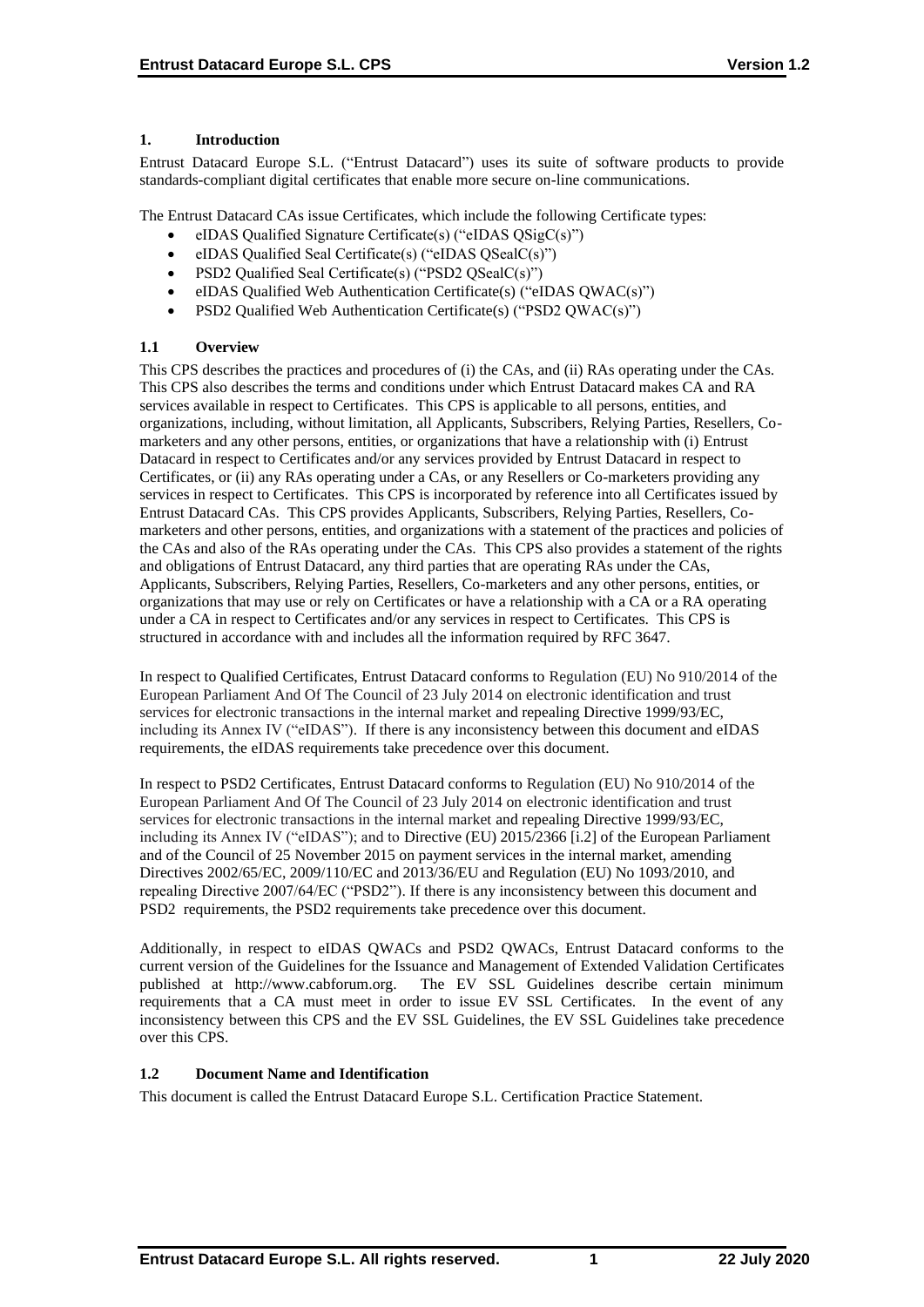# **1.3 PKI Participants**

#### **1.3.1 Certification Authorities**

In the Entrust Datacard public-key infrastructure, CAs may accept Certificate Signing Requests (CSRs) and Public Keys from Applicants whose identity has been verified as provided herein by an RA. If a Certificate Application is verified, the verifying RA will send a request to a CA for the issuance of a Certificate. The CA will create a Certificate containing the Public Key and identification information contained in the request sent by the RA to that CA. The Certificate created in response to the request will be digitally signed by the CA.

This CPS covers all Certificates issued and signed by the following CAs. The purpose of these CAs is to enable Entrust Datacard to issue the trusted Qualified certificate types listed in Section 1 in accordance with applicable rules and regulations.

#### **Root**

CN: Entrust Root Certification Authority – G2 Key Identifier: 6a 72 26 7a d0 1e ef 7d e7 3b 69 51 d4 6c 8d 9f 90 12 66 ab Thumbprint (SHA-1): 8c f4 27 fd 79 0c 3a d1 66 06 8d e8 1e 57 ef bb 93 22 72 d4

#### **Subordinate CA(s) to G2**

CN: Entrust Certification Authority – QTSP1 Subject Key Identifier: 1c ad 3f 9c d7 2d 22 19 a1 9c 4b e9 da f1 2a 33 f7 fb ba 0d Thumbprint (SHA-1): 4c 71 c1 41 51 d1 b0 7b fb fe 69 65 be 66 a7 00 83 7f b7 0d

CN: Entrust Certification Authority – AATL1 Subject Key Identifier: 63:f1:84:dd:03:be:a3:9f:64:fa:76:7a:47:c4:56:7e:c0:6d:a0:20

#### **Subordinate CA(s) to AATL1**

CN: Entrust Certification Authority – ES QSeal1 Subject Key Identifier: 56:80:15:23:95:71:7f:e7:2d:90:d0:cd:06:3a:4f:67:63:7d:3d:75

Subordinate CA(s) CN: Entrust Certification Authority – ES QSig1 Subject Key Identifier: 5a:53:08:8a:61:30:a9:0d:ea:d5:43:97:d3:98:3b:95:1e:2e:6d:02

Entrust Datacard shall be responsible for ensuring that all Subordinate CAs complies with all applicable policy requirements for the Root "Entrust Root Certification Authority –  $G2$ ".

# **Externally Issued Cross Certificates**

Issuer:  $CN = Microsoft Code Verification Root, O = Microsoft Corporation, L = Redmond,$  $S =$  Washington,  $C = US$ Subject: CN = Entrust Root Certification Authority - G2, OU = (c) 2009 Entrust, Inc. - for authorized use only,  $OU = See$  www.entrust.net/legal-terms,  $O =$  Entrust, Inc.,  $C = US$ Serial Number: 33 00 00 00 42 00 ba 5e 23 b0 a1 f3 99 00 00 00 00 00 42 Subject Key Identifier: 6a 72 26 7a d0 1e ef 7d e7 3b 69 51 d4 6c 8d 9f 90 12 66 ab Valid until: July 7, 2025 Thumbprint (SHA-1): d8 fc 24 87 48 58 5e 17 3e fb fb 30 75 c4 b4 d6 0f 9d 8d 08

# **1.3.2 Registration Authorities**

RAs under the CA may accept Certificate Applications from Applicants and perform verification of the information contained in such Certificate Applications, according to the procedures established by the Policy Authority. A RA operating under a CA may send a request to such CA to issue a Certificate to the Applicant. Only RAs authorized by Entrust Datacard are permitted to submit requests to a CA for the issuance of Certificates.

Third Party RAs may not be delegated to validate FQDNs nor IP Addresses per §3.2.2.4 or §3.2.2.5.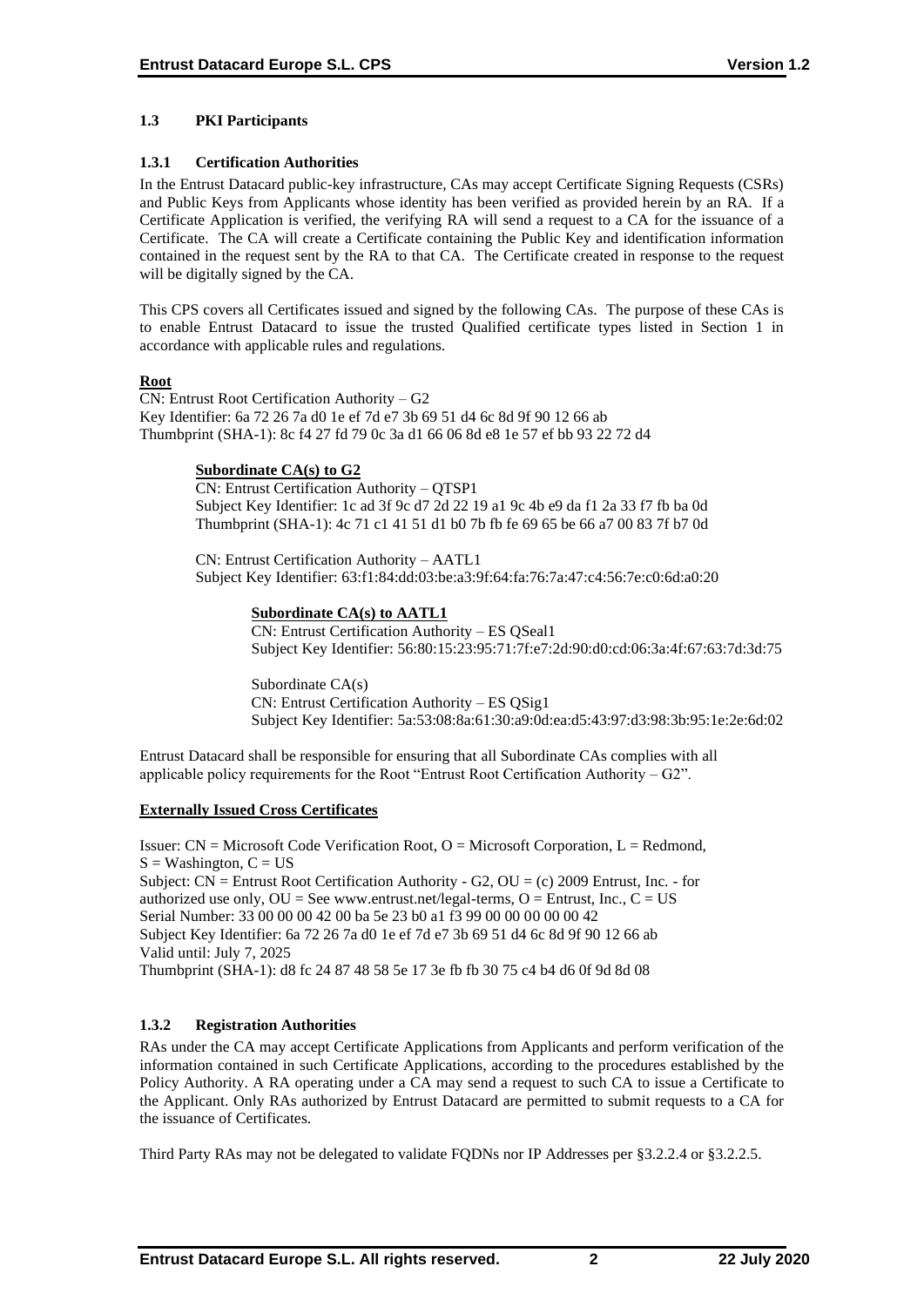The CA may designate an Enterprise RA to verify Certificate requests from the Enterprise RA's own organization or from an organization of which the Enterprise RA is an agent. The requested FQDNs must be within the Enterprise RA's domain namespace.

# **1.3.3 Subscribers**

Subscribers may use CA services to support transactions and communications. The Subject of a Certificate is the party named in the Certificate. A Subscriber, as used herein, may refer to both the Subject of the Certificate and the entity that contracted with the CA for the Certificate's issuance. Prior to verification of identity and issuance of a Certificate, a Subscriber is an Applicant.

Entrust Datacard will make its services accessible to all Applicants and Subscribers whose activities fall within its declared field of operation and who agree to abide by all obligations as specified in Entrust Datacard's Subscription Agreement and this CPS.

#### **1.3.4 Relying Parties**

Relying Parties are entities that act in reliance on a Certificate and/or digital signature. Relying Parties should ensure the Certificate is not expired or revoked before relying on the Certificate or digital signature. Certificate revocation status can be confirmed by checking the appropriate CRL or OCSP response. The location of the CRL distribution point and/or OCSP response is detailed within the Certificate..

#### **1.3.5 Other Participants**

The CA may make use of third parties to provide parts of the certification service as described in this CPS. Third parties providing services to support the activities will abide by the current practices declared in this CPS.

#### **1.4 Certificate Usage**

#### **1.4.1 Appropriate Certificate Uses**

This CPS is applicable to the following Certificate types.

#### eIDAS QSigC

eIDAS QSigCs issued under this CPS are aimed to support the advanced electronic signatures based on a qualified certificate defined in articles 26 and 27 of the Regulation (EU) No 910/2014.

#### eIDAS QSealC

eIDAS QSealCs issued under this CPS are aimed to support the advanced electronic seals based on a qualified certificate defined in articles 36 and 37 of the Regulation (EU) No 910/2014.

#### eIDAS QWAC

eIADS QWACs issued under this CPS are aimed to support website authentication based on a qualified certificate defined in articles 3 (38) and 45 of the Regulation (EU) No 910/2014.

#### PSD2 Certificates

PSD2 Certificates issued under this CPS are aimed to support the PSD2 Regulatory Technical Standards for use of qualified certificates as defined in eIDAS (Regulation (EU) No 910/2014), including Annex IV to meet the regulatory requirements of PSD2 (Directive (EU) 2015/2366), including the requirements of ETSI TS 119 495 and related ETSI Guidelines.

# **1.4.2 Prohibited Certificate Uses**

The use of all Certificates issued by the CA shall be for lawful purposes and consistent with applicable laws, including without limitation, applicable export or import laws.

Certificates and the services provided by Entrust Datacard in respect to Certificates are not designed, manufactured, or intended for use in or in conjunction with hazardous activities or uses requiring failsafe performance, including the operation of nuclear facilities, aircraft navigation or communications systems, air traffic control, medical devices or direct life support machines.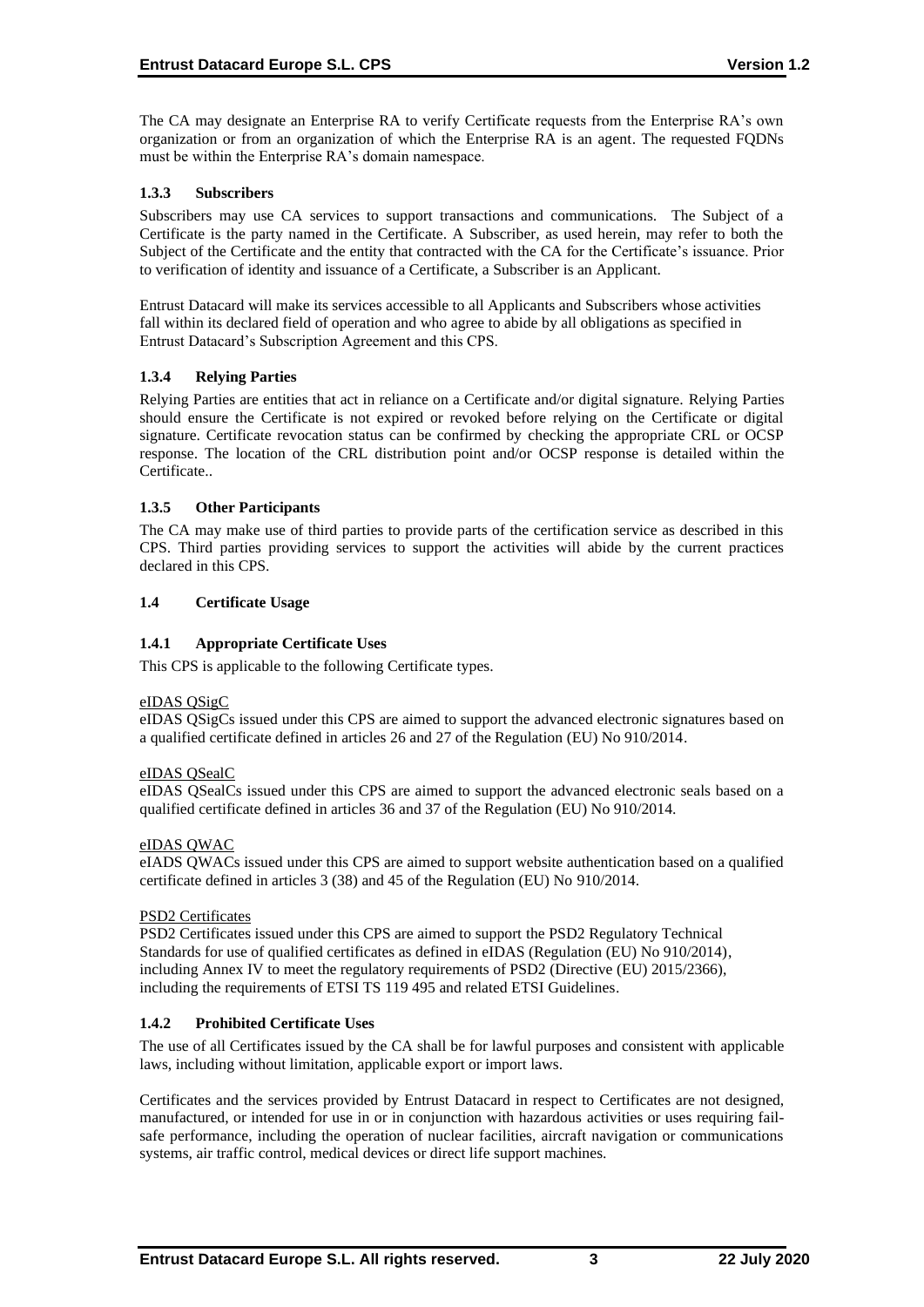Certificates issued under this CPS may not be used for "traffic management" or "man-in-the-middle" purposes.

#### **1.5 Policy Administration**

#### **1.5.1 Organization Administering the Document**

The CPS is administered by the Policy Authority; it is based on the policies established by Entrust Datacard Europe S.L.

# **1.5.2 Contact Person**

The contact information for questions about Certificates is:

Entrust Datacard Limited 1000 Innovation Drive Ottawa, Ontario Canada K2K 3E7 Attn: Entrust Certificate Services

Tel: 1-866-267-9297 or 1-613-270-2680 Email: [ecs.support@entrustdatacard.com](mailto:ecs.support@entrustdatacard.com)

Certificate Problem Reports, such as Certificate misuse, vulnerability reports or external reports of key compromise, must be emailed t[o ecs.support@entrustdatacard.com.](mailto:ecs.support@entrustdatacard.com)

#### **1.5.3 Person Determining CPS Suitability for the Policy**

The Policy Authority determines the suitability and applicability of this CPS. The Policy Authority shall ensure the CPS meets the requirements of any applicable Certificate Policy.

#### **1.5.4 CPS Approval Procedures**

This CPS and any subsequent changes shall be approved by the Policy Authority.

This CPS will be published to the Entrust Datacard Repository, where it may be viewed by all Applicants, Subscribers, Relying Parties, and other third parties. After changes to this CPS have been approved by the Policy Authority they will be circulated to those Entrust Datacard employees, agents, and third parties who participate in providing the services provided herein and are affected by the changes.

Entrust Datacard may (i) revise the terms of this CPS; and/or (ii) change part of the services provided herein at any time. Any such change will be binding and effective immediately upon publication of the change in Entrust Datacard's Repository. If you do not agree with the change, you should terminate your use of or reliance on any Entrust Datacard Certificate immediately. By continuing to use or rely on any Entrust Datacard Certificate after such change, you agree to abide by and be bound thereby. Applicants, Subscribers, Relying Parties, and other third parties should look for updated versions of this CPS from time to time by checking our Repository. These provisions apply to all Applicants, Subscribers, Relying Parties, and other third parties.

#### **1.6 Definitions and Acronyms**

#### **1.6.1 Definitions**

**Affiliate**: means collectively, Entrust Datacard Corporation and any person or entity that directly, or indirectly through one or more intermediaries, controls, is controlled by or is under common control with a party hereto. In this context, a party "controls" a corporation or another entity if it directly or indirectly owns or controls fifty percent (50%) or more of the voting rights for the board of directors or other mechanism of control or, in the case of a non-corporate entity, an equivalent interest.

**Applicant**: means a person, entity, or organization applying for a Certificate, but which has not yet been issued a Certificate, or a person, entity, or organization that currently has a Certificate or Certificates and that is applying for renewal of such Certificate or Certificates or for an additional Certificate or Certificates.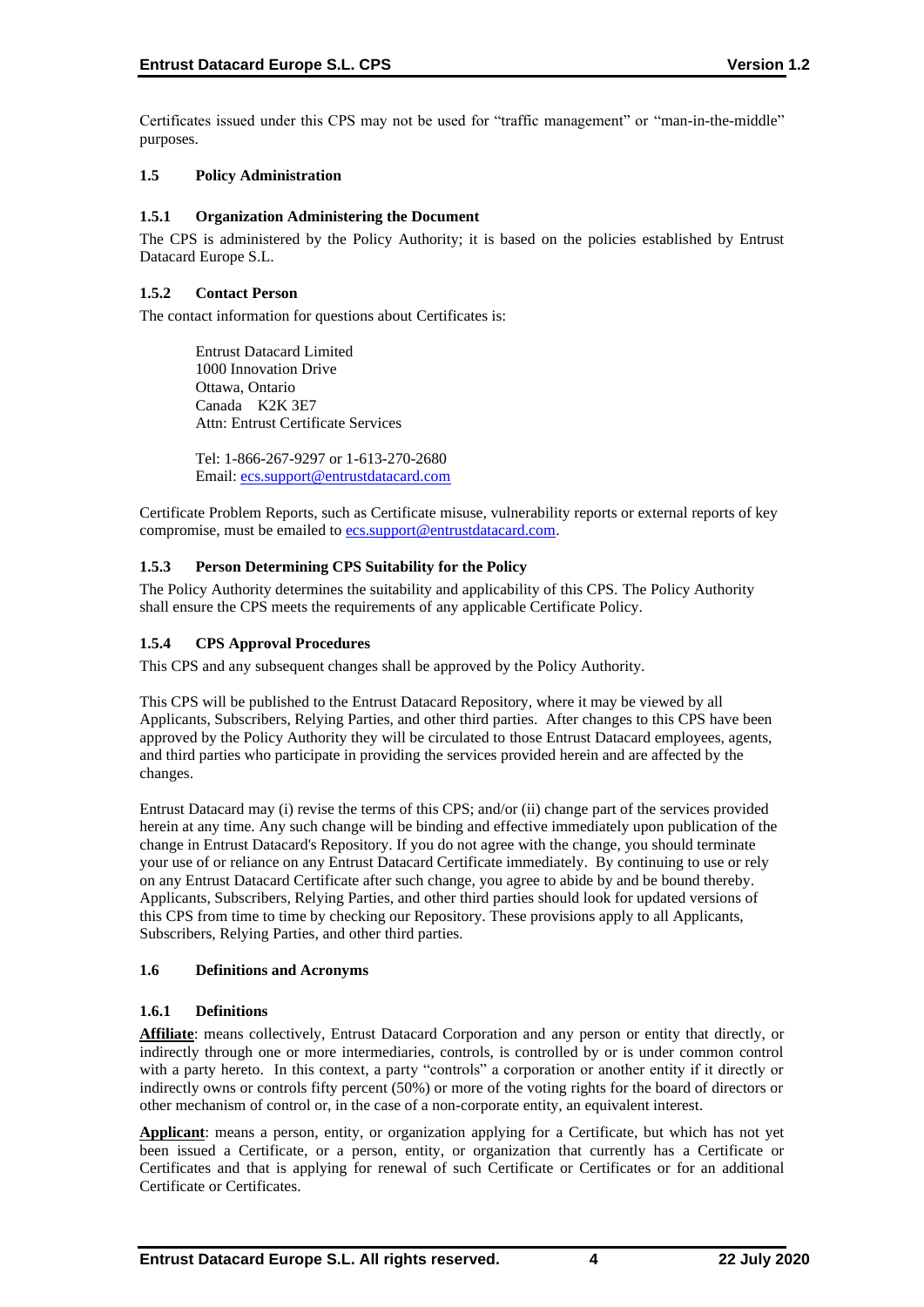**Applicant Representative**: as defined in the Baseline Requirements.

**Application Software Vendor**: means a developer of Internet browser software or other software that displays or uses Certificates.

**Attestation Letter:** as defined in the Baseline Requirements.

**Authorization Domain Name:** as defined in the Baseline Requirements.

**Authorized Port**: as defined in the Baseline Requirements.

**Authorized Representative:** An authorized representative of a legal person.

**Base Domain Name**: as defined in the Baseline Requirements.

**Baseline Requirements**: means the CA/Browser Forum Guidelines Baseline Requirements for the Issuance and Management of Publicly-Trusted Certificates published at http://www.cabforum.org. The Baseline Requirements describe certain minimum requirements that a CA must meet in order to issue SSL Certificates. In the event of any inconsistency between this CPS and the Baseline Requirements, the Baseline Requirements take precedence over this CPS.

**Business Day:** means any day, other than a Saturday, Sunday, statutory or civic holiday in the City of Madrid, Spain.

**Certificate:** means a digital document issued by the CA that, at a minimum: (a) identifies the CA issuing it, (b) names or otherwise identifies a Subject, (c) contains a Public Key of a Key Pair, (d) identifies its operational period, and (e) contains a serial number and is digitally signed by a CA. Certificate includes, without limitation, the following Certificate types issued by the CA; Qualified Certificate and PSD2 Certificate.

**Certificate Application:** means the form and application information requested by an RA operating under a CA and submitted by an Applicant when applying for the issuance of a Certificate.

**Certificate Approver:** means an employee or agent authorized to approve a request for a Certificate for an organization.

**Certificate Beneficiaries**: means, collectively, all Application Software Vendors with whom Entrust Datacard has entered into a contract to include its root Certificate(s) in software distributed by such Application Software Vendors, and all Relying Parties that actually rely on such Certificate during the Operational Period of such Certificate.

**Certificate Requester**: means an employee or agent authorized to request a Certificate for an organization.

**Certificate Revocation List:** means a time-stamped list of the serial numbers of revoked Certificates that has been digitally signed by a CA.

**Certificate Problem Report**: as defined in the Baseline Requirements.

**Certificate Transparency:** a method for publicly logging Certificates in accordance with IETF RFC 6962.

**Certification Authority:** means a certification authority operated by or on behalf of Entrust Datacard for the purpose of issuing, managing, revoking, renewing, and providing access to Certificates. The CA (i) creates and digitally signs Certificates that contain among other things a Subject's Public Key and other information that is intended to identify the Subject, (ii) makes Certificates available to facilitate communication with the Subject identified in the Certificate, and (iii) creates and digitally signs Certificate Revocation Lists containing information about Certificates that have been revoked and which should no longer be used or relied upon.

**Certification Practice Statement:** means this document, which is a statement of the practices that the CA uses in issuing, managing, revoking, renewing, and providing access to Certificates, and the terms and conditions under which the CA makes such services available.

**Co-marketers:** means any person, entity, or organization that has been granted by Entrust Datacard or an RA operating under a CA the right to promote Certificates.

**Compromise:** means a suspected or actual loss, disclosure, or loss of control over sensitive information or data.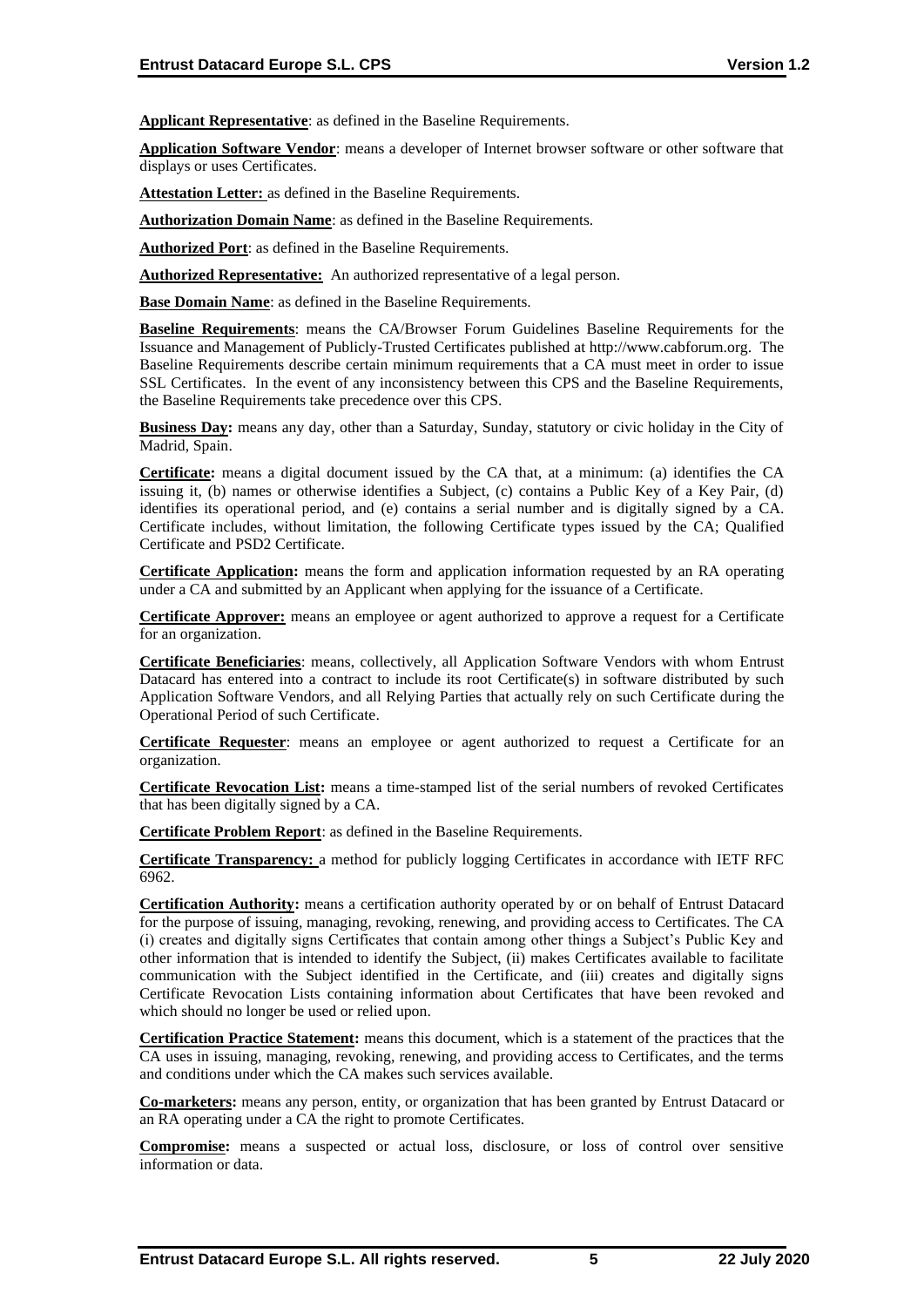**Contract Signer:** means an employee or agent authorized to sign the subscription agreement on behalf of the organization.

**Cross Certificate(s)**: as defined in the Baseline Requirements.

**Domain Contact**: as defined in the Baseline Requirements.

**Domain Name Registrant:** as defined in the Baseline Requirements.

**Domain Name Registrar**: as defined in the Baseline Requirements.

**DNS CAA Email Contact:** as defined in the Baseline Requirements.

**DNS CAA Phone Contact:** as defined in the Baseline Requirements.

**DNS TXT Record Email Contact:** as defined in the Baseline Requirements.

**DNS TXT Record Phone Contact:** as defined in the Baseline Requirements.

**Enterprise RA:** as defined in the Baseline Requirements.

**Entrust:** means Entrust Datacard Limited.

**Entrust.net**: means Entrust Datacard Limited.

**Entrust Datacard:** means Entrust Datacard Europe S.L.

**Entrust Datacard Group:** Collectively Entrust Holdings, Inc., its subsidiaries, its licensors (including for the avoidance of any doubt Microsoft), its resellers, its suppliers, and the directors, officers, employees, agents and independent contractors of any of them.

**Entrust Datacard Group Affiliates**: Collectively, Entrust Datacard Limited and Affiliates.

**ETSI Guidelines:** Collectively, the ETSI guidelines as contained in ETSI EN 319 411-1 (V1.2.2); ETSI EN 319 411-2 (V2.2.2); ETSI TS 119 495 (V1.3.1) and related documents that apply to Qualified Certificates and PSD2 Certificates.

**EV SSL Certificate:** means an SSL Certificate issued by a CA meeting the requirements of the EV SSL Guidelines.

**EV SSL Guidelines:** means the CA/Browser Forum Guidelines For The Issuance and Management of Extended Validation Certificates published at http://www.cabforum.org. The EV SSL Guidelines describe the requirements that a CA must meet in order to issue EV SSL Certificates. In the event of any inconsistency between this CPS and the EV SSL Guidelines, the EV SSL Guidelines take precedence over this CPS.

**FIPS:** means the Federal Information Processing Standards. These are U.S. Federal standards that prescribe specific performance requirements, practices, formats, communication protocols, and other requirements for hardware, software, data, and telecommunications operation.

**Fully-Qualified Domain Name**: as defined in the Baseline Requirements.

**IETF:** means the Internet Engineering Task Force. The Internet Engineering Task Force is an international community of network designers, operators, vendors, and researchers concerned with the evolution of the Internet architecture and the efficient operation of the Internet.

**Internal Name:** as defined in the Baseline Requirements.

**IP Address:** as defined in the Baseline Requirements.

**IP Address Contact:** as defined in the Baseline Requirements.

**IP Address Registration Authority:** as defined in the Baseline Requirements.

**Issuing CA:** In relation to a particular Certificate, the CA that issued the Certificate. This could be either a Root CA or a Subordinate CA.

**Key Compromise:** as defined in the Baseline Requirements.

**Key Pair:** means two mathematically related cryptographic keys, having the properties that (i) one key can be used to encrypt a message that can only be decrypted using the other key, and (ii) even knowing one key, it is believed to be computationally infeasible to discover the other key.

**National Competent Authority:** as used under ETSI TS 119 495.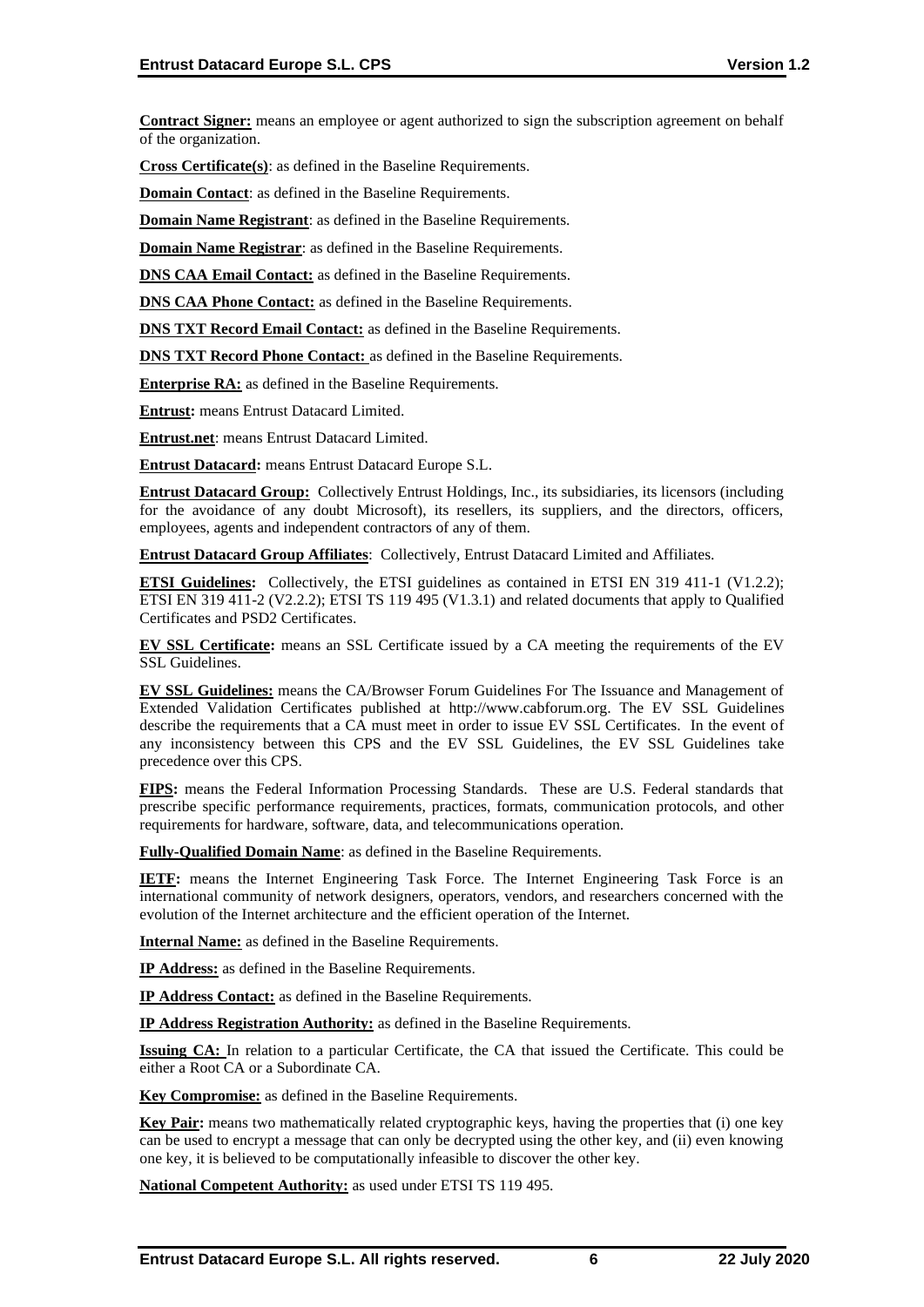**Object Identifier:** means a specially-formatted sequence of numbers that is registered in accordance with internationally-recognized procedures for object identifier registration.

**Operational Period:** means, with respect to a Certificate, the period of its validity. The Operational Period would typically begin on the date the Certificate is issued (or such later date as specified in the Certificate), and ends on the date and time it expires as noted in the Certificate or earlier if the Certificate is Revoked.

**Parent Company:** as defined in the Baseline Requirements.

**PKIX:** means an IETF Working Group developing technical specifications for PKI components based on X.509 Version 3 Certificates.

**Policy Authority:** means those personnel who work for or on behalf of Entrust Datacard and who are responsible for determining the policies and procedures that govern the operation of the CAs. The Policy Authority is responsible for creating, implementing, and maintaining a statement of the practices and procedures used to address all the requirements identified for the applicable Entrust Datacard policy and its work is supervised by the senior executive management of Entrust Datacard S.L."

**Private Key:** means the key of a Key Pair used to decrypt an encrypted message. This key must be kept secret.

**PSD2 Certificates:** means PSD2 Qualified Web Authentication Certificate(s) and/or PSD2 Qualified Seal Certificate(s).

**PSD2 Qualified Seal Certificate:** means a Qualified Seal Certificate which is additionally issued under the requirements of the PSD2 Regulatory Technical Standards for use of qualified certificates as defined in eIDAS (Regulation (EU) No 910/2014) including Annex IV to meet the regulatory requirements of PSD2 (Directive (EU) 2015/2366), including the requirements of ETSI TS 119 495 and related ETSI Guidelines.

**PSD2 Qualified Web Authentication Certificate:** means a Qualified Web Authentication Certificate which is additionally issued under the requirements of the PSD2 Regulatory Technical Standards for use of qualified certificates as defined in eIDAS (Regulation (EU) No 910/2014) including Annex IV to meet the regulatory requirements of PSD2 (Directive (EU) 2015/2366), including the requirements of ETSI TS 119 495 and related ETSI Guidelines.

**Public Key:** means the key of a Key Pair used to encrypt a message. The Public Key can be made freely available to anyone who may want to send encrypted messages to the holder of the Private Key of the Key Pair. The Public Key is usually made publicly available in a Certificate issued by a CA and is often obtained by accessing a repository or database. A Public Key is used to encrypt a message that can only be decrypted by the holder of the corresponding Private Key.

**Qualified Certificate:** means eIDAS Qualified Web Authentication Certificate(s), eIDAS Qualified Seal Certificate(s) and/or eIDAS Qualified Signature Certificate.

**Qualified Seal Certificate:** means a Certificate issued for use as a qualified seal certificate as defined in eIDAS (Regulation (EU) No 910/2014), including Annex III and the requirements of ETSI EN 319 411-2 and related ETSI Guidelines

**Qualified Signature Certificate:** means a Certificate issued for use as a qualified signature certificate as defined in eIDAS (Regulation (EU) No 910/2014), including Annex I and the requirements of ETSI EN 319 411-2 and related ETSI Guidelines

**Qualified Web Authentication Certificate:** means a Certificate issued for use as a qualified web authentication certificate as defined in eIDAS (Regulation (EU) No 910/2014), including Annex IV and the requirements of ETSI EN 319 411-2 and related ETSI Guidelines.

**Random Value**: as defined in the Baseline Requirements.

**Registration Authority:** means an entity that performs two functions: (1) the receipt of information from a Subject to be named in a Certificate, and (2) the performance of verification of information provided by the Subject following the procedures prescribed by the CAs. In the event that the information provided by a Subject satisfies the criteria defined by the CAs, an RA may send a request to a CA requesting that the CA generate, digitally sign, and issue a Certificate containing the information verified by the RA. An RA may be operated by Entrust Datacard or by an independent third-party.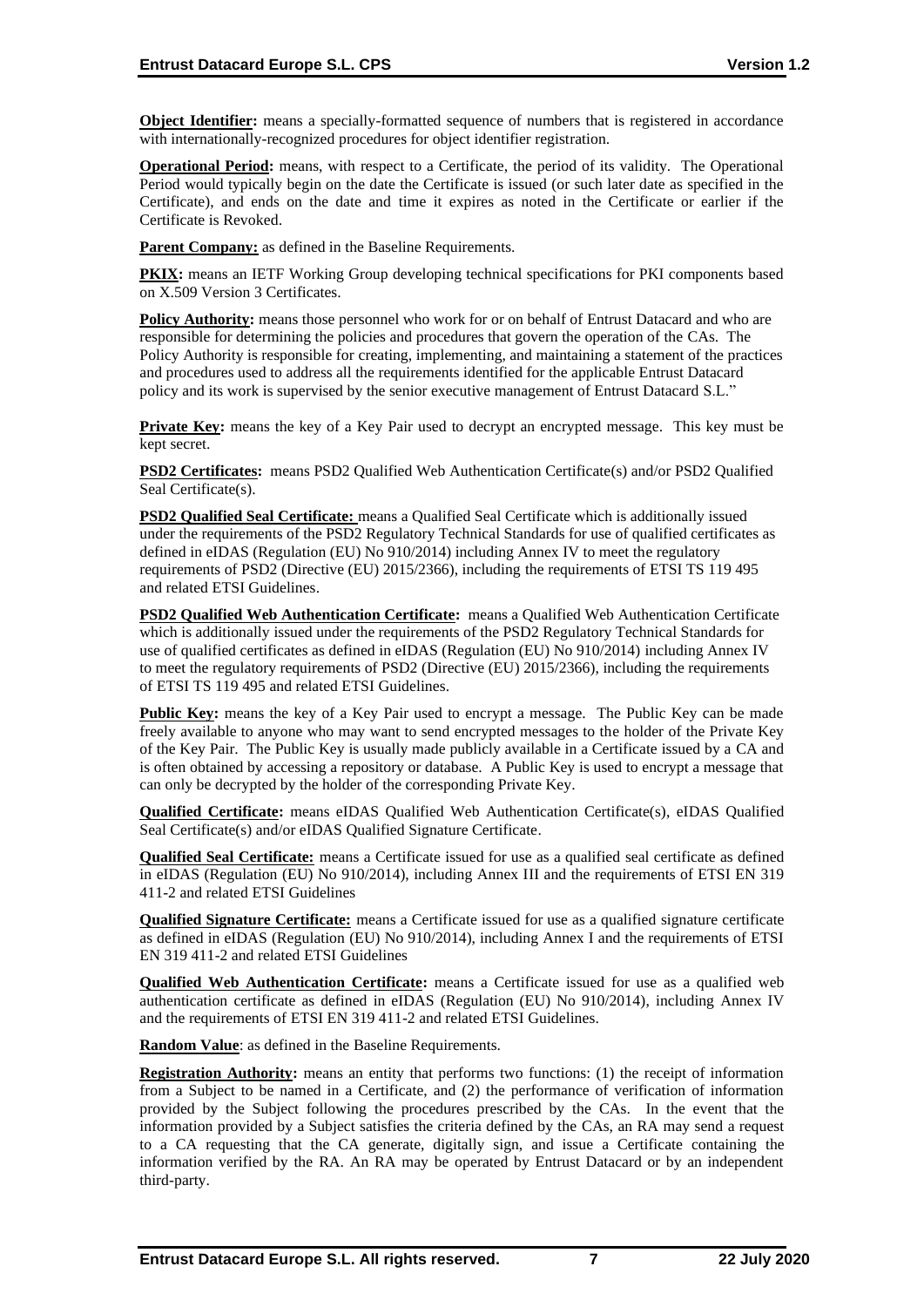**Reliable Data Source:** as defined in the Baseline Requirements.

**Relying Party:** means a person, entity, or organization that relies on or uses a Certificate and/or any other information provided in a Repository under a CA to obtain and confirm the Public Key and identity of a Subscriber. For avoidance of doubt, an ASV is not a "Relying Party" when software distributed by such ASV merely displays information regarding a Certificate.

**Relying Party Agreement:** means the agreement between a Relying Party and Entrust Datacard or between a Relying Party and an independent third-party RA or Reseller under a CA in respect to the provision and use of certain information and services in respect to Certificates.

**Repository:** means a collection of databases and web sites that contain information about Certificates issued by a CA including among other things, the types of Certificates and services provided by the CA, fees for the Certificates and services provided by the CA, Certificate Revocation Lists, OCSP responses, descriptions of the practices and procedures of the CA, and other information and agreements that are intended to govern the use of Certificates issued by the CA.

**Request Token:** as defined in the Baseline Requirements.

**Request Value:** as defined in the Baseline Requirements.

**Required Website Content:** as defined in the Baseline Requirements.

**Resellers:** means any person, entity, or organization that has been granted by Entrust Datacard or an RA operating under a CA the right to license the right to use Certificates.

**Reserved IP Address:** as defined in the Baseline Requirements.

**Revoke or Revocation:** means, with respect to a Certificate, to prematurely end the Operational Period of that Certificate from a specified time forward.

**Root CA:** mean the top level CAs listed in §1.3.1.

**SSL Certificate:** means a Certificate issued by a CA for use on secure servers.

**Subordinate CA:** means collectively, the subordinate CAs listed in §1.3.1.

**Subordinate CA Certificate**: shall mean a Certificate that (i) includes the Public Key of a Public-Private Key Pair generated by a certification authority; and (ii) includes the digital signature of a Root CA.

**Subject:** means a person, entity, or organization whose Public Key is contained in a Certificate.

**Subscriber:** means a person, entity, or organization that has applied for and has been issued a Certificate.

**Subscription Agreement:** means the agreement between a Subscriber and Entrust Datacard (or an Affiliate of Entrust Datacard) or between a Subscriber and an independent third-party RA or Reseller under a CA in respect to the issuance, management, and provision of access to a Certificate and the provision of other services in respect to such Certificate.

**Subsidiary Company:** as defined in the Baseline Requirements.

**Technically Constrained Subordinate CA:** as defined in the Baseline Requirements.

**Validation Specialist:** as defined in the Baseline Requirements.

**Wildcard Domain Name:** A Domain Name consisting of a single asterisk character followed by a single full stop character ("\*.") followed by a Fully-Qualified Domain Name.

#### **1.6.2 Acronyms**

- ADN Authorization Domain Name
- ASV Application Software Vendor
- CA Certification Authority
- CAA Certification Authority Authorization
- CPR Certificate Problem Report
- CPS Certification Practice Statement
- CRL Certificate Revocation List
- CSR Certificate Signing Request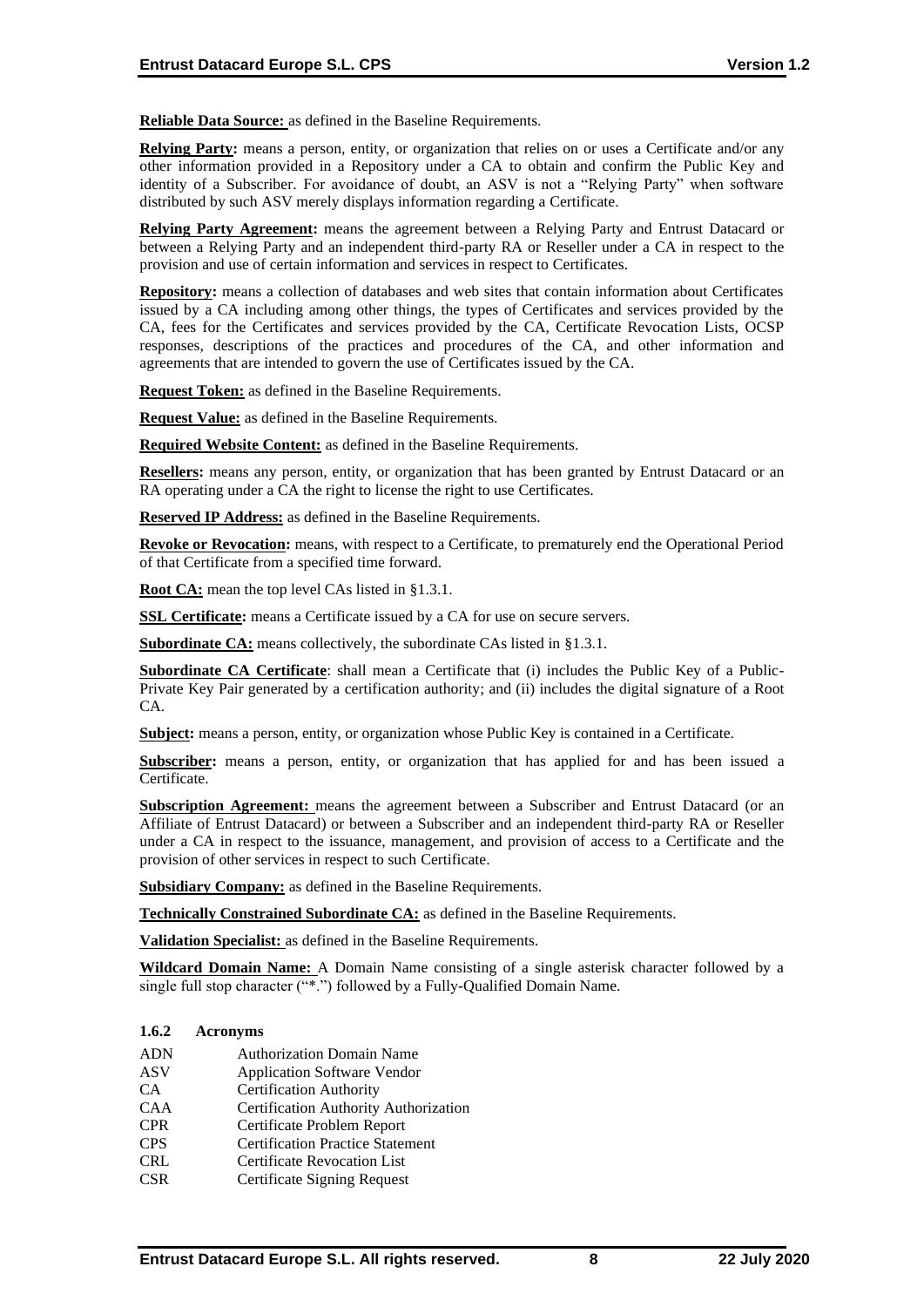| CT               | Certificate Transparency                                                         |
|------------------|----------------------------------------------------------------------------------|
| DBA              | Doing Business As                                                                |
| DN               | Distinguished Name                                                               |
| <b>DNS</b>       | Domain Name System                                                               |
| DNSSEC           | Domain Name System Security Extensions                                           |
| EAL              | <b>Evaluation Assurance Level</b>                                                |
| eIDAS            | Electronic Identification, Authentication and Trust Services                     |
| EKU              | <b>Extended Key Usage</b>                                                        |
| ETSI             | European Telecommunications Standards Institute                                  |
| EV               | <b>Extended Validation</b>                                                       |
| <b>FIPS</b>      | (US Government) Federal Information Processing Standard                          |
| FQDN             | Fully Qualified Domain Name                                                      |
| HTTP             | <b>Hyper Text Transfer Protocol</b>                                              |
| HTTPS            | Hyper Text Transfer Protocol Secure                                              |
| IANA             | <b>Internet Assigned Numbers Authority</b>                                       |
| ICANN            | Internet Corporation for Assigned Names and Numbers                              |
| <b>IETF</b>      | <b>Internet Engineering Task Force</b>                                           |
| ISO              | International Organization for Standardization                                   |
| ITU-T            | International Telecommunication Union - Telecommunication Standardization Sector |
| <b>NCA</b>       | National Competent Authority                                                     |
| NIST             | (US Government) National Institute of Standards and Technology                   |
| OCSP             | Online Certificate Status Protocol                                               |
| OID              | Object Identifier                                                                |
| PA               | Policy Authority                                                                 |
| PSD <sub>2</sub> | (Revised) Payment Services Directive                                             |
| PDS              | <b>PKI Disclosure Statement</b>                                                  |
| PIN              | Personal Identification Number                                                   |
| PKI              | Public-Key Infrastructure                                                        |
| <b>PSP</b>       | Payment Service Provider                                                         |
| QSealC           | Qualified Seal Certificate                                                       |
| QSigC            | Qualified Signature Certificate                                                  |
| QWAC             | Qualified Web Authentication Certificate                                         |
| RA               | <b>Registration Authority</b>                                                    |
| RFC              | <b>Request for Comment</b>                                                       |
| RSA              | Rivest-Shamir-Adleman cryptosystem                                               |
| SAN              | Subject Alternative Name                                                         |
| SSL              | Secure Sockets Layer                                                             |
| TLS              | <b>Transport Layer Security</b>                                                  |
| <b>TSA</b>       | Time-Stamp Authority                                                             |
| URL              | <b>Universal Resource Locator</b>                                                |
|                  |                                                                                  |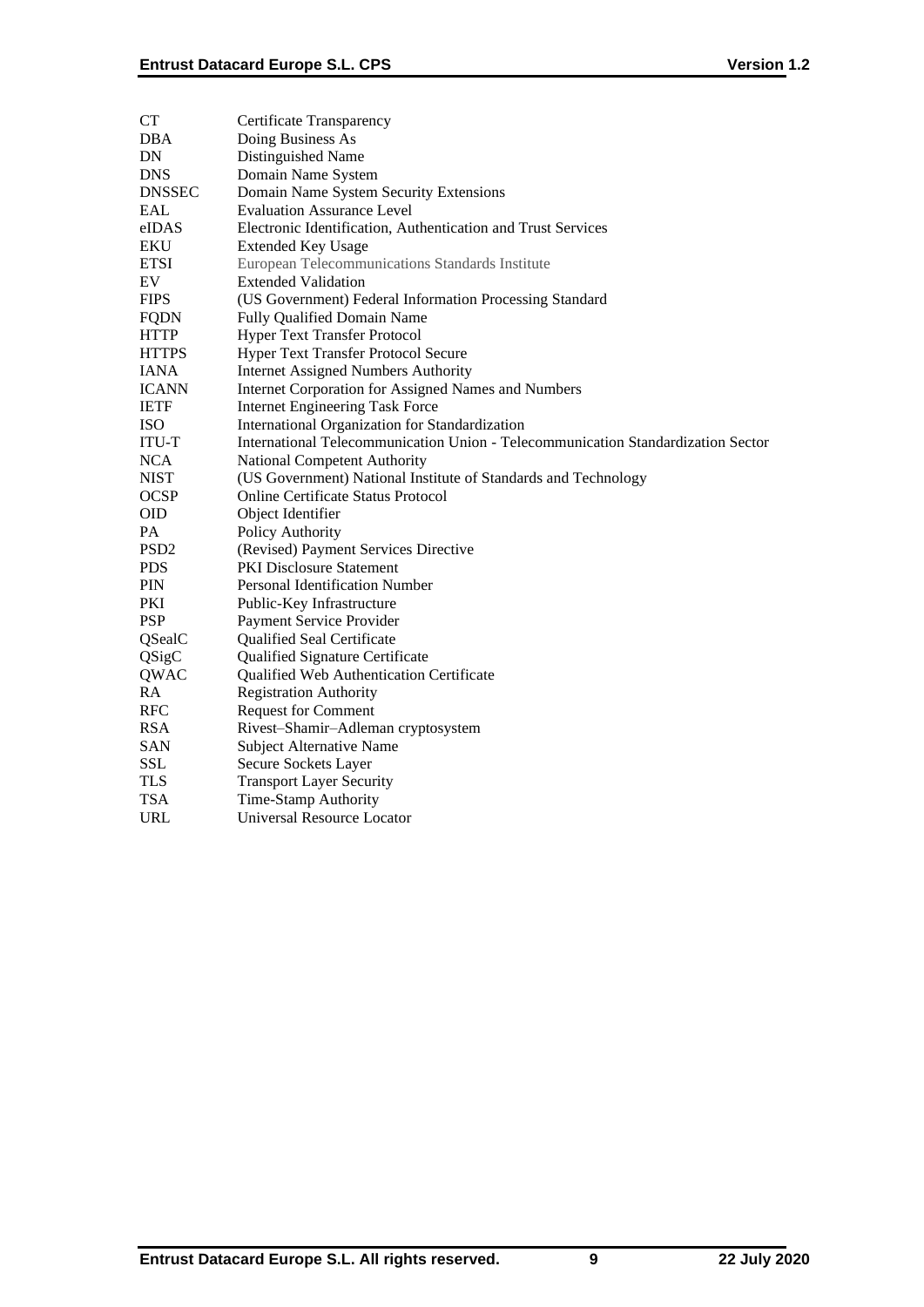# **2. Publication and Repository Responsibilities**

Entrust Datacard maintains the Repository to store various information related to Certificates and the operation of the CAs and RAs. The CPS and various other related information is published in the Repository.

# **2.1 Repositories**

The CAs maintain the Repositories to allow access to Certificate-related and Certificate revocation information. The information in the Repositories is accessible through a web interface, available on a 24x7 basis and is periodically updated as set forth in this CPS. The Repositories are the only approved source for CRL and other information about Certificates.

The CA will adhere to the latest version of the CPS published in the Repository.

The Repository can be accessed at [https://www.entrust.net/CPS.](https://www.entrust.net/CPS)

Web pages that can be used by ASVs to test their software with Certificates that chain up to each publicly trusted Root Certificate are hosted a[t https://www.entrust.net/CPS.](https://www.entrust.net/CPS)

# **2.2 Publication of Certification Information**

The CA publishes its CPS, CA Certificates, Subscription Agreements, PKI Disclosure Statement, Relying Party Agreements, and CRLs in the Repositories.

# **2.3 Time or Frequency of Publications**

The CPS will be re-issued and published at least once per year.

CRLs will be updated as per §4.9.7.

OCSP responses will be updated as per §4.9.10.

# **2.4 Access Controls on Repositories**

Information published in the Repository is public information. Read only access is unrestricted. The CAs have implemented logical and physical controls to prevent unauthorized write access to its Repositories.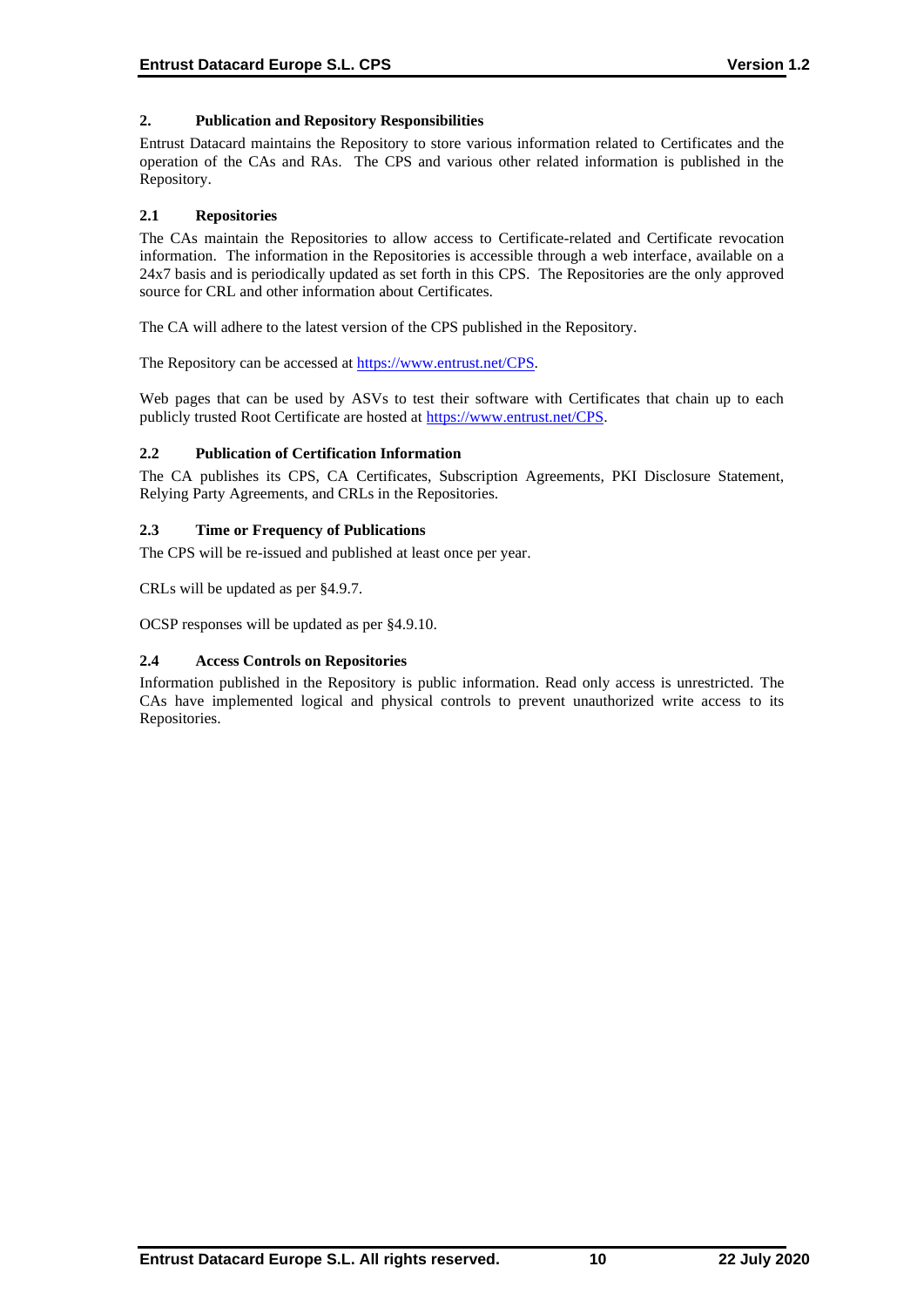# **3. Identification and Authentication**

The Policy Authority mandates the verification practices for verifying identification and authentication, and may, in its discretion, update such practices.

## **3.1 Naming**

Before issuing an Certificate, the CAs ensure that all Subject organization information in the Certificate conforms to the requirements of, and has been verified in accordance with the procedures prescribed in this CPS and matches the information confirmed and documented by the RA pursuant to its verification processes.

## eIDAS QWAC and PSD2 QWAC

The CA and RA must follow the verification procedures in this CPS, the EV SSL Guidelines, and the ETSI Guidelines and match the information confirmed and documented by the RA pursuant to its verification processes. Such verification procedures are intended to accomplish the following:

- (i) Verify the Applicant's existence and identity, including;
	- a. Verify the Applicant's legal existence and identity (as stipulated in the EV SSL Guidelines and ETSI Guidelines),
	- b. Verify the Applicant's physical existence (business presence at a physical address) , and c. Verify the Applicant's operational existence (business activity).
- (ii) Verify the Applicant's authorization for the Certificate, including;
	- a. Verify the name, title, and authority of the Contract Signer, Certificate Approver, and Certificate Requester;
	- b. Verify that Contract Signer signed the Subscription Agreement; and
	- c. Verify that a Certificate Approver has signed or otherwise approved the Certificate request.
- (iii) For PSD2 QWAC, verify the additional information required by ETSI TS 119 495, including the Applicant's organizationIdentifier assigned by an NCA and the Applicant's approved payment service provider roles.

# **3.1.1 Types of Names**

The Subject names in a Certificate comply with the X.501 Distinguished Name (DN) form. The CAs shall use a single naming convention as set forth below.

Qualified Signature Certificates

- (i) "Country Name" (C) which is the two-letter ISO 3166 code for the country in which the Applicant is located;
- (ii) "State" (ST) (if applicable), which is the state or province of the organization's place of business;
- (iii) "Locality" (L), which is the city or locality of the organization's place of business;
- (iv) "Organization Name" (O) which is the name of the organization in the case of a corporation, partnership, or other entity. In the case of a sole proprietorship, the organization name can be the name of the Applicant;
- (v) "Organizational Unit Name" (OU) which is an optional field. The OU field may be used to distinguish between different organizational groups within an organization (for example, to distinguish between human resources, marketing, and development);
- (vi) "Surname" which is the validated surname of the Subject:
- (vii) "First Name" which is the validated first name of the Subject;
- (viii) "Serial Number" which is randomly generated and assigned to the Subject
- (ix) "Common Name" (CN) which is the first name and the surname of the Subject .

Qualified Seal Certificates

(i) "Country Name" (C) which is the two-letter ISO 3166 code for the country in which the Applicant is located;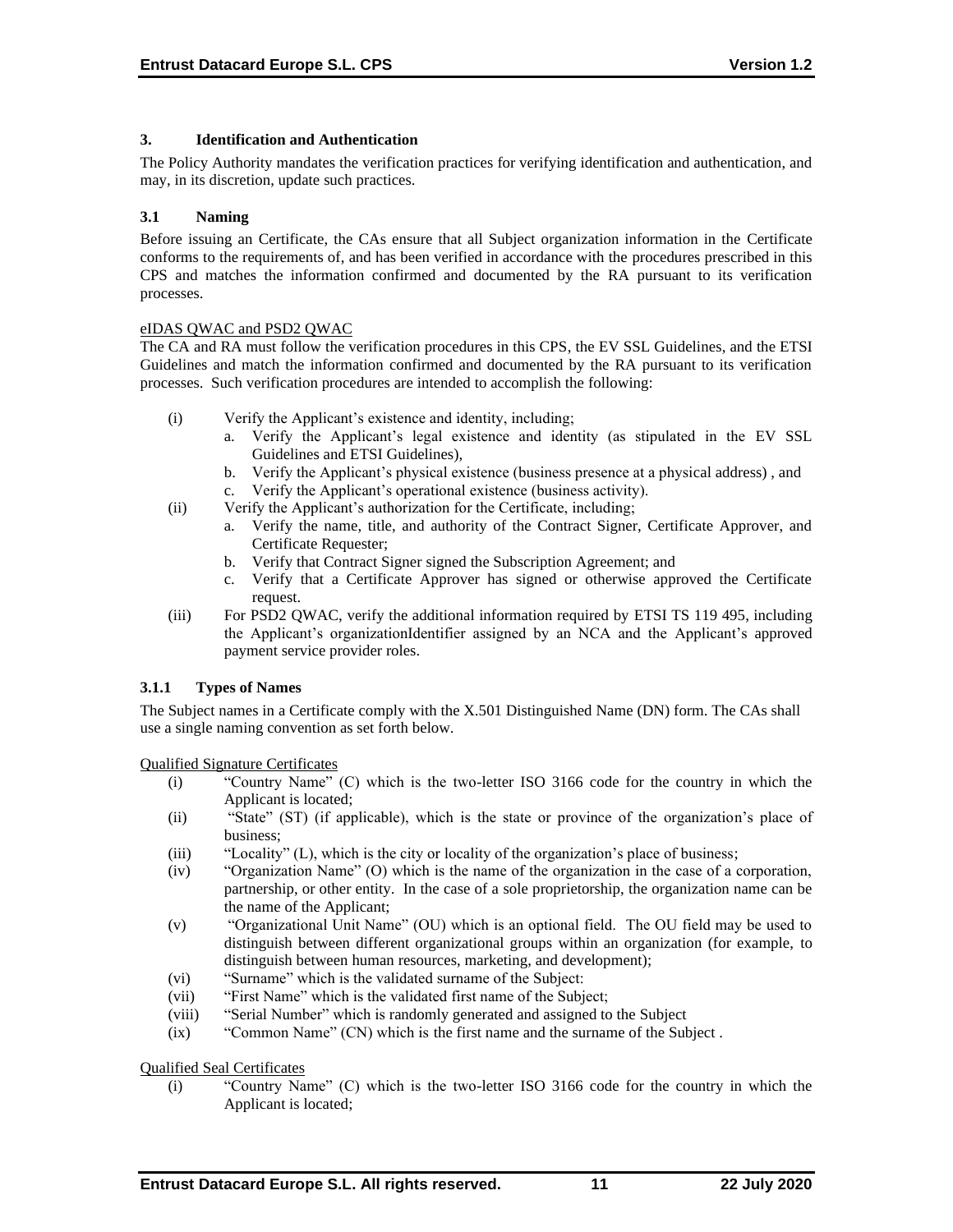- (ii) "State" (ST) (if applicable), which is the state or province of the organization's place of business;
- (iii) "Locality" (L), which is the city or locality of the organization's place of business;
- (iv) "Organization Name" (O) which is the name of the organization in the case of a corporation, partnership, or other entity. In the case of a sole proprietorship, the organization name can be the name of the Applicant;
- (v) "Organization Identifier" which is the Organization Identifier;
- (vi) "Organizational Unit Name" (OU) which is an optional field. The OU field may be used to distinguish between different organizational groups within an organization (for example, to distinguish between human resources, marketing, and development);
- (vii) "Common Name" (CN) which is commonly used by the subject to represent itself .

Qualified Web Authentication Certificates

- (i) "Country Name" (C) which is the two-letter ISO 3166 code for the country in which the Applicant is located and plans to host the secure server on which the Applicant is intending to install the Certificate;
- (ii) "Organization Name" (O) which is the name of the organization in the case of a corporation, partnership, or other entity. In the case of a sole proprietorship, the organization name can be the name of the Applicant;
- (iii) "Organizational Unit Name" (OU) which is an optional field. The OU field may be used to distinguish between different organizational groups within an organization (for example, to distinguish between human resources, marketing, and development);
- (iv) "Common Name" (CN) which is the hostname, the fully qualified hostname or path used in the DNS of the secure server on which the Applicant is intending to install the Certificate;
- (v) "Locality" (L), which is the city or locality of the organization's place of business; and
- (vi) "State" (ST) (if applicable), which is the state or province of the organization's place of business.
- (vii) "serialNumber" which is the registration number of Subscriber,
- (viii) "businessCategory" which is the applicable business category clause per the EV SSL Guidelines,
- (ix) "jurisdictionOfIncorporationLocalityName" (if applicable) which is the jurisdiction of registration or incorporation locality of Subscriber,
- (x) "jurisdictionOfIncorporationStateOrProvinceName" (if applicable) which is the jurisdiction of registration or incorporation state or province of Subscriber, and
- (xi) "jurisdictionOfIncorporationCountry" which is the jurisdiction of registration or incorporation country of Subscriber.

#### PSD2 Certificates

- (i) Same as Qualified Seal Certificate or Qualified Web Authentication Certificates, plus
- (ii) Applicant's "organizationIdentifier" assigned by an NCA.

# **3.1.2 Need for Names to be Meaningful**

The Certificates issued pursuant to this CPS are meaningful only if the names that appear in the Certificates can be understood and used by Relying Parties. Names used in the Certificates must identify the person or object to which they are assigned in a meaningful way. CAs shall not issue Certificates to the Subscribers that contain domain names, IP Addresses, DN, URL, and/or e-mail addresses that the Subscribers do not legitimately own or control. Examples of fields and extensions where these names appear include subject DN and subject alternative names.

# eIDAS QSigC

The value of the Common Name to be used in eIDAS QSigC shall be the Subject's first name and surname.

#### eIDAS QSEalC and PSD2 QSealC

The value of the Common Name to be used in eIDAS QSealC and PSD2 QSealC shall be the Applicant's organization name.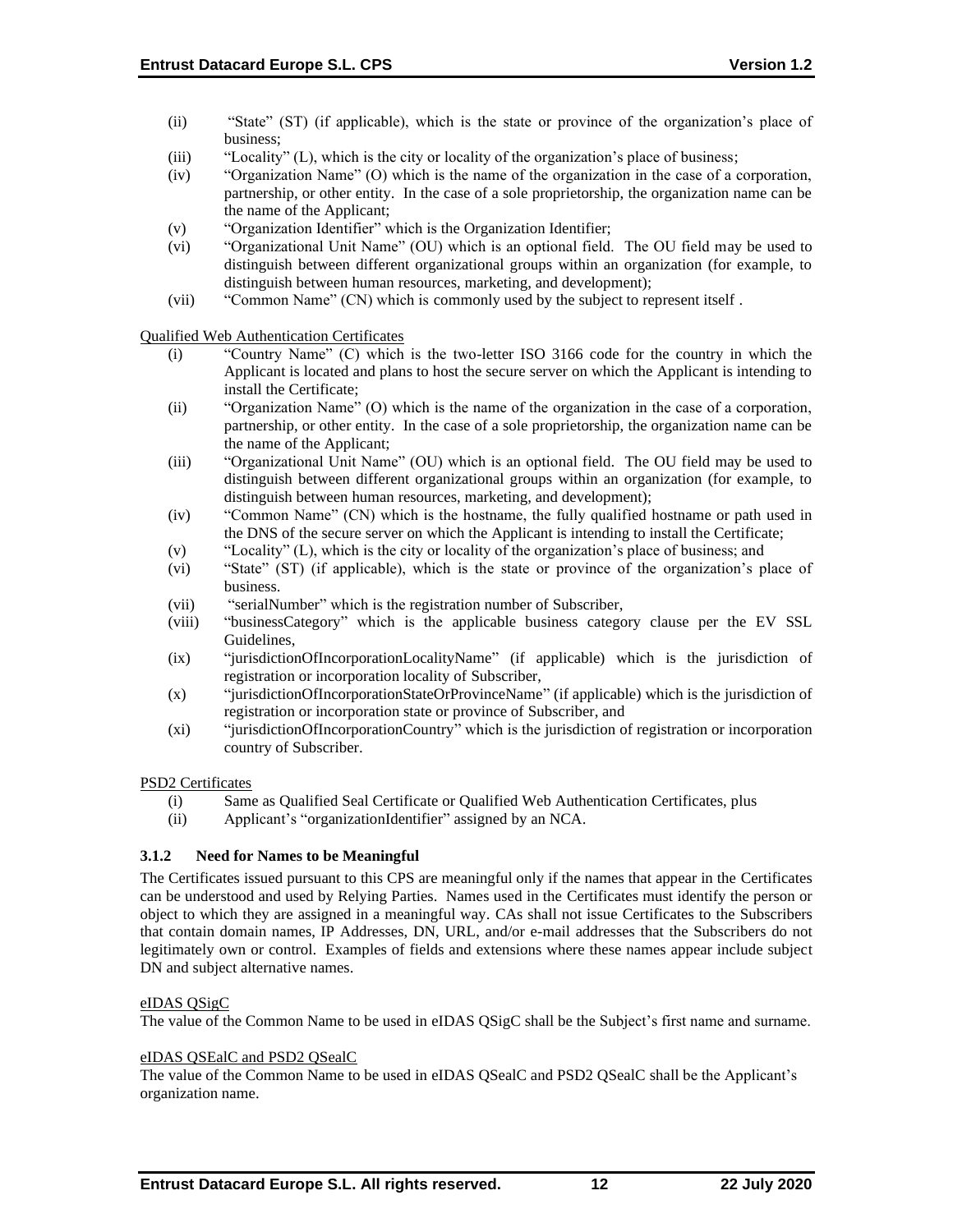# eIDAS QWAC and PSD2 QWAC

The value of the Common Name to be used in an eIDAS QWAC or PSD2 QWAC shall be the Applicant's FQDN that is used in the DNS of the secure server on which the Applicant is intending to install the Certificate. The FQDN for an eIDAS QWAC or PSD2 QWAC cannot be an IP address or a Wildcard Domain Name.

#### **3.1.3 Anonymity or Pseudonymity of Subscribers**

No stipulation.

## **3.1.4 Rules for Interpreting Various Name Forms**

No stipulation.

## **3.1.5 Uniqueness of Names**

Names shall be defined unambiguously for each Subject in a Repository. The Distinguished Name attribute will usually be unique to the Subject to which it is issued. Each Certificate shall be issued a unique serial number within the name space of the Subordinate CA.

## **3.1.6 Recognition, Authentication, and Role of Trademarks**

The Subject names in Certificates are issued on a "first come, first served" basis. By accepting a Subject name for incorporation into a Certificate, an RA operating under a CA does not determine whether the use of such information infringes upon, misappropriates, dilutes, unfairly competes with, or otherwise violates any intellectual property right or any other rights of any person, entity, or organization. The CAs and any RAs operating under the CAs neither act as an arbitrator nor provide any dispute resolution between Subscribers or between Subscribers and third-party complainants in respect to the use of any information in an Certificate. The CPS does not bestow any procedural or substantive rights on any Subscriber or thirdparty complainant in respect to any information in a Certificate. Neither the CAs nor any RAs operating under the CAs shall in any way be precluded from seeking legal or equitable relief (including injunctive relief) in respect to any dispute between Subscribers or between Subscribers and third-party complainants or in respect to any dispute between Subscribers and a CA or an RA operating under a CA or between a third-party complainant and a CA or an RA operating under a CA arising out of any information in an Certificate. The CAs and RAs operating under the CAs shall respectively have the right to revoke and the right to request revocation of Certificates upon receipt of a properly authenticated order from an arbitrator or court of competent jurisdiction requiring the revocation of a Certificate.

A CA or an RA operating under a CA may, in certain circumstances, take action in respect to a Certificate containing information that possibly violates the trademark rights of a third-party complainant. In the event that a third-party complainant provides a CA or an RA operating under a CA with (i) a certified copy that is not more than three (3) months old of a trademark registration from the principal trademark office in any one of the United States, Canada, Japan, Australia or any of the member countries of the European Union, and further provided that such registration is still in full force and effect, and (ii) a copy of a prior written notice to the Subscriber of the Certificate in dispute, stating that the complainant believes that information in the Subscriber's Certificate violates the trademark rights of the complainant, and (iii) a representation by the complainant indicating the means of notice and basis for believing that such notice was received by the Subscriber of the Certificate in dispute, a CA or an RA operating under a CA may initiate the following actions. The CA or the RA operating under a CA may determine whether the issue date of the Subscriber's Certificate predates the registration date on the trademark registration provided by the complainant. If the date of issuance of the Subscriber's Certificate predates the trademark registration date, the CA or the RA operating under the CA will take no further action unless presented with an authenticated order from an arbitrator or court of competent jurisdiction. If the date of issuance of the Certificate is after the registration date on the trademark registration provided by the complainant, the CA or the RA operating under the CA shall request that the Subscriber provide a proof of ownership for the Subscriber's own corresponding trademark registration from the principal trademark office in any one of the United States, Canada, Japan, Australia or any of the member countries of the European Union. If the Subscriber can provide a certified copy, as set forth above, that predates or was issued on the same date as the complainant's trademark registration, the CA or the RA operating under the CA will take no further action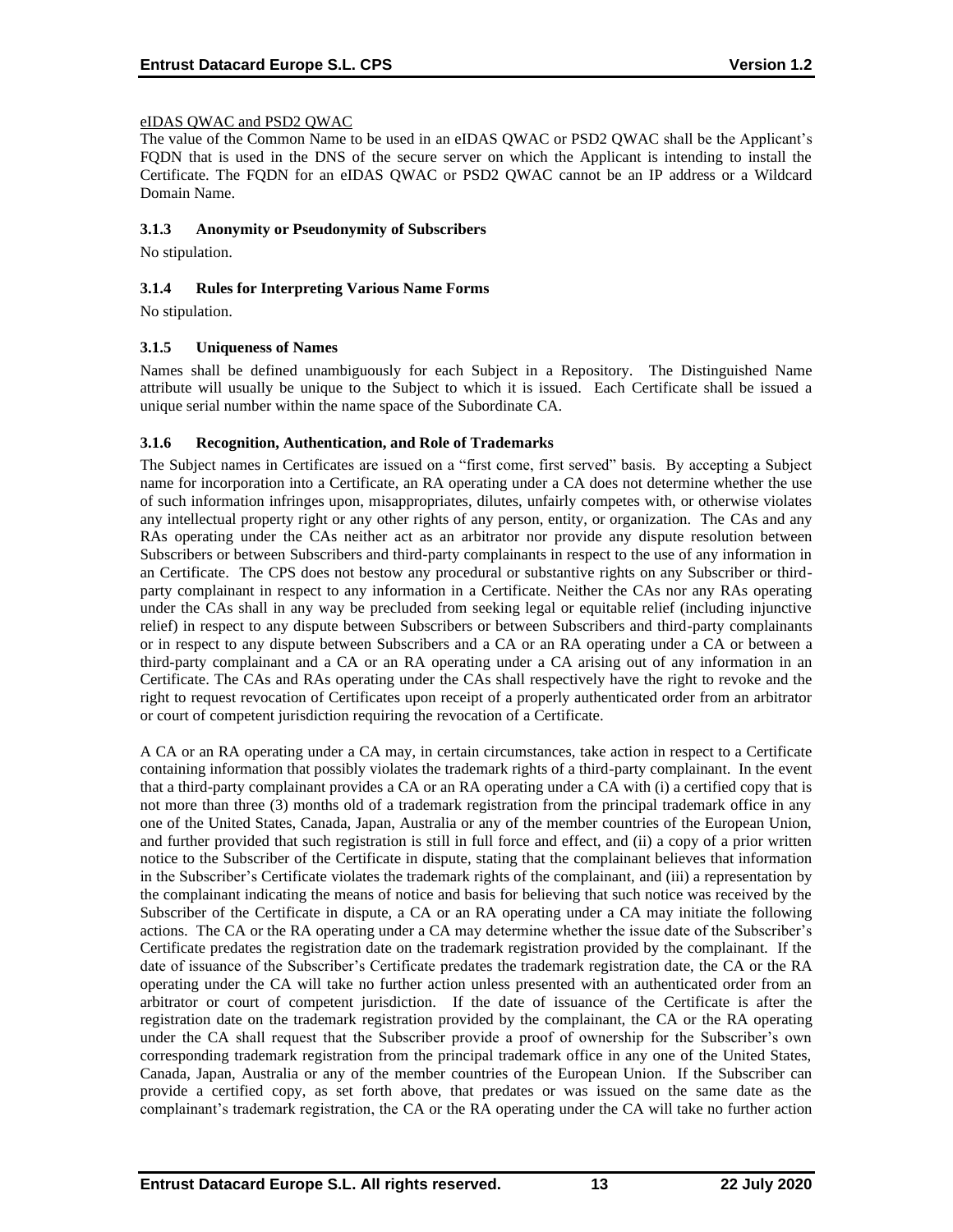unless presented with an authenticated order from an arbitrator or court of competent jurisdiction. If the Subscriber does not respond within ten (10) Business Days, or if the date on the certified copy of the trademark registration provided by the Subscriber postdates the certified copy of the trademark registration provided by the complainant, the CA and the RAs operating under that CA respectively may revoke or may request revocation of the disputed Certificate.

If a Subscriber files litigation against a complainant, or if a complainant files litigation against a Subscriber, and such litigation is related to any information in an issued Certificate, and if the party instigating the litigation provides a CA or an RA operating under a CA with a copy of the file-stamped complaint or statement of claim, the CA will maintain the current status of the Certificate or the RA operating under the CA will request that the CA maintain the current status of the Certificate, subject to any requirements to change the status of such Certificate otherwise provided or required under this CPS, a Subscription Agreement, or any Relying Party Agreement. During any litigation, a CA will not revoke and an RA operating under a CA will not request revocation of a Certificate that is in dispute unless ordered by an arbitrator or a court of competent jurisdiction or as otherwise provided or required under this CPS, a Subscription Agreement, or any Relying Party Agreement. In the event of litigation as contemplated above, the CAs and RAs operating under the CAs will comply with any directions by a court of competent jurisdiction in respect to a Certificate in dispute without the necessity of being named as a party to the litigation. If named as a party in any litigation in respect to a Certificate, Entrust Datacard and/or any third party operating an RA under a CA shall be entitled to take any action that it deems appropriate in responding to or defending such litigation. Any Subscriber or Relying Party that becomes involved in any litigation in respect to a Certificate shall remain subject to all of the terms and conditions of the CPS, the Subscriber's Subscription Agreement, and the Relying Party's Relying Party Agreement.

RAs operating under a CA shall notify the CA of any disputes of which such RA is aware and which relate to any information contained in a Certificate whose issuance was requested by such RA.

# **3.2 Initial Identity Validation**

#### **3.2.1 Method to Prove Possession of Private Key**

For Key Pairs generated by the Applicant, the CAs perform proof of possession tests for CSRs created using reversible asymmetric algorithms (such as RSA) by validating the signature on the CSR submitted by the Applicant with the Certificate Application.

#### **3.2.2 Authentication of Organization Identity**

# **3.2.2.1 Identity**

RAs operating under the CAs shall perform verification of any organizational identities that are submitted by an Applicant or Subscriber in accordance with the practices mandated by the Policy Authority. RAs operating under the CAs shall determine whether the organizational identity, address, and domain name provided with a Certificate Application are consistent with information contained in third-party databases and/or governmental sources. The information and sources used for the verification of Certificate Applications may vary depending on the jurisdiction of the Applicant or Subscriber.

In the case of organizational identities that are not registered with any governmental sources, RAs operating under the CAs shall use commercially reasonable efforts to confirm the existence of the organization. Such commercially reasonable efforts may include site visits or third-party attestation letter.

#### eIDAS QWAC and PSD2 QWAC

The CA or RA will identify the organization and, if applicable, any specific attributes of the organization, will be verified by an Authorized Representative.

#### eeIDAS QWAC

RAs operating under the CAs shall also determine:

(i) Business Category;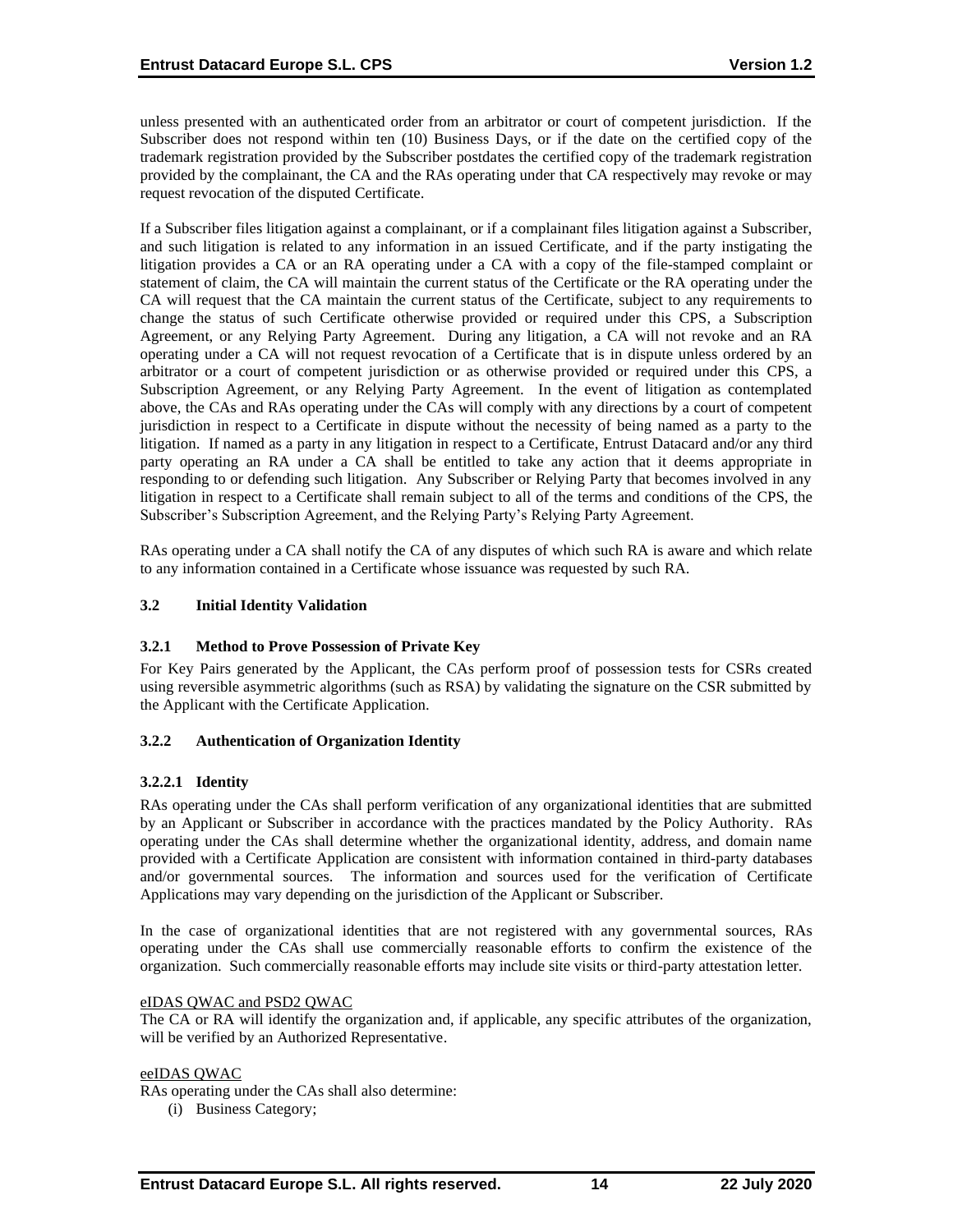- (ii) Jurisdiction of Incorporation or Registration;
- (iii) Registration Number;
- (iv) Physical address of Place of Business; and
- (v) Operational Existence.

# PSD2 Certificates

RAs operating under the CAs shall also determine:

- (vi) Applicable NCA;
- (vii)organizationIdentifier assigned by the NCA; and
- (viii) Payment service provider roles approved by the NCA.
- Note: RAs shall conform to the specific NCA rules for verifying these attributes.

# **3.2.2.2 DBA/Tradename**

If the subject identity information is to include a DBA or tradename, the RA must verify the Applicant's right to use the DBA/tradename using at least one of the following:

- (i) The RA may verify the assumed name through use of a Qualified Government Information Source operated by, or on behalf of, an appropriate government agency in the jurisdiction of the Applicant's Place of Business, or by direct contact with such government agency in person or via mail, e-mail, Web address, or telephone; or
- (ii) The RA may verify the assumed name through use of a Qualified Independent Information Source provided that the QIIS has verified the assumed name with the appropriate government agency.
- (iii) The RA may rely on a Verified Professional Letter that indicates the assumed name under which the Applicant conducts business, the government agency with which the assumed name is registered, and that such filing continues to be valid.

# **3.2.2.3 Verification of Country**

Verification of country will be done in accordance with the methods of § 3.2.2.1.

# **3.2.2.4 Validation of Domain Authorization or Control**

The CA shall confirm that prior to issuance, the CA or the RA validated each Fully‐Qualified Domain Name (FQDN) listed in the Certificate using at least one of the methods listed below.

Completed validations of Applicant authority may be used for the issuance of multiple Certificates over time. For purposes of domain validation, the term Applicant includes the Applicant's Parent Company, Subsidiary Company, or Affiliate.

The CA shall maintain a record of which domain validation method was used to validate every domain.

# **3.2.2.4.1 Validating the Applicant as a Domain Contact**

This method of domain validation is not used.

# **3.2.2.4.2 Email, Fax, SMS, or Postal Mail to Domain Contact**

Confirm the Applicant's control over the FQDN by sending a Random Value via email, fax, SMS, or postal mail and then receiving a confirming response utilizing the Random Value. The Random Value must be sent to an email address, fax/SMS number, or postal mail address identified as a Domain Contact.

Each email, fax, SMS, or postal mail may confirm control of multiple ADNs.

The CA or RA may send the email, fax, SMS, or postal mail identified under this section to more than one recipient provided that every recipient is identified by the Domain Name Registrar as representing the Domain Name Registrant for every FQDN being verified using the email, fax, SMS, or postal mail.

The Random Value is unique in each email, fax, SMS, or postal mail.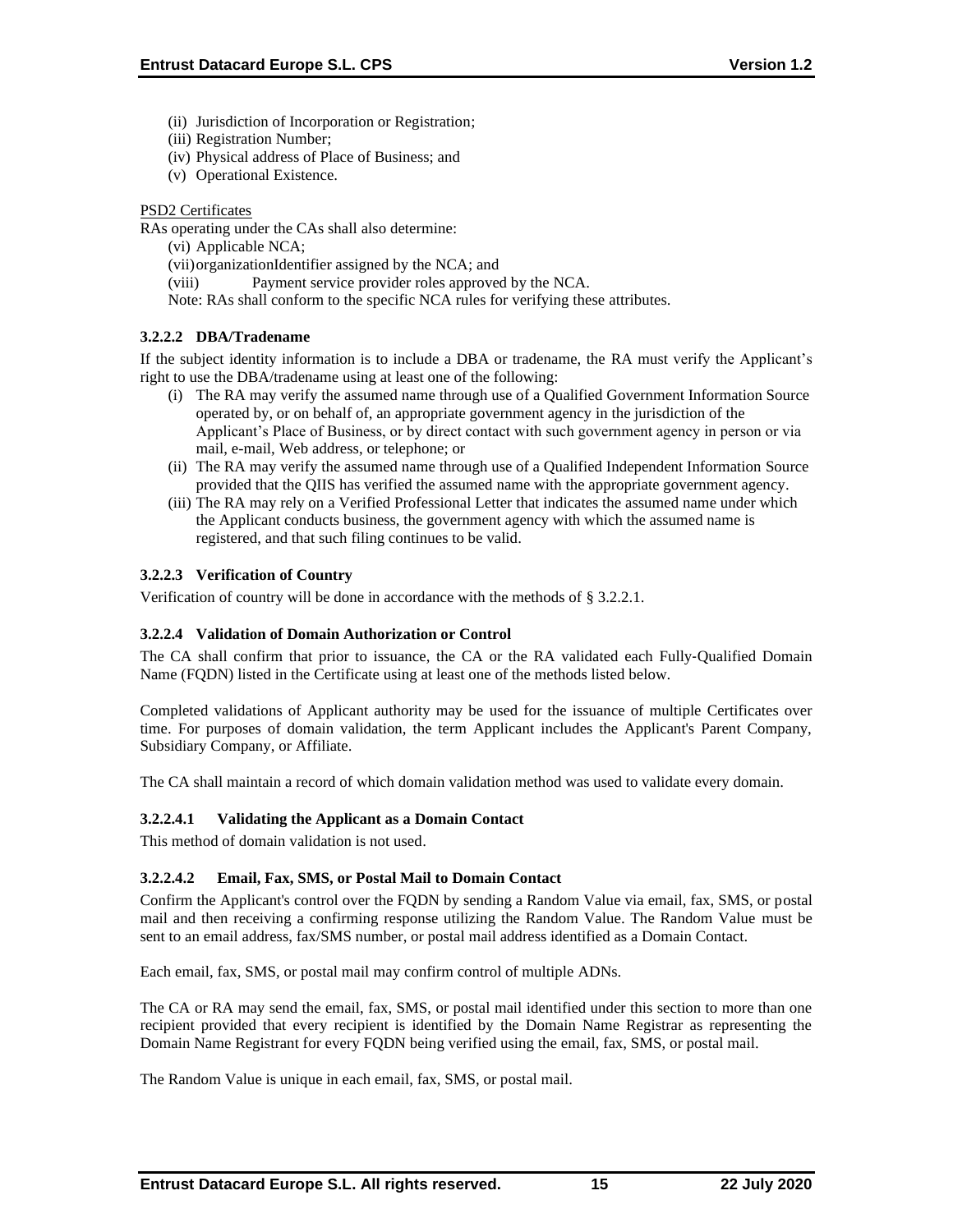The CA or RA may resend the email, fax, SMS, or postal mail in its entirety, including re‐use of the Random Value, provided that the communication's entire contents and recipient(s) remain unchanged.

The Random Value will remain valid for use in a confirming response for no more than 30 days from its creation.

## **3.2.2.4.3 Phone Contact with Domain Contact**

Confirm the Applicant's control over the FQDN by calling the Domain Name Registrant's phone number and obtaining a response confirming the Applicant's request for validation of the FQDN. The CA or RA shall place the call to a phone number identified by the Domain Name Registrar as the Domain Contact.

Each phone call shall be made to a single number and may confirm control of multiple FQDNs, provided that the phone number is identified by the Domain Registrar as a valid contact method for every Base Domain Name being verified using the phone call.

This method will not be re-used after May 31, 2019.

## **3.2.2.4.4 Constructed Email to Domain Contact**

Confirm the Applicant's control over the FQDN by (i) sending an email to one or more addresses created by using 'admin', 'administrator', 'webmaster', 'hostmaster', or 'postmaster' as the local part, followed by the at-sign (" $@$ "), followed by an ADN, (ii) including a Random Value in the email, and (iii) receiving a confirming response utilizing the Random Value.

Each email may confirm control of multiple FQDNs, provided the ADN used in the email is an ADN for each FQDN being confirmed.

The Random Value shall be unique in each email.

The email may be re-sent in its entirety, including the re-use of the Random Value, provided that its entire contents and recipient shall remain unchanged.

The Random Value shall remain valid for use in a confirming response for no more than 30 days from its creation.

#### **3.2.2.4.5 Domain Authorization Document**

This method of domain validation is not used.

#### **3.2.2.4.6 Agreed-Upon Change to Website**

This method of domain validation is not used.

#### **3.2.2.4.7 DNS Change**

Confirm the Applicant's control over the FQDN by confirming the presence of a Random Value in a DNS CNAME, TXT or CAA record for an ADN or an ADN that is prefixed with a label that begins with an underscore character.

If a Random Value is used, the CA or RA shall provide a Random Value unique to the Certificate request and shall not use the Random Value after (i) 30 days or (ii) if the Applicant submitted the Certificate request, the timeframe permitted for reuse of validated information relevant to the Certificate.

#### **3.2.2.4.8 IP Address**

Confirming the Applicant's control over the FQDN by confirming that the Applicant controls an IP Address returned from a DNS lookup for A or AAAA records for the FQDN in accordance with § 3.2.2.5.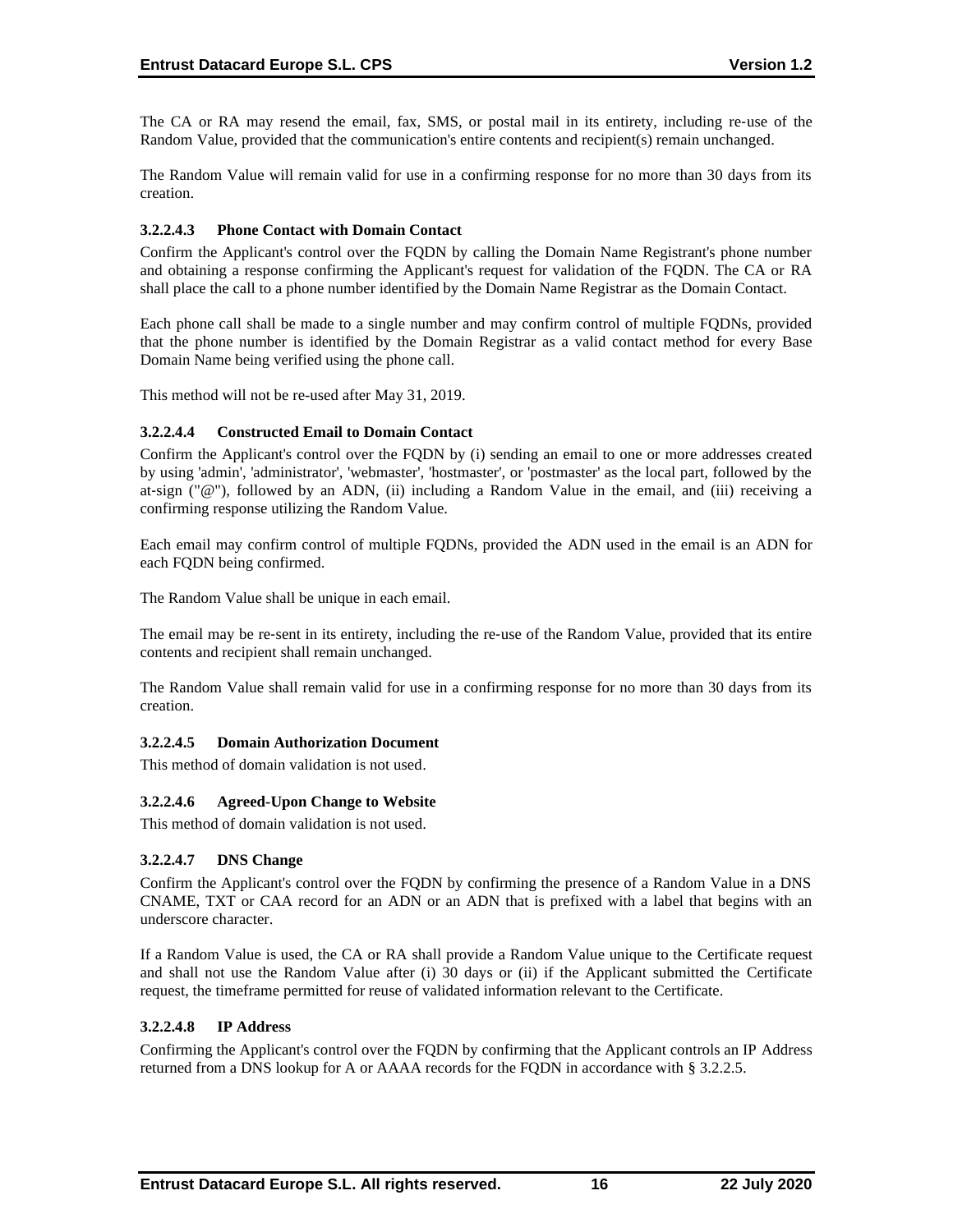Once the FQDN has been validated using this method, the CA MAY NOT also issue Certificates for FODNs for higher level domain levels that end in the validated FODN unless the CA performs a separate validation for that FQDN using an authorized method. This method is NOT suitable for validating Wildcard Domain Names.

# **3.2.2.4.9 Test Certificate**

This method of domain validation is not used.

# **3.2.2.4.10 TLS Using a Random Number**

This method of domain validation is not used.

# **3.2.2.4.11 Any Other Method**

This method of domain validation is not used.

# **3.2.2.4.12 Validating Applicant as a Domain Contact**

This method of domain validation is not used.

# **3.2.2.4.13 Email to DNS CAA Contact**

Confirm the Applicant's control over the FQDN by sending a Random Value via email and then receiving a confirming response utilizing the Random Value. The Random Value will be sent to a DNS CAA Email Contact. The relevant CAA Resource Record Set will be found using the search algorithm defined in RFC 6844 Section 4, as amended by Errata 5065 (Appendix A).

Each email may confirm control of multiple FQDNs, provided that each email address is a DNS CAA Email Contact for each ADN Name being validated. The same email may sent to multiple recipients as long as all recipients are the DNS CAA Email Contacts for each ADN being validated.

The Random Value shall be unique in each email. The email may be re-sent in its entirety, including the reuse of the Random Value, provided that its entire contents and recipient(s) remain unchanged. The Random Value shall remain valid for use in a confirming response for no more than 30 days from its creation.

# **3.2.2.4.14 Email to DNS TXT Contact**

Confirm the Applicant's control over the FQDN by sending a Random Value via email and then receiving a confirming response utilizing the Random Value. The Random Value will be sent to a DNS TXT Record Email Contact for the ADN selected to validate the FQDN.

Each email may confirm control of multiple FQDNs, provided that each email address is DNS TXT Record Email Contact for each ADN being validated. The same email may be sent to multiple recipients as long as all recipients are the DNS TXT Record Email Contacts for each ADN being validated.

The Random Value shall be unique in each email. The email may be re-sent in its entirety, including the reuse of the Random Value, provided that its entire contents and recipient(s) remain unchanged. The Random Value shall remain valid for use in a confirming response for no more than 30 days from its creation.

# **3.2.2.4.15 Phone with Domain Contact**

Confirm the Applicant's control over the FQDN by calling the Domain Contact's phone number and obtain a confirming response to validate the ADN. Each phone call may confirm control of multiple ADNs provided that the same Domain Contact phone number is listed for each ADN being verified and they provide a confirming response for each ADN.

In the event that someone other than a Domain Contact is reached, the CA may request to be transferred to the Domain Contact.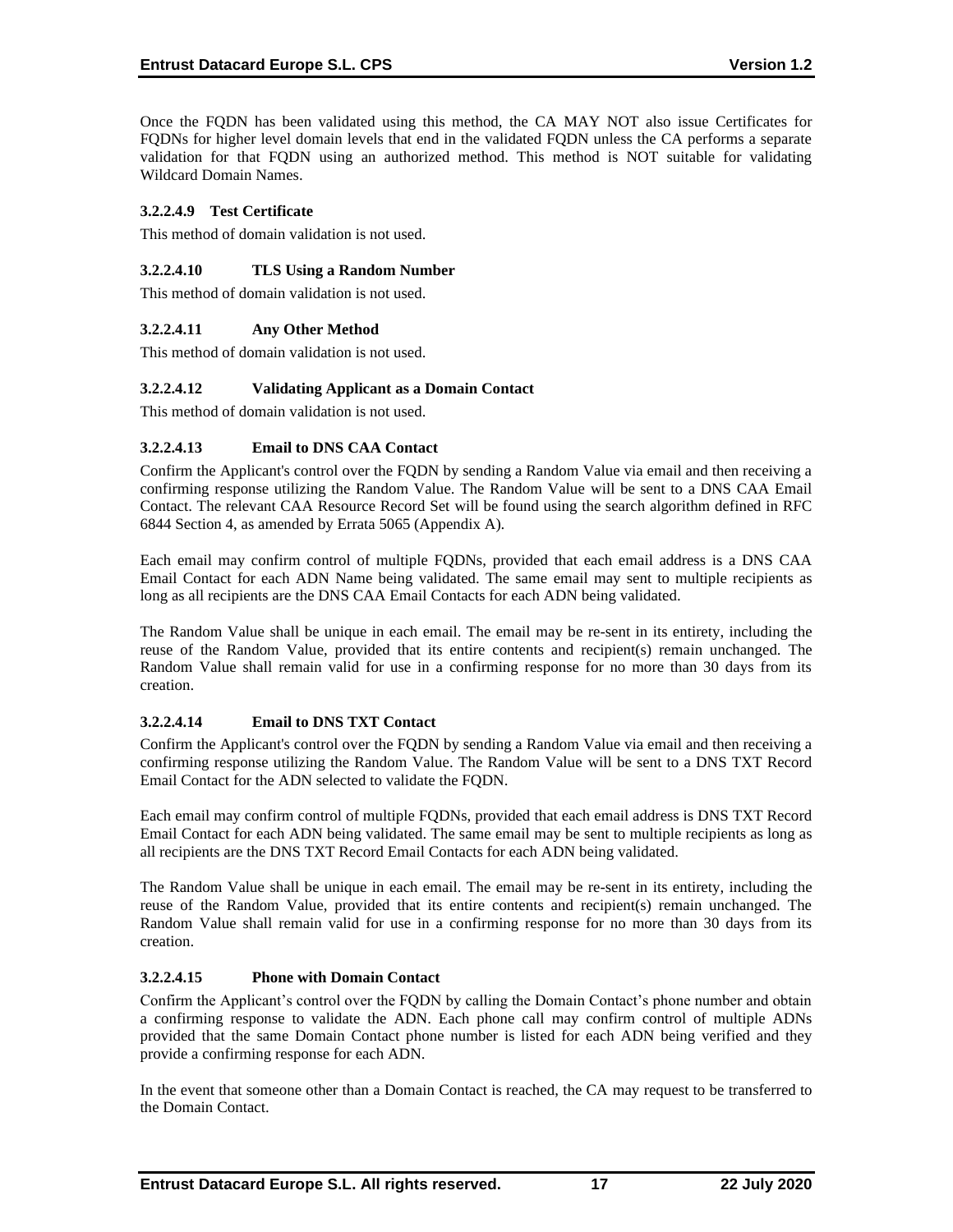In the event of reaching voicemail, the CA may leave the Random Value and the ADN(s) being validated. The Random Value must be returned to the CA to approve the request.

The Random Value shall remain valid for use in a confirming response for no more than 30 days from its creation.

#### **3.2.2.4.16 Phone Contact with DNS TXT Record Phone Contact**

Confirm the Applicant's control over the FQDN by calling the DNS TXT Record Phone Contact's phone number and obtain a confirming response to validate the ADN. Each phone call may confirm control of multiple ADNs provided that the same DNS TXT Record Phone Contact phone number is listed for each ADN being verified and they provide a confirming response for each ADN.

The CA may not knowingly be transferred or request to be transferred as this phone number has been specifically listed for the purposes of domain validation.

In the event of reaching voicemail, the CA may leave the Random Value and the ADN(s) being validated. The Random Value must be returned to the CA to approve the request.

The Random Value shall remain valid for use in a confirming response for no more than 30 days from its creation.

## **3.2.2.4.17 Phone Contact with DNS CAA Phone Contact**

Confirm the Applicant's control over the FQDN by calling the DNS CAA Phone Contact's phone number and obtain a confirming response to validate the ADN. Each phone call may confirm control of multiple ADNs provided that the same DNS CAA Phone Contact phone number is listed for each ADN being verified and they provide a confirming response for each ADN. The relevant CAA Resource Record Set must be found using the search algorithm defined in RFC 6844 Section 4, as amended by Errata 5065 (Appendix A).

The CA may not knowingly be transferred or request to be transferred as this phone number has been specifically listed for the purposes of domain validation.

In the event of reaching voicemail, the CA may leave the Random Value and the ADN(s) being validated. The Random Value must be returned to the CA to approve the request.

The Random Value shall remain valid for use in a confirming response for no more than 30 days from its creation.

#### **3.2.2.4.18 Agreed-Upon Change to Website v2**

Confirm the Applicant's control over the FQDN by verifying that the Request Token or Random Value is contained in the contents of a file.

- (i) The entire Request Token or Random Value must not appear in the request used to retrieve the file, and
- (ii) the CA MUST receive a successful HTTP response from the request (meaning a 2xx HTTP status code must be received).

The file containing the Request Token or Random Number:

- (iii) Must be located on the Authorization Domain Name, and
- (iv) Must be located under the "/.well-known/pki-validation" directory, and
- (v) Must be retrieved via either the "http" or "https" scheme, and
- (vi) Must be accessed over an Authorized Port.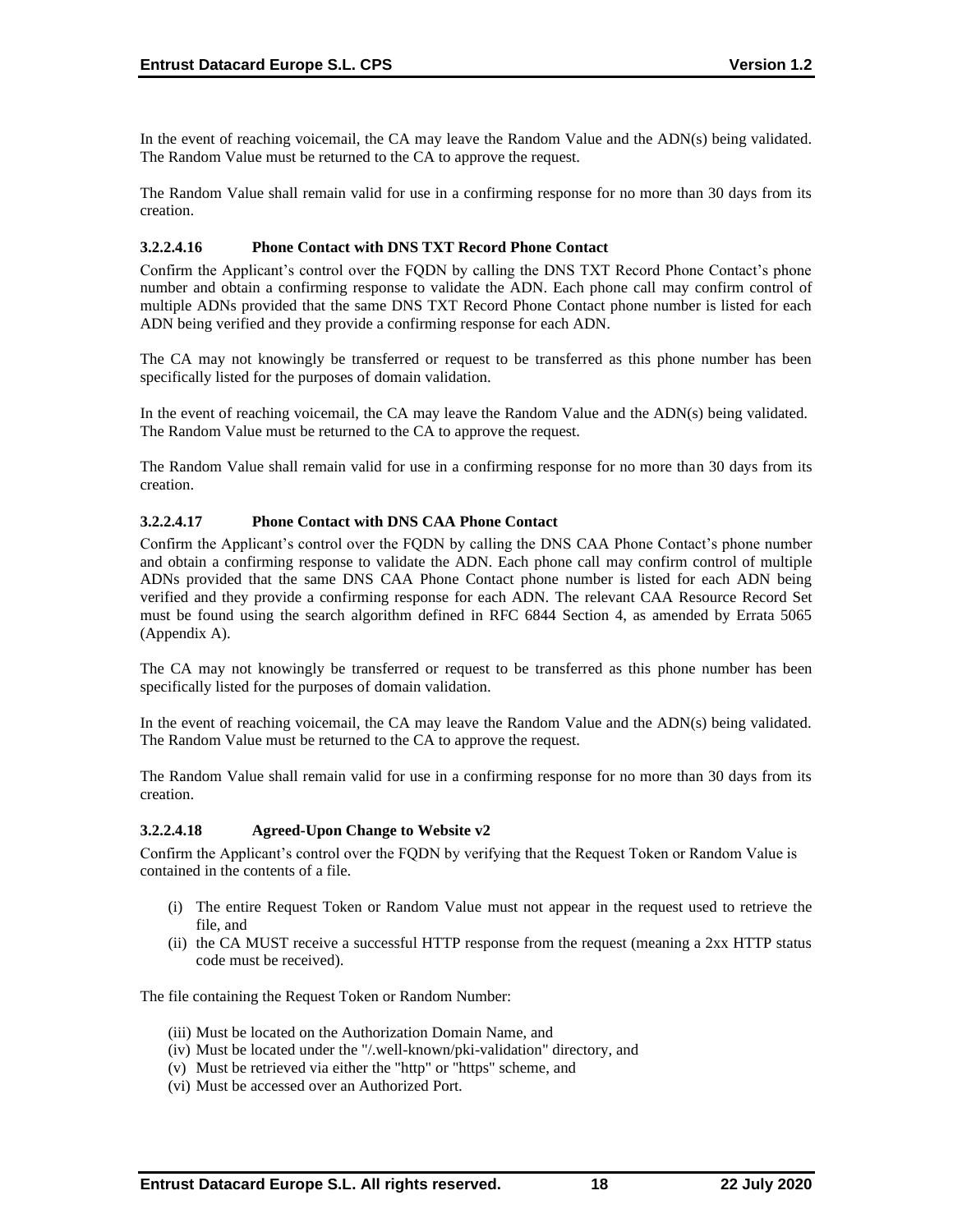If the CA follows redirects the following apply:

- (vii) Redirects must be initiated at the HTTP protocol layer (e.g. using a 3xx status code).
- (viii) Redirects must be the result of an HTTP status code result within the 3xx Redirection class of status codes, as defined in RFC 7231, Section 6.4.
- (ix) Redirects must be to resource URLs with either via the "http" or "https" scheme.
- (x) Redirects must be to resource URLs accessed via Authorized Ports.

If a Random Value is used, then:

- (xi) The CA must provide a Random Value unique to the certificate request.
- (xii)The Random Value must remain valid for use in a confirming response for no more than 30 days from its creation. The CPS MAY specify a shorter validity period for Random Values, in which case the CA must follow its CPS.

Note: Once the FQDN has been validated using this method, the CA may also issue Certificates for other FQDNs that end with all the labels of the validated FQDN. This method is suitable for validating Wildcard Domain Names.

## **3.2.2.4.19 Agreed-Upon Change to Website - ACME**

This method of domain validation is not used.

## **3.2.2.5 Authentication of an IP Address**

IP addresses are not permitted for Certificates.

## **3.2.2.6 Wildcard Validation**

Wildcards are not permitted for eIDAS QWAC or PSD2 QWAC.

## **3.2.2.7 Data Source Accuracy**

Prior to using any data source as a Reliable Data Source, the RA shall evaluate the source for its reliability, accuracy, and resistance to alteration or falsification.

# **3.2.2.8 CAA Records**

Entrust Datacard policy on CAA records is stated in §4.2.4.

#### **3.2.2.9 Authentication of Email Address**

The CA uses one of the following methods to confirm that the Applicant has control of or right to use email addresses:

- (i) Sending a URL including a random value to the email address and then receiving an acknowledgement click-through with passphrase on the web page utilizing the random value URL; or
- (ii) Using a domain validation process from §3.2.2.4 to demonstrate control over or right to use an FQDN. Once verified, the Enterprise RA can approve issuance of Certificates containing email addresses under that FQDN or associated Base Domain Name.

#### **3.2.2.10 Organization Identifier**

The organization identifier must contain a registration reference for a legal entity assigned in accordance to the identified registration scheme.

The registration scheme must be identified using the using the following structure in the presented order:

- (i) 3 character registration scheme identifier;
- (ii) 2 character ISO 3166 country code for the nation in which the registration scheme is operated, or if the
- (iii) scheme is operated globally ISO 3166 code "XG" shall be used;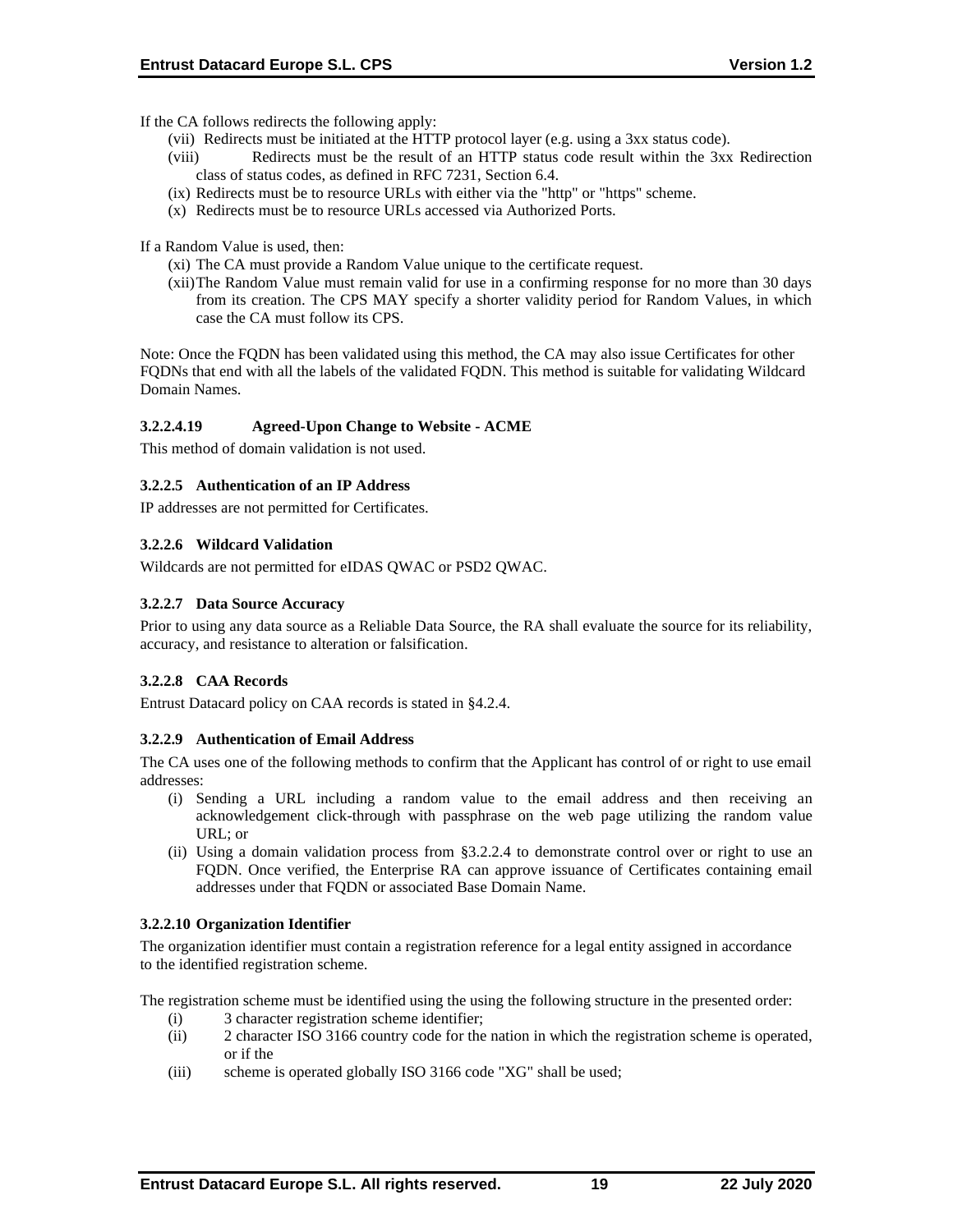- (iv) For the NTR registration scheme identifier, if required, a 2 character ISO 3166-2 identifier for the subdivision (state or province) of the nation in which the registration scheme is operated, preceded by plus "+" (0x2B (ASCII), U+002B (UTF-8));
- (v) a hyphen-minus "-"  $(0x2D (ASCII), U+002D (UTF-8));$
- (vi) Registration Reference allocated in accordance with the identified Registration Scheme

Note: Registration references may contain hyphens, but registration schemes, ISO 3166 country codes, and ISO 3166-2 identifiers do not. Therefore if more than one hyphen appears in the structure, the leftmost hyphen is a separator, and the remaining hyphens are part of the registration reference.

The CA or RA shall:

- (vii) Confirm that the organization represented by the registration reference is the same as the organization named within the context of the Subject's jurisdiction per §3.2.2.1;
- (viii) Further verify the registration reference matches other information verified in accordance with §3.2.2;
- (ix) Take appropriate measures to disambiguate between different organizations as described in Appendix B for each registration scheme;
- (x) Apply the validation rules relevant to the registration scheme as specified in Appendix B.

## **3.2.3 Authentication of Individual Identity**

RAs operating under the CAs shall use the methods set out below to verify any individual identities that are submitted by an Applicant or Subscriber.

The CA or RA will verify the Authorized Representative or Subject by:

- (i) Physical presence; or
- (ii) Means of a Certificate of a qualified electronic signature or of a qualified electronic seal.

# eIDAS QWAC and PSD2 QWAC

RAs operating under the CAs shall perform a verification of the identity and authority of the Contract Signer, the Certificate Approver, and the Certificate Requestor associated with Certificate Applications that are submitted by an Applicant or Subscriber. In order to establish the accuracy of an individual identity, the RA operating under a CA shall perform identity and authority verification consistent with the requirements set forth in the EV SSL Guidelines published by the CA/Browser Forum and the ETSI Guidelines.

#### **3.2.4 Non-verified Subscriber Information**

No stipulation.

# **3.2.5 Validation of Authority**

If the Applicant for a Certificate containing subject identity information is an organization, the RA will use a reliable method of communication to verify the authenticity of the Applicant representative's Certificate request.

The RA may use the sources listed in §3.2.2.1 to verify the reliable method of communication. Provided that the RA uses a reliable method of communication, the RA may establish the authenticity of the Certificate request directly with the Applicant representative or with an authoritative source within the Applicant's organization, such as the Applicant's main business offices, corporate offices, human resource offices, information technology offices, or other department that the RA deems appropriate.

The CA allows a Subscriber to specify the individuals who may request Certificates and will not accept any Certificate requests that are outside this specification. The CAs will provide a Subscriber with a list of its authorized Certificate Requesters upon the Subscriber's verified written request.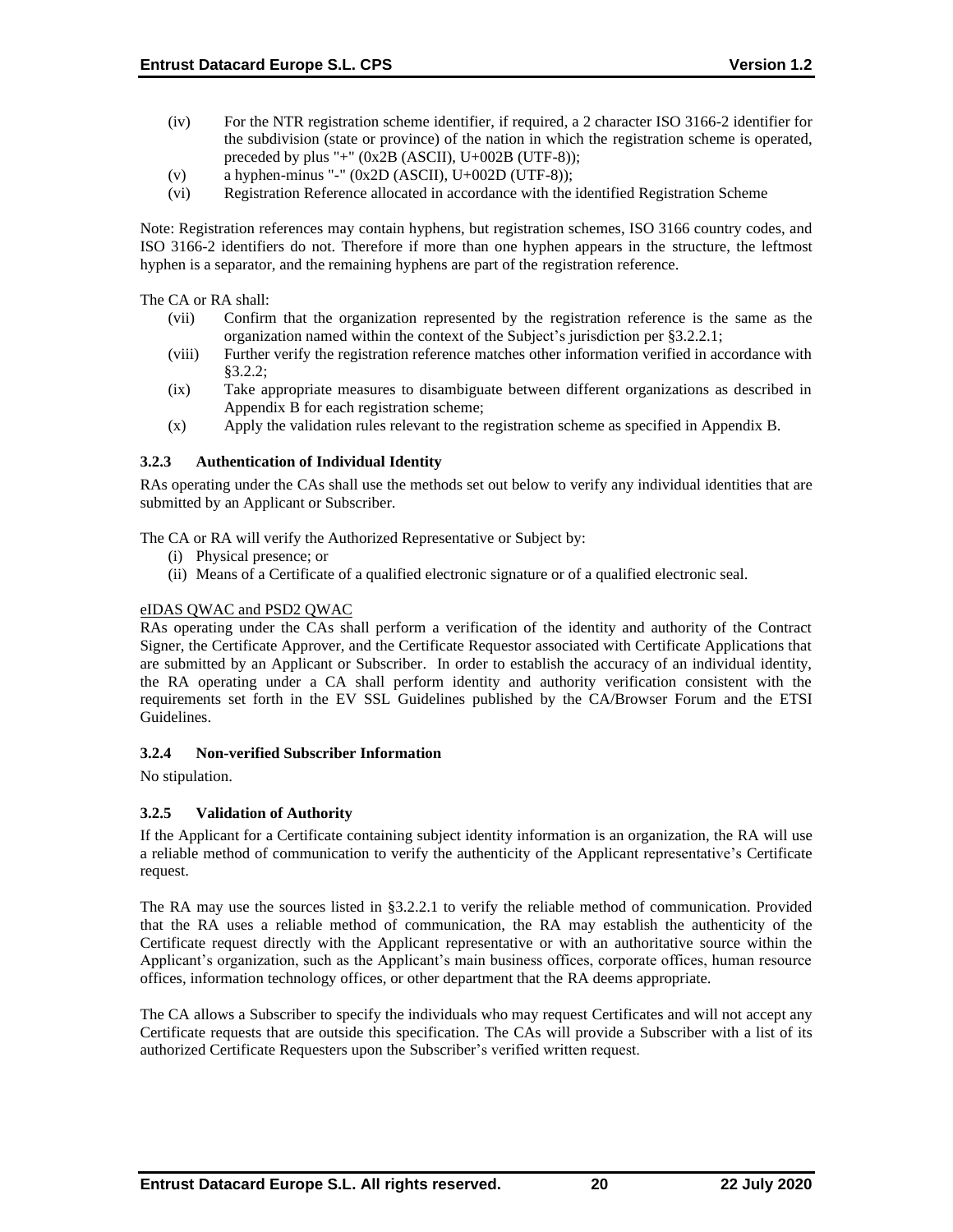## eIDAS QWAC and PSD2 QWAC

The CA or RA must verify the identity and authority of the Contract Signer and Certificate Approver in accordance with EV SSL Guidelines section 11.8.

# **3.2.6 Criteria for Interpretation**

Externally issued Cross Certificates that identify Entrust Datacard as the subject are disclosed in §1.3.1, provided that Entrust Datacard arranged for or accepted the establishment of the trust relationship (i.e. the Cross Certificate at issue).

#### **3.3 Identification and Authentication for Re-key Requests**

## **3.3.1 Identification and Authentication for Routine Re-key**

Each Certificate shall contain a Certificate expiration date. The reason for having an expiration date for a Certificate is to minimize the exposure of the Key Pair associated with the Certificate. For this reason, when processing a new Certificate Application, the CA recommends that a new Key Pair be generated and that the new Public Key of this Key Pair be submitted with the Applicant's Certificate Application. If a Subscriber wishes to continue to use a Certificate beyond the expiry date for the current Certificate, the Subscriber must obtain a new Certificate and replace the Certificate that is about to expire. Subscribers submitting a new Certificate Application will be required to complete the initial application process, as described in §4.1. The RA may reuse documents and data provided in §3.2 to verify Certificate information per §4.2.1.

The RA that processed the Subscriber's Certificate Application shall make a commercially reasonable effort to notify Subscribers of the pending expiration of their Certificate by sending an email to the technical contact listed in the corresponding Certificate Application. Upon expiration of a Certificate, the Subscriber shall immediately cease using such Certificate and shall remove such Certificate from any devices and/or software in which it has been installed.

#### eIADS QWAC and PSD2 QWAC

The Subscriber may request a replacement Certificate using an existing key pair.

#### **3.3.2 Identification and Authentication for Re-key after Revocation**

The CAs and RAs operating under the CAs do not renew Certificates that have been revoked. If a Subscriber wishes to use a Certificate after revocation, the Subscriber must apply for a new Certificate and replace the Certificate that has been revoked. In order to obtain another Certificate, the Subscriber shall be required to complete the initial application process, as described in §4.1. Upon revocation of a Certificate, the Subscriber shall immediately cease using such Certificate and shall remove such Certificate from any devices and/or software in which it has been installed.

# **3.4 Identification and Authentication for Revocation Requests**

A Subscriber may request revocation of their Certificate at any time provided that the Subscriber can validate to the RA that processed the Subscriber's Certificate Application that the Subscriber is the person, organization, or entity to whom the Certificate was issued. The RA shall authenticate a request from a Subscriber for revocation of their Certificate by authenticating the Subscriber or confirming authorization of the Subscriber through a reliable method of communication. Upon receipt and confirmation of such information, the RA shall then process the revocation request as stipulated in §4.9.

An Enterprise RA may use multi-factor authentication to request revocation of a Certificate.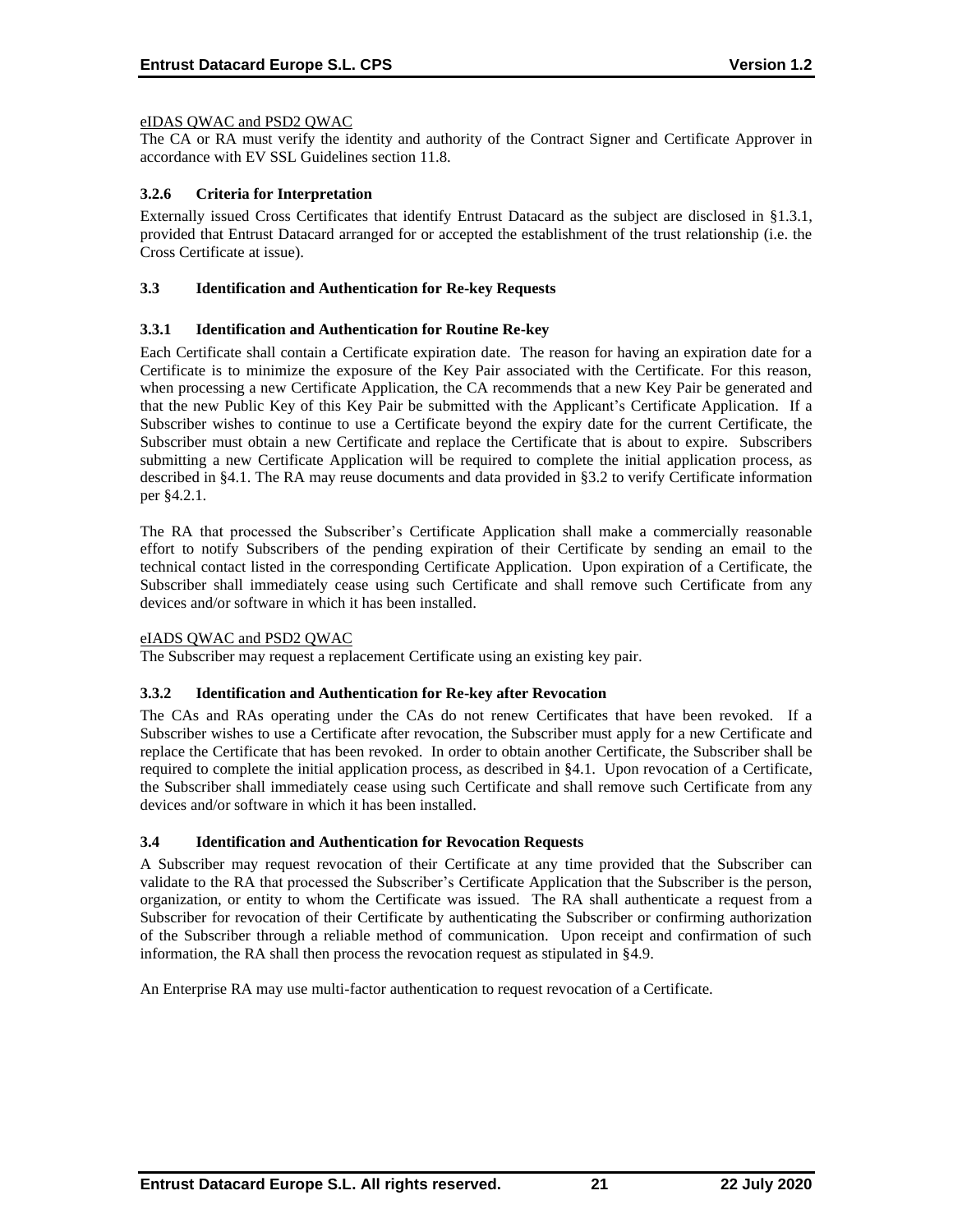# **4. Certificate Life-Cycle Operational Requirements**

#### **4.1 Certificate Application**

To obtain a Certificate, an Applicant must:

- (i) generate a secure and cryptographically sound Key Pair, if not generated by a CA
- (ii) agree to all of the terms and conditions of the CPS and the Subscription Agreement, and
- (iii) complete and submit a Certificate Application, providing all information requested by an RA without any errors, misrepresentation, or omissions.

If the Applicant is not the same as the Subject of the Certificate being requested by the Applicant, then both the Applicant and the Subject must agree to all of the terms and conditions of the CPS and the Subscription Agreement.

To avoid any conflicts of interests, the Subscriber and Entrust Datacard shall be separate entities. The only exception is Entrust Datacard running all or part of the RA tasks when subscribing a certificate for itself or for persons identified in association with Entrust Datacard as the Subject.

Upon an Applicant's completion of the Certificate Application and acceptance of the terms and conditions of this CPS and the Subscription Agreement, an RA shall follow the procedures described in §3.2 to perform verification of the information contained in the Certificate Application. If the verification performed by an RA is successful, the RA may, in its sole discretion, request the issuance to the Applicant of a Certificate from a CA. If an RA refuses to request the issuance of a Certificate, the RA shall (i) use commercially reasonable efforts to notify the Applicant by email of any reasons for refusal, and (ii) promptly refund any amounts that have been paid in connection with the Certificate Application.

In the event of successful verification of a Certificate Application, the RA shall submit a request to a CA for the issuance of a Certificate and shall notify the Applicant. The CA will provide the Certificate pickup through either email, URL link or through the API.

#### eIDAS QWAC and PSD2 QWAC

- (iv) Certificate Requester The Certificate request must be signed and submitted by an authorized Certificate Requester.
- (v) Certificate Approver The Certificate request must be reviewed and approved by an authorized Certificate Approver.
- (vi) Contract Signer A Subscription Agreement applicable to the requested Certificate must be signed by an authorized Contract Signer.

One person may be authorized by the Applicant to fill one, two, or all three of these roles. An Applicant may also authorize more than one person to fill each of these roles.

# **4.1.1 Who Can Submit a Certificate Application**

Either the Applicant or an individual authorized to request Certificates on behalf of the Applicant may submit Certificate requests. Applicants are responsible for any data that the Applicant or an agent of the Applicant supplies to the RA.

The CAs shall identify subsequent suspicious Certificate requests in accordance with the high risk process per §4.2.1.

The CAs do not issue Certificates to any persons or entities on a government denied list maintained by Spain and Canada or that is located in a country with which the laws of Spain or Canada prohibit doing business.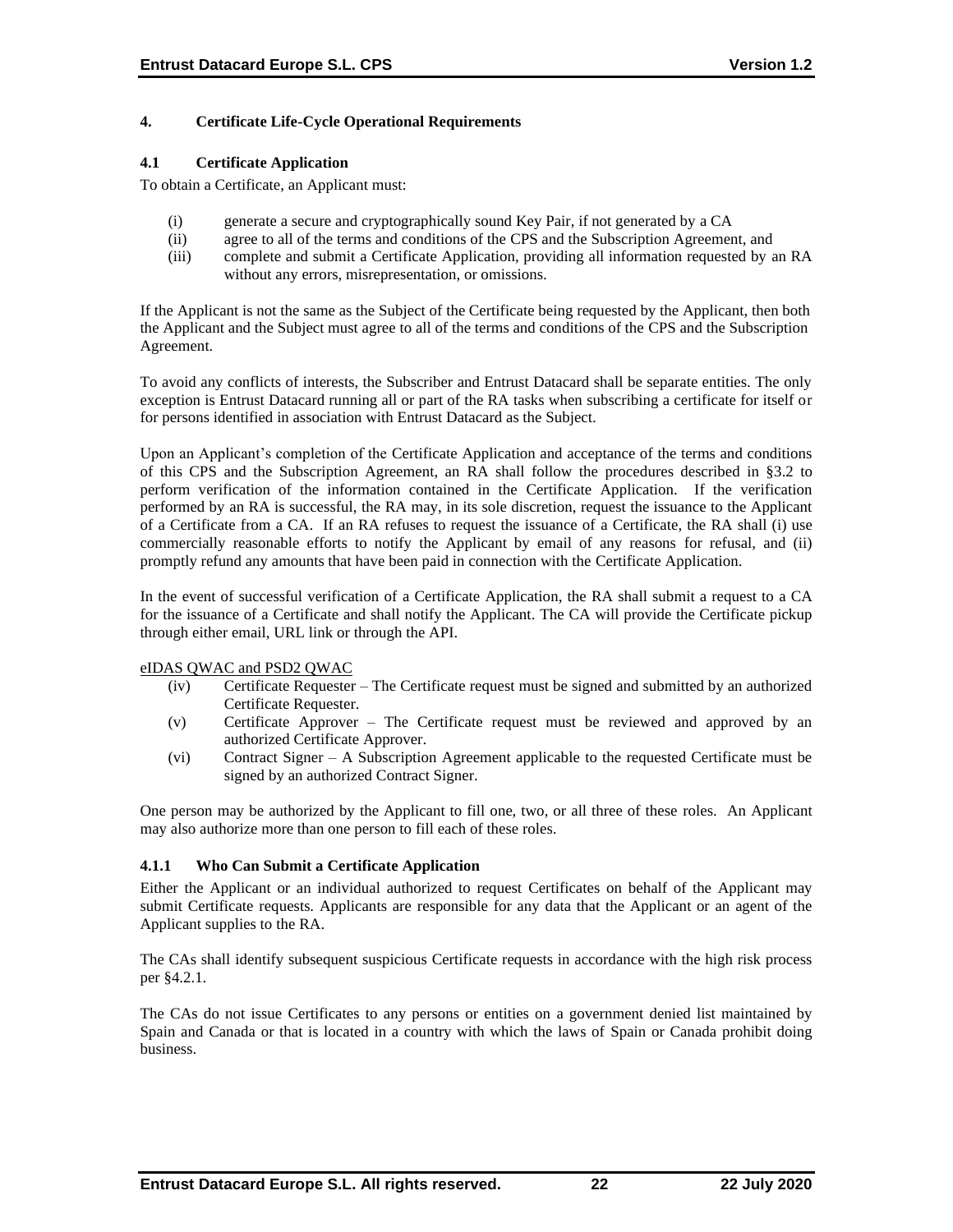# **4.1.2 Enrollment Process and Responsibilities**

The CAs require each Applicant to submit a Certificate request and application information prior to issuing a Certificate. The CAs or RAs authenticates all communication from an Applicant and protects communication from modification.

Generally, Applicants request a Certificate by completing the request forms online. Applicants are solely responsible for submitting a complete and accurate Certificate request for each Certificate.

The enrollment process includes:

- (i) Agreeing to the applicable Subscription Agreement,
- (ii) Paying any applicable fees,
- (iii) Submitting a complete Certificate application,
- (iv) Generating a key pair, and
- (v) Delivering the public key of the key pair to the CA.

By executing the Subscription Agreement, Subscribers warrant that all of the information contained in the Certificate request is correct.

The Subscription Agreement may be signed in either of the following two methods:

- If the Subscription Agreement is in electronic form, it will be signed with an online click-through process.
- In the alternative, Subscribers may print and sign a signature page referring to the Subscription Agreement, and email or upload the signed document to Entrust Datacard.

#### **4.2 Certificate Application Processing**

#### **4.2.1 Performing Identification and Authentication Functions**

The CAs and RAs may use the documents and data provided in §3.2 to verify Certificate information.

The CAs maintain procedures to identify high risk Certificate requests that require additional verification activity prior to Certificate issuance. High risk certificate procedures include processes to verify high risk domain names and/or evaluate deceptive domain names.

#### eIDAS QWAC and PSD2 QWAC

With the exception of PSD2 specific attributes, reuse of previous validation data or documentation obtained from a source specified under §3.2 may be used no more than 13 months after such data or documentation was validated.

#### PSD<sub>2</sub> Certificates

PSD2 specific attributes shall only be used for 30 days after validation is completed.

#### **4.2.2 Approval or Rejection of Certificate Applications**

The CAs shall not issue Certificates containing Internal Names.

#### **4.2.3 Time to Process Certificate Applications**

No stipulation.

### **4.2.4 Certification Authority Authorization (CAA) Records**

Prior to issuing eIDAS QWAC or PSD2 QWAC, the CA checks for certification authority authorization (CAA) records for each dNSName in the subjectAltName extension of the Certificate to be issued, according to the procedure in RFC 6844, following the processing instructions set down in RFC 6844 for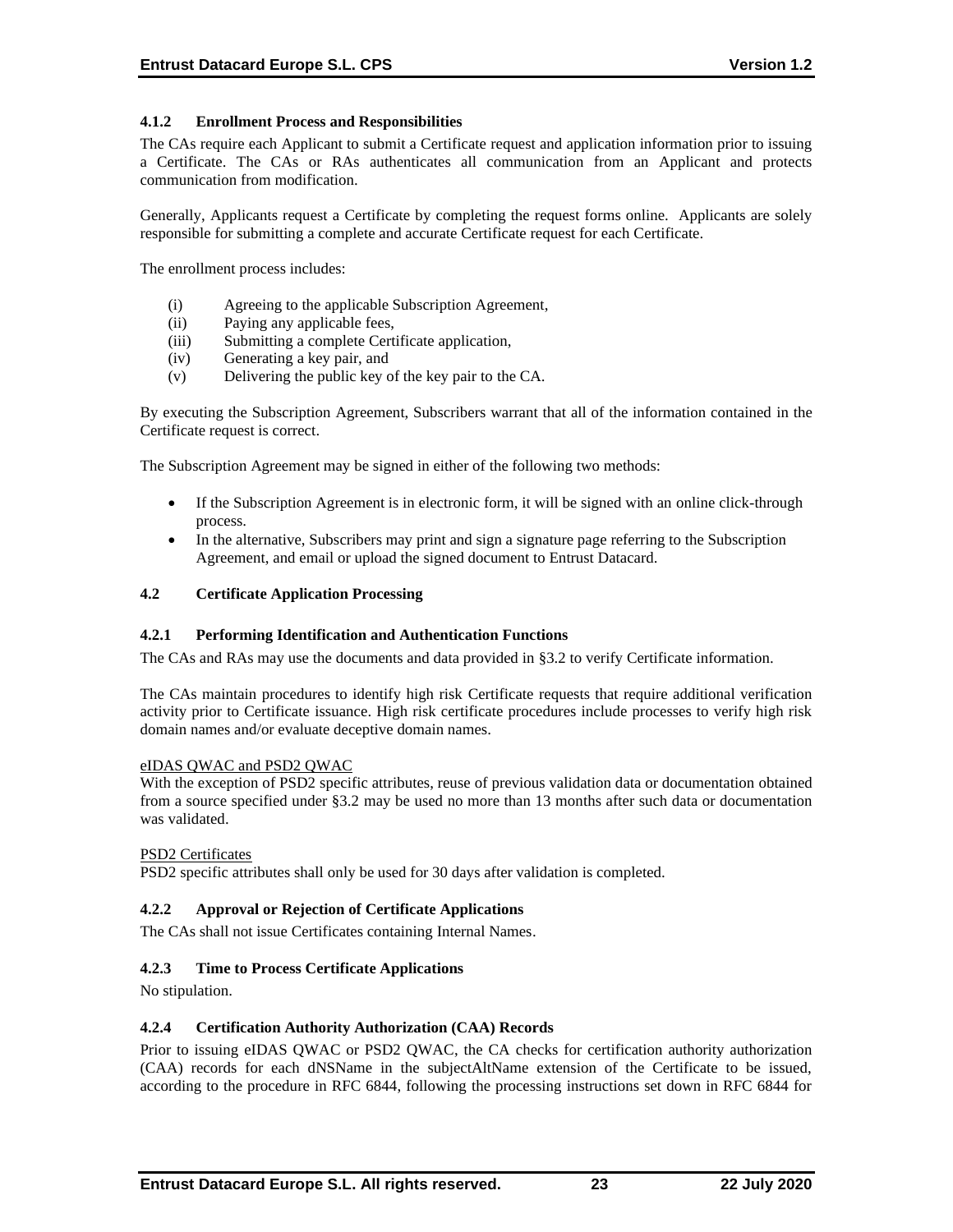any records found. If the Certificate is issued, it will be issued within the TTL of the CAA record, or 8 hours, whichever is greater.

When processing CAA records, the CAs process the issue, issuewild, and iodef property tags as specified in RFC 6844. The CA may not act on the contents of the iodef property tag. The CAs respect the critical flag and will not issue a Certificate if they encounter an unrecognized property with this flag set.

The CAs may not check CAA records for the following exceptions:

- (i) For Certificates for which a Certificate Transparency pre‐certificate was created and logged in at least two public logs, and for which CAA was checked.
- (ii) For Certificates issued by a Technically Constrained Subordinate CA Certificate as set out in Baseline Requirements section 7.1.5, where the lack of CAA checking is an explicit contractual provision in the contract with the Applicant.
- (iii) If the CA or an Affiliate of the CA is the DNS Operator (as defined in RFC 7719) of the domain's DNS.

The CA treats a record lookup failure as permission to issue if:

- (iv) the failure is outside the CA's infrastructure; and
- (v) the lookup has been retried at least once; and
- (vi) the domain's zone does not have a DNSSEC validation chain to the ICANN root.

The CA documents potential issuances that were prevented by a CAA record in sufficient detail to provide feedback to the CAB Forum on the circumstances, and will dispatch reports of such issuance requests to the contact(s) stipulated in the CAA iodef record(s), if present. The CAs support mailto: and https: URL schemes in the iodef record.

Entrust Datacard CAA identifying domain is '**entrust.net**'.

#### **4.3 Certificate Issuance**

After performing verification of the information provided by an Applicant with a Certificate Application, an RA operating under a CA may request that a CA issue a Certificate. Upon receipt of a request from an RA operating under a CA, the CA may generate and digitally sign an Certificate in accordance with the Certificate profile described in §7. An Enterprise RA can approve issuance of Certificates and submit the certificate request to an RA.

Entrust Datacard shall not issue certificates whose lifetime exceeds that of the CA's Certificate.

Upon issuance of a Certificate, neither Entrust Datacard nor any independent third-party RA operating under a CA, nor any Resellers or Co-marketers, or any subcontractors, distributors, agents, suppliers, employees, or directors of any of the foregoing shall have any obligation to perform any ongoing monitoring, investigation, or verification of the information provided in a Certificate Application.

#### eIDAS QWAC and PSD2 QWAC

The CA assigns a person who is not responsible for the collection of information to review all of the information and documentation assembled in support of the Certificate Application and look for discrepancies or other details requiring further explanation. Upon successful completion of this final crosscorrelation and due diligence step, the CA may generate and digitally sign a Certificate.

# **4.3.1 CA Actions During Certificate Issuance**

Certificate issuance by the Root CA shall require an individual authorized by the CA (i.e. the CA system operator, system officer, or PKI administrator) to deliberately issue a direct command in order for the Root CA to perform a certificate signing operation.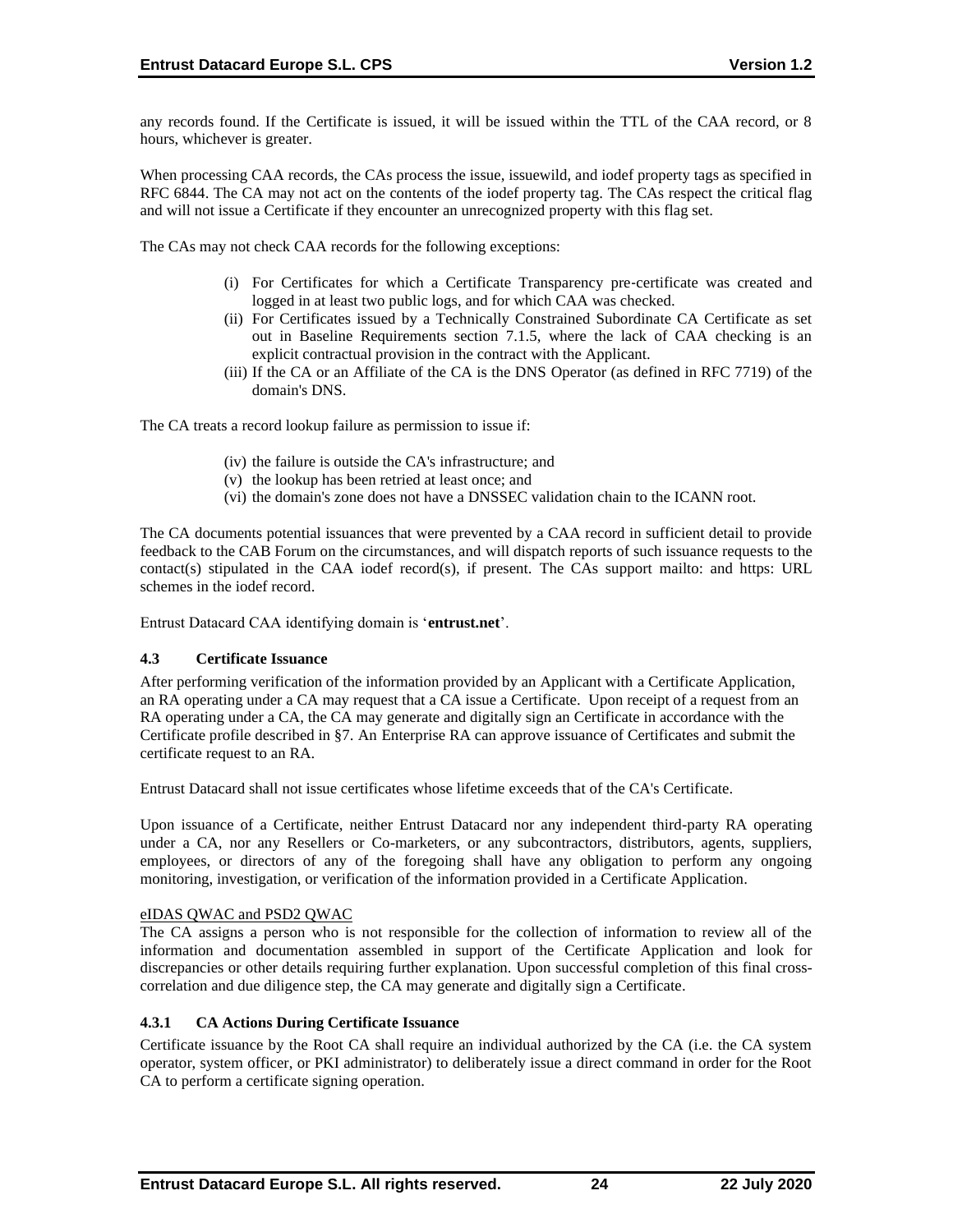# eIDAS QSigC

If the CA generated the Key Pair, the secure cryptographic device containing the Private Key shall be securely delivered to the registered Subject or, in the case of the CA managing the Private Key on behalf of the Subject, the CA shall ensure that the Subject has sole control over its Private Key.

## **4.3.2 Notification to Subscriber by the CA of Issuance of Certificate**

Once a Certificate has been generated and placed in a Repository, the RA that requested the issuance of the Certificate shall use commercially reasonable efforts to notify the Applicant by email that the Applicant's Certificate is available. The email may contain a URL for use by the Applicant to retrieve the Certificate.

## **4.4 Certificate Acceptance**

## **4.4.1 Conduct Constituting Certificate Acceptance**

No stipulation.

## **4.4.2 Publication of the Certificate by the CA**

No stipulation.

#### **4.4.3 Notification of Certificate Issuance by the CA to Other Entities**

#### Subordinate CA Certificates

Subordinate CA Certificates shall be disclosed in the CA Common Database (i.e., https://ccadb.force.com) within one week of Certificate issuance.

#### eIDAS QWAC and PSD2 QWAC

eIDAS QWAC and PSD2 QWAC will include two or more signed certificate timestamps (SCT) from ASV approved independent Certificate Transparency logs.

#### PSD2 Certificates

If the NCA provides an email address where the CA can inform the NCA identified in a newly issued Certificate then the CA shall send to that email address information on the content of the Certificate in plain text including the Certificate serial number in hexadecimanl, the subject distinguished name, the issuer distinguished name, the Certificate validity period, as well as contact information and instructions for revocation requests and a copy of the Certificate file.

#### **4.5 Key Pair and Certificate Usage**

#### **4.5.1 Subscriber Private Key and Certificate Usage**

Subscriber shall conform to §9.6.3.

# **4.5.2 Relying Party Public Key and Certificate Usage**

No stipulation.

#### **4.6 Certificate Renewal**

#### **4.6.1 Circumstance for Certificate Renewal**

In accordance with the Subscription Agreement, CAs or RAs will provide a Certificate lifecycle monitoring service which will support Certificate renewal.

#### **4.6.2 Who May Request Renewal**

Subscribers or Subscriber agents may request renewal of Certificates.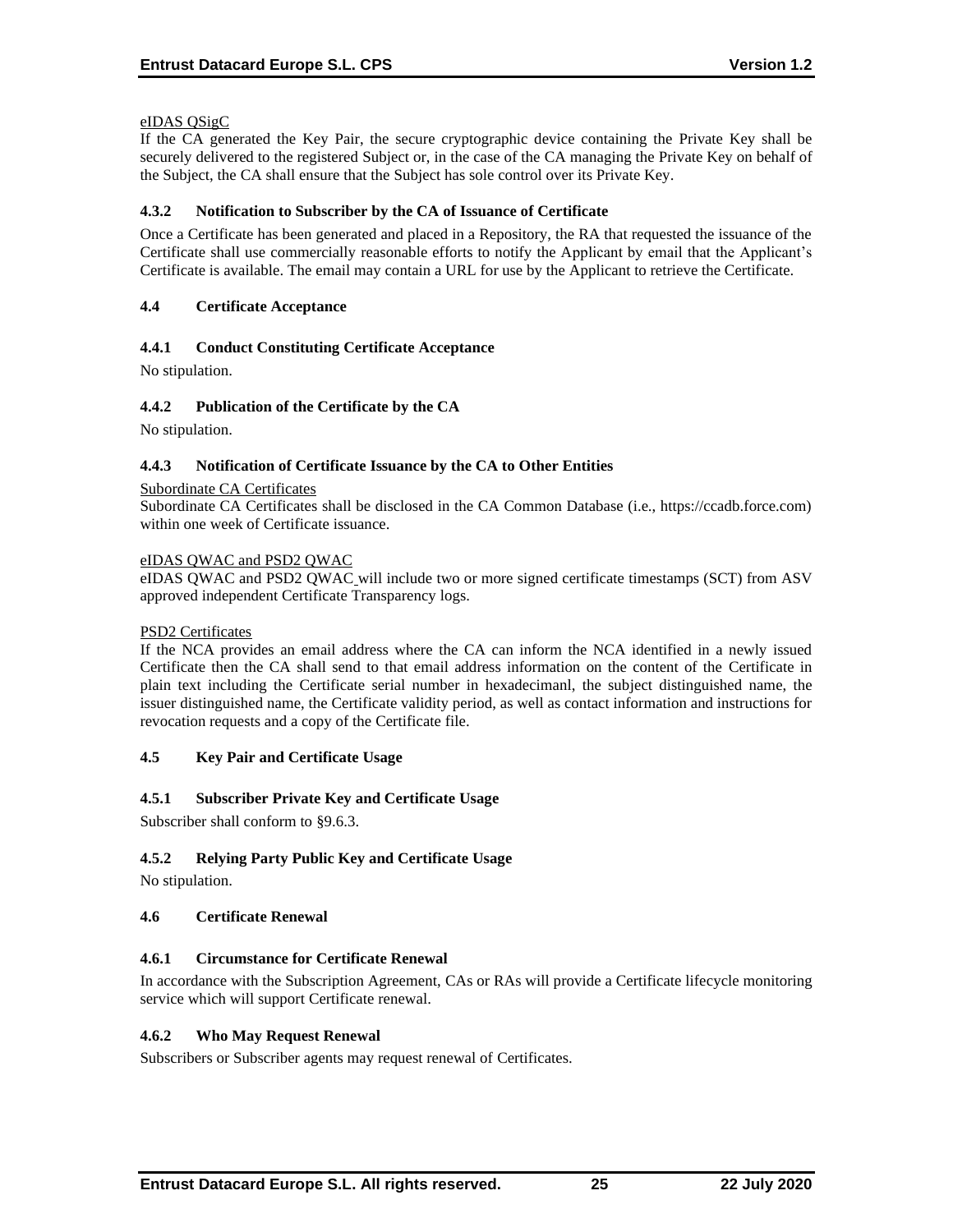# **4.6.3 Processing Certificate Renewal Requests**

CAs or RAs will process Certificate renewal requests with validated verification data. Previous verification data may be used as specified in §4.2.1.

Certificates may be renewed using the previously accepted Public Key, if the Public Key meets the key size requirements of §6.1.5.

#### **4.6.4 Notification of New Certificate Issuance to Subscriber**

CAs or RAs will provide Certificate renewal notification to the Subscriber or Subscriber agents through an Internet link or by email.

Subscribers or Subscriber agents may request that email renewal notices are not sent for their expiring Certificates.

## **4.6.5 Conduct Constituting Acceptance of a Renewal Certificate**

No stipulation.

## **4.6.6 Publication of the Renewal Certificate by the CA**

CAs or RAs will provide the Subscriber with a Certificate through an Internet link.

## **4.6.7 Notification of Certificate Issuance by the CA to Other Entities**

No stipulation.

## **4.7 Certificate Re-key**

## **4.7.1 Circumstance for Certificate Re-key**

No stipulation.

# **4.7.2 Who May Request Certification of a New Public Key**

No stipulation.

# **4.7.3 Processing Certificate Re-keying Requests**

No stipulation.

# **4.7.4 Notification of New Certificate Issuance to Subscriber**

No stipulation.

# **4.7.5 Conduct Constituting Acceptance of a Re-keyed Certificate**

No stipulation.

# **4.7.6 Publication of the Re-keyed Certificate by the CA**

No stipulation.

**4.7.7 Notification of Certificate Issuance by the CA to Other Entities** No stipulation.

#### **4.8 Certificate Modification**

# **4.8.1 Circumstance for Certificate Modification**

No stipulation.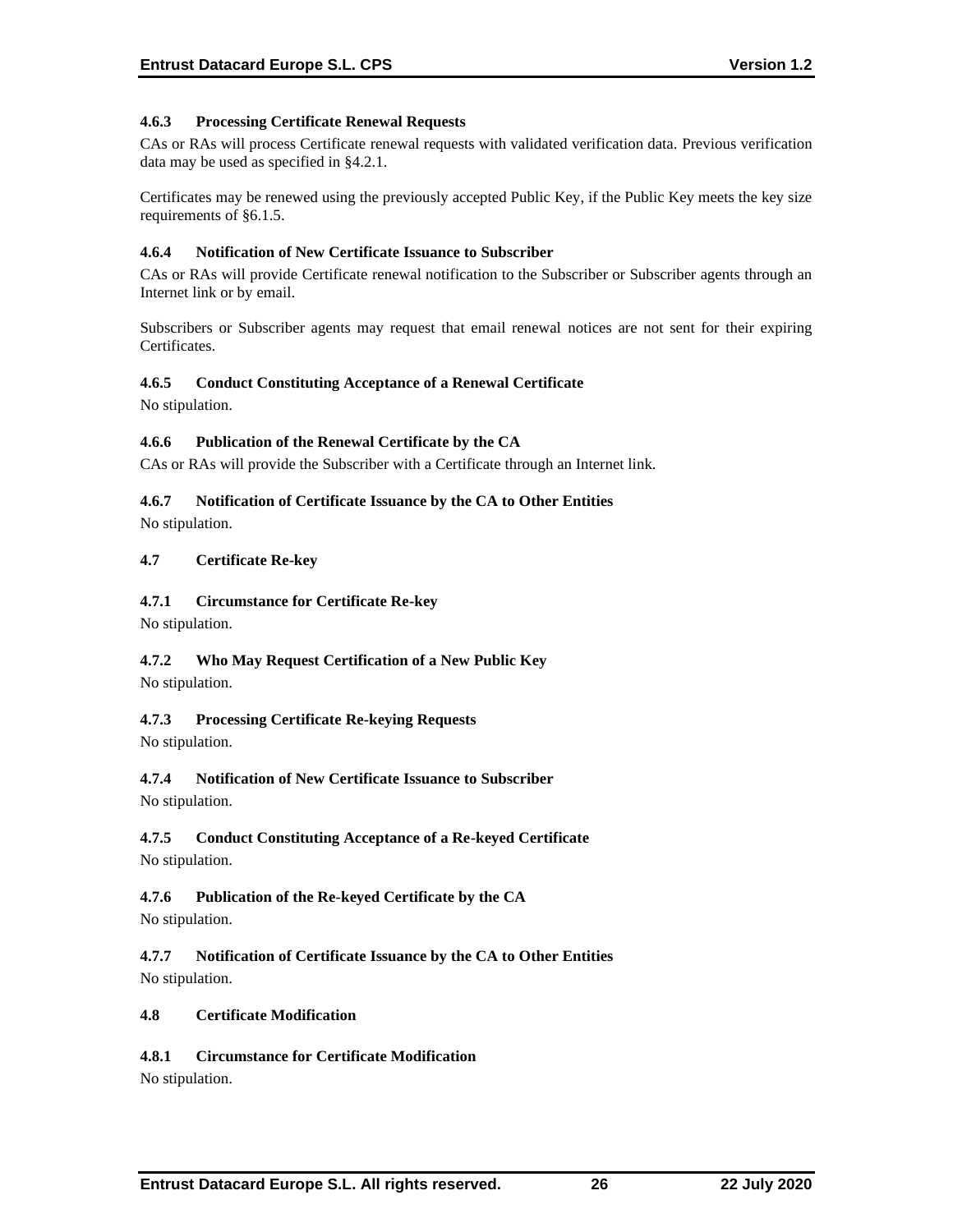# **4.8.2 Who May Request Certificate Modification**

No stipulation.

# **4.8.3 Processing Certificate Modification Requests**

No stipulation.

# **4.8.4 Notification of New Certificate Issuance to Subscriber**

No stipulation.

# **4.8.5 Conduct Constituting Acceptance of Modified Certificate**

No stipulation.

# **4.8.6 Publication of the Modified Certificate by the CA**

No stipulation.

# **4.8.7 Notification of Certificate Issuance by the CA to Other Entities**

No stipulation.

# **4.9 Certificate Revocation and Suspension**

The CA shall revoke a Certificate after receiving a valid revocation request from an RA operating under such CA. An RA operating under a CA shall be entitled to request and may request that a CA revoke a Certificate after such RA receives a valid revocation request from the Subscriber for such Certificate. An RA operating under a CA shall be entitled to request and shall request that a CA revoke a Certificate if such RA becomes aware of the occurrence of any event that would require a Subscriber to cease to use such Certificate.

CAs do not support the suspension of Certificates.

# **4.9.1 Circumstances for Revocation**

# **4.9.1.1 Reasons for Revoking a Subscriber Certificate**

The CA shall be entitled to revoke and may revoke, and an RA operating under a CA shall be entitled to request revocation of and shall request revocation of, a Subscriber's Certificate if the CA or RA has knowledge of or a reasonable basis for believing that of any of the events listed in this section have occurred.

The CA will revoke a Certificate within 24 hours if one or more of the following occurs:

- (i) The Subscriber requests in writing that the CA revoke the Certificate;
- (ii) The Subscriber notifies the CA that the original Certificate request was not authorized and does not retroactively grant authorization;
- (iii) The CA obtains evidence that the Subscriber's Private Key corresponding to the Public Key in the Certificate suffered a Key Compromise; or
- (iv) The CA obtains evidence that the validation of the domain authorization or control for any FQDN or IP Address in the Certificate should not be relied upon.

The CA should revoke a Certificate within 24 hours and must revoke a Certificate within 5 days if one or more of the following occurs:

- (v) The Certificate no longer complies with the requirements of Sections 6.1.5 and 6.1.6;
- (vi) The CA obtains evidence that the Certificate was misused;
- (vii) The CA is made aware that a Subscriber has violated one or more of its material obligations under the Subscription Agreement;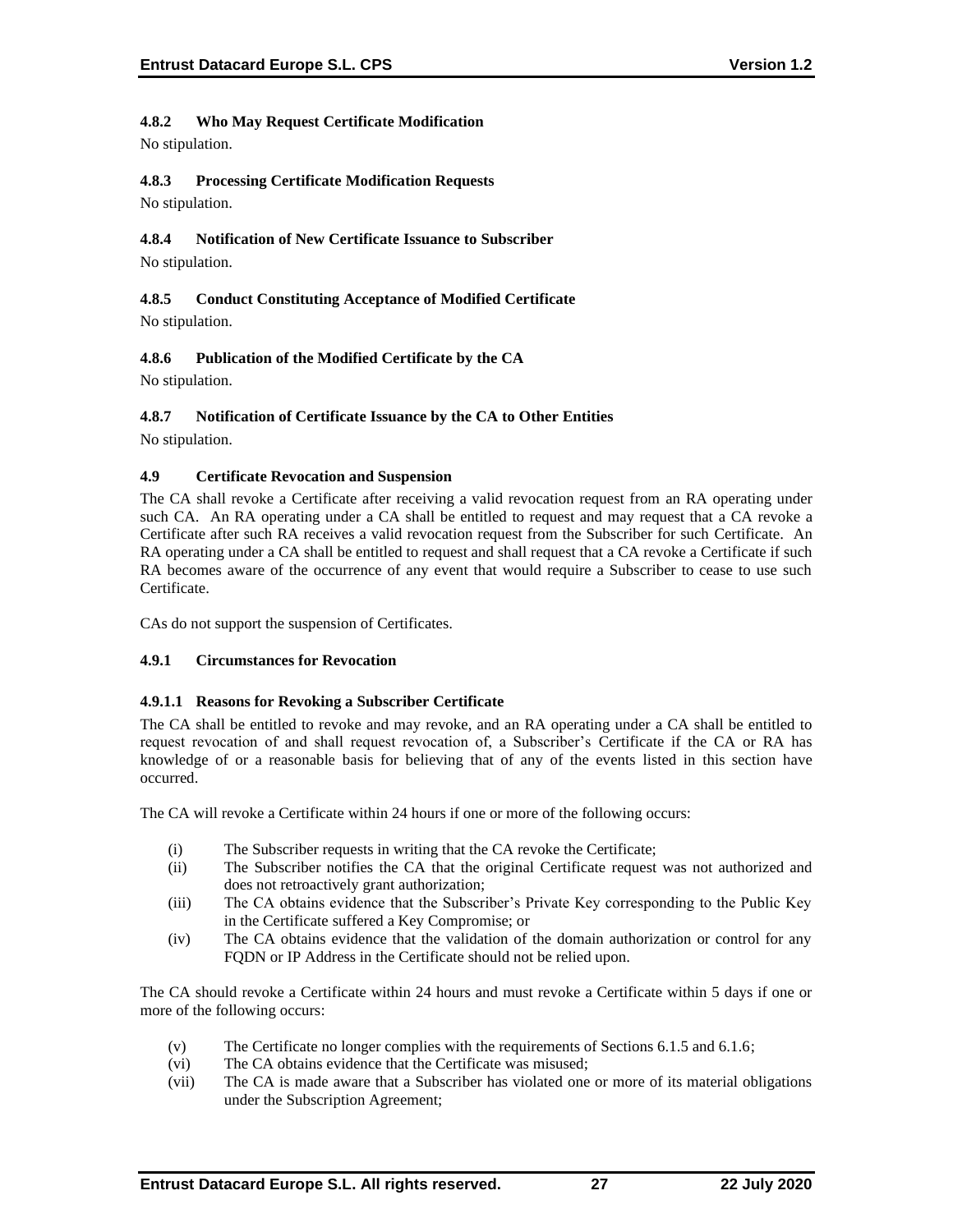- (viii) The CA is made aware of any circumstance indicating that use of a FQDN or IP Address in the Certificate is no longer legally permitted (e.g. a court or arbitrator has revoked a Domain Name Registrant's right to use the Domain Name, a relevant licensing or services agreement between the Domain Name Registrant and the Applicant has terminated, or the Domain Name Registrant has failed to renew the Domain Name);
- (ix) The CA is made aware that a Certificate with a Wildcard Domain Name has been used to authenticate a fraudulently misleading subordinate FQDN;
- (x) The CA is made aware of a material change in the information contained in the Certificate;
- (xi) The CA is made aware that the Certificate was not issued in accordance with this CPS;
- (xii) The CA determines that any of the information appearing in the Certificate is inaccurate;
- (xiii) The CA's right to issue Certificates under this CPS expires or is revoked or terminated, unless the CA has made arrangements to continue maintaining the CRL/OCSP Repository;
- (xiv) Revocation is required by any other section in this CPS;
- (xv) The CA is made aware of a demonstrated or proven method that exposes the Subscriber's Private Key to compromise, methods have been developed that can easily calculate it based on the Public Key (such as a Debian weak key, see [http://wiki.debian.org/SSLkeys\)](http://wiki.debian.org/SSLkeys), or if there is clear evidence that the specific method used to generate the Private Key was flawed;
- (xvi) The technical content or format of the Certificate presents an unacceptable risk to ASVs or Relying Parties;
- (xvii) A Certificate is used to digitally sign hostile code, including spyware or other malicious software (malware); or
- (xviii) Any other reason that may be reasonably expected to affect the integrity, security, or trustworthiness of a Certificate or CA.

#### **4.9.1.2 Reasons for Revoking a Subordinate CA Certificate**

The Issuing CA shall revoke a Subordinate CA Certificate within seven (7) days if one or more of the following occurs:

- (i) The Subordinate CA requests revocation in writing;
- (ii) The Subordinate CA notifies the Issuing CA that the original Certificate request was not authorized and does not retroactively grant authorization;
- (iii) The Issuing CA obtains evidence that the Subordinate CA's Private Key corresponding to the Public Key in the Certificate suffered a Key Compromise or no longer complies with the requirements of §6.1.5 and §6.1.6,
- (iv) The Issuing CA obtains evidence that the Certificate was misused;
- (v) The Issuing CA is made aware that the Certificate was not issued in accordance with or that Subordinate CA has not complied with the Baseline Requirements, EV SSL Guidelines, Minimum Requirements for Code Signing or this CPS;
- (vi) The Issuing CA determines that any of the information appearing in the Certificate is inaccurate or misleading;
- (vii) The Issuing CA or Subordinate CA ceases operations for any reason and has not made arrangements for another CA to provide revocation support for the Certificate;
- (viii) The Issuing CA's or Subordinate CA's right to issue Certificates under the Baseline Requirements expires or is revoked or terminated, unless the Issuing CA has made arrangements to continue maintaining the CRL/OCSP Repository; or
- (ix) Revocation is required by the Issuing CA's CPS.

#### **4.9.2 Who Can Request Revocation**

CAs, RAs and Subscribers may initiate revocation.

A Subscriber or another appropriately authorized party (such as an administrative contact, a Contract Signer, Certificate Approver, or Certificate Requester) may request revocation of their Certificate at any time for any reason. If a Subscriber requests revocation of their Certificate, the Subscriber must be able to validate themselves as set forth in §3.4 to the RA that processed the Subscriber's Certificate Application. The CAs shall not be required to revoke and the RAs operating under the CAs shall not be required to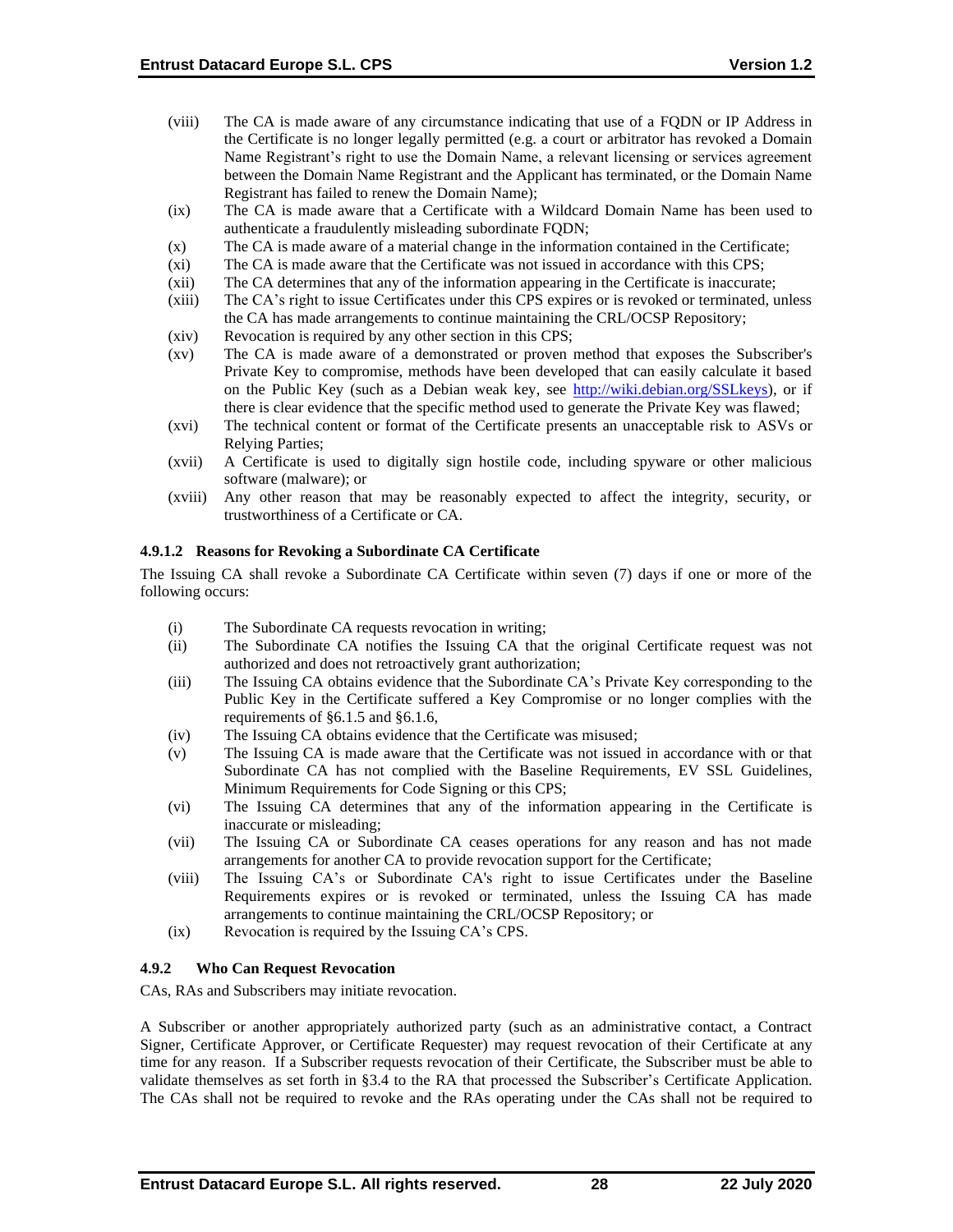request revocation of an Certificate until a Subscriber can properly validate themselves as set forth in §4.9.3. A CA shall be entitled to revoke and shall revoke, and an RA operating under a CA shall be entitled to request revocation of and shall request revocation of, a Subscriber's Certificate at any time for any of the reasons set forth in §4.9.1.

Subscribers, Relying Parties, ASVs, Anti-Malware Organizations and other third parties may submit CPRs informing the CA of a reasonable cause to revoke the Certificate.

## **4.9.3 Procedure for Revocation Request**

A Subscriber shall request revocation of their Certificate if the Subscriber has a suspicion or knowledge of or a reasonable basis for believing that of any of the following events have occurred:

- (i) Compromise of the Subscriber's Private Key;
- (ii) Knowledge that the original Certificate request was not authorized and such authorization will not be retroactively granted;
- (iii) Change in the information contained in the Subscriber's Certificate;
- (iv) Change in circumstances that cause the information contained in Subscriber's Certificate to become inaccurate, incomplete, or misleading.

A Subscriber request for revocation of their Certificate may be verified by (i) Subscriber authentication credentials, or (ii) authorization of the Subscriber through a reliable method of communication.

If a Subscriber's Certificate is revoked for any reason, the Subscriber shall be notified by sending an email to the technical and security contacts listed in the Certificate Application. Revocation of a Certificate shall not affect any of the Subscriber's contractual obligations under this CPS, the Subscriber's Subscription Agreement, or any Relying Party Agreements.

Subscribers, Relying Parties, ASVs, Anti-Malware Organizations and other third parties may submit a CPR by notification through the contact information specified in §1.5.2. If a CPR is received, the CA shall:

- (v) Log the CPR as high severity into a ticketing system for tracking purposes;
- (vi) Review the CPR and engage the necessary parties to verify the CPR, draft a CPR investigation report and provide the CPR investigation report to the Subscriber and the party that provided the CPR within 24 hours from receipt of the CPR;
- (vii) Determine if there was Certificate mis-issuance. In the case of Certificate miss-issuance, the incident must be 1) escalated to the policy authority team and to service management and 2) a Certificate mis-issuance report must be publicly post within one business day;
- (viii) If Certificate revocation is required, perform revocation in accordance with the requirements of §4.9.1.1;
- (ix) Update Certificate mis-issuance report within 5 days from receipt of CPR; and
- (x) Complete the CPR investigation report when the incident is closed and provide to the Subscriber and the party that provided the CPR.

### PSD2 Certificates

Additional provisions concerning revocation of PSD2 Certificates are addressed in §4.9.17.

## **4.9.4 Revocation Request Grace Period**

In the case of Private Key Compromise, or suspected Private Key Compromise, a Subscriber shall request revocation of the corresponding Certificate immediately upon detection of the Compromise or suspected Compromise. Revocation requests for other required reasons shall be made as soon as reasonably practicable.

#### **4.9.5 Time within Which CA Must Process the Revocation Request**

Within 24 hours after receiving a CPR, the CA will investigate the facts and circumstances related to the CPR and provide a preliminary report to both the Subscriber and the entity who filed the CPR.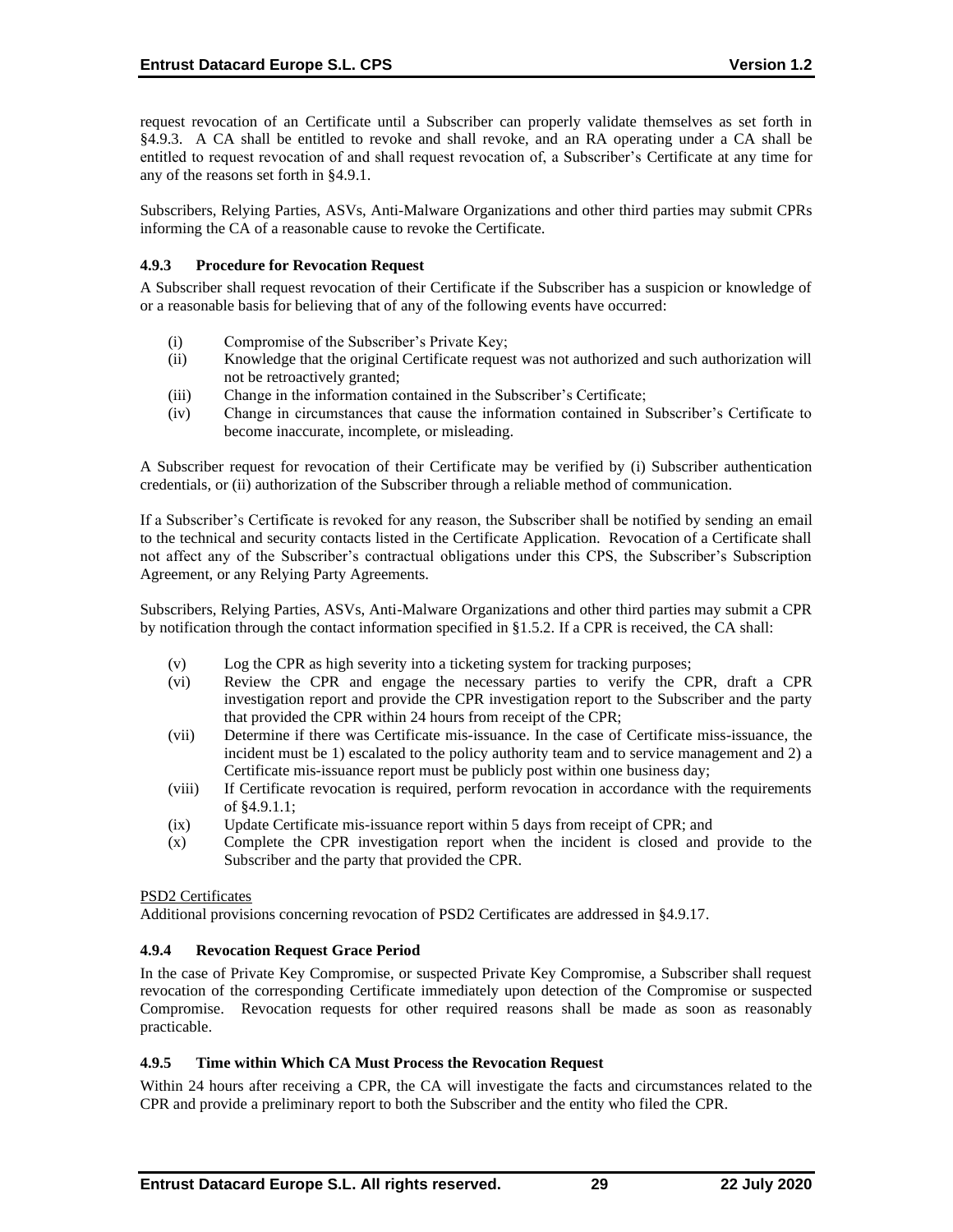After reviewing the facts and circumstances, the CA will work with the Subscriber and any entity reporting the CPR or other revocation-related notice to establish whether or not the Certificate will be revoked, and if so, a date which the CA will revoke the Certificate. The period from receipt of the CPR or revocationrelated notice to published revocation will not exceed the timeframe set forth in §4.9.1.1. The date selected by the CA will consider the following criteria:

- (i) The nature of the alleged problem (scope, context, severity, magnitude, risk of harm);
- (ii) The consequences of revocation (direct and collateral impacts to Subscribers and Relying Parties);
- (iii) The number of CPRs received about a particular Certificate or Subscriber;
- (iv) The entity making the complaint (for example, a complaint from a law enforcement official that a Web site is engaged in illegal activities should carry more weight than a complaint from a consumer alleging that they didn't receive the goods they ordered); and
- (v) Relevant legislation.

The maximum time between the confirmation of the revocation of a certificate to become effective and the actual change of the status information of the certificate in Entrust's revocation services shall be at most 60 minutes. Entrust Datacard synchronizes its system time at least every 24 hours using a real time value distributed by a recognized UTC(k) laboratory or National Measurement Institute.

### **4.9.6 Revocation Checking Requirement for Relying Parties**

A Relying Party shall check whether the Certificate that the Relying Party wishes to rely on has been revoked. A Relying Party shall check the Certificate Revocation Lists maintained in the appropriate Repository or perform an on-line revocation status check using OCSP to determine whether the Certificate that the Relying Party wishes to rely on has been revoked. In no event shall the Entrust Datacard Group be liable for any damages whatsoever due to (i) the failure of a Relying Party to check for revocation or expiration of a Certificate, or (ii) any reliance by a Relying Party on a Certificate that has been revoked or that has expired.

## **4.9.7 CRL Issuance Frequency**

The CAs shall issue CRLs as follows:

- (i) CRLs for Certificates issued to Subordinate CAs shall be issued at least once every twelve months or within 24 hours after revoking a Subordinate CA Certificate. The next CRL update shall not be more than twelve months from the last update.
- (ii) CRLs for Certificates shall be issued within 60 minutes of revocation of a certificate, and at least once every 24 hours. The next CRL update is 24 hours from the last update.
- (iii) Revocation status information for a Certificate shall be made available beyond the validity period of the certificate. Entrust Datacard will not remove from the CRL revoked certificates after they have expired and the CRL shall include the X.509 "ExpiredCertsOnCRL" extension.
- (iv) Entrust Datacard shall not issue a last CRL until all certificates in the scope of the CRL are either expired or revoked. If Entrust Datacard decides or is required to terminate a CRL, Entrust Datacard will issue and publish at the corresponding CRL Distribution Point a last CRL with a nextUpdate field value in the CRL set to "99991231235959Z";
- (v) CRLs and OCSP services shall be consistent over time taking into account different delays in updating the status information for both methods. The revocation status information shall be publicly and internationally available.

## **4.9.8 Maximum Latency for CRLs**

No stipulation.

## **4.9.9 On-line Revocation/Status Checking Availability**

On-line revocation/status checking of Certificates is available on a continuous basis by CRL or On-line Certificate Status Protocol (OCSP).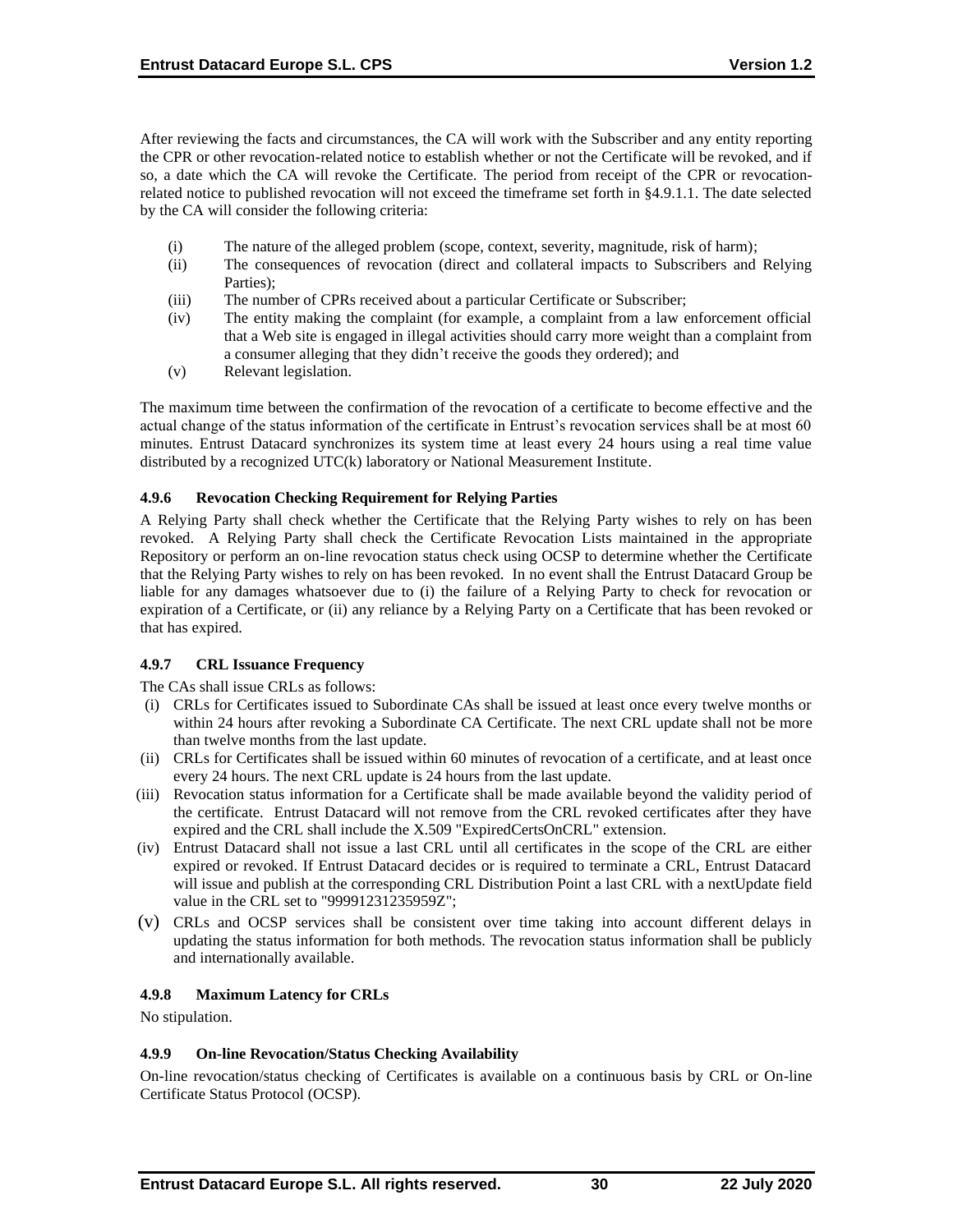OCSP responses are signed by an OCSP responder whose Certificate is signed by the CA that issued the Certificate whose revocation status is being checked. The OCSP signing Certificate contains an extension of type id-pkix-ocsp-nocheck, as defined by RFC6960.

### **4.9.10 On-line Revocation Checking Requirements**

The CAs support an OCSP capability using the GET and POST methods for Certificates issued in accordance with this CPS.

The CAs shall sign and make available OCSP as follows:

- (i) OCSP responses for Certificates issued to Subordinate CAs shall be issued at least once every twelve months or within 24 hours after revoking a Subordinate CA Certificate.
- (ii) OCSP responses for Subscriber Certificates shall be issued within 60 minutes of revocation of a certificate, and at least once every 24 hours. OCSP responses will have a maximum expiration time of 10 days.
- (iii) The OCSP responder will use the ArchiveCutOff extension as specified in IETF RFC 6960, with the archiveCutOff date set to the CA's certificate "notBefore" time and date value. Entrust Datacard's issuing certificate is about to expire, the Entrust Datacard will compute a last OCSP answer for each and every issued certificate (whether revoked or not), with the "nextUpdate" field set to "99991231235959Z.

If the OCSP responder receives a request for status of a Certificate serial number that is "unused", then the responder will not respond with a "good" status.

The on-line locations of the CRL and the OCSP response are included in the Certificate to support software applications that perform automatic Certificate status checking. A Relying Party can also be check Certificate revocation status directly with the Repository at [https://www.entrust.net/CPS.](https://www.entrust.net/CPS) 

#### **4.9.11 Other Forms of Revocation Advertisements Available**

CAs do not rely on stapling for OCSP responses.

#### **4.9.12 Special Requirements Re Key Compromise**

If a Subscriber suspects or knows that the Private Key corresponding to the Public Key contained in the Subscriber's Certificate has been Compromised, the Subscriber shall immediately notify the RA that processed the Subscriber's Certificate Application, using the procedures set forth in §3.4, of such suspected or actual Compromise. The Subscriber shall immediately stop using such Certificate and shall remove such Certificate from any devices and/or software in which such Certificate has been installed. The Subscriber shall be responsible for investigating the circumstances of such Compromise or suspected Compromise and for notifying any Relying Parties that may have been affected by such Compromise or suspected Compromise.

#### **4.9.13 Circumstances for Suspension**

The Repository will not include entries that indicate that a Certificate has been suspended.

#### **4.9.14 Who Can Request Suspension**

Not applicable.

#### **4.9.15 Procedure for Suspension Request**

Not applicable.

#### **4.9.16 Limits on Suspension Period**

Not applicable.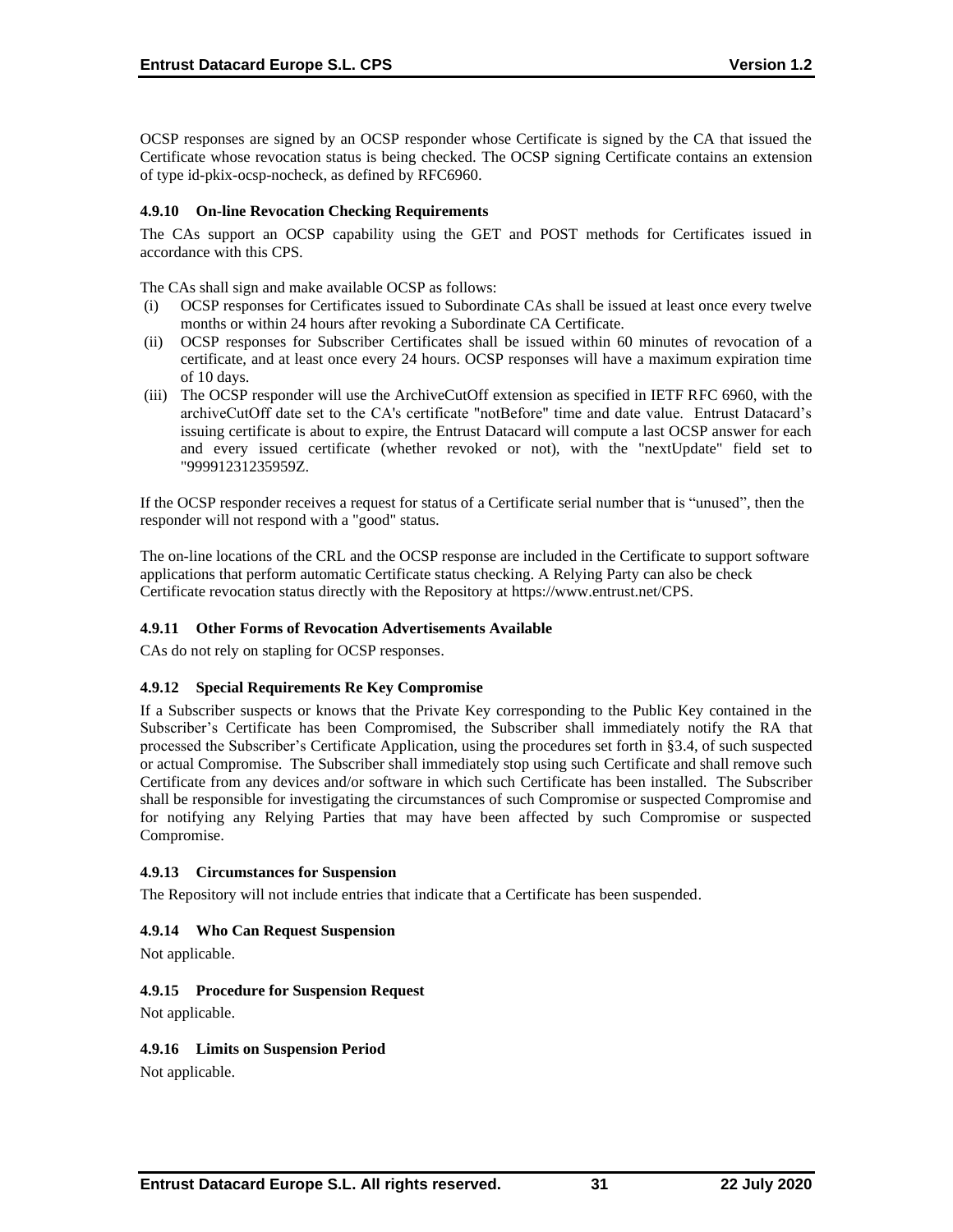## **4.9.17 Additional Provisions for PSD2 Certificates**

The following additional provisions concerning revocation shall apply to PSD2 Certificates:

Certificate revocation requests by NCAs may be submitted by email to [nca@entrustdatacard.com.](mailto:nca@entrustdatacard.com) Entrust Datacard will check the authenticity of all certificate revocation requests submitted by NCAs using either of the following methods of authentication of the NCA's revocation request as selected by the NCA:

- a shared secret if it was provided by Entrust Datacard to the NCA for revocation purposes, or
- a digital signature supported by a certificate issued to the NCA by Entrust Datacard compliant with a qualified certificate policy.

If Entrust Datacard is notified of an email address where it can contact the respective NCA then Entrust Datacard will inform the NCA, using this email address, how the NCA can authenticate itself in revocation requests.

Entrust Datacard shall allow the NCA, as the owner of the PSD2 specific information, to request certificate revocation by the following procedure. The NCA may specify a reason, which can be descriptive rather than in a standard form, for the revocation. Entrust Datacard shall process such requests, and shall validate their authenticity. If it is not clearly indicated or implied why the revocation is requested or the reason is not in the area of responsibility of the NCA then the Entrust Datacard may decide to not take action. Based on an authentic request from an NCA, the Entrust Datacard shall revoke the certificate in a timely manner, and in any event within 24 hours after the receipt of the acceptable revocation request, if any of the following conditions holds (in addition to any general requirements of Section 4.9 of this CPS):

- the authorization of the Subscriber has been revoked, or
- any PSP role included in the certificate has been revoked.

If the NCA as the owner of the PSD2 specific information notifies Entrust Datacard that information has changed which can affect the validity of the certificate, but without a properly authenticated request with an acceptable reason for why the certificate should be revoked, Entrust Datacard shall investigate this notification regardless of its content and format, and shall revoke the affected certificate(s) if necessary. This notification need not be processed within 24 hours.

NCAs may send notifications about changes of relevant PSD2 regulatory information of the PSP which can affect the validity of the certificate to the following email address: [nca@entrustdatacard.com.](mailto:nca@entrustdatacard.com) The content and format of these notifications may be agreed between the NCA and Entrust Datacard. However, Entrust Datacard shall investigate this notification regardless of its format. If Entrust Datacard is notified of an email address where it can inform the NCA identified in a revoked certificate then Entrust Datacard shall send to that email address information about the certificate revocation.

## **4.10 Certificate Status Services**

#### **4.10.1 Operational Characteristics**

Revocation entries on a CRL or OCSP response are not removed until after the expiration of the issuing CA.

#### **4.10.2 Service Availability**

The CA operates and maintains its CRL and OCSP capability with resources sufficient to provide a response time of ten seconds or less under normal operating conditions.

The CA maintains an online 24x7 Repository that application software can use to automatically check the current status of all unexpired Certificates issued by the CA.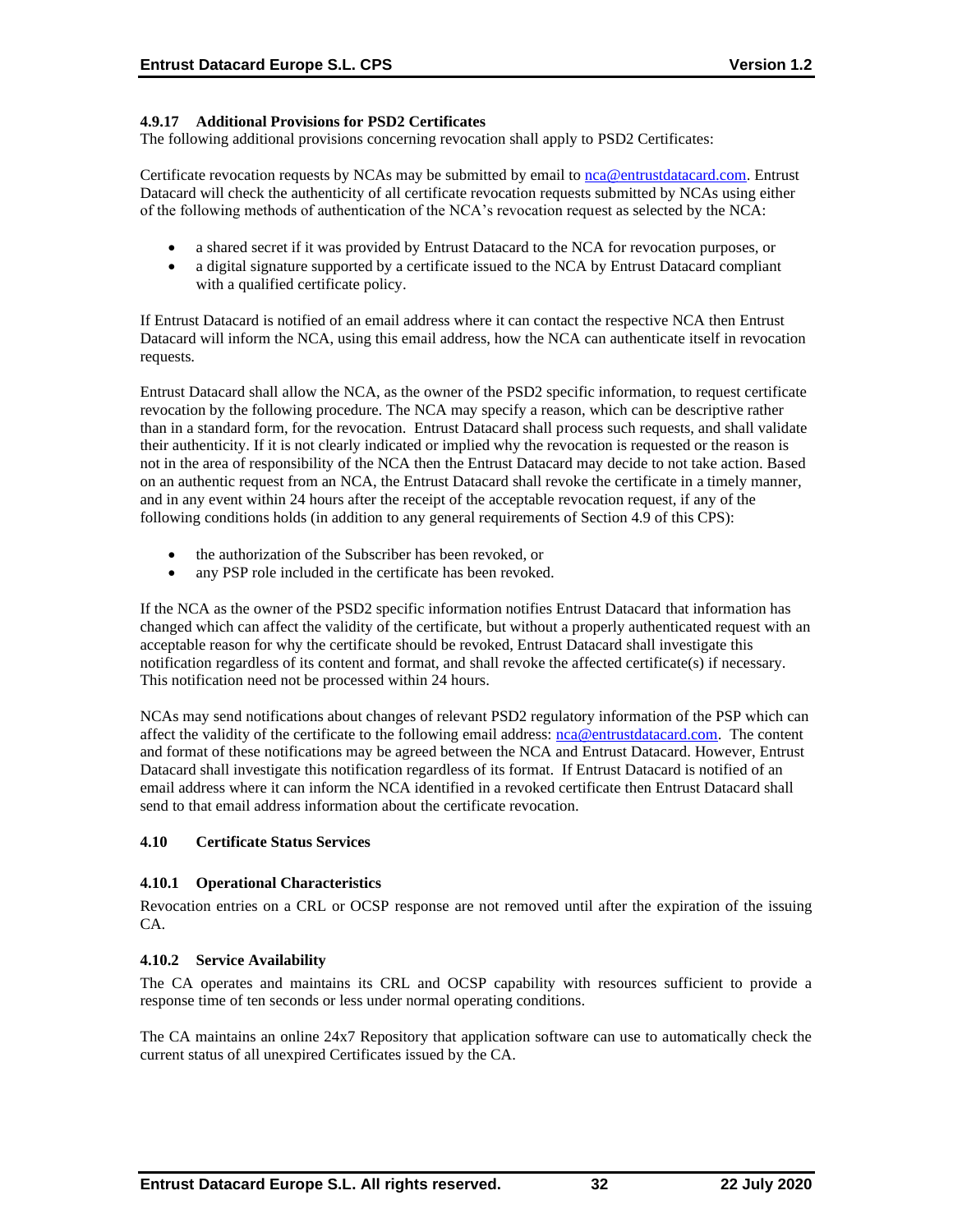The CA maintains a continuous 24x7 ability to respond internally to a high-priority CPR. Where appropriate, the CA forwards such a complaint to law enforcement authorities, and/or revokes a Certificate that is the subject of such a complaint.

### **4.10.3 Optional Features**

No stipulation.

## **4.11 End of Subscription**

No stipulation.

#### **4.12 Key Escrow and Recovery**

### **4.12.1 Key Escrow and Recovery Policy Practices**

No stipulation.

# **4.12.2 Session Key Encapsulation and Recovery Policy and Practices**

No stipulation.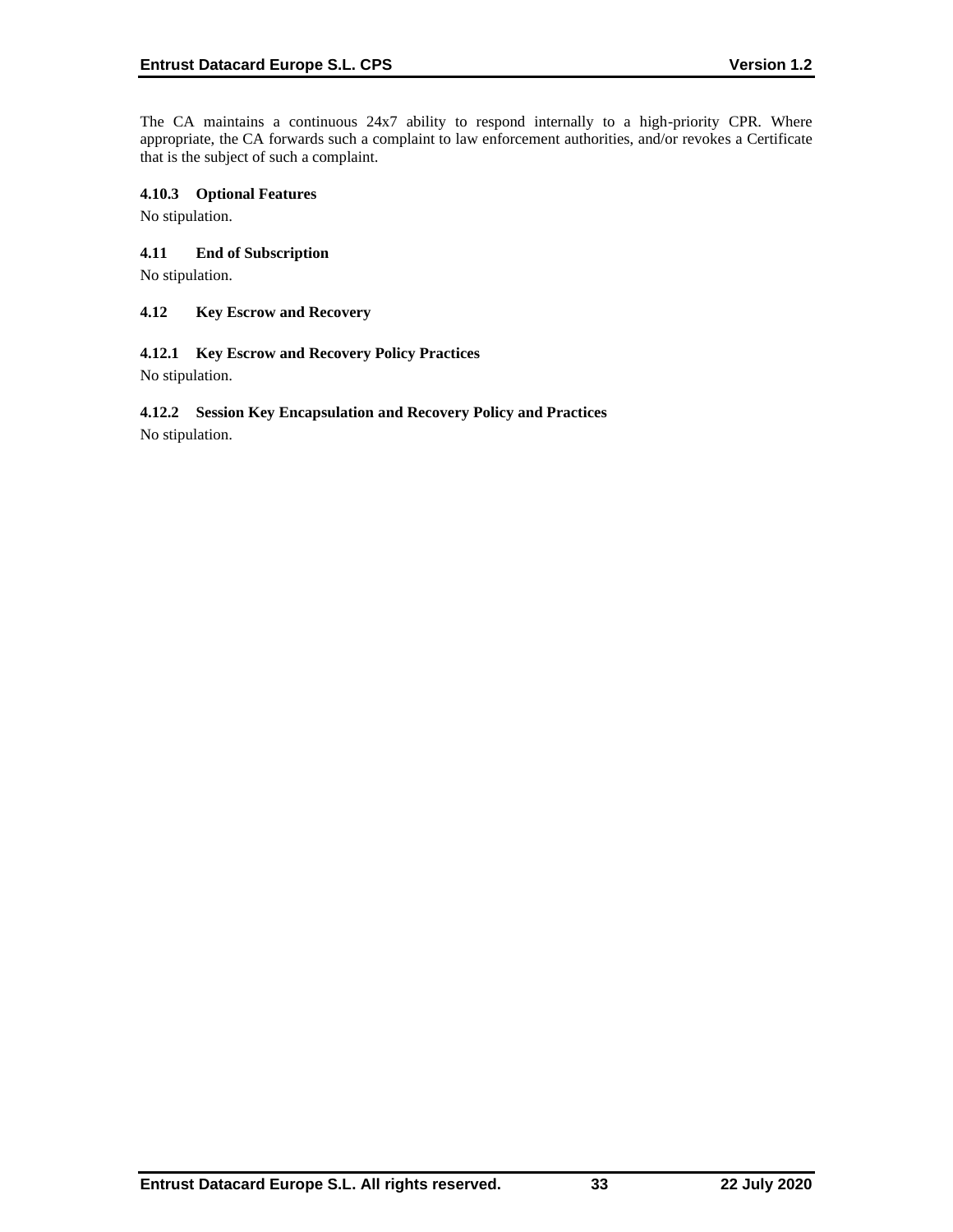### **5. Facility, Management, and Operational Controls**

The CA/Browser Forum's Network and Certificate System Security Requirements are incorporated by reference as if fully set forth herein. Entrust Datacard retains overall responsibility for conformance with the procedures prescribed in its information security policy even as to those policies whose functionality is undertaken by outsourcers.

## **5.1 Physical Security Controls**

#### **5.1.1 Site Location and Construction**

The computing facilities that host the CA services are located in Ottawa, Canada. The CA equipment is located in a security zone that is physically separated from Entrust Datacard's other systems to restrict access to personnel in trusted roles. The security zone is constructed slab-to-slab with drywall and wire mesh. The security zone is protected by electronic control access systems, alarmed doors and is monitored via a 24 x7 recorded security camera and motion detector system.

### **5.1.2 Physical Access**

The room containing the CA software is designated a two (2) person zone, and controls are used to prevent a person from being in the room alone. Alarm systems are used to notify security personnel of any violation of the rules for access to a CA.

### **5.1.3 Power and Air Conditioning**

The Security zone is equipped with:

- Filtered, conditioned, power connected to an appropriately sized UPS and generator;
- Heating, ventilation, and air conditioning appropriate for a commercial data processing facility; and
- Emergency lighting.

The environmental controls conform to local standards and are appropriately secured to prevent unauthorized access and/or tampering with the equipment. Temperature control alarms and alerts are activated upon detection of threatening temperature conditions.

#### **5.1.4 Water Exposures**

No liquid, gas, exhaust, etc. pipes traverse the controlled space other than those directly required for the area's HVAC system and for the pre-action fire suppression system. Water pipes for the pre-action fire suppression system are only filled on the activation of multiple fire alarms.

#### **5.1.5 Fire Prevention and Protection**

The CA facility is fully wired for fire detection, alarm and suppression. Routine, frequent inspections of all systems are made to assure adequate operation.

#### **5.1.6 Media Storage**

All media is stored away from sources of heat and from obvious sources of water or other obvious hazards. Electromagnetic media (e.g. tapes) are stored away from obvious sources of strong magnetic fields. Archived material is stored in a room separate from the CA equipment until it is transferred to the archive storage facility.

Entrust Datacard employs media management procedures to protect against obsolescence and deterioration of media within the period of time that records are required to be retained.

#### **5.1.7 Waste Disposal**

Waste is removed or destroyed in accordance with industry best practice. Media used to store sensitive data is destroyed, such that the information is unrecoverable, prior to disposal.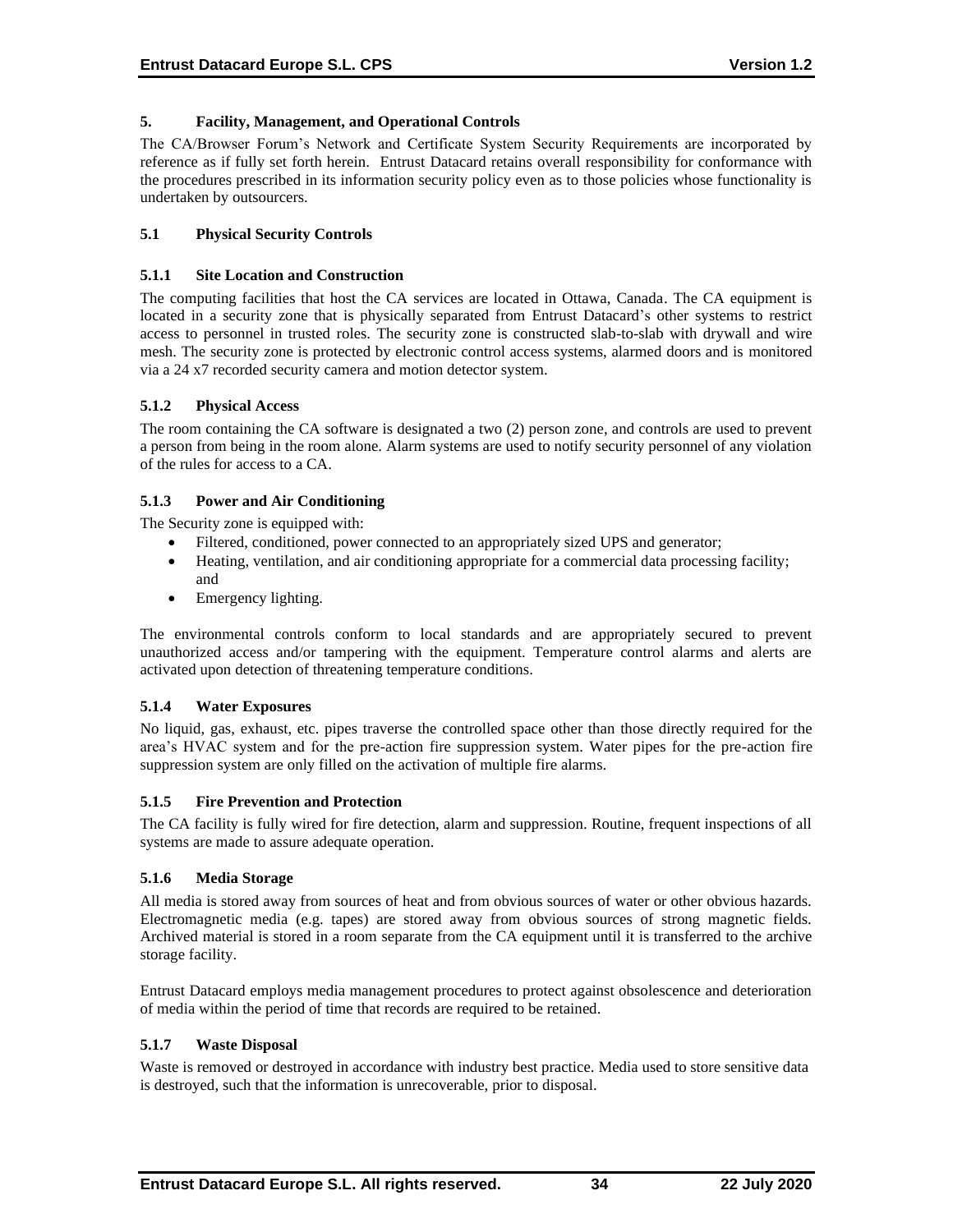## **5.1.8 Off-site Backup**

As stipulated in §5.5.

### **5.2 Procedural Controls**

### **5.2.1 Trusted Roles**

The CAs have a number of trusted roles for sensitive operations of the CA software.

### **5.2.2 Number of Persons Required per Task**

CA operations related to changing CA policy settings require more than one person with a trusted role to perform the operation.

The CA Private Keys are backed up, stored, and recovered only by personnel in trusted roles using dual control in a physically secured environment.

### **5.2.3 Identification and Authentication for Each Role**

Personnel in trusted roles must undergo background investigations and must be trained for their specific role.

### **5.2.4 Roles Requiring Separation of Duties**

No stipulation.

## **5.3 Personnel Controls**

Operational personnel for a CA will not be assigned other responsibilities that conflict with their operational responsibilities for the CA. The privileges assigned to operational personnel for a CA will be limited to the minimum required to carry out their assigned duties.

## **5.3.1 Qualifications, Experience and Clearance Requirements**

Prior to the engagement of any person in the Certificate management process, the CA or RA shall verify the identity and trustworthiness of such person.

## **5.3.2 Background Check Procedures**

No stipulation.

## **5.3.3 Training Requirements**

CAs or RAs must provide a trusted role of Validation Specialist to perform information verification duties with skills-training that covers basic PKI knowledge, authentication and vetting policies and procedures (including this CPS), common threats to the information verification process (including phishing and other social engineering tactics), and the Baseline Requirements.

Validation Specialists receive skills-training prior to commencing their job role and are required them to pass an examination on the applicable information verification requirements.

CAs maintain records of such training and ensures that personnel entrusted with Validation Specialist duties maintain an appropriate skill level.

## **5.3.4 Retraining Frequency and Requirements**

CAs and RAs provide refresher training and informational updates sufficient to ensure that all personnel in trusted roles retain the requisite degree of expertise.

#### **5.3.5 Job Rotation Frequency and Sequence**

No stipulation.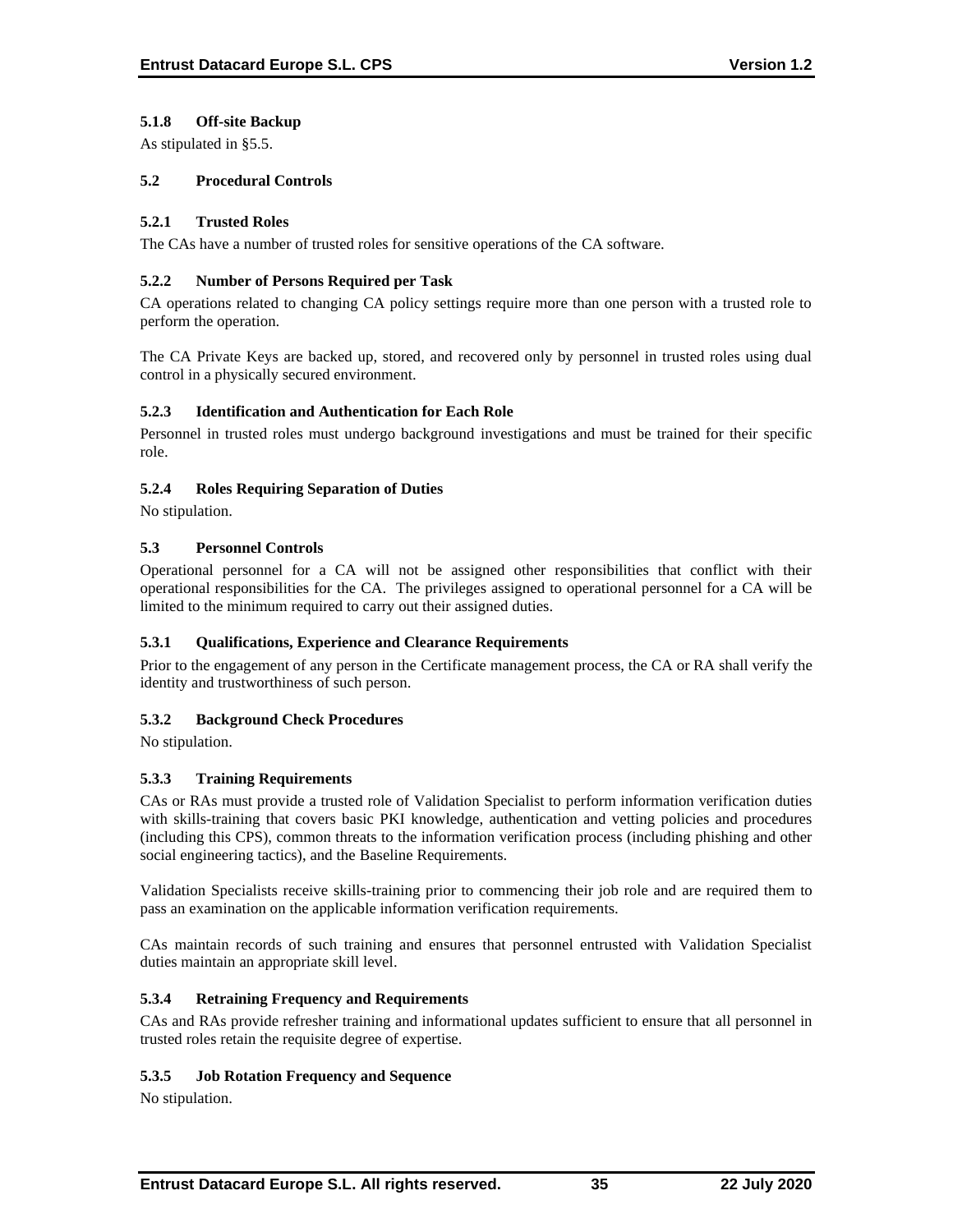# **5.3.6 Sanctions for Unauthorized Actions**

No stipulation.

### **5.3.7 Independent Contractor Requirements**

Third Party RAs personnel involved in the issuance of a Certificate shall meet the training and skills requirements of §5.3.3 and the document retention and event logging requirements of §5.4.1.

### **5.3.8 Documentation Supplied to Personnel**

No stipulation.

#### **5.4 Audit Logging Procedures**

Significant security events in the CAs are automatically time-stamped and recorded as audit logs in audit trail files. The audit trail files are processed (reviewed for policy violations or other significant events) on a regular basis. Audit trail files are archived periodically. All files including the latest audit trail file are moved to backup media and stored in a secure archive facility.

Entrust Datacard synchronizes its system time at least every 24 hours using a real time value distributed by a recognized UTC(k) laboratory or National Measurement Institute.

### **5.4.1 Types of Events Recorded**

The CAs and all RAs operating under a CA record in detail every action taken to process an Certificate request and to issue an Certificate, including all information generated or received in connection with an Certificate request, and every action taken to process the Request, including time, date, and personnel involved in the action.

The foregoing record requirements include, but are not limited to, an obligation to record the following events:

- (i) CA key lifecycle management events, including:
	- a. Key generation, backup, storage, recovery, archival, and destruction; and
	- b. Cryptographic device lifecycle management events.
- (ii) CA and Certificate lifecycle management events, including:
	- c. Certificate requests, renewal and re-key requests, and revocation;
	- d. All verification activities required by this CPS;
	- e. Date, time, phone number used, persons spoken to, and end results of verification telephone calls;
	- f. Acceptance and rejection of Certificate requests;
	- g. Issuance of Certificates; and
	- h. Generation of Certificate Revocation Lists (CRLs) and OCSP messages.
- (iii) Security events, including:
	- i. Successful and unsuccessful PKI system access attempts;
	- j. PKI and security system actions performed;
	- k. Security profile changes;
	- l. System crashes, hardware failures, and other anomalies;
	- m. Start-up and shutdown of the logging functions; and availability and utilization of needed services;
	- n. Firewall and router activities; and
	- o. Entries to and exits from the CA facility.
- (iv) Log entries include the following elements:
	- p. Date and time of entry;
	- q. Identity of the person making the journal entry; and
	- r. Description of entry.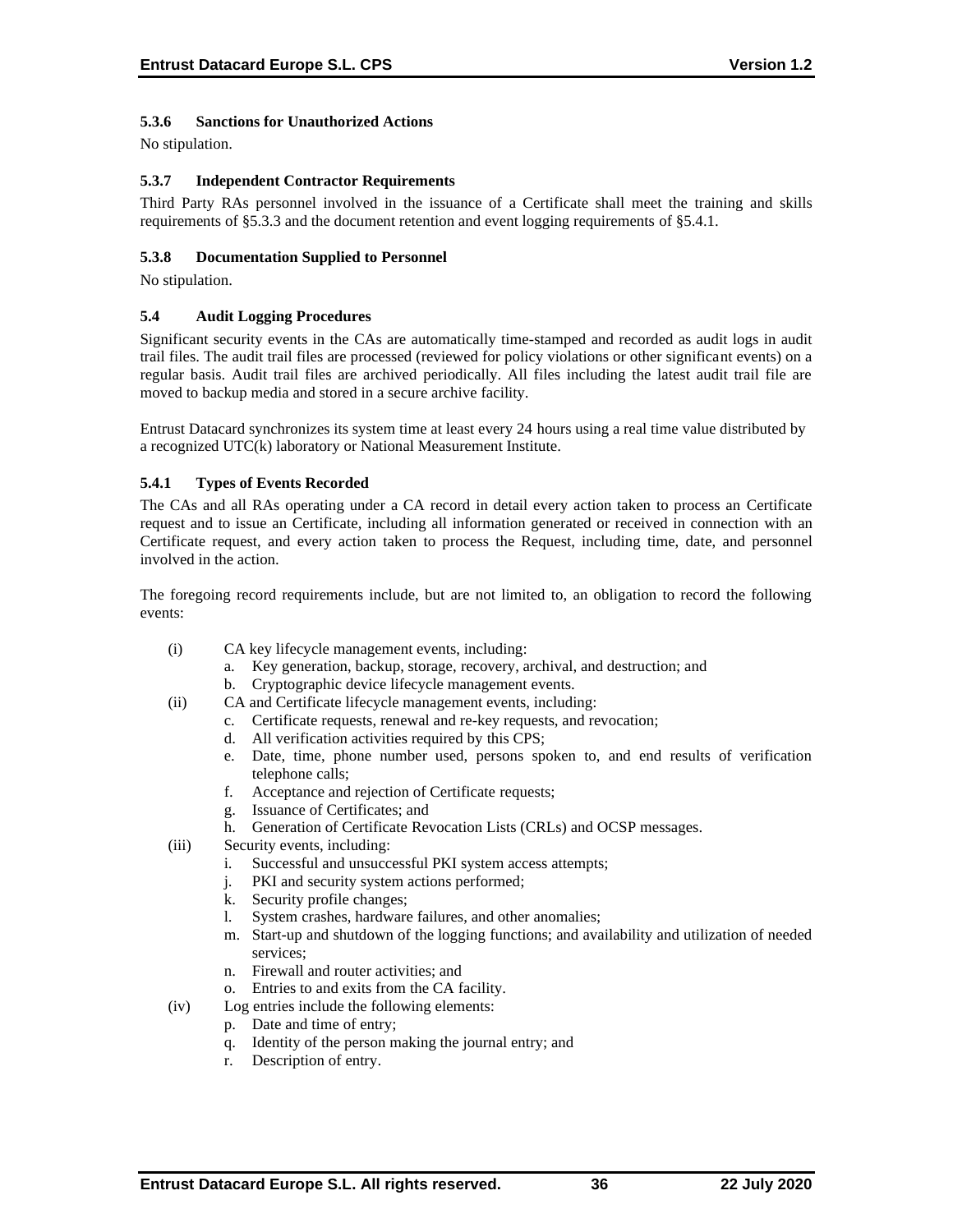# **5.4.2 Frequency of Processing Log**

No stipulation

## **5.4.3 Retention Period for Audit Log**

The CA retains any audit logs generated for at least seven years. The audit logs will be made available to the Qualified Auditor upon request.

## **5.4.4 Protection of Audit Log**

Only trusted roles have access to read or archive the logs. Audit logs are protected from destruction prior to the end of the audit log retention period and are retained securely on-site until transferred to an off-site storage location. The off-site storage location is a safe and secure location that is separate from the location where the data was generated.

### **5.4.5 Audit Log Backup Procedures**

No stipulation.

### **5.4.6 Audit Collection System**

No stipulation.

### **5.4.7 Notification to Event-causing Subject**

No stipulation.

#### **5.4.8 Vulnerability Assessments**

CAs annually perform a risk assessment that:

- (i) Identifies foreseeable internal and external threats that could result in unauthorized access, disclosure, misuse, alteration, or destruction of any Certificate data or Certificate management processes;
- (ii) Assesses the likelihood and potential damage of these threats, taking into consideration the sensitivity of the Certificate data and Certificate management processes; and
- (iii) Assesses the sufficiency of the policies, procedures, information systems, technology, and other arrangements that the CA has in place to counter such threats.

Based on the risk assessment, a security plan is developed, implemented, and maintained consisting of security procedures, measures, and products designed to achieve the objectives set forth above and to manage and control the risks identified during the risk assessment. The security plan includes administrative, organizational, technical, and physical safeguards appropriate to the sensitivity of the Certificate data and Certificate management processes. The security plan also takes into account thenavailable technology and the cost of implementing the specific measures, and implements a reasonable level of security appropriate to the harm that might result from a breach of security and the nature of the data to be protected.

## **5.5 Records Archival**

## **5.5.1 Types of Records Archived**

The audit trail files, databases and revocation information for the CAs are archived.

#### **5.5.2 Retention Period of for Archive**

The CA will retain all documentation relating to certificate requests and the verification thereof, and all Certificates and revocation thereof, for at least seven years after any Certificate based on that documentation ceases to be valid.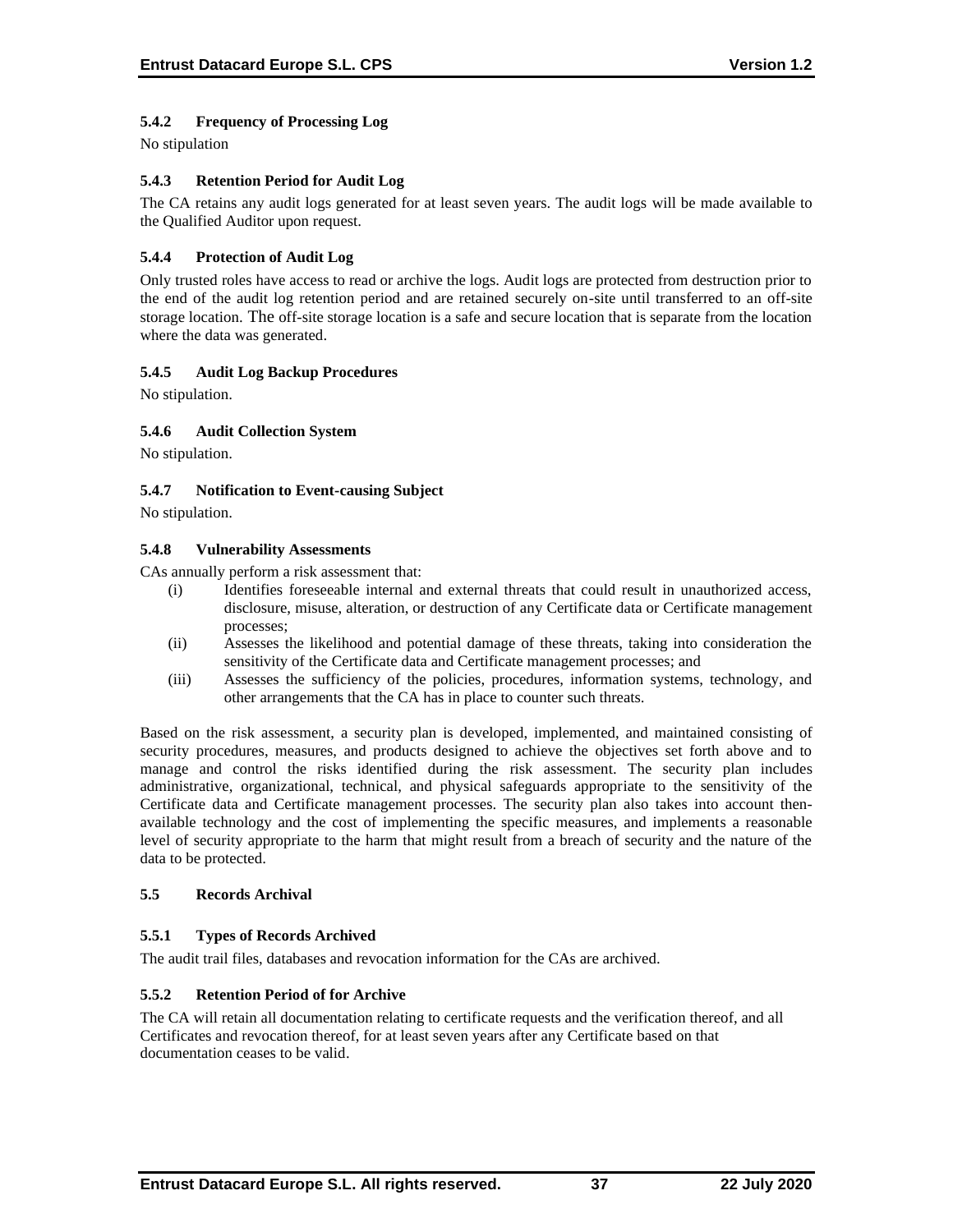## **5.5.3 Protection of Archive**

The databases for CAs are encrypted and protected by CA master keys. The archive media is protected through storage in a restricted-access facility to which only Entrust Datacard-authorized personnel have access. Archive files are backed up as they are created. Originals are stored on-site and housed with a CA system. Backup files are stored at a secure and separate geographic location.

## **5.5.4 Archive Backup Procedures**

No stipulation.

#### **5.5.5 Requirements for Time-stamping of Records**

No stipulation.

### **5.5.6 Archive Collection System**

No stipulation.

## **5.5.7 Procedures to Obtain and Verify Archive Information**

No stipulation.

### **5.6 Key Changeover**

CAs' key pairs will be retired from service at the end of their respective lifetimes as defined in §6.3. New CA key pairs will be created as required to support the continuation of CA Services. Each CA will continue to publish CRLs signed with the original key pair until all Certificates issued using that original key pair have expired. The CA key changeover process will be performed such that it causes minimal disruption to Subscribers and Relying Parties.

Specifically, before expiration of any Entrust Datacard certificate which is used for signing subject keys (for example as indicated by expiration of and Entrust Datacard certificate), in case of continuing with the service:

- (i) Entrust Datacard shall generate a new certificate for signing subject key pairs, and shall apply all necessary actions to avoid disruption to the operations of any entity that may rely on the Entrust Datacard certificate;
- (ii) the new CA certificate shall also be generated and distributed in accordance with the present document.

Subsections (i) and (ii) will be performed with a suitable interval between certificate expiry date and the last certificate signed to allow all parties that have relationships with Entrust Datacard (subjects, subscribers, relying parties, CAs higher in the CA hierarchy, etc.) to be aware of this key changeover and to implement the required operations to avoid inconveniences and malfunctions. The minimum changeover period will be two years before the certificate expiry date. This does not apply if Entrust Datacard will cease its operations before its own certificate-signing certificate expiration date.

#### **5.7 Compromise and Disaster Recovery**

#### **5.7.1 Incident and Compromise Handling Procedures**

CAs have a security incident response plan, a disaster recovery plan, and a business continuity plan to provide for timely recovery of services in the event of a security incident, breach of security, loss of system integrity, or system outage. The address the following:

- (i) the conditions for activating the plans;
- (ii) resumption procedures;
- (iii) a maintenance schedule for the plan;
- (iv) awareness and education requirements;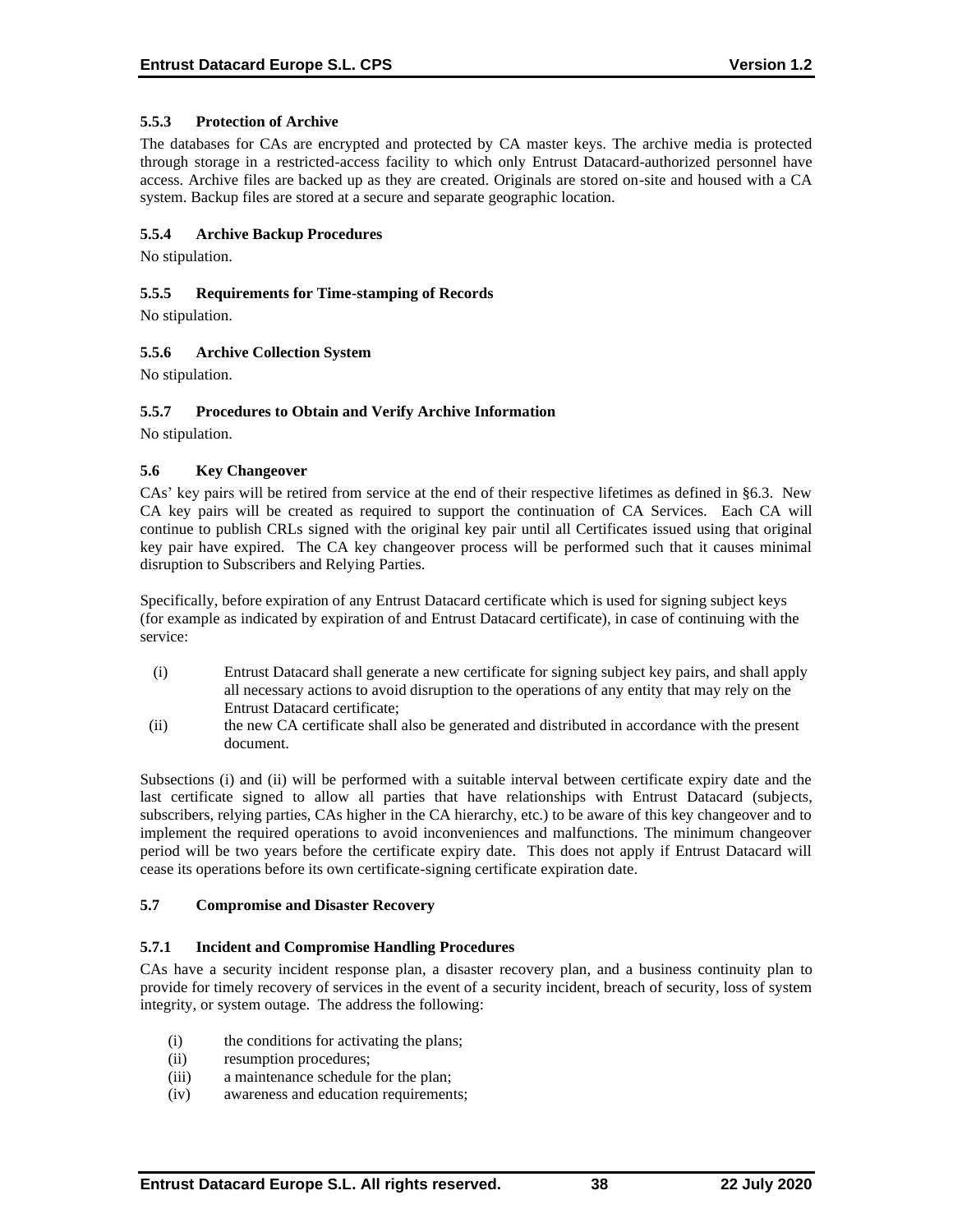- (v) the responsibilities of the individuals;
- (vi) recovery point objective (RPO) of fifteen minutes;
- (vii) recovery time objective (RTO) of 72 hours for essential CA operations which include Certificate revocation, and issuance of Certificate revocation status; and
- (viii) testing of recovery plans.

In order to mitigate the event of a disaster, the CAs have implemented the following:

- (ix) secure on-site and off-site storage of backup HSMs containing copies of all CA Private Keys
- (x) secure on-site and off-site storage of all requisite activation materials
- (xi) regular synchronization of critical data to the disaster recovery site
- (xii) regular incremental and daily backups of critical data within the primary site
- (xiii) weekly backup of critical data to a secure off-site storage facility
- (xiv) secure off-site storage of disaster recovery plan and disaster recovery procedures
- (xv) environmental controls as described in §5.1
- (xvi) high availability architecture for critical systems

Entrust Datacard has implemented a secure disaster recovery facility that is greater than 250 km from the primary secure CA facilities.

In the event of any security incident, breach of security, loss of system integrity, or system outage affecting Subscribers, ASVs, Relying Parties, or other entities with which Entrust Datacard has agreements or other form of established relations, Entrust Datacard shall inform them within 24 hours of the problem being identified by sending one or more email messages to Subscribers, ASVs and other entities with which Entrust Datacard has agreements or other form of established relations based on records of current email addresses, and will post one or more messages to Relying Parties on its website describing the nature of the problem.

If appropriate, Entrust Datacard will notify all parties that certificates and revocation status information issued using this CA key may no longer be valid include a recommendation that Subscribers replace all certificates affected by the problem, that all ASVs, other entities with which Entrust Datacard has agreements or other form of established relations, and that Relying Parties cease to rely on all certificates affected by the problem. These communications will be made by the Computer Security Incident Response Team established by Entrust Datacard's Security Incident Response Plan and according to the procedures established in such Plan, together with assistance from such other Entrust Datacard staff as may be required by the Computer Security Incident Response Team to send such notifications. Following any disaster, any security incident, breach of security, loss of system integrity, or system outage, Entrust Datacard shall, where practical, take steps to avoid repetition of the problem. Entrust Datacard shall revoke any CA certificate that has been issued for the compromised CA when Entrust Datacard is informed of the compromise of another CA (e.g., for cross-certificates).

Upon system failure, service or other factors which are not under the control of Entrust Datacard, we shall apply our commercially reasonable endeavors to ensure that the service is not unavailable for longer than a maximum period of 72 hours.

Entrust Datacard requires rigorous security controls to maintain the integrity of the CAs. The Compromise of the Private Key used by a CA is viewed by Entrust Datacard as being very unlikely; however, Entrust Datacard has policies and procedures that will be employed in the event of such a Compromise. At a minimum, all Subscribers, ASVs, and Relying Parties shall be informed as soon as practicable of such a Compromise and information shall be posted in the Repository. To inform these parties in the event of key compromise, Entrust Datacard will send one or more email messages to Subscribers and ASVs based on records of current email addresses and will post one or more messages to Relying Parties on its website describing the nature of the key compromise, stating that certificates and revocation status information issued using this CA key may no longer be valid, and recommending that Subscribers replace all certificates issued from the CA that was subject to key compromise and that all ASVs and Relying Parties cease to rely on all certificates issued from the CA that was subject to key compromise.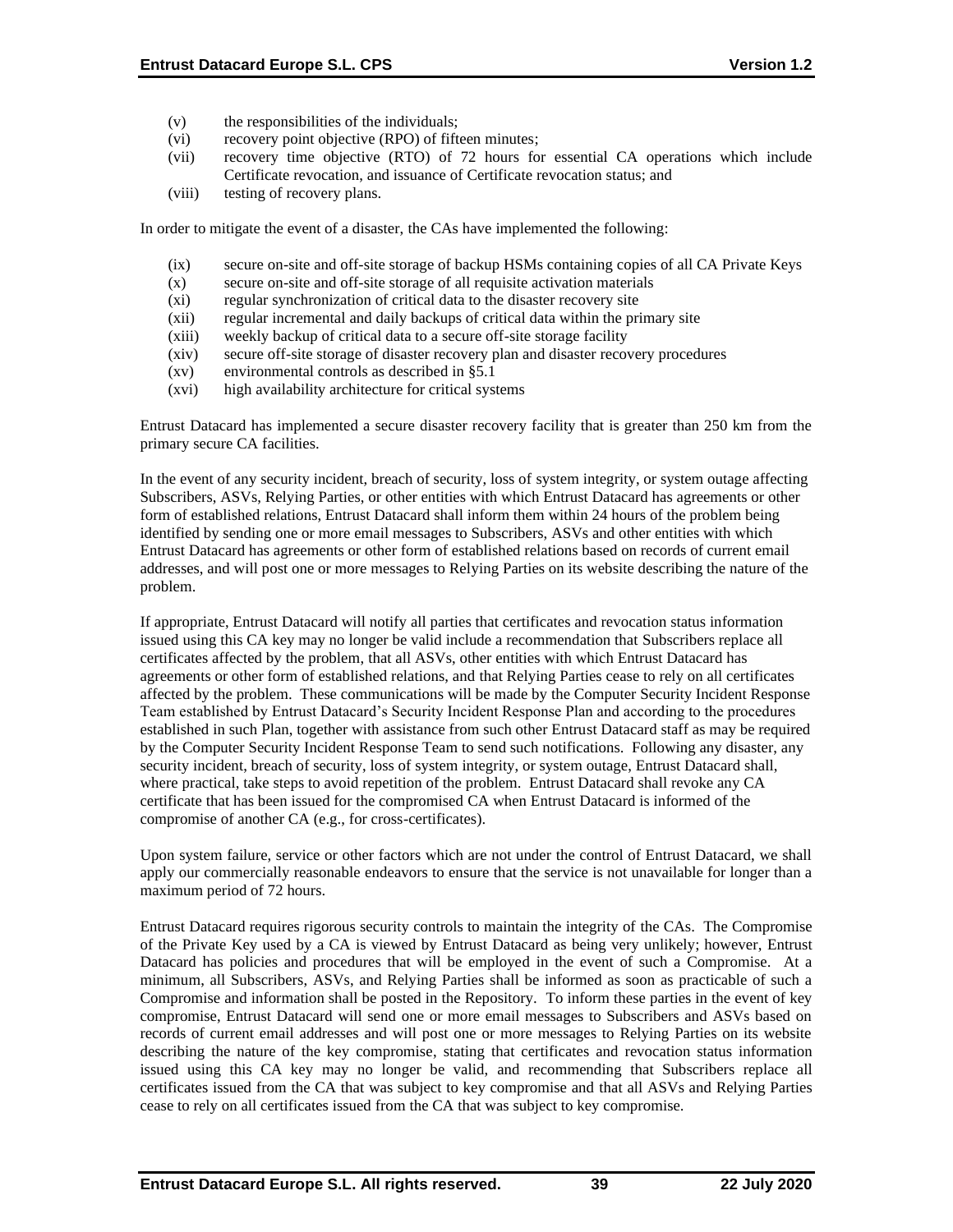## **5.7.2 Computing Resources, Software and/or Data are Corrupted**

No stipulation.

## **5.7.3 Entity Private Key Compromise Procedures**

No stipulation.

## **5.7.4 Business Continuity Capabilities after a Disaster**

No stipulation.

## **5.8 CA or RA Termination**

In the event of CA termination, Entrust will:

- (i) Provide notice and information about the CA termination by sending notice to Subscribers with unrevoked unexpired Certificates, Application Software Vendors and Relying Parties and by posting such information in the Repository and sending informational emails; and
- (ii) Transfer all responsibilities to a qualified successor entity.

If a qualified successor entity does not exist, Entrust will:

- (iii) Transfer those functions capable of being transferred to a reliable third party and arrange to preserve all relevant records with a reliable third party or a government, regulatory, or legal body with appropriate authority;
- (iv) Revoke all Certificates that are still unrevoked or unexpired on a date as specified in the notice and publish final CRLs;
- (v) Destroy all CA Private Keys; and
- (vi) Make other necessary arrangements that are in accordance with this CPS.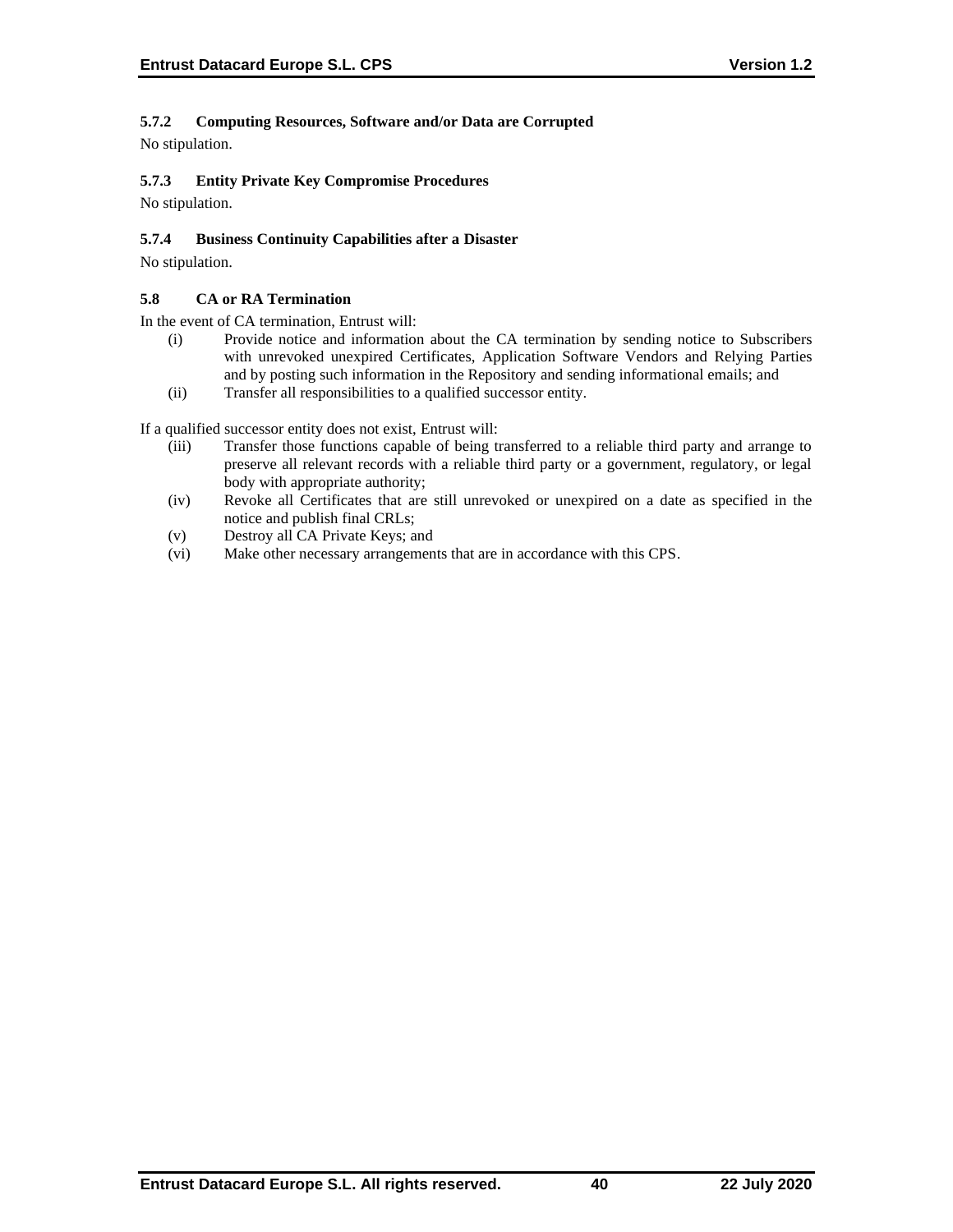## **6. Technical Security Controls**

### **6.1 Key Pair Generation and Installation**

#### **6.1.1 Key Pair Generation**

## **6.1.1.1 CA Key Pair Generation**

The CAs will perform the following when generating a Key Pair for a CA:

- (i) Prepare and follow a key generation script;
- (ii) Have a qualified auditor witness the key generation process;
- (iii) Have a qualified auditor issue a report opining that the CA followed its key generation ceremony during its key generation process and the controls to ensure the integrity and confidentiality of the Key Pair;
- (iv) Generate the Key Pair in a physically secured environment;
- (v) Generate the Key Pair using personnel in trusted roles under the principles of multiple person control and split knowledge;
- (vi) Generate the Key Pair within cryptographic modules meeting the applicable requirements of §6.2.11;
- (vii) Log its key generation activities; and
- (viii) Maintain effective controls to provide reasonable assurance that the private key was generated and protected in conformance with the procedures described in this CPS and (if applicable) its key generation script.

### CA Administrators

Keys Pairs for CA administrators must be generated and protected on a cryptographic module that meets or exceeds the requirements as defined in §6.2.11. The cryptographic modules are prepared using the software provided by the module vendor. The cryptographic modules are personalized for the administrator by giving the card an identity and a password known by the administrator. The Key Pair is generated by creating the administrator as a user in the CA and performing an enrollment process which is authenticated with the administrator's module password.

## **6.1.1.2 RA Key Pair Generation**

No stipulation.

## **6.1.1.3 Subscriber Key Pair Generation**

The Applicant or Subscriber is required to generate a new, secure, and cryptographically sound Key Pair to be used in association with the Subscriber's Certificate or Applicant's Certificate Application.

The CAs will reject a Certificate request if it is known to have a weak private key (i.e., Debian weak key).

## eIDAS QSigC

Subscriber Key Pairs must be generated in a manner that ensures that the Private Key is not known to or accessible by anybody other than the Subscriber or a Subscriber's authorized representative. Subscriber Key Pairs must be generated in a cryptographic module that prevents exportation or duplication and that meets or exceed the requirements as defined in §6.2.11.

## **6.1.2 Private Key Delivery to Subscriber**

If the CA generates the Subscriber's Key Pair, the CA will have a secure process to generate the Key Pair on a secure cryptographic device. The CA will securely store and/or distribute the secure cryptographic device.

## **6.1.3 Public Key Delivery to Certificate Issuer**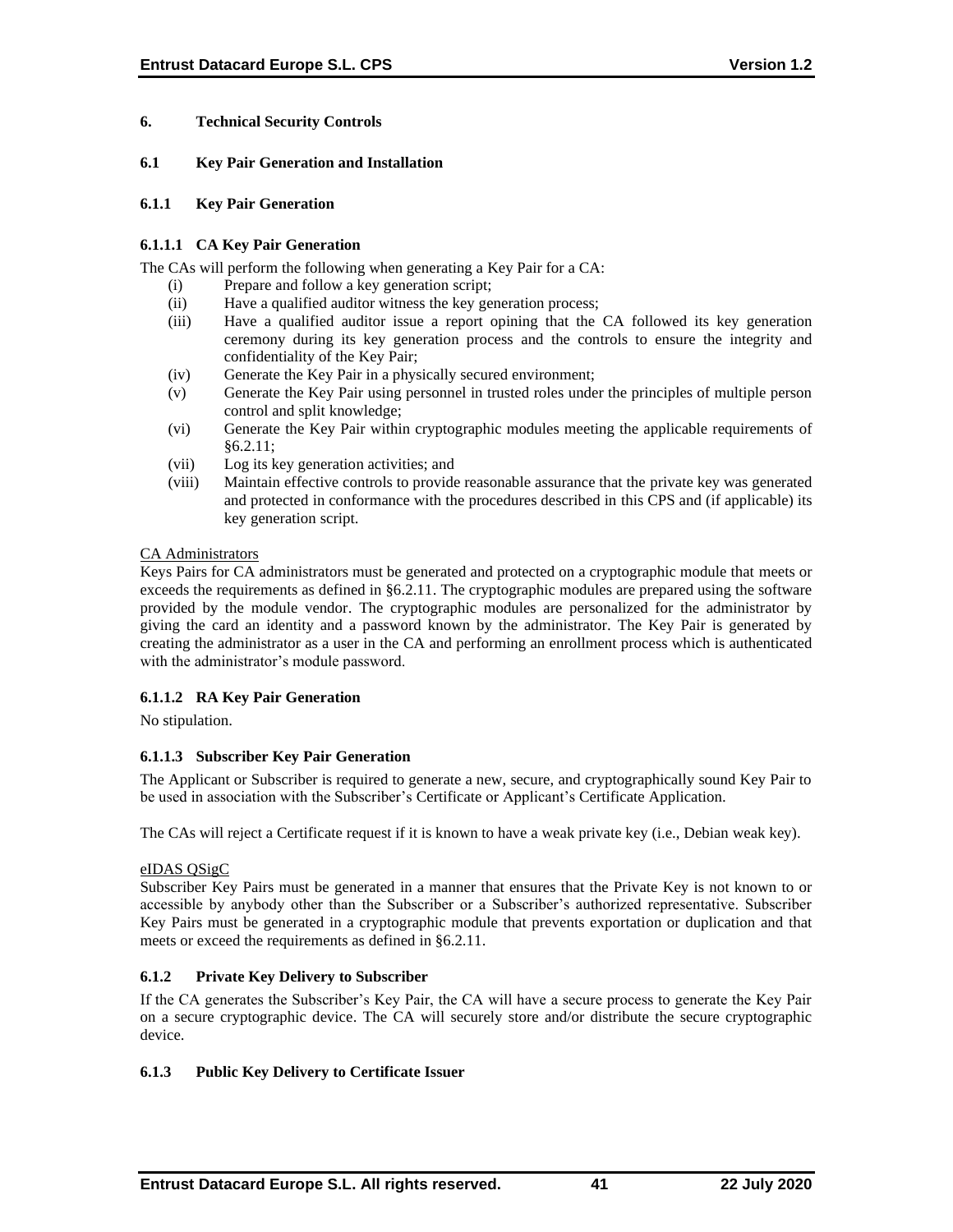The Public Key to be included in a Certificate is delivered to the CA in a signed Certificate Signing Request (CSR) as part of the Certificate Application process. The signature on the CSR will be verified by the CA prior to issuing the Certificate.

# **6.1.4 CA Public Key Delivery to Relying Parties**

The Public-Key Certificate for CAs are made available to Subscribers and Relying parties through inclusion in third party software as distributed by the applicable software manufacturers. The Public Key Certificate for cross certified Subordinate CAs is provided to the Subscriber with the Subscriber certificate.

Public Key Certificates for CAs are also available for download from the Repository.

## **6.1.5 Key Sizes**

### CA Key Size

For CAs, the minimum key size shall be no less than 2048 bit RSA.

Qualified Certificates and PSD2 Certificates

The RSA key sizes supported are 2048, 3072 and 4096-bits.

### **6.1.6 Public Key Parameters Generation and Quality Checking**

For RSA public keys, CAs shall confirm that the value of the public exponent is an odd number equal to 3 or more. Additionally, the public exponent will be in the range between  $2^{16}+1$  and  $2^{256}$ -1. The modulus will also have the following characteristics: an odd number, not the power of a prime, and have no factors smaller than 752.

Should any of the algorithms, or associated parameters, used by the CA or its Subscribers become insufficient for its remaining intended usage then the CA shall inform all Subscribers and Relying Parties with whom the CA has agreement or other form of established relations. The CA will also post this information to make available to other relying parties. Should any of the algorithms, or associated parameters, used by the CA or its Subscribers become insufficient for its remaining intended usage then the CA shall schedule a revocation of any affected certificate.

## **6.1.7 Key Usage Purposes**

Root CA Private Keys must not be used to sign Certificates except in the following cases:

- (i) Self-signed Certificates to represent the Root CA itself;
- (ii) Certificates for Subordinate CAs and Cross Certificates;
- (iii) Certificates for infrastructure purposes (e.g. administrative role certificates, internal CA operational device certificates, and OCSP Response verification Certificates); and
- (iv) Certificates issued solely for the purpose of testing products with Certificates issued by a Root CA.

## **6.2 Private Key Protection and Cryptographic Module Engineering Controls**

The CAs have implemented physical and logical safeguards to prevent unauthorized Certificate issuance. Protection of the CA Private Key outside the validated system consist of physical security, encryption, or a combination of both, implemented in a manner that prevents disclosure of the CA Private Key. The CA encrypts its Private Key with an algorithm and key-length that are capable of withstanding cryptanalytic attacks for the residual life of the encrypted key.

## **6.2.1 Cryptographic Module Standards and Controls**

#### CA Private Keys

CA Private Keys must be stored and protected on cryptographic modules that meet or exceed the requirements as defined in §6.2.11. Private Keys on cryptographic modules are held in secure facilities under two-person control. RA Private Keys must be stored and protected on cryptographic modules that meet or exceed the requirements defined in §6.2.11.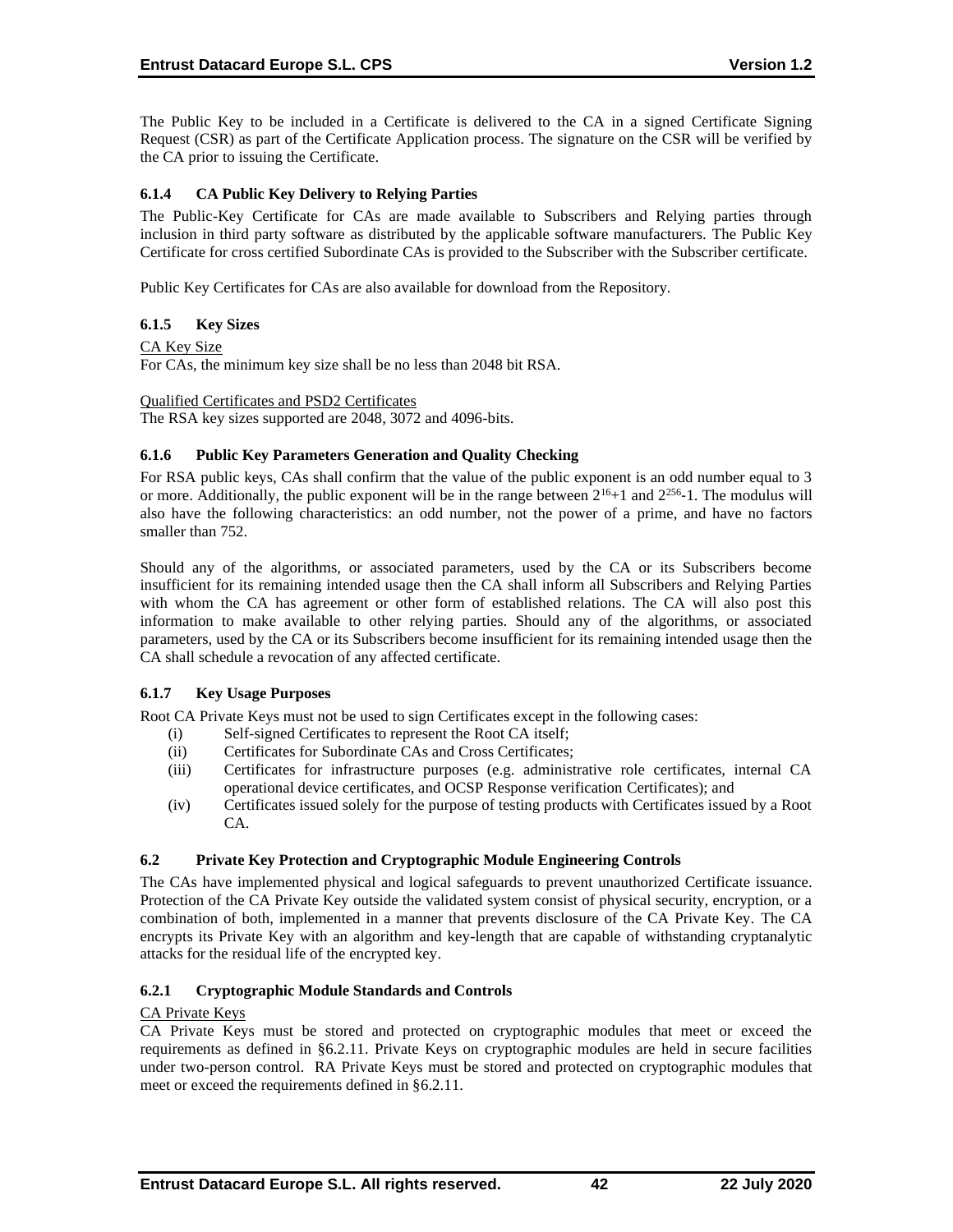If the CA generates the Key Pair on behalf of the Subject or Subscriber, the keys will be generated in a confidential process.

## eIDAS QSigC

eIDAS QSigC Private Keys must be generated, stored and protected on a secure cryptographic device that meets or exceeds the requirements defined in §6.2.11.

### **6.2.2 Private Key (N out of M) Multi-person Control**

A minimum of two-person control shall be established on any CA Private Key for all purposes including activation and backup, and may be implemented as a combination of technical and procedural controls. Persons involved in management and use of the CA Private Keys shall be designated as authorized by the CA for this purpose. The names of the parties used for two-person control shall be maintained on a controlled list.

### **6.2.3 Private Key Escrow**

Entrust Datacard does not escrow the CAs' Private Keys.

## **6.2.4 Private Key Backup**

CA Private Keys

CA Private Keys shall be backed up under the two-person control used to create the original version of the Private Keys. All copies of the CA Private Key shall be securely protected.

#### Subscriber Private Keys

Subscribers are responsible for protecting the Private Key associated with the Public Key in the Subscriber's Certificate.

### **6.2.5 Private Key Archival**

#### CA Private Keys

Upon retirement of a CA, the Private Keys will be archived securely using hardware cryptographic modules that meet the requirements §6.2.11. The Key Pairs shall not be used unless the CA has been removed from retirement or the keys are required temporarily to validate historical data. Private Keys required for temporary purposes shall be removed from archive for a short period of time.

The archived CA Private Keys will be reviewed on an annual basis. After the minimum period of 5 years, the CA Private Keys may be destroyed according to the requirements in §6.2.10. The CA Private Keys must not be destroyed if they are still required for business or legal purposes.

Third parties will not archive CA Private Keys.

#### **6.2.6 Private Key Transfer into or from Cryptographic Module**

CA Private Keys shall be generated by and secured in a cryptographic module. In the event that a Private Key is to be transported from one cryptographic module to another, the Private Key must be migrated using the secure methodology supported by the cryptographic module.

If the Private Key of a Subordinate CA is communicated to an unauthorized third party, then the Subordinate CA shall revoke all Certificates corresponding to Private Key.

### **6.2.7 Private Key Storage on Cryptographic Module**

CA Private Keys are stored on a cryptographic module are secured in cryptographic module as defined in §6.2.11.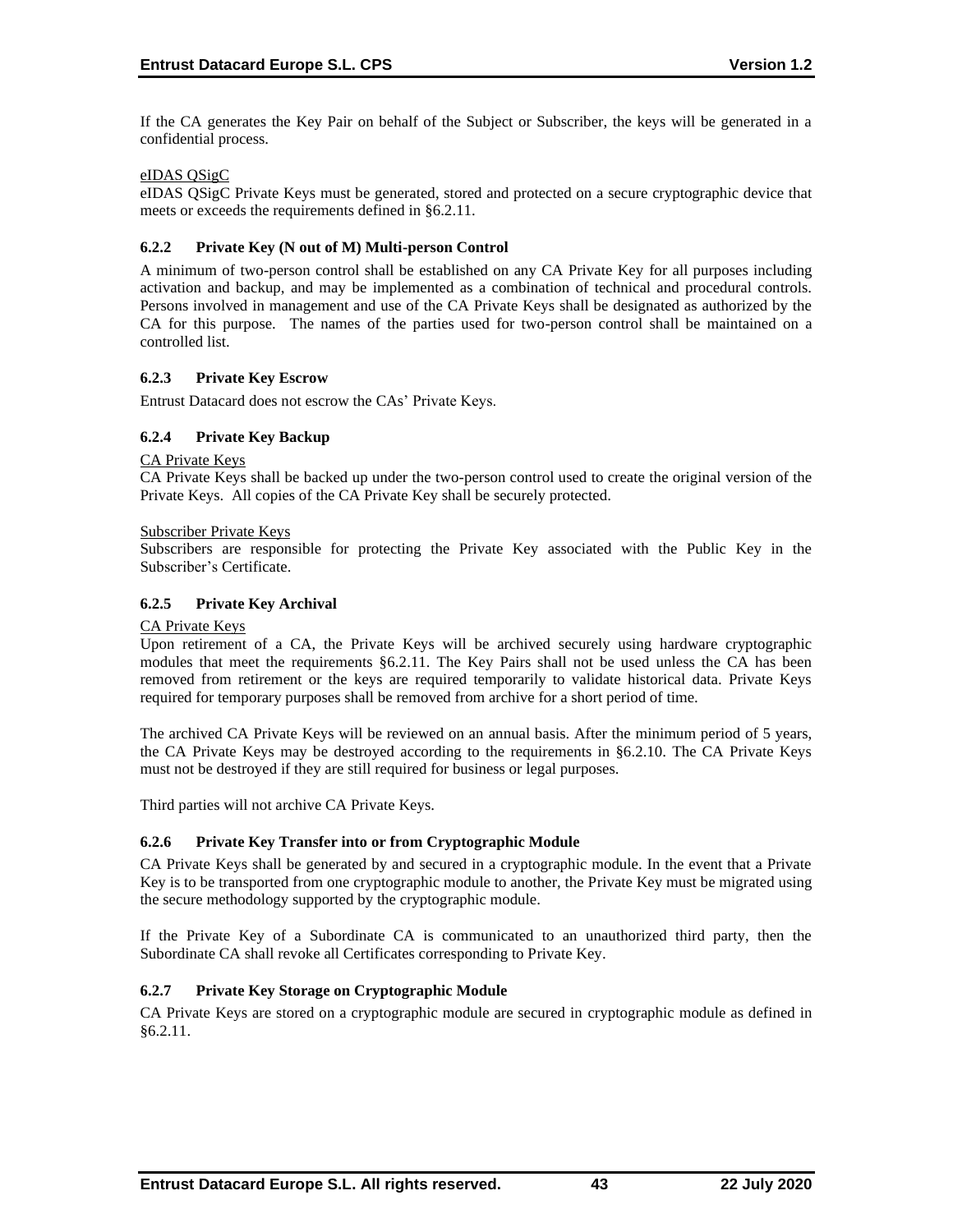## **6.2.8 Method of Activating Private Key**

#### CA Private Keys

CA Private Keys shall be activated under two-person control using the methodology provided with the cryptographic module.

#### Subscriber Private Keys

Subscriber Private Keys shall be activated by the Subscriber to meet the requirements of the security software used for their applications. Subscribers shall protect their Private Keys corresponding to the requirements in §9.6.3.

#### **6.2.9 Method of Deactivating Private Key**

#### CA Private Keys

CA Private Keys shall be deactivated when the CA is not required for active use. Deactivation of the Private Keys shall be done in accordance with the methodology provided with the cryptographic module.

#### CA Administrators

The administrator's identity is deactivated in the CA and the administrator's Certificate is revoked.

#### **6.2.10 Method of Destroying Private Key**

#### CA Private Keys

CA Private Keys destruction will be two-person controlled and may be accomplished by executing a "zeroize" command or by destruction of the cryptographic module. Destruction of CA Private Keys must be authorized by the Policy Authority.

If the CA is removing a cryptographic module from service, then all Private Keys must be removed from the module. If the CA cryptographic module is intended to provide tamper-evident characteristics is removed from service, then the device will be destroyed.

#### CA Administrators

The administrator's Private Key is destroyed by reinitializing the cryptographic module.

#### **6.2.11 Cryptographic Module Rating**

#### CA Key Pairs

CA Key Pairs must be generated and protected on a cryptographic module that is compliant to at least FIPS 140-2 Level 3 certification standards.

#### CA Administrators

Key Pairs for CA administrators must be generated and protected on a cryptographic module that is compliant to at least FIPS 140-2 Level 2 certification standards.

#### eIDAS QSigC

Key Pairs must be generated and protected on a secure cryptographic device that is compliant to at least Common Criteria EAL 4+ certification standards or equivalent.

#### **6.3 Other Aspects of Key Pair Management**

#### **6.3.1 Public Key Archival**

No stipulation.

#### **6.3.2 Certificate Operational Periods and Key Pair Usage Periods**

#### CA Key Pairs

CA 2048-bit RSA Key Pairs may have a validity period expiring no later than 31 December 2030.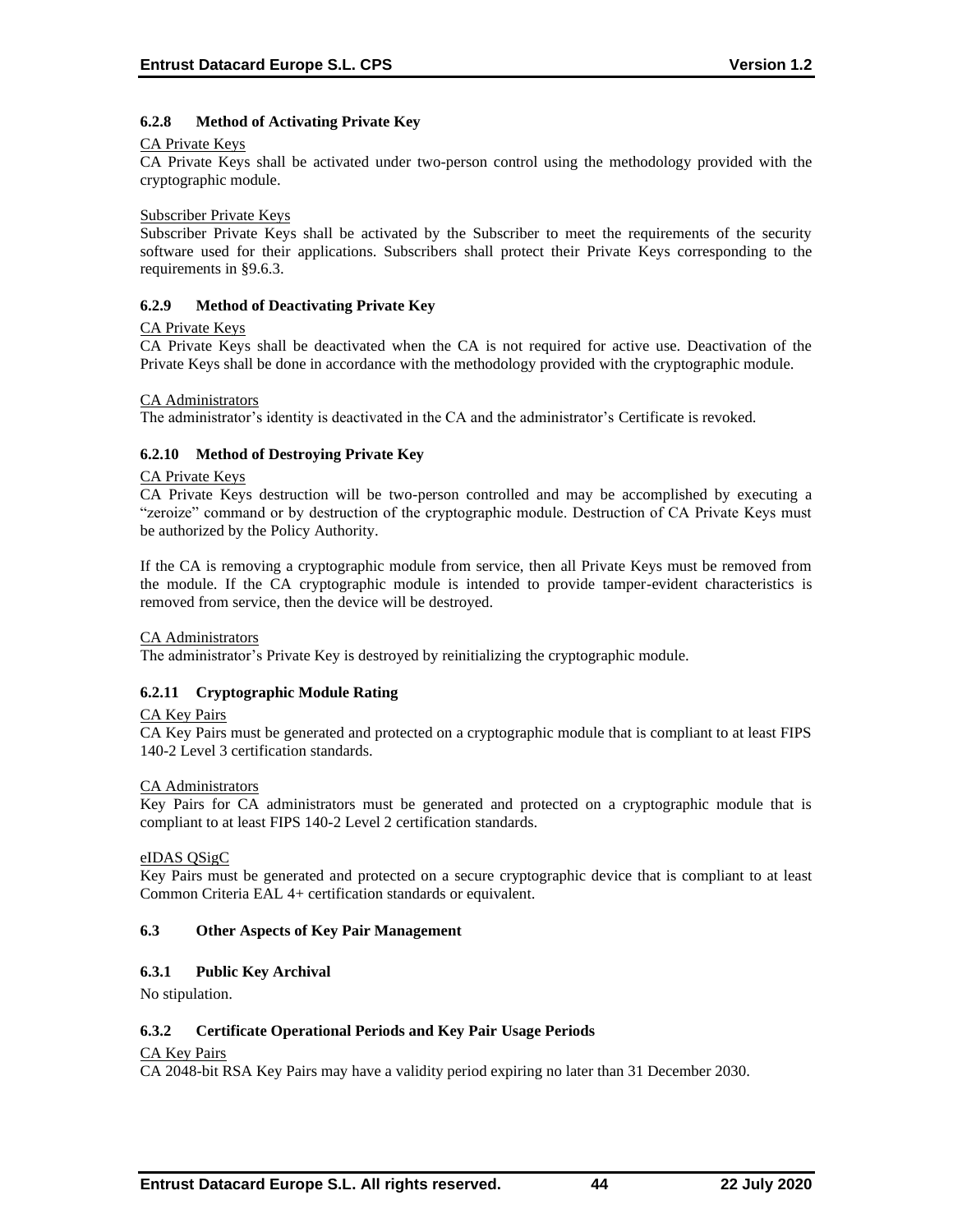## eIDAS QWAC and PSD2 QWAC

eIDAS QWAC and PSD2 QWAC may have a validity period of up to, but no more than, 825-days. Effective 1 September 2020, eIDAS QWAC and PSD2 QWAC may have a validity period of up to, but no more than, 398-days.

#### eIDAS QSealC, PSD2 QSealC and eIDAS QSigC

eIDAS QSealC, PSD2 QSealC and eIDAS QSigC may have a validity period of up to, but no more than, 3 years.

#### **6.4 Activation Data**

### **6.4.1 Activation Data Generation and Installation**

No stipulation.

## **6.4.2 Activation Data Protection**

No stipulation.

### **6.4.3 Other Aspects of Activation Data**

No stipulation.

### **6.5 Computer Security Controls**

### **6.5.1 Specific Computer Security Technical Requirements**

The workstations on which the CAs operate are physically secured as described in §5.1. The operating systems on the workstations on which the CAs operate enforce identification and authentication of users. Access to CA software databases and audit trails is restricted as described in this CPS. All operational personnel that are authorized to have access to the CAs are required to use hardware tokens in conjunction with a PIN to gain access to the physical room that contains the CA software being used for such CAs.

The CA enforces multi‐factor authentication for all accounts capable of directly causing Certificate issuance.

For Subscriber accounts, the CA has implemented technical controls to restrict Certificate issuance to a limited set of pre-approved domains.

## **6.5.2 Computer Security Rating**

No stipulation.

#### **6.6 Life Cycle Security Controls**

#### **6.6.1 System Development Controls**

The CA makes use of Commercial Off The Shelf (COTS) products for the hardware, software, and network components. Systems developed by the CA are deployed in accordance with Entrust Datacard software lifecycle development standards.

#### **6.6.2 Security Management Controls**

The configuration of the CA system as well as any modifications and upgrades are documented and controlled. Methods of detecting unauthorized modifications to the CA equipment and configuration are in place to ensure the integrity of the security software, firmware, and hardware for correct operation. A formal configuration management methodology is used for installation and ongoing maintenance of Entrust Datacard's trusted services and CA systems. Quarterly reviews are performed to confirm compliance to security policies.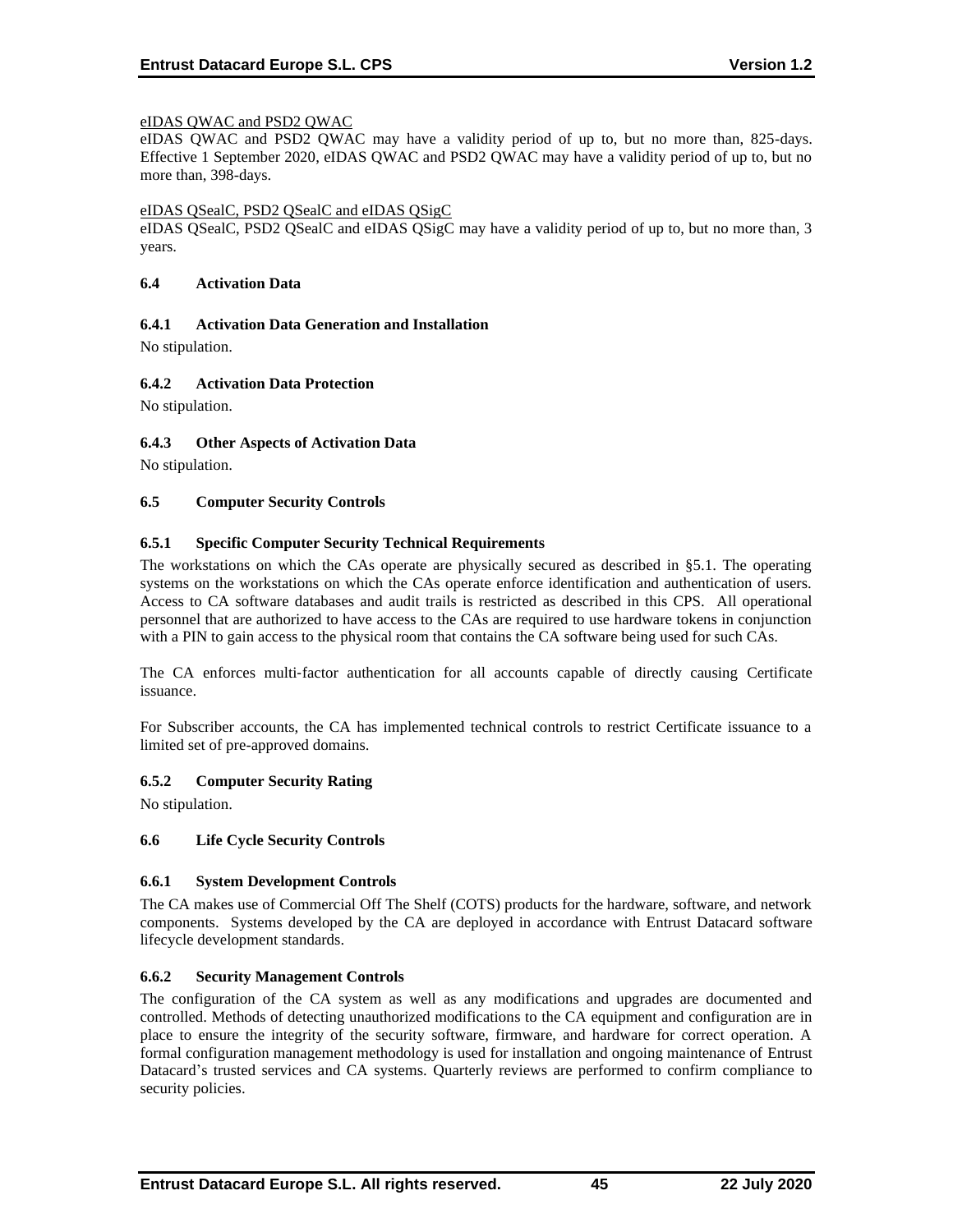When first loaded, the CA software is verified as being that supplied from the vendor, with no modifications, and be the version intended for use.

## **6.6.3 Life Cycle Security Controls**

No stipulation.

## **6.7 Network Security Controls Security Controls**

Remote access to CA application via the Administration software interface is secured.

## **6.8 Time-stamping**

No stipulation.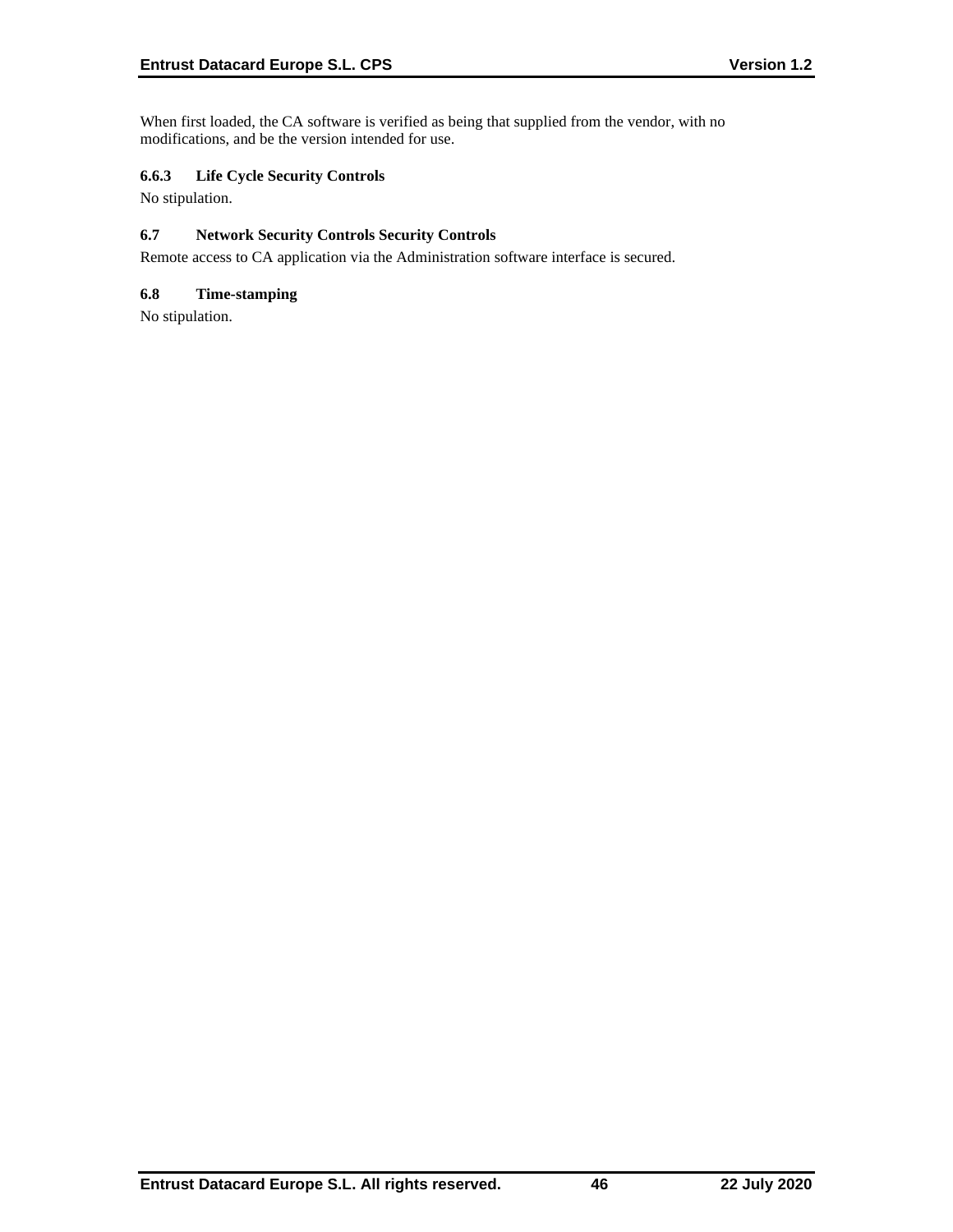## **7. Certificate, CRL and OCSP Profiles**

The profile for the Certificates and Certificate Revocation List (CRL) issued by a CA conform to the specifications contained in the IETF RFC 5280 Internet X.509 PKI Certificate and Certificate Revocation List (CRL) Profile.

## **7.1 Certificate Profile**

CAs issue Certificates in accordance with the X.509 version 3. Certificate profiles for Root CA Certificate, Subordinate CA Certificates, and Subscriber Certificates are described in Appendix A and the sections below.

Certificates have a serial number greater than zero (0) that contains at least 64 unpredictable bits.

### **7.1.1 Version Number**

All Certificates issued by the CAs are X.509 version 3 certificates.

### **7.1.2 Certificate Extensions**

### **7.1.2.1 Root CA Certificate**

Certificate extensions are as set as stipulated in IETF RFC 5280 and in accordance with Appendix A.

### **7.1.2.2 Subordinate CA Certificate**

Certificate extensions are as set as stipulated in IETF RFC 5280 and in accordance with Appendix A.

The extension requirements for extended key usage are:

- (i) Must contain an EKU extension,
- (ii) Must not include the anyExtendedKeyUsage EKU, and
- (iii) Must not include either id-kp-serverAuth, id-kp-emailProtection, id-kp-codeSigning or id-kptimeStamping EKUs in the same certificate.

## **7.1.2.3 Subscriber Certificate**

Certificate extensions are as set as stipulated in IETF RFC 5280 and in accordance with Appendix A.

#### Qualified Certificates

Qualified Certificates shall include qcStatements as required by ETSI EN 319 412-5.

#### PSD2 Certificates

PSD2 Certificates shall include the PSD2 qcStatement as required by ETSI EN 319 495 and include the role of the payment service provider, which maybe one or more of the following:

- (i) account servicing (PSP\_AS);
- (ii) payment initiation (PSP\_PI);
- (iii) account information (PSP\_AI);
- (iv) issuing of card-based payment instruments (PSP\_IC).

## **7.1.2.4 All Certificates**

All other fields and extensions MUST be set in accordance with RFC 5280.

#### **7.1.2.5 Application of RFC 5280**

For purposes of clarification, a precertificate, as described in RFC 6962 (Certificate Transparency), shall not be considered to be a "certificate" subject to the requirements of RFC 5280.

## **7.1.3 Algorithm Object Identifiers**

The CAs issue Certificates using the SHA-2 hash algorithm. SHA‐2 Certificates will not chain up to a SHA‐1 Subordinate CA Certificate.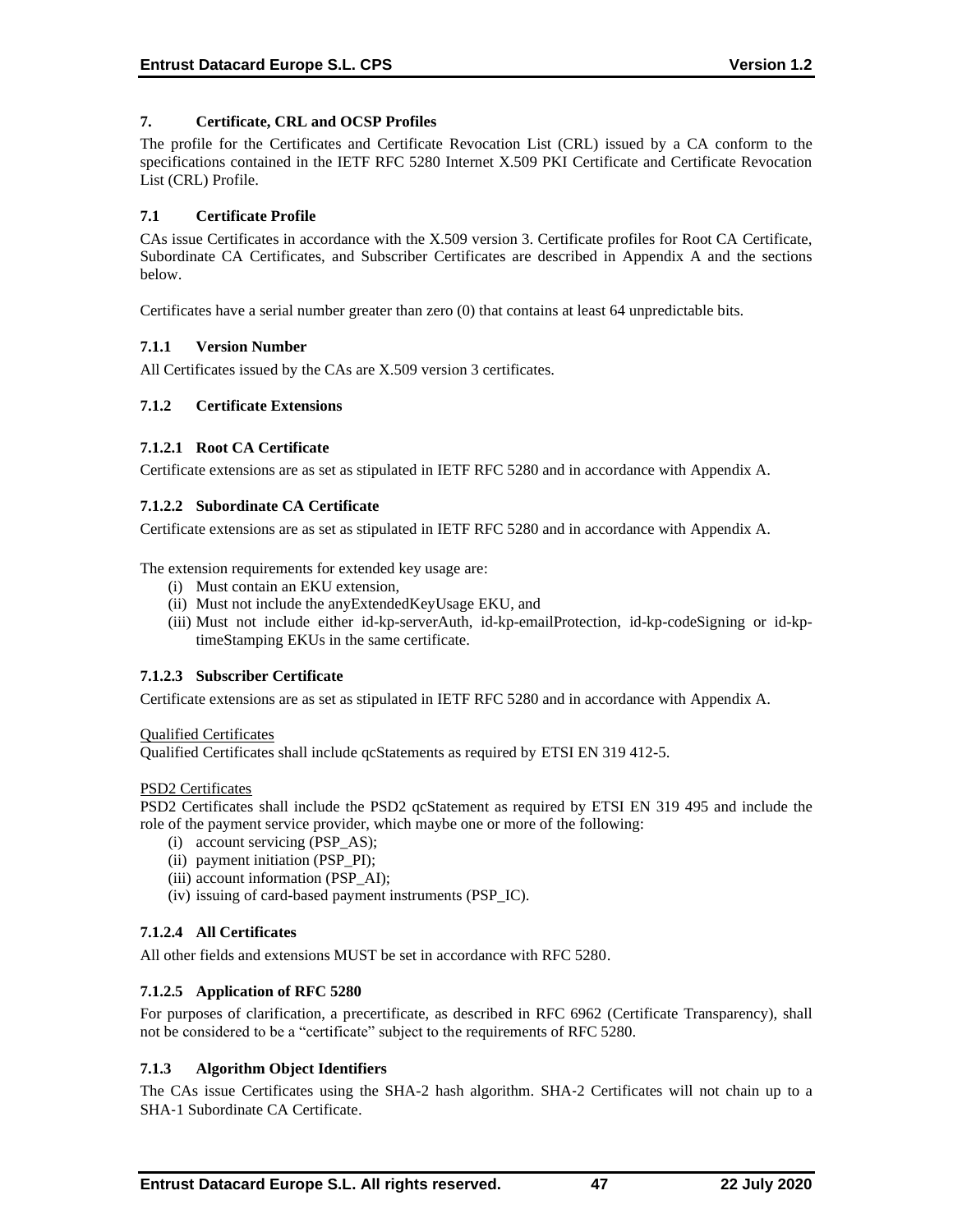The CAs will not issue any Certificates or Subordinate CA Certificates using the SHA-1 hash algorithm.

The CA will sign Certificates based on the algorithm specified in Appendix A.

### **7.1.4 Name Forms**

### **7.1.4.1 Issuer Information**

The content of the certificate issuer DN field will match the subject DN of the issuing CA to support name chaining as specified in RFC 5280, section 4.1.2.4.

### **7.1.4.2 Subject Information – Subscriber Certificates**

Subject information must meet the requirements stated in Appendix A.

Name forms for Subscriber Certificates are as stipulated in §3.1.1. All other optional attributes must contain information that has been verified by the CA or RA. Optional attributes will not contain only metadata such as '.', '-', and '' (i.e. space) characters, and/or any other indication that the value is absent, incomplete, or not applicable.

Entries in the dNSName are in the "preferred name syntax" as specified in IETF RFC 5280 and thus do not contain underscore characters.

### eIDAS QWAC and PSD2 QWAC

CAs shall not issue a Certificate with a domain name containing a Reserved IP Address or Internal Name

### **7.1.4.3 Subject Information – Root Certificates and Subordinate CA Certificates**

Subject information must meet the requirements stated in Appendix A.

#### **7.1.5 Name Constraints**

CAs do not support the issuance of technically constrained Subordinate CA Certificates.

#### **7.1.6 Certificate Policy Object Identifier**

#### **7.1.6.1 Reserved Certificate Policy Identifiers**

Certificates must include one or more of the following reserved Certificate Policy Identifiers:

| Extended Validation (EV) SSL Certificates        | 2.23.140.1.1     |
|--------------------------------------------------|------------------|
| <b>Qualified Signature Certificates</b>          | 0.4.0.194112.1.0 |
| <b>Oualified Seal Certificates</b>               | 0.4.0.194112.1.1 |
| <b>Qualified Web Authentication Certificates</b> | 0.4.0.194112.1.4 |
| <b>PSD2</b> Certificates                         | 0.4.0.19495.3.1  |
|                                                  |                  |

#### **7.1.6.2 Root CA Certificates**

Root CA Certificates do not contain the certificate policy object identifiers.

## **7.1.6.3 Subordinate CA Certificates**

Subordinate CA

Subordinate CA Certificates must include either the "any policy" certificate policy object identifier or one or more explicit certificate policy object identifiers that indicates compliance with a specific certificate policy. Certificate policy object identifiers are listed in §7.1.6.4.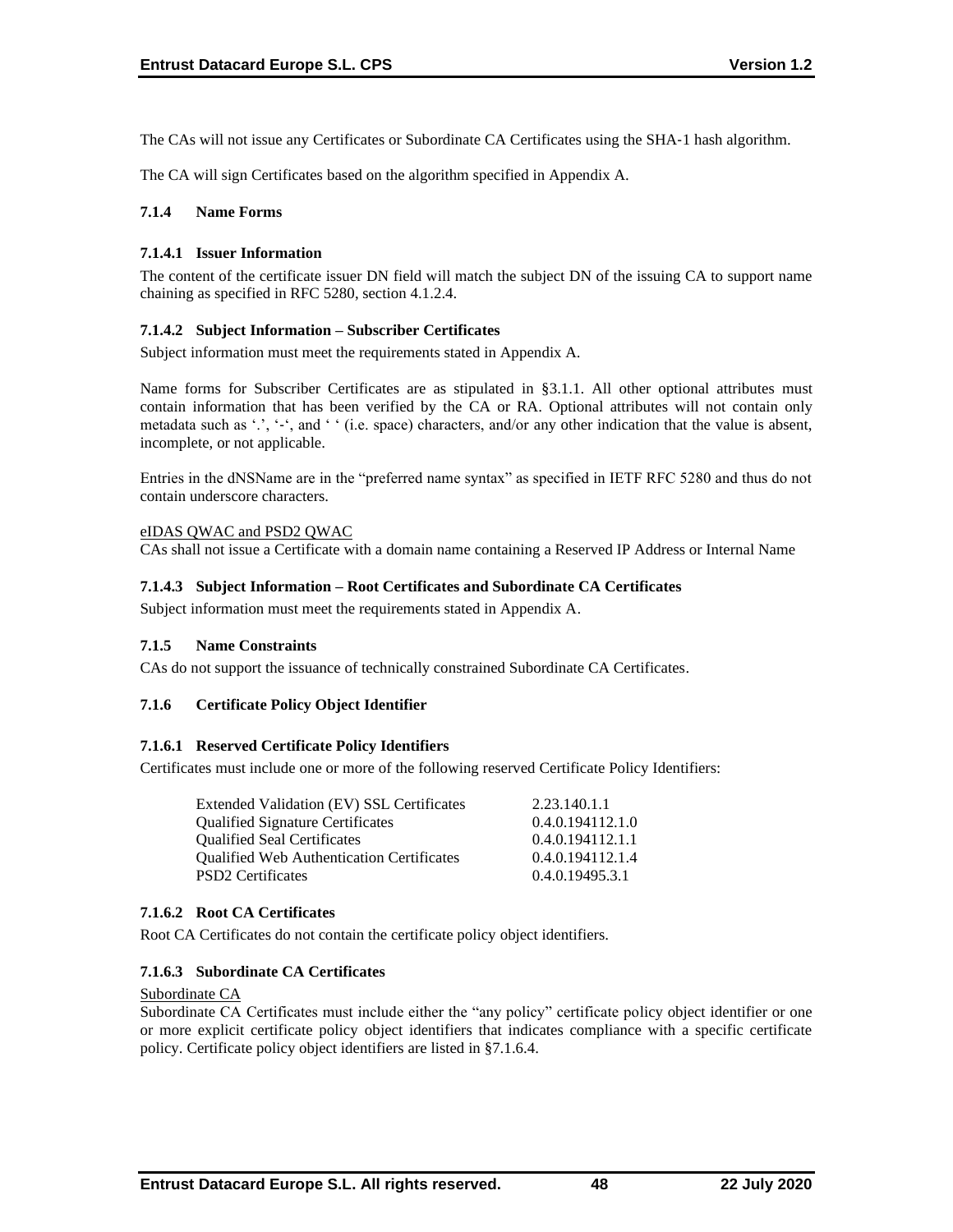## **7.1.6.4 Subscriber Certificates**

Certificates include one or more of the following certificate policy identifiers:

| 2.16.840.1.114028.10.1.2    |
|-----------------------------|
| 2.16.840.1.114028.10.1.6    |
| 2.16.840.1.114028.10.1.12.0 |
| 2.16.840.1.114028.10.1.12.1 |
| 2.16.840.1.114028.10.1.12.4 |
| 2.16.840.1.114028.10.1.12.5 |
| 2.16.840.1.114028.10.1.12.6 |
|                             |

## **7.1.7 Usage of Policy Constraints Extension**

No stipulation.

## **7.1.8 Policy Qualifiers Syntax and Semantics**

CAs include policy qualifiers in all Subscriber Certificates as stipulated in Appendix A.

## **7.1.9 Processing Semantics for the Critical Certificate Policies Extension**

Certificate policies extension is marked Not Critical

# **7.2 CRL Profile**

The following fields of the X.509 version 2 CRL format are used by the CAs:

- version: set to v2
- signature: identifier of the algorithm used to sign the CRL
- issuer: the full Distinguished Name of the CA issuing the CRL
- this update: time of CRL issuance
- next update: time of next expected CRL update
- revoked Certificates: list of revoked Certificate information

## **7.2.1 Version Number**

No stipulation.

## **7.2.2 CRL and CRL Entry Extensions**

No stipulation.

## **7.3 OCSP Profile**

The profile for the Online Certificate Status Protocol (OCSP) messages issued by a CA conform to the specifications contained in the IETF RFC 6960 Internet X.509 PKI Online Certificate Status Protocol (OCSP) Profile.

## **7.3.1 Version Number**

No stipulation.

## **7.3.2 OCSP Extensions**

No stipulation.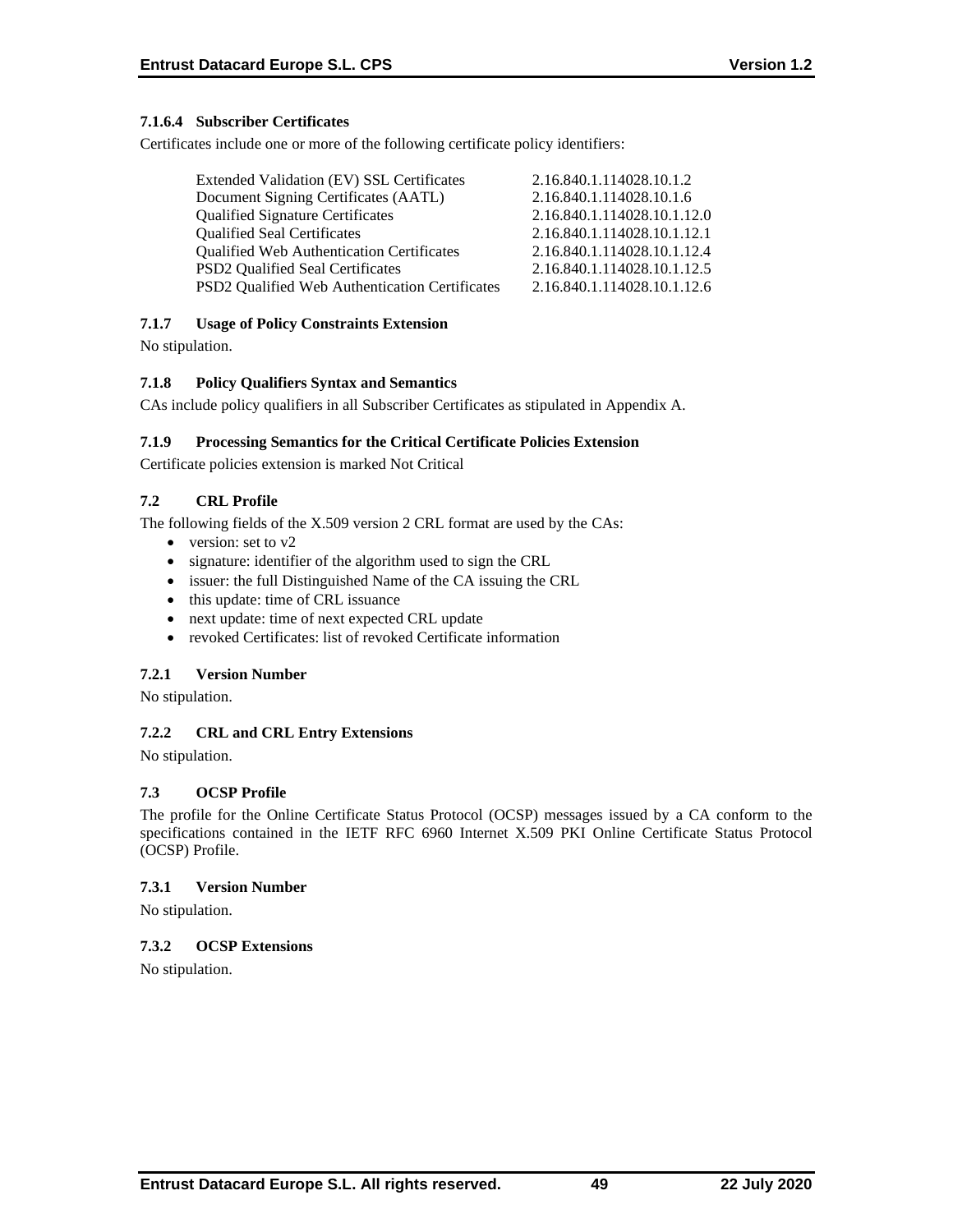### **8. Compliance Audit and Other Assessment**

#### **8.1 Frequency or Circumstances of Assessment**

The CAs and RAs shall be audited for compliance with the practices and procedures set forth in the CPS. The period during which the CA issues Certificates will be divided into an unbroken sequence of audit periods. An audit period will not exceed one year in duration.

## **8.2 Identity/Qualifications of Assessor**

The compliance audit of the CAs shall be performed by an auditor which possesses the following qualifications and skills:

- i. Independence from the subject of the audit;
- ii. Ability to conduct an audit that addresses the criteria of the audit schemes specified in §8.4;
- iii. Employs individuals who have proficiency in examining PKI technology, information security tools and techniques, information technology and security auditing, and the third-party attestation function;
- iv. Performed by a licensed conformity assessment body accredited in accordance with ISO 17065 applying the requirements specified in ETSI EN 319 403;
- v. Bound by law, government regulation, or professional code of ethics; and
- vi. Maintains professional liability/errors and omissions insurance policy limits of at least one million US dollars coverage.

### **8.3 Assessor's Relationship to Assessed Entity**

The certified public accounting firm selected to perform the compliance audit for the CAs and RAs shall be independent from the entity being audited.

### **8.4 Topics Covered by Assessment**

The compliance audit shall test compliance of the CAs and RAs against the policies and procedures set forth, as applicable in:

- i. This CPS;
- ii. ETSI EN 319 411-2 and related standards documents;
- iii. ETSI TS 119 495 and related standards documents.

#### **8.5 Actions Taken as a Result of Deficiency**

Upon receipt of a compliance audit that identifies any deficiencies, the audited CA or RA shall use commercially reasonable efforts to correct any such deficiencies in an expeditious manner.

#### **8.6 Communication of Results**

The results of all compliance audits shall be communicated to the Policy Authority and to any third party entities which are entitled by law or regulation to receive a copy of the audit results.

The results of the most recent compliance audit will be posted within three months from the end of the audit period to the Repository.

#### eIDAS QWAC and PSD2 QWAC

The audit results will also be posted to the CA Common Database (i.e., https://ccadb.force.com).

## **8.7 Self-audits**

#### eIDAS QWAC and PSD2 QWAC

The CA will monitor adherences to this CPS, ETSI Guidelines, and the Baseline Requirements and strictly control its service quality by performing self-audits on at least a quarterly basis against a randomly selected sample of the greater of one Certificate or at least three percent of the Certificates issued by it during the period commencing immediately after the previous self-audit sample was taken.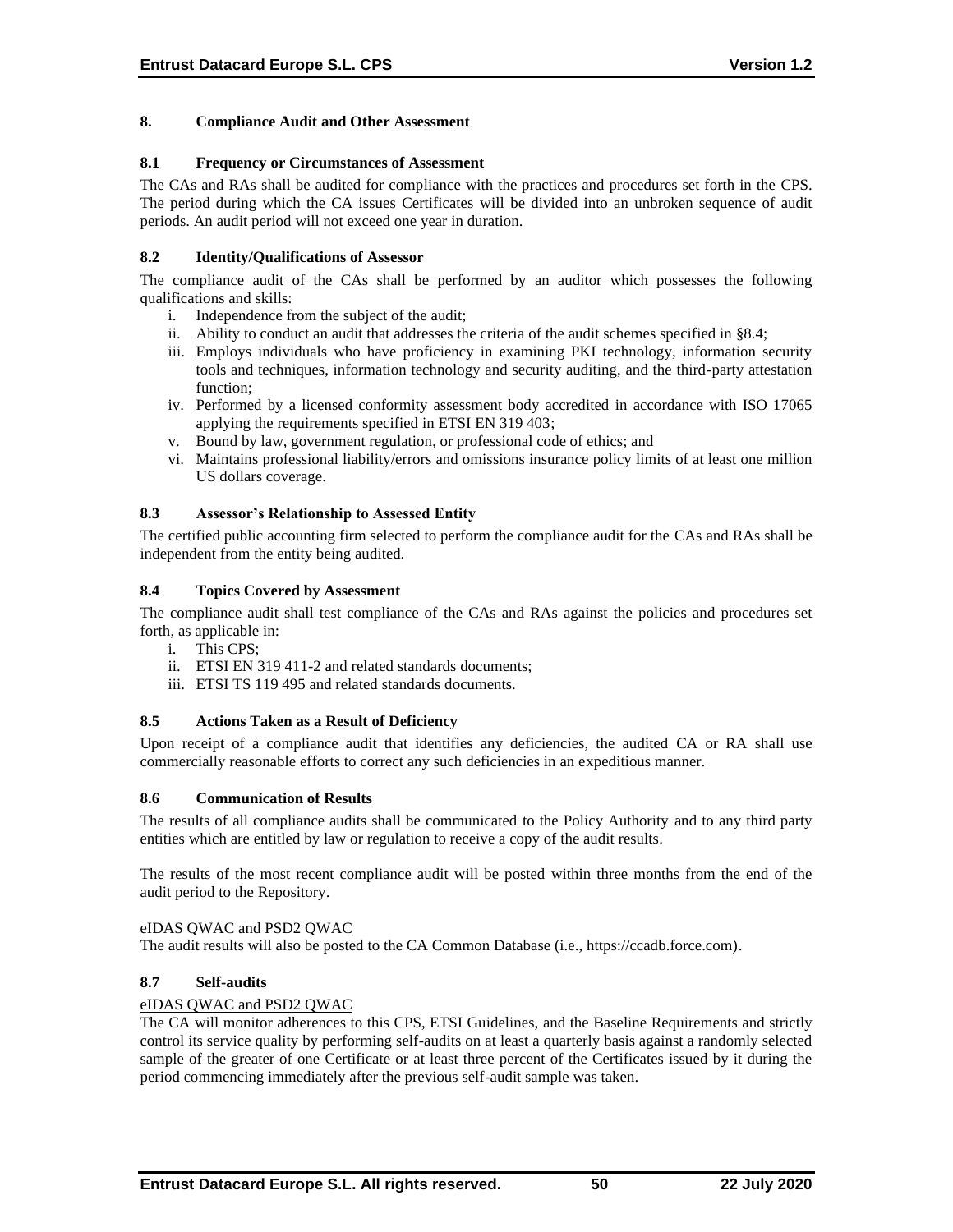## **9. Other Business and Legal Matters**

### **9.1 Fees**

Unless otherwise set out in a Subscription Agreement, the fees for services provided by Entrust Datacard in respect to Certificates are set forth in the Repository. Unless otherwise set out in a Subscription Agreement, these fees are subject to change, and any such changes shall become effective immediately after posting in the Repository. The fees for services provided by independent third-party RAs, Resellers and Co-marketers in respect to Certificates are set forth on the web sites operated by such RAs, Resellers and Co-marketers. These fees are subject to change, and any such changes shall become effective immediately after posting in such web sites.

### **9.1.1 Certificate Issuance or Renewal Fees**

See the Repository for the fees charged by Entrust Datacard. See the web sites operated by RAs operating under the CAs, Resellers, and Co-marketers for the fees charged by such RAs, Resellers, and Co-marketers.

### **9.1.2 Certificate Access Fees**

See the Repository for the fees charged by Entrust Datacard. See the web sites operated by RAs operating under the CAs, Resellers, and Co-marketers for the fees charged by such RAs, Resellers, and Co-marketers.

### **9.1.3 Revocation or Status Information Access Fees**

See the Repository for the fees charged by Entrust Datacard. See the web sites operated by RAs operating under the CAs, Resellers, and Co-marketers for the fees charged by such RAs, Resellers, and Co-marketers.

### **9.1.4 Fees for Other Services**

See the Repository for the fees charged by Entrust Datacard. See the web sites operated by RAs operating under the CAs, Resellers, and Co-marketers for the fees charged by such RAs, Resellers, and Co-marketers.

#### **9.1.5 Refund Policy**

Except for a formal written Entrust Datacard refund policy, if any, neither Entrust Datacard nor any RAs operating under the CAs nor any Resellers or Co-Marketers provide any refunds for Certificates or services provided in respect to Certificates.

#### **9.2 Financial Responsibility**

Subscribers and Relying Parties shall be responsible for the financial consequences to such Subscribers, Relying Parties, and to any other persons, entities, or organizations for any transactions in which such Subscribers or Relying Parties participate and which use Certificates or any services provided in respect to Certificates. Entrust Datacard makes no representations and gives no warranties or conditions regarding the financial efficacy of any transaction completed utilizing an Certificate or any services provided in respect to Certificates and the Entrust Datacard Group shall have no liability except as explicitly set forth herein in respect to the use of or reliance on an Certificate or any services provided in respect to Certificates.

#### **9.2.1 Insurance Coverage**

Entrust Datacard maintains (a) Commercial General Liability insurance with policy limits of at least two million US dollars (US\$2,000,000.00) in coverage; and (b) Professional Liability/Errors and Omissions insurance, with policy limits of at least five million US dollars (US\$5,000,000.00) in coverage. Such insurance policies will be carried with companies rated no less than A- as to Policy Holder's Rating in the current edition of Best's Insurance Guide.

#### **9.2.2 Other Assets**

No stipulation.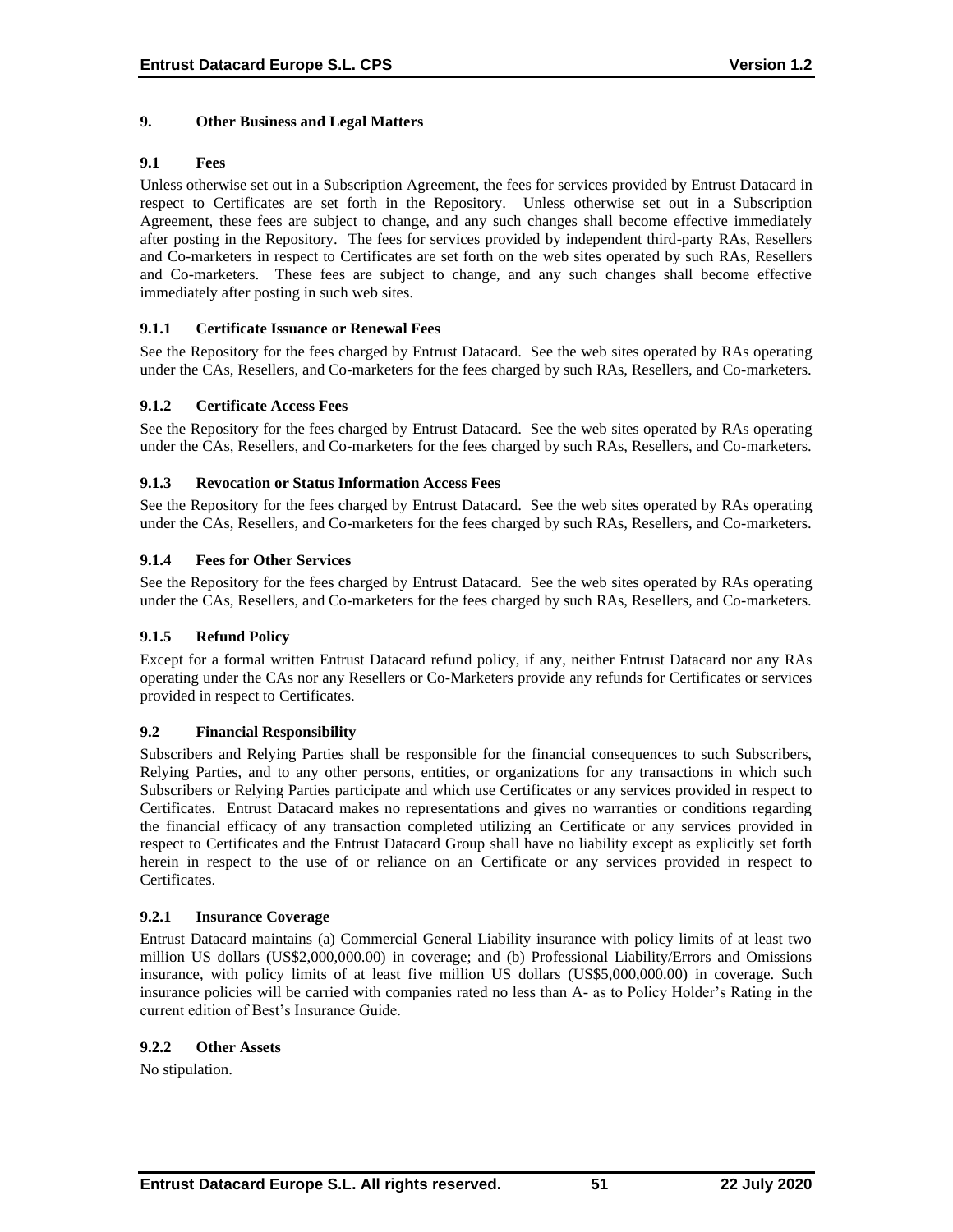## **9.2.3 Insurance or Warranty Coverage for End-entities**

No stipulation.

## **9.3 Confidentiality of Business Information**

Neither Entrust Datacard nor any independent third-party RAs operating under the CAs, nor any Resellers or Co-Marketers shall disclose or sell Applicant or Subscriber names (or other information submitted by an Applicant or Subscriber when applying for a Certificate), except in accordance with this CPS, a Subscription Agreement, or a Relying Party Agreement. Entrust Datacard and all independent third-party RAs operating under the CAs, and all Resellers and Co-Marketers shall use a commercially reasonable degree of care to prevent such information from being used or disclosed for purposes other than those set forth in the CPS, a Subscription Agreement, or a Relying Party Agreement. Notwithstanding the foregoing, Applicants and Subscribers acknowledge that some of the information supplied with a Certificate Application is incorporated into Certificates and that Entrust Datacard and all independent third-party RAs operating under the CAs, and all Resellers and Co-Marketers shall be entitled to make such information publicly available.

## **9.3.1 Scope of Confidential Information**

Information that is supplied by Applicants, Subscribers, or Relying Parties for the subscription for, use of, or reliance upon an Certificate, and which is not included in the information described in §9.3.2 below, shall be considered to be confidential. Entrust Datacard and RAs shall be entitled to disclose such information to any subcontractors or agents that are assisting in the verification of information supplied in Certificate Applications or that are assisting in the operation of the CAs or Entrust Datacard RAs. Information considered to be confidential shall not be disclosed unless compelled pursuant to legal, judicial, or administrative proceedings, or otherwise required by law. Entrust Datacard and independent third-party RAs shall be entitled to disclose information that is considered to be confidential to legal and financial advisors assisting in connection with any such legal, judicial, administrative, or other proceedings required by law, and to potential acquirers, legal counsel, accountants, banks and financing sources and their advisors in connection with mergers, acquisitions, or reorganizations.

## **9.3.2 Information not with the Scope of Confidential Information**

Information that is included in a Certificate or a Certificate Revocation List, including without limitation personal information, shall not be considered confidential. Information contained in the CPS shall not be considered confidential. Without limiting the foregoing, information that (i) was or becomes known through no fault of Entrust Datacard, an independent third-party RA under a CA, a Reseller, or a Comarketer, (ii) was rightfully known or becomes rightfully known to Entrust Datacard, an independent thirdparty RA under the CA, a Reseller, or a Co-marketer without confidential or proprietary restriction from a source other than the Subscriber, (iii) is independently developed by Entrust Datacard, an independent third-party RA under a CA, a Reseller, or a Co-marketer, or (iv) is approved by a Subscriber for disclosure, shall not be considered confidential.

## **9.3.3 Responsibility to Protect Confidential Information**

Entrust Datacard's employees, agents, and contractors are responsible for protecting confidential information and are contractually obligated to do so. Entrust Datacard systems are configured to protect confidential information.

## **9.4 Privacy or Personal Information**

## **9.4.1 Data Protection Policy**

Entrust Datacard follows the Data Protection Policy available at www.entrustdatacard.com when handling personal information.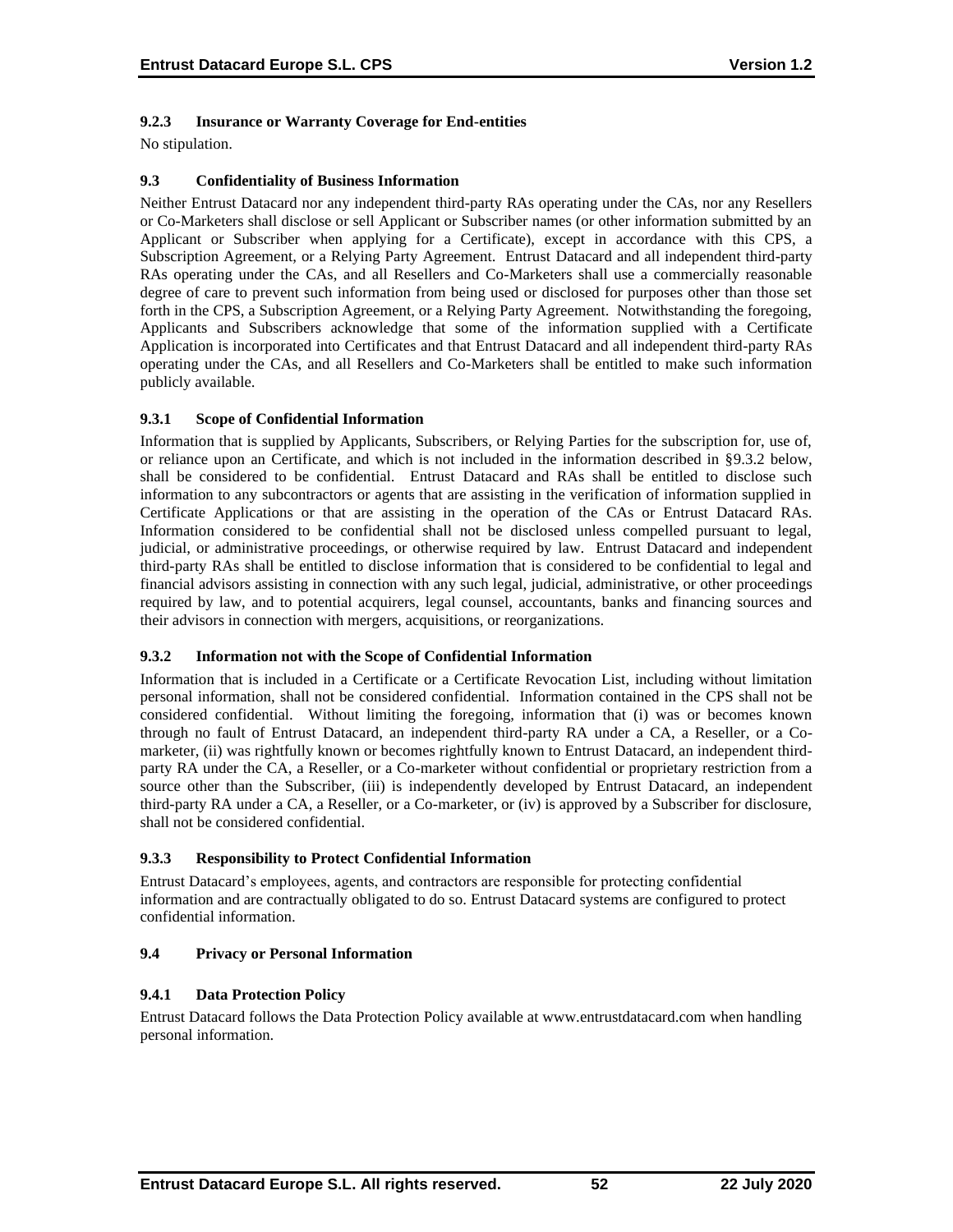## **9.4.2 Information Treated as Private**

Entrust Datacard treats all personal information about an individual as personal information in accordance with the Data Protection Policy.

### **9.4.3 Information not Deemed Private**

Certificates, CRLs, and OCSP and the personal or corporate information appearing in them are not considered confidential information.

#### **9.4.4 Responsibility to Protect Private Information**

Entrust Datacard personnel are required to protect personal information in accordance with the Data Protection Policy.

### **9.4.5 Notice and Consent to Use Private Information**

Unless otherwise stated in the CPS, Data Protection Policy or other agreement (such as a Subscription Agreement or Relying Party Agreement), personal information will not be used without the consent of the subject of such personal information. Notwithstanding the foregoing, personal information contained in a Certificate may be published in online public repositories and all Subscribers consent to the global transfer of any personal data contained in the Certificate.

### **9.4.6 Disclosure Pursuant to Judicial or Administrative Process**

Entrust Datacard, independent third-party RAs under a CA, Resellers, and Co-marketers shall have the right to release information that is considered to be personal and/ or confidential to law enforcement officials in compliance with applicable law.

Entrust Datacard, independent third-party RAs under a CA, Resellers, and Co-marketers may disclose information that is considered confidential during the course of any arbitration, litigation, or any other legal, judicial, or administrative proceeding relating to such information. Any such disclosures shall be permissible provided that Entrust Datacard, the independent third-party RA, Reseller, or Co-marketer uses commercially reasonable efforts to obtain a court-entered protective order restricting the use and disclosure of any such information to the extent reasonably required for the purposes of such arbitration, litigation, or any other legal, judicial, or administrative proceeding.

#### **9.4.7 Other Information Disclosure Circumstances**

Entrust Datacard, independent third-party RAs under a CA, Resellers, and Co-marketers may disclose information provided to Entrust Datacard, such RA, Reseller or Co-marketer, by an Applicant, a Subscriber, or a Relying Party upon request of such Applicant, Subscriber, or Relying Party.

If a Certificate is revoked by a CA, a serial number will be included in the Certificate Revocation List entry for the revoked Certificate.

## **9.5 Intellectual Property Rights**

Entrust Datacard retains all right, title, and interest (including all intellectual property rights), in, to and under all Certificates, except for any information that is supplied by an Applicant or a Subscriber and that is included in an Certificate, which information shall remain the property of the Applicant or Subscriber. All Applicants and Subscribers grant to Entrust Datacard and any RAs operating under the CAs a nonexclusive, worldwide, paid-up, royalty-free license to use, copy, modify, publicly display, and distribute such information, by any and all means and through any and all media whether now known or hereafter devised for the purposes contemplated under the CPS, the Subscriber's Subscription Agreement, and any Relying Party Agreements. Entrust Datacard and any RAs operating under the CAs shall be entitled to transfer, convey, or assign this license in conjunction with any transfer, conveyance, or assignment as contemplated in §9.16.2. Entrust Datacard grants to Subscribers and Relying Parties a non-exclusive, nontransferable license to use, copy, and distribute Certificates, subject to such Certificates being used as contemplated under the CPS, the Subscriber's Subscription Agreement, and any Relying Party Agreements, and further provided that such Certificates are reproduced fully and accurately and are not published in any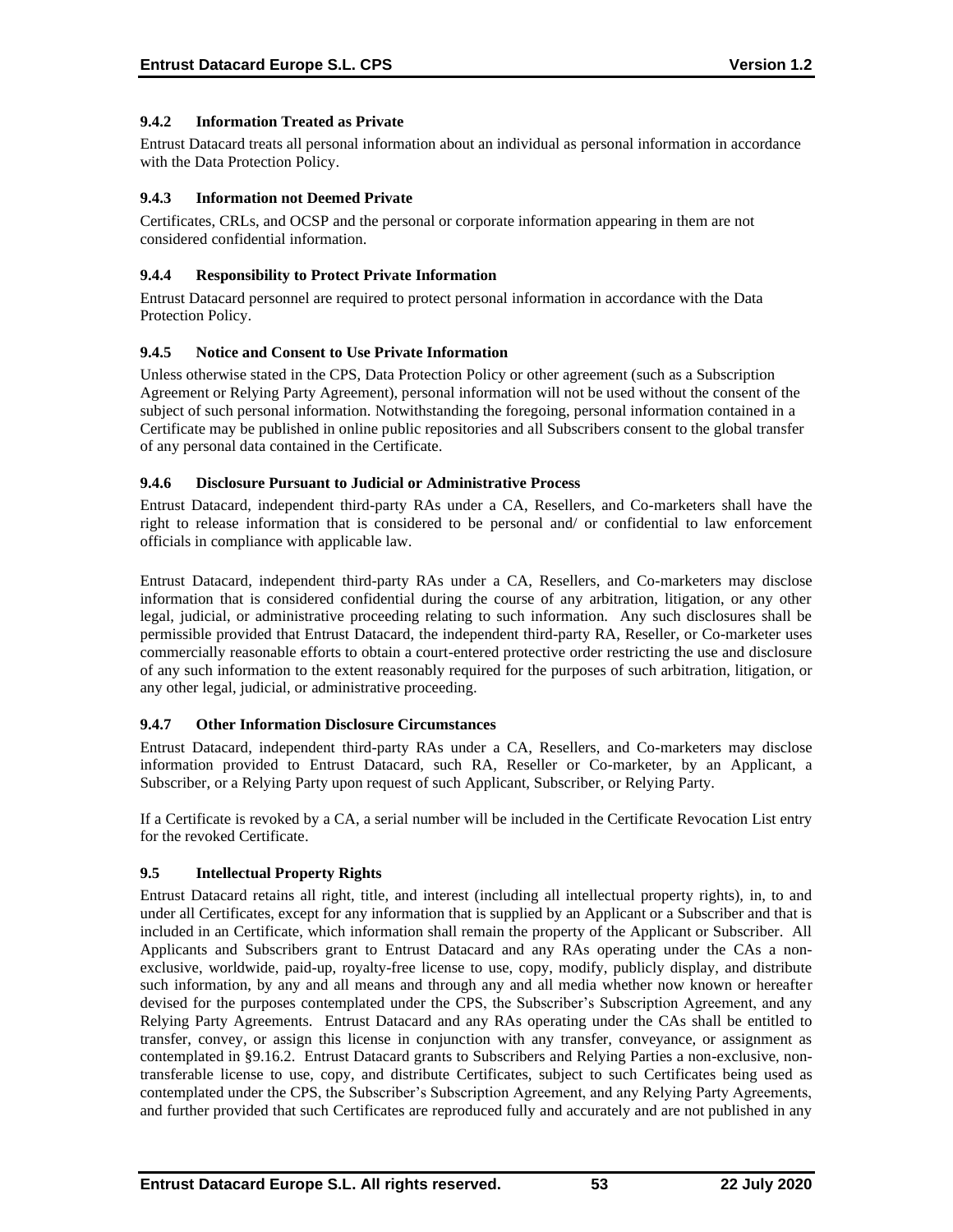publicly available database, repository, or directory without the express written permission of Entrust Datacard. Except as expressly set forth herein, no other right is or shall be deemed to be granted, whether by implication, estoppel, inference or otherwise. Subject to availability, Entrust Datacard may in its discretion make copies of one or more Subordinate CA Certificate(s) available to Subscribers for use solely with the Certificate issued to such Subscribers. Entrust Datacard retains all right, title, and interest (including all intellectual property rights), in, to and under the Subordinate CA Certificate(s).

Entrust Datacard grants permission to reproduce the CPS provided that (i) the copyright notice on the first page of this CPS is retained on any copies of the CPS, and (ii) the CPS is reproduced fully and accurately. Entrust Datacard retains all right, title, and interest (including all intellectual property rights), in, to and under the CPS.

In no event shall the Entrust Datacard Group be liable to any Applicants, Subscribers, or Relying Parties or any other third parties for any losses, costs, liabilities, expenses, damages, claims, or settlement amounts arising from or relating to claims of infringement, misappropriation, dilution, unfair competition, or any other violation of any patent, trademark, copyright, trade secret, or any other intellectual property or any other right of person, entity, or organization in any jurisdiction arising from or relating to any Certificate or arising from or relating to any services provided in relation to any Certificate.

### **9.6 Representation and Warranties**

### **9.6.1 CA Representations and Warranties**

A CA shall:

- (i) provide CA services in accordance with the terms and conditions of the CPS;
- (ii) upon receipt of a request from an RA operating under such CA, issue an Certificate in accordance with the terms and conditions of the CPS;
- (iii) make available Certificate revocation information by issuing Certificates and by issuing and making available Certificate CRLs in an Repository in accordance with the terms and conditions of the CPS;
- (iv) issue and publish Certificate CRLs on a regular schedule in accordance with the terms and conditions of the CPS; and
- (v) upon receipt of a revocation request from an RA operating under such CA, revoke the specified Certificate in accordance with the terms and conditions of the CPS.

In operating the CAs, Entrust Datacard may use one or more representatives or agents to perform its obligations under the CPS, any Subscription Agreements, or any Relying Party Agreements, provided that Entrust Datacard shall remain responsible for its performance.

#### **9.6.1.1 Warranties and Limitations on Warranties**

Entrust Datacard makes the following limited warranties to Subscribers with respect to the operation of the CAs:

- (i) CAs shall provide Repository services consistent with the practices and procedures set forth in this CPS;
- (ii) CAs shall perform Certificate issuance consistent with the procedures set forth in this CPS; and
- (i) CAs shall provide revocation services consistent with the procedures set forth in this CPS.

Notwithstanding the foregoing, in no event does the Entrust Datacard Group make any representations, or provide any warranties, or conditions to any Applicants, Subscribers, Relying Parties, or any other persons, entities, or organizations with respect to (i) the techniques used in the generation and storage of the Private Key corresponding to the Public Key in an Certificate, including, whether such Private Key has been Compromised or was generated using sound cryptographic techniques, (ii) the reliability of any cryptographic techniques or methods used in conducting any act, transaction, or process involving or utilizing an Certificate, (iii) any software whatsoever, or (iv) non-repudiation of any Certificate or any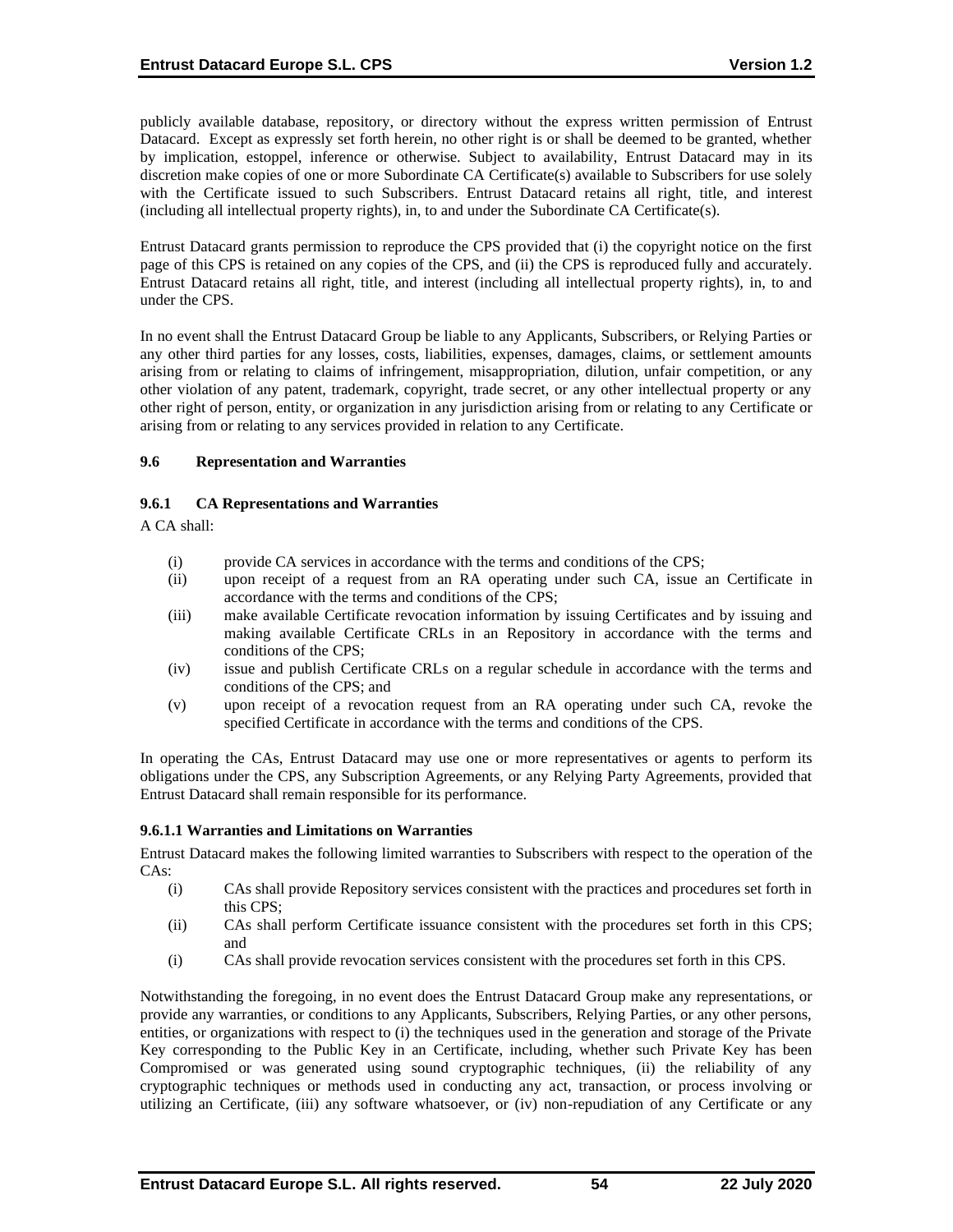transaction facilitated through the use of an Certificate, since such determination is a matter of applicable law.

Applicants, Subscribers, and Relying Parties acknowledge and agree that operations in relation to Certificates and Certificate Applications are dependent on the transmission of information over communication infrastructures such as, without limitation, the Internet, telephone and telecommunications lines and networks, servers, firewalls, proxies, routers, switches, and bridges ("Telecommunication Equipment") and that this Telecommunication Equipment is not under the control of Entrust Datacard. The Entrust Datacard Group shall not be liable for any error, failure, delay, interruption, defect, or corruption in relation to a Certificate, a Certificate CRL, OCSP message, or a Certificate Application to the extent that such error, failure, delay, interruption, defect, or corruption is caused by such Telecommunication Equipment.

### **9.6.2 RA Representations and Warranties**

RAs operating under a CA shall:

- (i) receive Certificate Applications in accordance with the terms and conditions of the CPS;
- (ii) perform, log and secure verification of information submitted by Applicants when applying for Certificates, and if such verification is successful, submit a request to a CA for the issuance of a Certificate, all in accordance with the terms and conditions of the CPS;
- (iii) receive and verify requests from Subscribers for the revocation of Certificates, and if the verification of a revocation request is successful, submit a request to a CA for the revocation of such Certificate, all in accordance with the terms and conditions of the CPS;
- (iv) notify Subscribers, in accordance with the terms and conditions of the CPS, that an Certificate has been issued to them; and
- (v) notify Subscribers, in accordance with the terms and conditions of the CPS that and Certificate issued to them has been revoked or will soon expire.

Entrust Datacard may use one or more representatives or agents to perform its obligations in respect of an Entrust Datacard RA under the CPS, any Subscription Agreements, or any Relying Party Agreements, provided that Entrust Datacard shall remain responsible for the performance of such representatives or agents under the CPS, any Subscription Agreements, or any Relying Party Agreements. Entrust Datacard may appoint independent third parties to act as RAs under a CA. Such independent third-party RAs shall be responsible for their performance under the CPS, any Subscription Agreements, or any Relying Party Agreements. Entrust Datacard shall not be responsible for the performance of such independent third-party RAs. Independent third-party RAs may use one or more representatives or agents to perform their obligations when acting as an RA under a CA. Independent third-party RAs shall remain responsible for the performance of such representatives or agents under the CPS, any Subscription Agreements, or any Relying Party Agreements. Entrust Datacard may appoint Resellers and Co-marketers for (i) Certificates, and (ii) services provided in respect to Certificates. Such Resellers and Co-marketers shall be responsible for their performance under the CPS, any Subscription Agreements, or any Relying Party Agreements. Entrust Datacard shall not be responsible for the performance of any such Resellers and Co-marketers. Resellers and Co-marketers may use one or more representatives or agents to perform their obligations under the CPS, any Subscription Agreements, or any Relying Party Agreements. Resellers and Comarketers shall remain responsible for the performance of such representatives or agents under the CPS, any Subscription Agreements, or any Relying Party Agreements. Independent third-party RAs, Resellers, and Co-marketers shall be entitled to receive all of the benefit of all (i) disclaimers of representations, warranties, and conditions, (ii) limitations of liability, (iii) representations and warranties from Applicants, Subscribers, and Relying Parties, and (iv) indemnities from Applicants, Subscribers, and Relying Parties, set forth in this CPS, any Subscription Agreements, and any Relying Party Agreements.

The same liability provisions that apply in §9.6.1 with respect to the CAs shall apply with respect to RAs.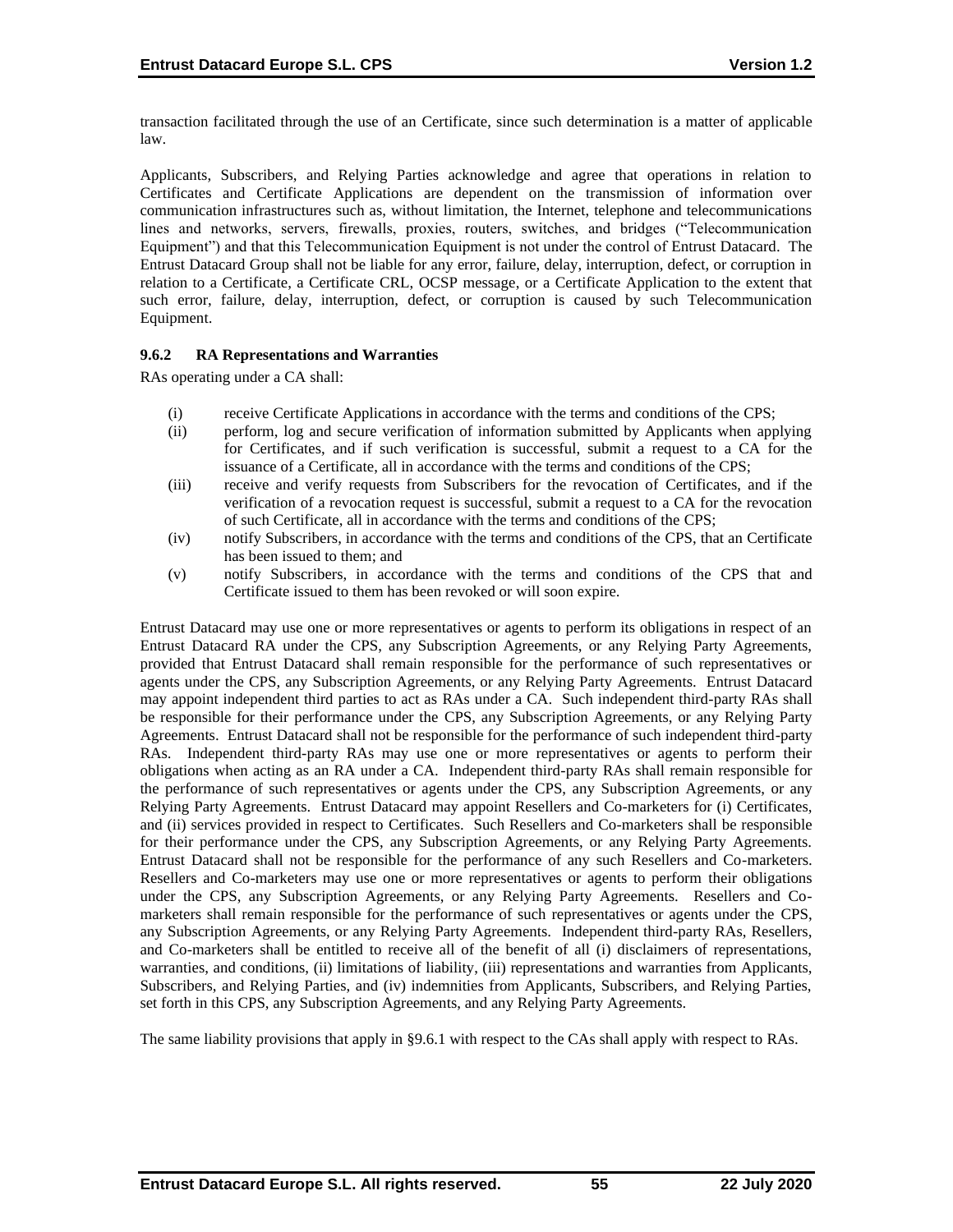### **9.6.3 Subscriber representations and Warranties**

Subscribers and Applicants shall:

- (i) understand and, if necessary, receive proper education in the use of Public-Key cryptography and Certificates including Certificates;
- (ii) provide, in any communications with Entrust Datacard or an independent third-party RA, correct information with no errors, misrepresentations, or omissions;
- (iii) provide verification information that Entrust Datacard may request, within the time period requested;
- (iv) generate a new, secure, and cryptographically sound Key Pair to be used in association with the Subscriber's Certificate or Applicant's Certificate Application, if not generated by a CA;
- (v) read and agree to all terms and conditions of the CPS and Subscription Agreement;
- (vi) refrain from modifying the contents of an Certificate;
- (vii) use Certificates exclusively for legal and authorized purposes in accordance with the terms and conditions of the CPS and applicable laws including, without limitation, laws relating to import, export, data protection and the right to include personal information in Certificates;
- (viii) only use an Certificate on behalf of the person, entity, or organization listed as the Subject in such Certificate;
- (ix) keep confidential and properly protect the Subscriber's or Applicant's Private Keys;
- (x) notify Entrust Datacard or, if Applicant submitted its Certificate Application to an independent third-party RA, such independent third-party RA, as soon as reasonably practicable of any change to any information included in the Applicant's Certificate Application or any change in any circumstances that would make the information in the Applicant's Certificate Application misleading or inaccurate;
- (xi) notify Entrust Datacard or, if Subscriber received its Certificate through an independent thirdparty RA, such independent third-party RA, as soon as reasonably practicable of any change to any information included in the Subscriber's Certificate or any change in any circumstances that would make the information in the Subscriber's Certificate misleading or inaccurate;
- (xii) immediately cease to use an Certificate if any information included in the Subscriber's Certificate or if a change in circumstances would make the information in the Subscriber's Certificate misleading or inaccurate;
- (xiii) notify Entrust Datacard or, if Subscriber received its Certificate from an independent third-party RA, such independent third-party RA, immediately of any suspected or actual Compromise of the Subscriber's or Applicant's Private Keys and request the revocation of such Certificate;
- (xiv) immediately cease to use the Subscriber's Certificate upon (a) expiration or revocation of such Certificate, or (b) any suspected or actual Compromise of the Private Key corresponding to the Public Key in such Certificate, and remove such Certificate from the devices and/or software in which it has been installed, where applicable;
- (xv) refrain from using the Subscriber's Private Key corresponding to the Public Key in the Subscriber's Certificate to sign other Certificates; and
- (xvi) use the Subscriber's or Applicant's own judgment about whether it is appropriate, given the level of security and trust provided by an Certificate, to use an Certificate in any given circumstance.

Certificates and related information may be subject to export, import, and/or use restrictions. Subscribers shall comply with all laws and regulations applicable to a Subscriber's right to export, import, and/or use Certificates and/or related information, including, without limitation, all laws and regulations in respect to nuclear, chemical or biological weapons proliferation. Subscribers shall be responsible for procuring all required licenses and permissions for any export, import, and/or use of Certificates and/or related information. Certain cryptographic techniques, software, hardware, and firmware ("Technology") that may be used in processing or in conjunction with Certificates may be subject to export, import, and/or use restrictions. Subscribers shall comply with all laws and regulations applicable to a Subscriber's right to export, import, and/or use such Technology or related information. Subscribers shall be responsible for procuring all required licenses and permissions for any export, import, and/or use of such Technology or related information.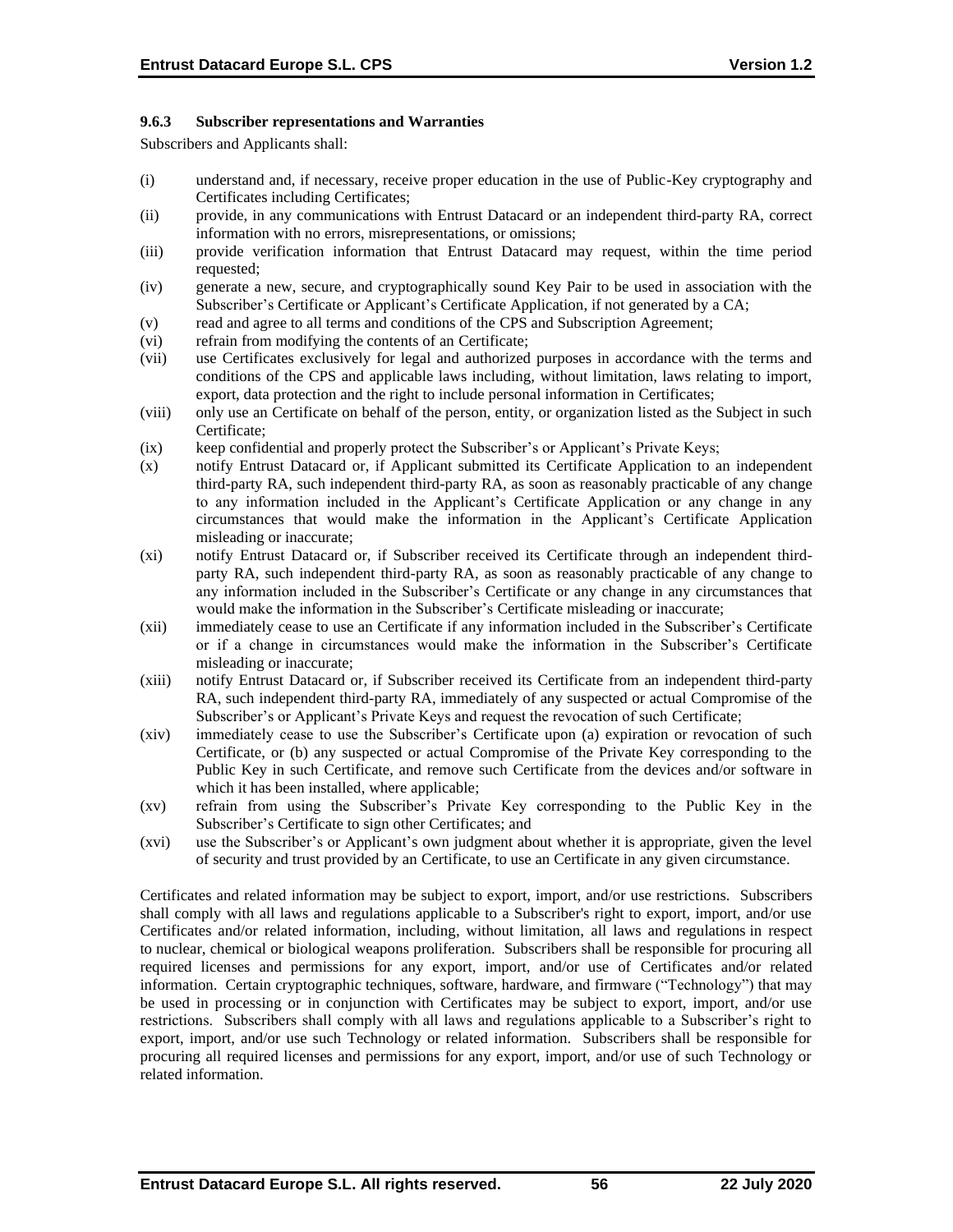Subscribers and Applicants represent and warrant to Entrust Datacard and to all Certificate Beneficiaries, that:

- (i) all information provided, and all representations made, by Subscriber in relation to any Certificates are and will be complete, accurate and truthful (and Subscriber shall promptly update such information and representations from time to time as necessary to maintain such completeness and accuracy);
- (ii) provision of verification information reasonably requested by Entrust Datacard or its delegate will not be unreasonably delayed;
- (iii) the Private Key corresponding to the Public Key submitted to Entrust Datacard in connection with an Certificate Application was created using sound cryptographic techniques, if not generated by a CA;
- (iv) all measures necessary have been taken to maintain sole control of, keep confidential, and properly protect the Private Key (and any associated access information or device  $-$  e.g., password or token) at all times;
- (v) any information provided to Entrust Datacard or to any independent third-party RAs in connection with an Certificate Application does not infringe, misappropriate, dilute, unfairly compete with, or otherwise violate the intellectual property, or other rights of any person, entity, or organization in any jurisdiction;
- (vi) the Certificate(s) will not be installed or used until it has reviewed and verified the accuracy of the data in each Certificate;
- (vii) Subscriber will immediately respond to Entrust Datacard's instructions concerning (1) compromise of the Private Key associated with any Certificate and (2) misuse or suspected misuse of an Certificate;
- (viii) all use of the Certificate and its associated Private Key shall cease immediately, and the Subscriber shall promptly notify Entrust Datacard and request the revocation of the Certificate, if (1) any information included in the Certificate changes, is or becomes incorrect or inaccurate, or if any change in any circumstances would make the information in the Certificate Application or Certificate incorrect, misleading or inaccurate; or (2) there is any actual or suspected misuse or compromise of the Private Key (or key activation data) associated with the Public Key in the Certificate;
- (ix) all use of the (1) Certificate and (2) Private Key associated with the Public Key in such Certificate shall cease upon expiration or revocation of such Certificate and such Certificate shall be removed from the devices and/or software in which it has been installed;
- (x) the Certificates will not be used for any hazardous or unlawful (including tortious) activities; and
- (xi) the subject named in the Certificate corresponds to the Subscriber, and that it legally exists as a valid entity in the jurisdiction of incorporation specified in the Certificates;
- (xii) the Certificate shall be installed only on the server accessible at the domain name listed in the Certificate, and will only be used in compliance with all applicable laws, solely for authorized company business, and solely in accordance with the Subscription Agreement and the CPS;
- (xiii) the Subscriber has the exclusive right to use the domain name listed in the Certificate; and
- (xiv) the subject named in the Certificate corresponds to the Subscriber, and that it legally exists as a valid entity in the Jurisdiction of Incorporation or Registration specified in the Certificates.

## eIDAS QSigC

In respect to eIDAS QSigC, Subscribers and Applicants represent and warrant to Entrust Datacard and to all Certificate Beneficiaries, that:

- (xv) Key Pairs shall only be used for cryptographic functions within the secure cryptographic device as defined in §6.2.11;
- (xvi) If the Subscriber or Applicant generates the Key Pair, they will be generated with the secure cryptographic device; and
- (xvii) Key Pairs shall only be used for electronic signatures.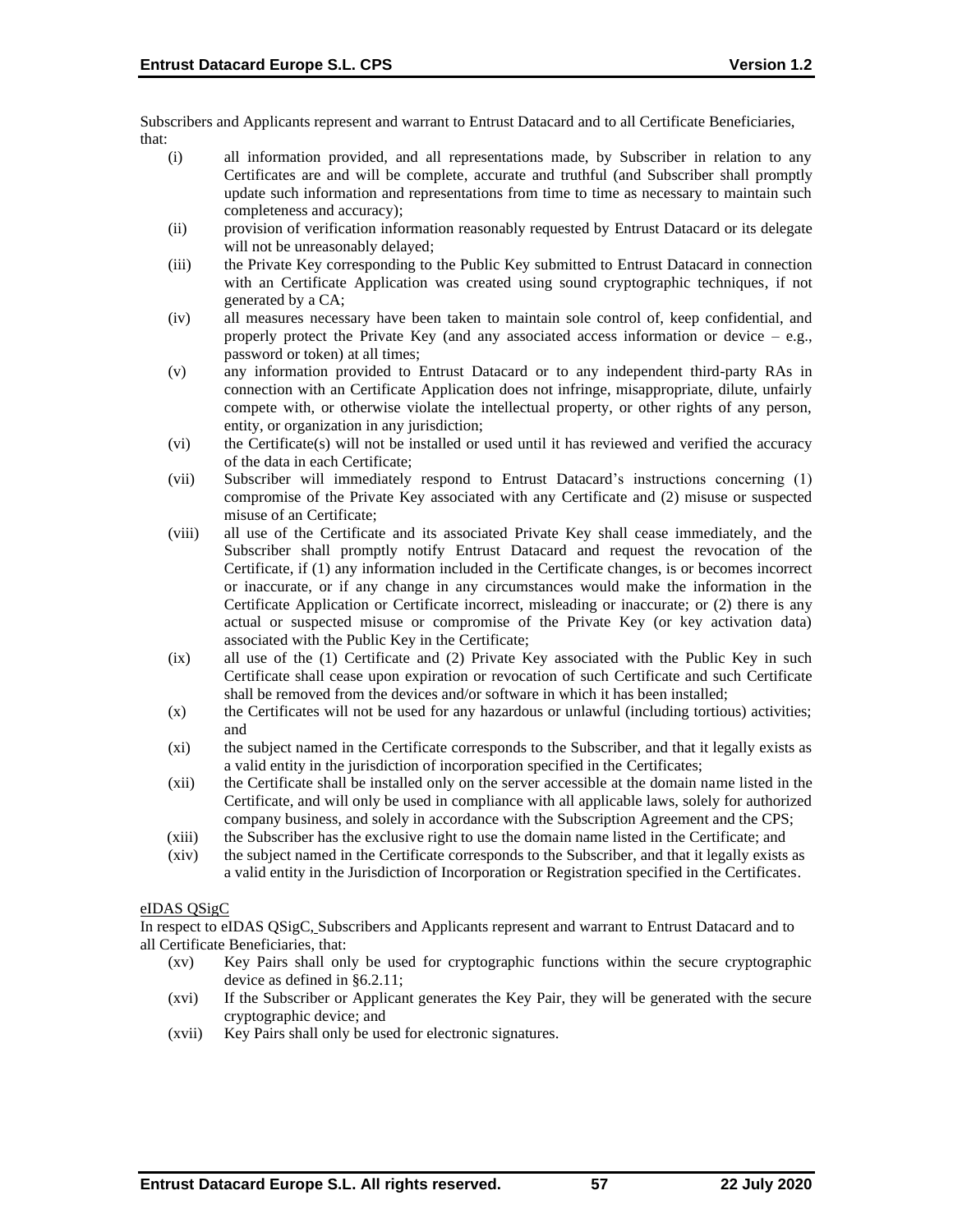eIDAS QSealC and PSD2 QSealC

In respect to eIDAS QSealC and PSD2 QSealC, Subscribers and Applicants represent and warrant to Entrust Datacard and to all Certificate Beneficiaries, that:

(xviii) Key Pairs shall only be used for electronic seals.

## **9.6.4 Relying Parties Representations and Warranties**

Relying Parties shall:

- (i) understand and, if necessary, receive proper education in the use of Public-Key cryptography and Certificates including Certificates;
- (ii) read and agree to all terms and conditions of the CPS and the Relying Party Agreement;
- (iii) verify Certificates, including use of CRLs, in accordance with the certification path validation procedure specified in ITU-T Rec. X.509:2005 | ISO/IEC 9594-8 (2005), taking into account any critical extensions and approved technical corrigenda as appropriate;
- (iv) trust and make use of a Certificate only if the Certificate has not expired or been revoked and if a proper chain of trust can be established to a trustworthy Root; and
- (v) make their own judgment and rely on a Certificate only if such reliance is reasonable in the circumstances, including determining whether such reliance is reasonable given the nature of the security and trust provided by a Certificate and the value of any transaction that may involve the use of a Certificate.
- (vi) trust and make use of a Certificate only if the Certificate has not expired or been revoked and if a proper chain of trust can be established to a trustworthy root.

Certificates and related information may be subject to export, import, and/or use restrictions. Relying Parties shall comply with all laws and regulations applicable to a Relying Party's right to use Certificates and/or related information, including, without limitation, all laws and regulations in respect to nuclear, chemical or biological weapons proliferation. Relying Parties shall be responsible for procuring all required licenses and permissions for any export, import, and/or use of Certificates and/or related information. Certain cryptographic techniques, software, hardware, and firmware ("Technology") that may be used in processing or in conjunction with Certificates may be subject to export, import, and/or use restrictions. Relying Parties shall comply with all laws and regulations applicable to a Relying Party's right to export, import, and/or use such Technology or related information. Relying Parties shall be responsible for procuring all required licenses and permissions for any export, import, and/or use of such Technology or related information.

Relying Parties represent and warrant to Entrust Datacard that:

- (i) the Relying Party shall properly validate a Certificate before making a determination about whether to rely on such Certificate, including confirmation that the Certificate has not expired or been revoked and that a proper chain of trust can be established to a trustworthy root;
- (ii) the Relying Party shall not rely on an Certificate that cannot be validated back to a trust anchor, which is on the EU trusted list;
- (iii) the Relying Party shall exercise its own judgment in determining whether it is reasonable under the circumstances to rely on an Certificate, including determining whether such reliance is reasonable given the nature of the security and trust provided by an Certificate and the value of any transaction that may involve the use of an Certificate; and
- (iv) the Relying Party shall not use a Certificate for any hazardous or unlawful (including tortious) activities.
- (v) the Relying Party shall not rely on a revoked or expired Certificate;

#### **9.6.5 Representations and Warranties of Other Participants**

Third parties performing Certificate services shall provide those services in accordance with the requirements of the CPS.

#### **9.7 Disclaimers of Warranties**

EXCEPT FOR THE LIMITED WARRANTY DESCRIBED IN §9.6.1 §9.6.1.1 ABOVE, ENTRUST DATACARD AND ENTRUST DATACARD GROUP AFFILIATES EXPRESSLY DISCLAIMS AND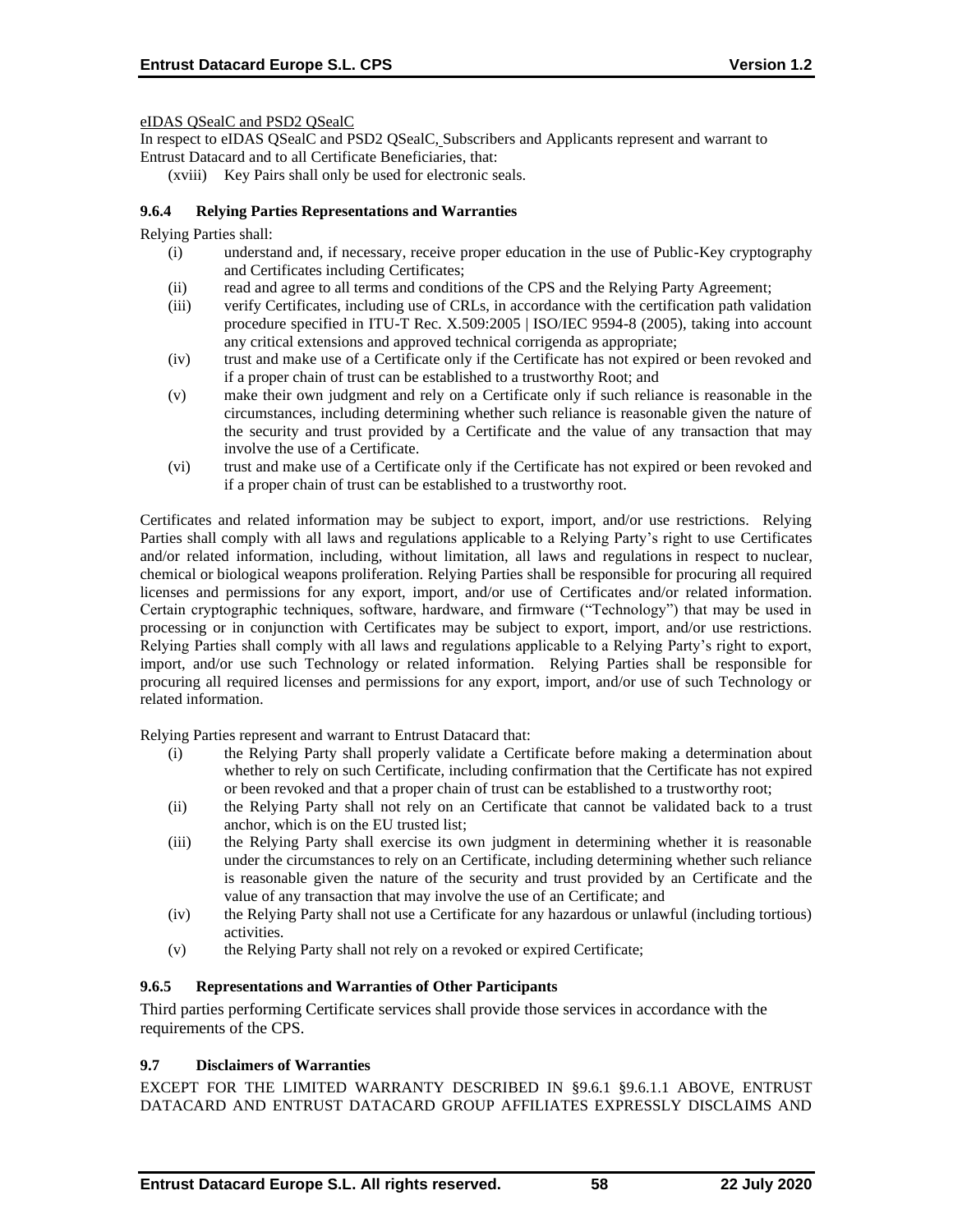MAKES NO REPRESENTATION, WARRANTY OR COVENANT OF ANY KIND, WHETHER EXPRESS OR IMPLIED, EITHER IN FACT OR BY OPERATION OF LAW, WITH RESPECT TO THIS CPS OR ANY CERTIFICATE ISSUED HEREUNDER, INCLUDING WITHOUT LIMITATION, ALL WARRANTIES OF QUALITY, MERCHANTABILITY, NON-INFRINGEMENT, TITLE AND FITNESS FOR A PARTICULAR PURPOSE, AND ALL WARRANTIES, REPRESENTATIONS, CONDITIONS, UNDERTAKINGS, TERMS AND OBLIGATIONS IMPLIED BY STATUTE OR COMMON LAW, TRADE USAGE, COURSE OF DEALING OR OTHERWISE ARE HEREBY EXCLUDED TO THE FULLEST EXTENT PERMITTED BY LAW. EXCEPT FOR THE LIMITED WARRANTY DESCRIBED ABOVE, ENTRUST DATACARD AND ENTRUST DATACARD GROUP AFFILIATES FURTHER DISCLAIM AND MAKES NO REPRESENTATION, WARRANTY OR COVENANT OF ANY KIND, WHETHER EXPRESS OR IMPLIED, EITHER IN FACT OR BY OPERATION OF LAW, TO ANY APPLICANT, SUBSCRIBER OR ANY RELYING PARTY THAT (A) THE SUBSCRIBER TO WHICH IT HAS ISSUED A CERTIFICATE IS IN THE FACT THE PERSON, ENTITY OR ORGANIZATION IT CLAIMS TO HAVE BEEN (B) A SUBSCRIBER IS IN FACT THE PERSON, ENTITY OR ORGANIZATION LISTED IN THE CERTIFICATE, OR (C) THAT THE INFORMATION CONTAINED IN THE CERTIFICATES OR IN ANY CERTIFICATE STATUS MECHANISM COMPILED, PUBLISHED OR OTHERWISE DISSEMINATED BY ENTRUST DATACARD, OR THE RESULTS OF ANY CRYPTOGRAPHIC METHOD IMPLEMENTED IN CONNECTION WITH THE CERTIFICATES IS ACCURATE, AUTHENTIC, COMPLETE OR RELIABLE.

IT IS AGREED AND ACKNOWLEDGED THAT APPLICANTS AND SUBSCRIBERS ARE LIABLE FOR ANY MISREPRESENTATIONS MADE TO ENTRUST DATACARD AND RELIED UPON BY A RELYING PARTY. ENTRUST DATACARD AND ENTRUST DATACARD GROUP AFFILIATES DO NOT WARRANT OR GUARANTEE UNDER ANY CIRCUMSTANCES THE "NON-REPUDIATION" BY A SUBSCRIBER AND/OR RELYING PARTY OF ANY TRANSACTION ENTERED INTO BY THE SUBSCRIBER AND/OR RELYING PARTY INVOLVING THE USE OF OR RELIANCE UPON A CERTIFICATE.

IT IS UNDERSTOOD AND AGREED UPON BY SUBSCRIBERS AND RELYING PARTIES THAT IN USING AND/OR RELYING UPON A CERTIFICATE THEY ARE SOLELY RESPONSIBLE FOR THEIR RELIANCE UPON THAT CERTIFICATE AND THAT SUCH PARTIES MUST CONSIDER THE FACTS, CIRCUMSTANCES AND CONTEXT SURROUNDING THE TRANSACTION IN WHICH THE CERTIFICATE IS USED IN DETERMINING SUCH RELIANCE.

THE SUBSCRIBERS AND RELYING PARTIES AGREE AND ACKNOWLEDGE THAT CERTIFICATES HAVE A LIMITED OPERATIONAL PERIOD AND MAY BE REVOKED AT ANY TIME. SUBSCRIBERS AND RELYING PARTIES ARE UNDER AN OBLIGATION TO VERIFY WHETHER A CERTIFICATE IS EXPIRED OR HAS BEEN REVOKED. ENTRUST DATACARD AND ENTRUST DATACARD GROUP AFFILIATES HEREBY DISCLAIM ANY AND ALL LIABILITY TO SUBSCRIBERS AND RELYING PARTIES WHO DO NOT FOLLOW SUCH PROCEDURES. MORE INFORMATION ABOUT THE SITUATIONS IN WHICH A CERTIFICATE MAY BE REVOKED CAN BE FOUND IN §4.9.3 OF THIS CPS.

## **9.8 Limitations of Liability**

9.8.1 IN RESPECT TO APPLICANT'S, SUBSCRIBERS AND RELYING PARTIES, THE ENTRUST GROUP'S ENTIRE LIABILITY UNDER THE CPS IS SET FORTH IN THE APPLICABLE SUBSCRIPTION AGREEMENT(S) AND/OR RELYING PARTY AGREEMENT(S). THE ENTRUST DATACARD GROUP'S ENTIRE LIABILITY TO ANY OTHER PARTY IS SET OUT IN THE AGREEMENT(S) BETWEEN ENTRUST DATACARD AND SUCH OTHER PARTY. TO THE EXTENT ENTRUST DATACARD HAS ISSUED THE CERTIFICATE IN COMPLIANCE WITH THE CPS, THE ENTRUST DATACARD GROUP SHALL HAVE NO LIABILITY TO THE SUBSCRIBER, RELYING PARTY OR ANY OTHER PARTY FOR ANY CLAIMS, DAMAGES OR LOSSES SUFFERED AS THE RESULT OF THE USE OF OR RELIANCE ON SUCH CERTIFICATE.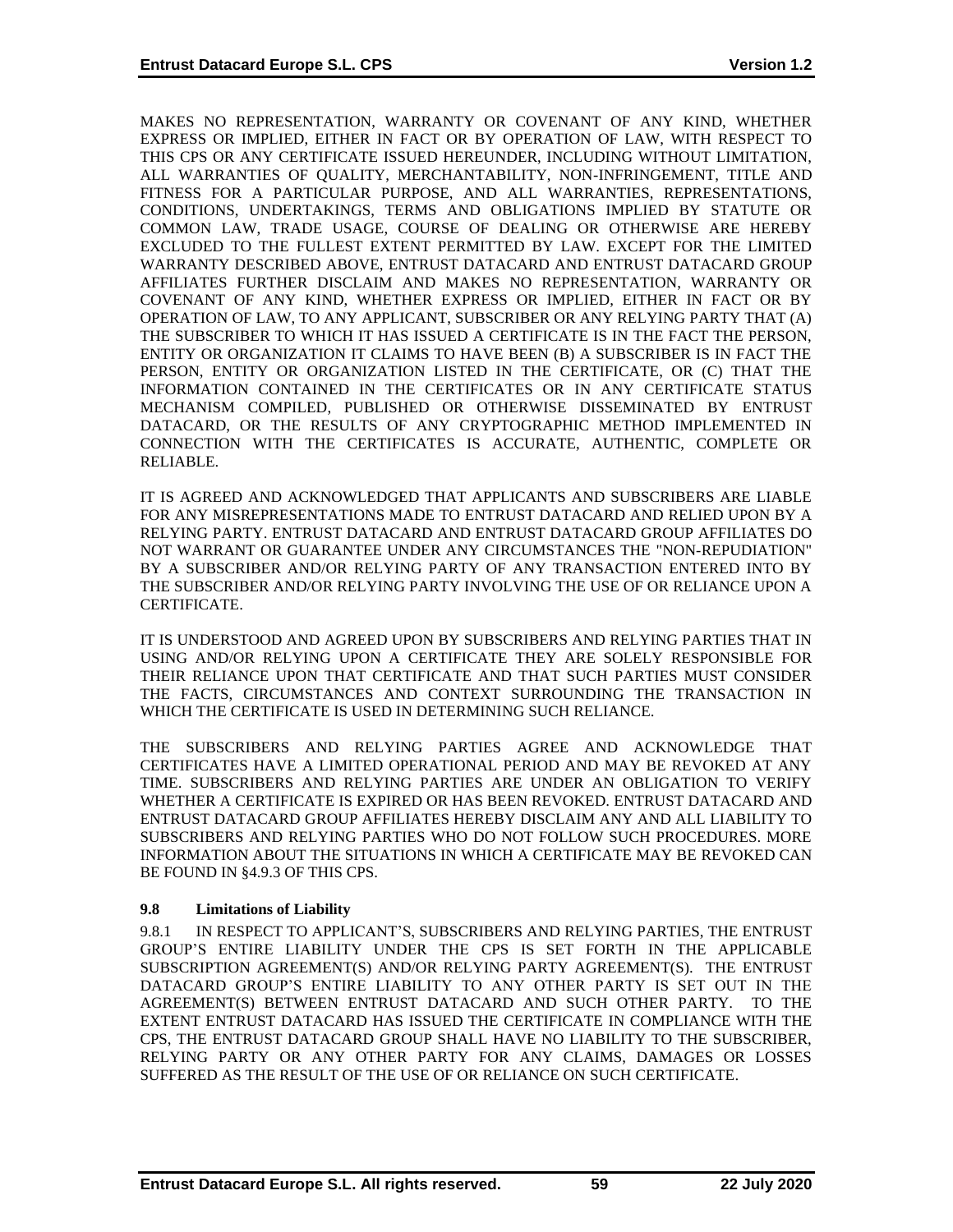FOR GREATER CERTAINTY, ENTRUST DATACARD GROUP'S ENTIRE LIABILITY UNDER THIS CPS TO: (I) AN APPLICANT OR SUBSCRIBER IS SET OUT IN THE SUBSCRIPTION AGREEMENT BETWEEN ENTRUST DATACARD (OR AN AFFILIATE OF ENTRUST DATACARD) AND SUCH SUBSCRIBER; AND (II) A RELYING PARTY IS SET OUT IN THE RELYING PARTY AGREEMENT POSTED IN THE REPOSITORY ON THE DATE THE RELYING PARTY RELIES ON SUCH CERTIFICATE.

9.8.2 TO THE EXTENT ENTRUST DATACARD HAS ISSUED THE CERTIFICATE(S) IN COMPLIANCE WITH THE CPS, THE ENTRUST DATACARD GROUP SHALL HAVE NO LIABILITY TO THE SUBSCRIBER, RELYING PARTY OR ANY OTHER PARTY FOR ANY CLAIMS, DAMAGES OR LOSSES SUFFERED AS THE RESULT OF THE USE OF OR RELIANCE ON SUCH CERTIFICATE. SUBJECT TO THE FOREGOING AND IF §9.8.1 ABOVE DOES NOT APPLY:

9.8.2.1 ENTRUST DATACARD GROUP AFFILIATES, ANY RESELLERS, CO-MARKETERS, SUBCONTRACTORS, DISTRIBUTORS, AGENTS, SUPPLIERS, AND EMPLOYEES AND DIRECTORS OF ANY OF THE FOREGOING (COLLECTIVELY, "ENTRUST DATACARD AND ITS ENTITIES") SHALL NOT BE LIABLE IN CONTRACT, TORT (INCLUDING NEGLIGENCE), STRICT LIABILITY, FOR BREACH OF A STATUTORY DUTY OR IN ANY OTHER WAY (EVEN IF ADVISED OF THE POSSIBILITY OF SUCH DAMAGES) FOR:

- (I) ANY ECONOMIC LOSS (INCLUDING, WITHOUT LIMITATION, LOSS OF REVENUES, PROFITS, CONTRACTS, BUSINESS OR ANTICIPATED SAVINGS);
- (II) TO THE EXTENT ALLOWED BY APPLICABLE LAW, ANY LOSS OR DAMAGE RESULTING FROM DEATH OR INJURY OF SUBSCRIBER AND/OR ANY RELYING PARTY OR ANYONE ELSE;
- (III) ANY LOSS OF GOODWILL OR REPUTATION;
- (IV) ANY OTHER INDIRECT, CONSEQUENTIAL, INCIDENTAL, MULTIPLE, SPECIAL, PUNITIVE, EXEMPLARY DAMAGES, OR
- V) ANY LOSS OR DAMAGE THAT IS NOT DIRECTLY ATTRIBUTABLE TO THE USE OR RELIANCE ON A CERTIFICATE OR SERVICE PROVIDED UNDER THIS CPS INCLUDING, WITHOUT LIMITATION, ANY LOSS OR DAMAGE RESULTING FROM THE COMBINATION OR INTEGRATION OF THE CERTIFICATE OR SERVICE WITH ANY SOFTWARE OR HARDWARE NOT PROVIDED BY ENTRUST DATACARD IF THE LOSS OR DAMAGE WOULD NOT HAVE OCCURRED AS A RESULT OF USE OF THE CERTIFICATE ALONE.

IN ANY CASE WHETHER OR NOT SUCH LOSSES OR DAMAGES WERE WITHIN THE CONTEMPLATION OF THE PARTIES AT THE TIME OF THE APPLICATION FOR, INSTALLATION OF, USE OF OR RELIANCE ON THE CERTIFICATE, OR AROSE OUT OF ANY OTHER MATTER OR SERVICES (INCLUDING, WITHOUT LIMITATION, ANY SUPPORT SERVICES) UNDER THIS AGREEMENT, THE APPLICABLE CPS OR WITH REGARD TO THE USE OF OR RELIANCE ON THE CERTIFICATE.

9.8.2.2 SUBJECT TO 9.8.3 BELOW, IN NO EVENT SHALL THE TOTAL AGGREGATE LIABILITY OF ENTRUST DATACARD AND ITS ENTITIES TO ANY APPLICANT, SUBSCRIBER, RELYING PARTY OR ANY OTHER PERSON, ENTITY, OR ORGANIZATION ARISING OUT OF OR RELATING TO THIS AGREEMENT, THE CPS AND ALL CERTIFICATES ISSUED (INCLUDING WITHOUT LIMITATION, THE INSTALLATION OF, USE OF OR RELIANCE UPON A CERTIFICATE) AND SERVICES PROVIDED UNDER THIS AGREEMENT UNDER ANY CAUSE OF ACTION, OR ANY CONTRACT, STRICT LIABILITY, TORT (INCLUDING NEGLIGENCE), OR OTHER LEGAL OR EQUITABLE THEORY OR IN ANY OTHER WAY, EXCEED THE GREATER OF ONE THOUSAND UNITED STATES DOLLARS (\$1,000.00 U.S.), OR (2) THE FEES PAID BY SUCH PARTY TO ENTRUST DATACARD UNDER THIS CPS DURING THE TWELVE MONTHS PRIOR TO THE INITIATION OF THE CLAIM TO A MAXIMUM OF ONE HUNDRED THOUSAND DOLLARS (\$100,000.00) ) (EXCEPT THAT FOR ANY EIDAS QUALIFIED WEB AUTHENTICATION CERTIFICATES OR PSD2 QUALIFIED WEB AUTHENTICATION CERTIFICATES ISSUED UNDER THIS CPS, ENTRUST DATACARD AND ITS ENTITIES'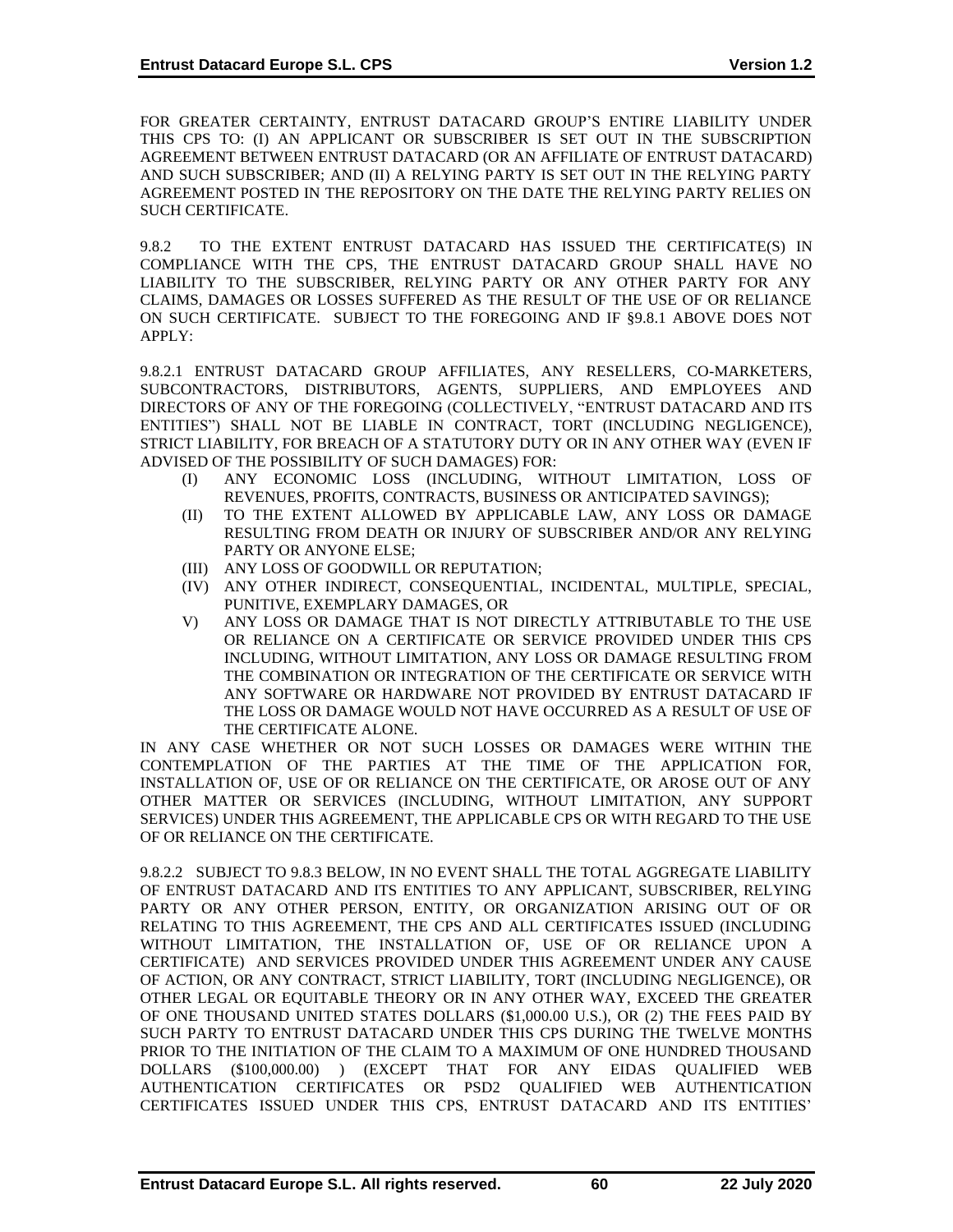AGGREGATE LIABILITY IS LIMITED TO TWO THOUSAND U.S. DOLLARS (US\$2,000.00) PER SUBSCRIBER OR RELYING PARTY PER EV SSL CERTIFICATE, UP TO A MAXIMUM OF ONE HUNDRED THOUSAND U.S. DOLLARS (US\$100,000.00).

9.8.3 BECAUSE SOME JURISDICTIONS DO NOT ALLOW THE EXCLUSION OR LIMITATION OF INCIDENTAL OR CONSEQUENTIAL DAMAGES, THE ABOVE EXCLUSIONS OF INCIDENTAL AND CONSEQUENTIAL DAMAGES MAY NOT APPLY TO AN APPLICANT, SUBSCRIBER AND/OR A RELYING PARTY BUT SHALL BE GIVEN EFFECT TO THE FULL EXTENT PERMITTED BY LAW.

9.8.4 Without limitation, the Entrust Datacard Group shall not be liable to any Applicants, Subscribers, Relying Parties or any other person, entity, or organization for any losses, costs, expenses, liabilities, damages, claims, or settlement amounts arising out of or relating to use of an Certificate or any services provided in respect to an Certificate if:

(i) the Certificate was issued as a result of errors, misrepresentations, or other acts or omissions of a Subscriber or of any other person, entity, or organization;

the Certificate has expired or has been revoked;

the Certificate has been modified or otherwise altered;

the Subscriber failed to stop using an Certificate after the information contain in such Certificate changed or after circumstances changed so that the information contained in such Certificate became misleading or inaccurate;

a Subscriber breached the CPS or the Subscriber's Subscription Agreement, or a Relying Party breached the CPS or the Relying Party's Relying Party Agreement;

the Private Key associated with the Certificate has been Compromised; or

the Certificate is used other than as permitted by the CPS or is used in contravention of applicable law.

In no event shall the Entrust Datacard Group be liable to any Applicant, Subscriber, or any other person, entity, or organization for any losses, costs, liabilities, expenses, damages, claims, or settlement amounts arising out of or relating to the refusal by Entrust Datacard to issue or request the issuance of a Certificate. In no event shall the Entrust Datacard Group be liable to any Applicant, Subscriber, or any other person, entity, or organization for any losses, costs, liabilities, expenses, damages, claims, or settlement amounts arising out of or relating to any delay by the Entrust Datacard Group, in issuing or in requesting the issuance of a Certificate.

In no event shall the Entrust Datacard Group be liable to any Subscriber, Relying Party, or any other person, entity, or organization for any losses, costs, expenses, liabilities, damages, claims, or settlement amounts arising out of or relating to any proceeding or allegation that an Certificate or any information contained in an Certificate infringes, misappropriates, dilutes, unfairly competes with, or otherwise violates any patent, trademark, copyright, trade secret, or any other intellectual property right or other right of any person, entity, or organization in any jurisdiction.

## **9.9 Indemnities**

## **9.9.1 Indemnification by CAs**

Entrust Datacard will defend, indemnify, and hold harmless each Application Software Vendor for any and all third party claims, damages, and losses suffered by such Application Software Vendor related to a Certificate issued by the CA that is not in compliance with the Baseline Requirements in effect at the time the Certificate was issued, regardless of the cause of action or legal theory involved. This does not apply, however, to any claim, damages, or loss suffered by such Application Software Vendor related to a Certificate issued by the CA where such claim, damage, or loss was directly or indirectly caused by such Application Software Vendor's software displaying as not trustworthy a Certificate that is still valid, or displaying as trustworthy: (1) a Certificate that has expired, or (2) a Certificate that has been revoked (but only in cases where the revocation status is currently available from the CA online, and the application software either failed to check such status or ignored an indication of revoked status).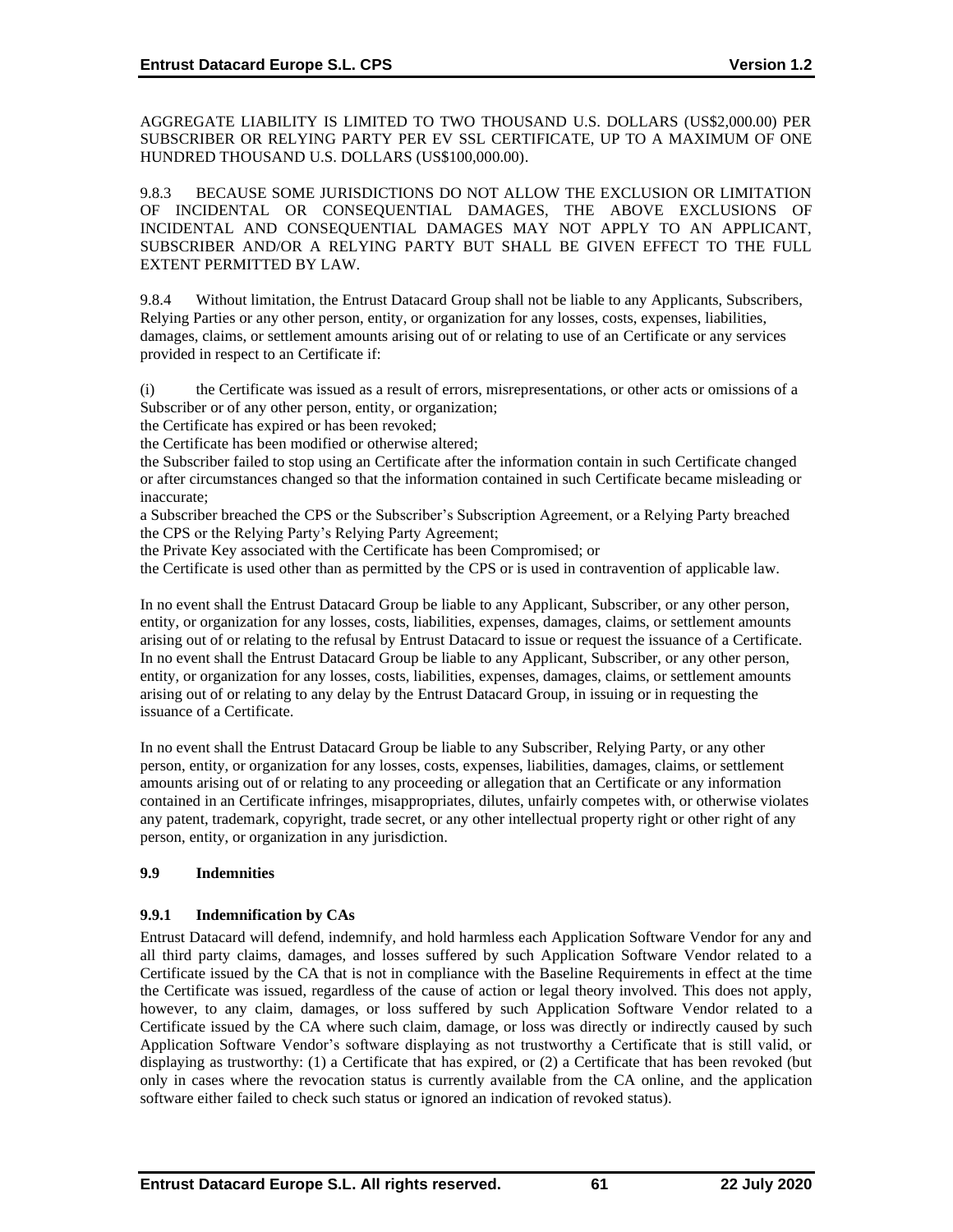## **9.9.2 Indemnification for Relying Parties**

RELYING PARTIES SHALL INDEMNIFY AND HOLD ENTRUST DATACARD AND ALL INDEPENDENT THIRD-PARTY REGISTRATION AUTHORITIES OPERATING UNDER AN CERTIFICATION AUTHORITY, AND ALL RESELLERS, CO-MARKETERS, AND ALL SUBCONTRACTORS, DISTRIBUTORS, AGENTS, APPLICATION SOFTWARE VENDORS, SUPPLIERS, EMPLOYEES, AND DIRECTORS OF ANY OF THE FOREGOING (COLLECTIVELY, THE "INDEMNIFIED PARTIES") HARMLESS FROM AND AGAINST ANY AND ALL LIABILITIES, LOSSES, COSTS, EXPENSES, DAMAGES, CLAIMS, AND SETTLEMENT AMOUNTS (INCLUDING REASONABLE ATTORNEY'S FEES, COURT COSTS, AND EXPERT'S FEES) ARISING OUT OF OR RELATING TO ANY USE OR RELIANCE BY A RELYING PARTY ON ANY CERTIFICATE OR ANY SERVICE PROVIDED IN RESPECT TO CERTIFICATES, INCLUDING (I) LACK OF PROPER VALIDATION OF AN CERTIFICATE BY A RELYING PARTY, (II) RELIANCE BY THE RELYING PARTY ON AN EXPIRED OR REVOKED CERTIFICATE, (III) USE OF AN CERTIFICATE OTHER THAN AS PERMITTED BY THE CPS, THE SUBSCRIPTION AGREEMENT, ANY RELYING PARTY AGREEMENT, AND APPLICABLE LAW, (IV) FAILURE BY A RELYING PARTY TO EXERCISE REASONABLE JUDGMENT IN THE CIRCUMSTANCES IN RELYING ON AN CERTIFICATE, OR (V) ANY CLAIM OR ALLEGATION THAT THE RELIANCE BY A RELYING PARTY ON AN CERTIFICATE OR THE INFORMATION CONTAINED IN AN CERTIFICATE INFRINGES, MISAPPROPRIATES, DILUTES, UNFAIRLY COMPETES WITH, OR OTHERWISE VIOLATES THE RIGHTS INCLUDING INTELLECTUAL PROPERTY RIGHTS OR ANY OTHER RIGHTS OF ANYONE IN ANY JURISDICTION. NOTWITHSTANDING THE FOREGOING, RELYING PARTIES SHALL NOT BE OBLIGATED TO PROVIDE ANY INDEMNIFICATION TO AN INDEMNIFIED PARTY IN RESPECT TO ANY LIABILITIES, LOSSES, COSTS, EXPENSES, DAMAGES, CLAIMS, AND SETTLEMENT AMOUNTS (INCLUDING REASONABLE ATTORNEY'S FEES, COURT COSTS AND EXPERT'S FEES) TO THE EXTENT THAT SUCH LIABILITIES, LOSSES, COSTS, EXPENSES, DAMAGES, CLAIMS, AND SETTLEMENT AMOUNTS (INCLUDING REASONABLE ATTORNEY'S FEES, COURT COSTS, AND EXPERT'S FEES) ARISE OUT OF OR RELATE TO ANY WILLFUL MISCONDUCT BY SUCH INDEMNIFIED PARTY.

#### **9.9.3 Indemnification by Subscribers**

SUBSCRIBERS SHALL INDEMNIFY AND HOLD ENTRUST DATACARD AND ALL INDEPENDENT THIRD-PARTY REGISTRATION AUTHORITIES OPERATING UNDER A CERTIFICATION AUTHORITY, AND ALL RESELLERS, CO-MARKETERS, AND ALL SUBCONTRACTORS, DISTRIBUTORS, AGENTS, APPLICATION SOFTWARE VENDORS, SUPPLIERS, EMPLOYEES, OR DIRECTORS OF ANY OF THE FOREGOING (COLLECTIVELY, THE "INDEMNIFIED PARTIES") HARMLESS FROM AND AGAINST ANY AND ALL LIABILITIES, LOSSES, COSTS, EXPENSES, DAMAGES, CLAIMS, AND SETTLEMENT AMOUNTS (INCLUDING REASONABLE ATTORNEY'S FEES, COURT COSTS, AND EXPERT'S FEES) ARISING OUT OF OR RELATING TO ANY RELIANCE BY A RELYING PARTY ON ANY CERTIFICATE OR ANY SERVICE PROVIDED IN RESPECT TO CERTIFICATES, INCLUDING ANY (I) ERROR, MISREPRESENTATION OR OMISSION MADE BY A SUBSCRIBER IN USING OR APPLYING FOR AN CERTIFICATE, (II) MODIFICATION MADE BY A SUBSCRIBER TO THE INFORMATION CONTAINED IN AN CERTIFICATE, (III) USE OF AN CERTIFICATE OTHER THAN AS PERMITTED BY THE CPS, THE SUBSCRIPTION AGREEMENT, ANY RELYING PARTY AGREEMENT, AND APPLICABLE LAW, (IV) FAILURE BY A SUBSCRIBER TO TAKE THE NECESSARY PRECAUTIONS TO PREVENT LOSS, DISCLOSURE, COMPROMISE OR UNAUTHORIZED USE OF THE PRIVATE KEY CORRESPONDING TO THE PUBLIC KEY IN SUCH SUBSCRIBER'S CERTIFICATE, OR (V) ALLEGATION THAT THE USE OF A SUBSCRIBER'S CERTIFICATE OR THE INFORMATION CONTAINED IN A SUBSCRIBER'S CERTIFICATE INFRINGES, MISAPPROPRIATES, DILUTES, UNFAIRLY COMPETES WITH, OR OTHERWISE VIOLATES THE RIGHTS INCLUDING INTELLECTUAL PROPERTY RIGHTS OR ANY OTHER RIGHTS OF ANYONE IN ANY JURISDICTION. NOTWITHSTANDING THE FOREGOING, A SUBSCRIBER SHALL NOT BE OBLIGATED TO PROVIDE ANY INDEMNIFICATION TO AN INDEMNIFIED PARTY IN RESPECT TO ANY LIABILITIES, LOSSES,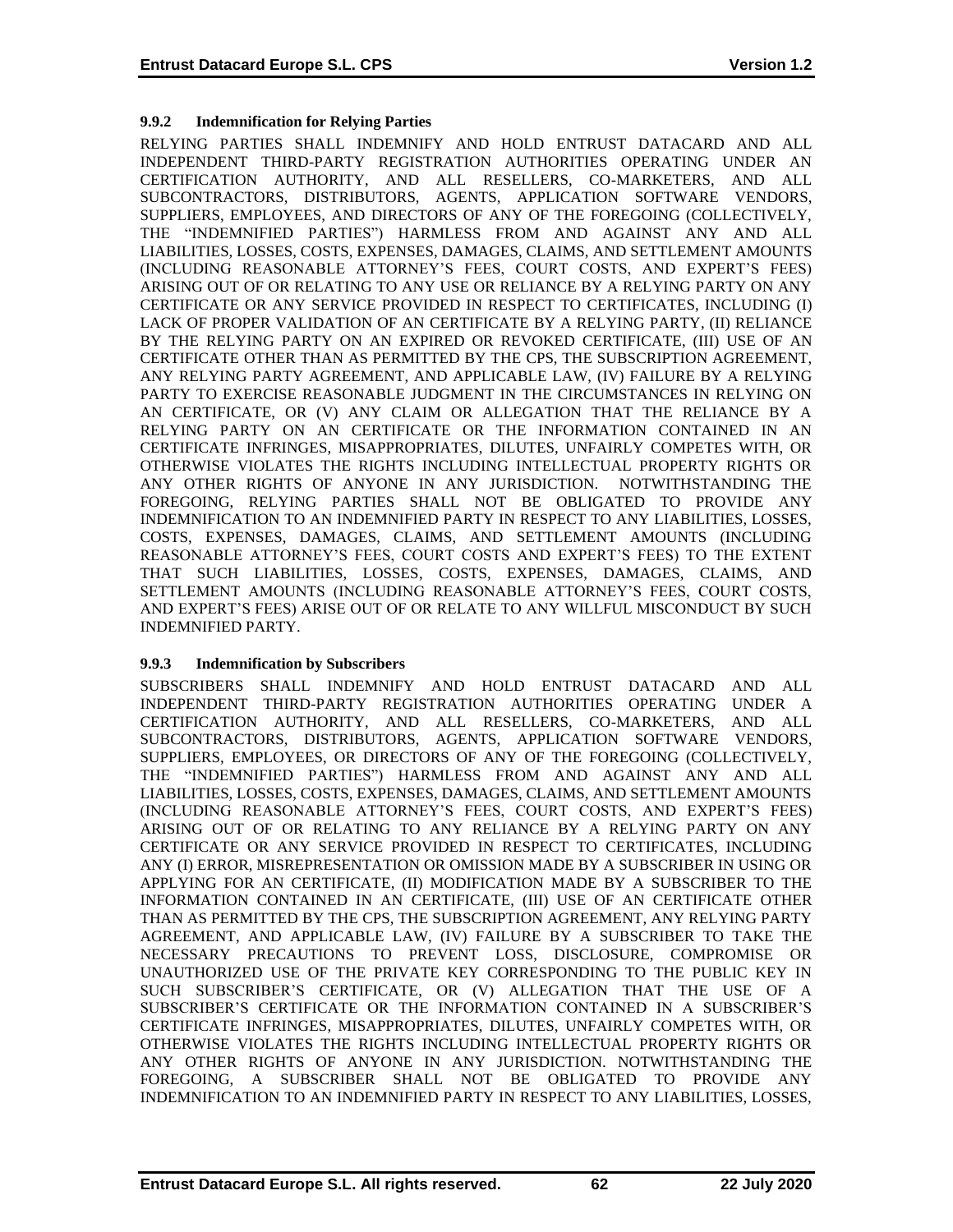COSTS, EXPENSES, DAMAGES, CLAIMS, AND SETTLEMENT AMOUNTS (INCLUDING REASONABLE ATTORNEY'S FEES, COURT COSTS AND EXPERTS FEES) TO THE EXTENT THAT SUCH LIABILITIES, LOSSES, COSTS, EXPENSES, DAMAGES, CLAIMS, AND SETTLEMENT AMOUNTS (INCLUDING REASONABLE ATTORNEY'S FEES, COURT COSTS, AND EXPERT'S FEES) ARISE OUT OF OR RELATE TO ANY WILLFUL MISCONDUCT BY SUCH INDEMNIFIED PARTY.

## **9.10 Term and Termination**

## **9.10.1 Term**

This CPS will be effective on the date this CPS is published in the Repository and will continue until a newer version of the CPS is published.

### **9.10.2 Termination**

This CPS will remain in effect until replaced by a newer version.

### **9.10.3 Effect of Termination and Survival**

The provisions of sections 1.6, 3.1.6, 5.5, 9.1, 9.3, 9.4, 9.5, 9.7, 9.8, 9.9.2, 9.9.3, 9.10.3, 9.13, 9.14 and 9.16 shall survive termination or expiration of the CPS, any Subscription Agreements, and any Relying Party Agreements. All references to sections that survive termination of the CPS, any Subscription Agreements, and any Relying Party Agreements, shall include all sub-sections of such sections. All payment obligations shall survive any termination or expiration of the CPS, any Subscription Agreements, and any Relying Party Agreements.

## **9.11 Individual Notices and Communications with Participants**

Unless otherwise set out in in a Subscription Agreement or Relying Party Agreement, any notice to be given to Entrust Datacard under this CPS, a Subscription Agreement, or a Relying Party Agreement shall be given in writing to the address specified in §1.5.2 by prepaid receipted mail, overnight courier or email, and shall be effective as follows (i) in the case of courier or email, on the next Business Day, and (ii) in the case of receipted mail, five (5) Business Days following the date of deposit in the mail. Any notice to be given by Entrust Datacard under the CPS, any Subscription Agreement, or any Relying Party Agreement shall be given by email or courier to the last address or email address for the Subscriber on file with Entrust Datacard. The notice shall become effective on the next Business Day.

## **9.12 Amendments**

## **9.12.1 Procedure for Amendment**

Entrust Datacard may, in its discretion, modify the CPS and the terms and conditions contained herein from time to time. Entrust Datacard shall modify the CPS to stay concurrent with the latest version of the Baseline Requirements, EV SSL Guidelines, and ETSI Guidelines.

## **9.12.2 Notification Mechanism and Period**

Modifications to the CPS shall be published in the Repository. Such modifications shall become effective immediately upon publication in the Repository and remain valid until the duration of such publication. In the event that Entrust Datacard makes a significant modification to CPS, the version number of the CPS shall be updated. Unless a Subscriber ceases to use, removes, and requests revocation of such Subscriber's Certificate(s) prior to the date on which an updated version of the CPS becomes effective, such Subscriber shall be deemed to have consented to the terms and conditions of such updated version of the CPS and shall be bound by the terms and conditions of such updated version of the CPS.

## **9.12.3 Circumstances Under which OID must be Changed**

No stipulation.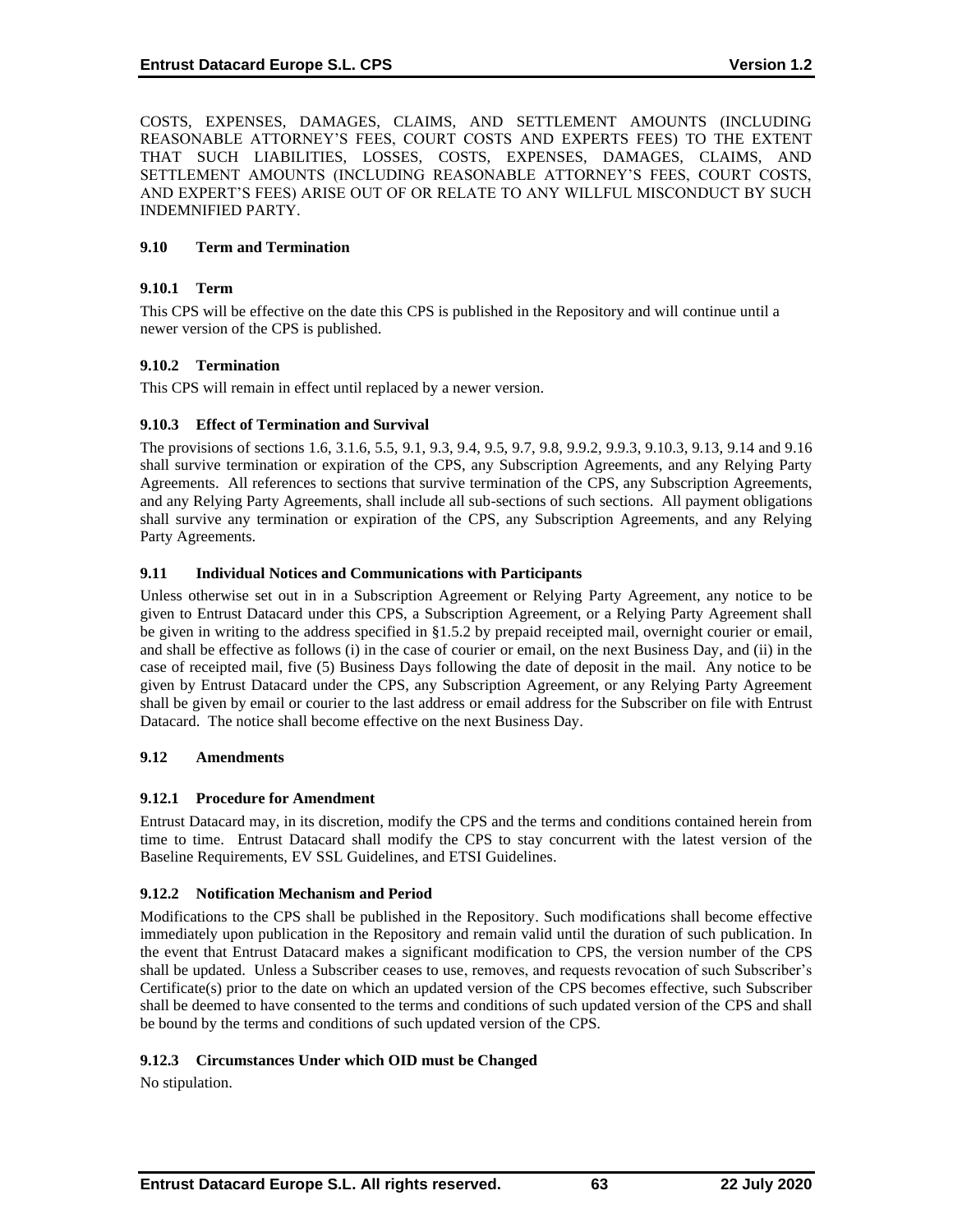### **9.13 Dispute Resolution Provisions**

Unless otherwise set out in in a Subscription Agreement or Relying Party Agreement, any disputes between a Subscriber or an Applicant and Entrust Datacard or any third-party RAs operating under the CAs, or a Relying Party and Entrust Datacard or any third-party RAs operating under the CAs, shall be submitted to mediation in accordance with the Commercial Mediation Rules of the American Arbitration Association which shall take place in English in Ottawa, Ontario. In the event that a resolution to such dispute cannot be achieved through mediation within thirty (30) days, the dispute shall be submitted to binding arbitration. The arbitrator shall have the right to decide all questions of arbitrability. The dispute shall be finally settled by arbitration in accordance with the rules of the American Arbitration Association, as modified by this provision. Such arbitration shall take place in English in Ottawa, Ontario, before a sole arbitrator appointed by the American Arbitration Association (AAA) who shall be appointed by the AAA from its Technology Panel and shall be reasonably knowledgeable in electronic commerce disputes. The arbitrator shall apply the laws of the Province of Ontario, without regard to its conflict of laws provisions, and shall render a written decision within thirty (30) days from the date of close of the arbitration hearing, but no more than one (1) year from the date that the matter was submitted for arbitration. The decision of the arbitrator shall be binding and conclusive and may be entered in any court of competent jurisdiction. In each arbitration, the prevailing party shall be entitled to an award of all or a portion of its costs in such arbitration, including reasonable attorney's fees actually incurred. Nothing in the CPS, or in any Subscription Agreement, or any Relying Party Agreement shall preclude Entrust Datacard or any third-party RAs operating under the CAs from applying to any court of competent jurisdiction for temporary or permanent injunctive relief, without breach of this §9.13 and without any abridgment of the powers of the arbitrator, with respect to any (i) alleged Compromise that affects the integrity of an Certificate, or (ii) alleged breach of the terms and conditions of the CPS, any Subscription Agreement, or any Relying Party Agreement. The institution of any arbitration or any action shall not relieve an Applicant, Subscriber or Relying Party of its obligations under the CPS, any Subscription Agreement, or any Relying Party Agreement.

Any and all arbitrations or legal actions in respect to a dispute that is related to an Certificate or any services provided in respect to an Certificate shall be commenced prior to the end of one (1) year after (i) the expiration or revocation of the Certificate in dispute, or (ii) the date of provision of the disputed service or services in respect to the Certificate in dispute, whichever is sooner. If any arbitration or action in respect to a dispute that is related to an Certificate or any service or services provided in respect to an Certificate is not commenced prior to such time, any party seeking to institute such an arbitration or action shall be barred from commencing or proceeding with such arbitration or action.

## **9.14 Governing Law**

Unless otherwise set out in in a Subscription Agreement or Relying Party Agreement, the laws of the Province of Ontario, Canada,, excluding its conflict of laws rules, shall govern the construction, validity, interpretation, enforceability and performance of the CPS, all Subscription Agreements and all Relying Party Agreements. The application of the United Nations Convention on Contracts for the International Sale of Goods to the CPS, any Subscription Agreements, and any Relying Party Agreements is expressly excluded. Any dispute arising out of or in respect to the CPS, any Subscription Agreement, any Relying Party Agreement, or in respect to any Certificates or any services provided in respect to any Certificates that is not resolved by alternative dispute resolution, shall be brought in the provincial or federal courts sitting in Ottawa, Ontario, and each person, entity, or organization hereby agrees that such courts shall have personal and exclusive jurisdiction over such disputes. In the event that any matter is brought in a provincial or federal court, Applicants, Subscribers, and Relying Parties waive any right that such Applicants, Subscribers, and Relying Parties may have to a jury trial.

## **9.15 Compliance with Applicable Law**

Subscribers and Relying Parties acknowledge and agree to use Certificates in compliance with all applicable laws and regulations, including without limitation all applicable export laws and regulations. Entrust Datacard may refuse to issue or may revoke Certificates if in the reasonable opinion of Entrust Datacard such issuance or the continued use of such Certificates would violate applicable laws and regulations.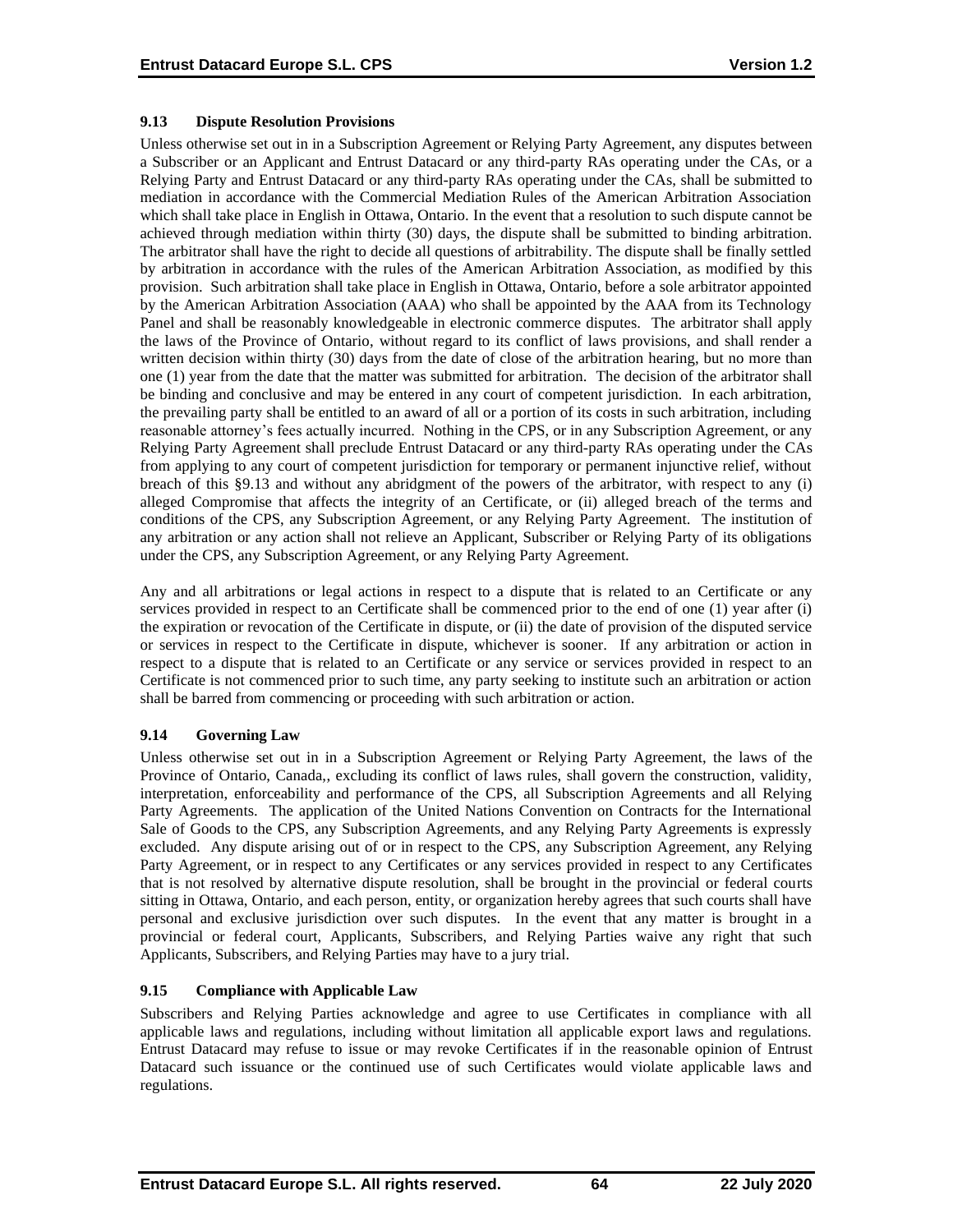Entrust Datacard shall ensure that it operates in a legal and trustworthy manner. In particular, Entrust Datacard shall comply with all the applicable legal requirements (such as the General Data Protection Regulation (GDPR)) by maintaining a competent and licensed legal department staff that is knowledgeable about all applicable laws and regulations, performs ongoing continuing legal education as to new laws and regulations, updates Entrust Datacard internal policies and practices (including this CPS) to comply with applicable laws and regulations, and trains other Entrust Datacard staff (as applicable) in all new laws and regulations pertaining to their functions and duties.

### **9.16 Miscellaneous Provisions**

#### **9.16.1 Entire Agreement**

No stipulation.

#### **9.16.2 Assignment**

Certificates and the rights granted under the CPS, any Subscription Agreement, or any Relying Party Agreement are personal to the Applicant, Subscriber, or Relying Party that entered into the Subscription Agreement or Relying Party Agreement and cannot be assigned, sold, transferred, or otherwise disposed of, whether voluntarily, involuntarily, by operation of law, or otherwise, without the prior written consent of Entrust Datacard or the relevant RA under a CA. Any attempted assignment or transfer without such consent shall be void and shall automatically terminate such Applicant's, Subscriber's or Relying Party's rights under the CPS, any Subscription Agreement, or any Relying Party Agreement. Entrust Datacard may assign, sell, transfer, or otherwise dispose of the CPS, any Subscription Agreements, or any Relying Party Agreements together with all of its rights and obligations under the CPS, any Subscription Agreements, and any Relying Party Agreements (i) to an Affiliate, or (ii) as part of a sale, merger, or other transfer of all or substantially all the assets or stock of the business of Entrust Datacard to which the CPS, the Subscription Agreements, and Relying Party Agreements relate. Subject to the foregoing limits, this CPS and terms and conditions of any Subscription Agreement, or any Relying Party Agreement shall be binding upon and shall inure to the benefit of permitted successors and assigns of Entrust Datacard, any third-party RAs operating under the CAs, Applicants, Subscribers, and Relying Parties, as the case may be.

The CPS, the Subscription Agreements, and the Relying Party Agreements state all of the rights and obligations of the Entrust Datacard Group, any Applicant, Subscriber, or Relying Party and any other persons, entities, or organizations in respect to the subject matter hereof and thereof and such rights and obligations shall not be augmented or derogated by any prior agreements, communications, or understandings of any nature whatsoever whether oral or written. The rights and obligations of the Entrust Datacard Group may not be modified or waived orally and may be modified only in a writing signed or authenticated by a duly authorized representative of Entrust Datacard.

#### **9.16.3 Severability**

Whenever possible, each provision of the CPS, any Subscription Agreements, and any Relying Party Agreements shall be interpreted in such a manner as to be effective and valid under applicable law. If the application of any provision of the CPS, any Subscription Agreements, or any Relying Party Agreements or any portion thereof to any particular facts or circumstances shall be held to be invalid or unenforceable by an arbitrator or court of competent jurisdiction, then (i) the validity and enforceability of such provision as applied to any other particular facts or circumstances and the validity of other provisions of the CPS, any Subscription Agreements, or any Relying Party Agreements shall not in any way be affected or impaired thereby, and (ii) such provision shall be enforced to the maximum extent possible so as to effect its intent and it shall be reformed without further action to the extent necessary to make such provision valid and enforceable.

#### **9.16.4 Enforcement**

No stipulation.

#### **9.16.5 Force Majeure**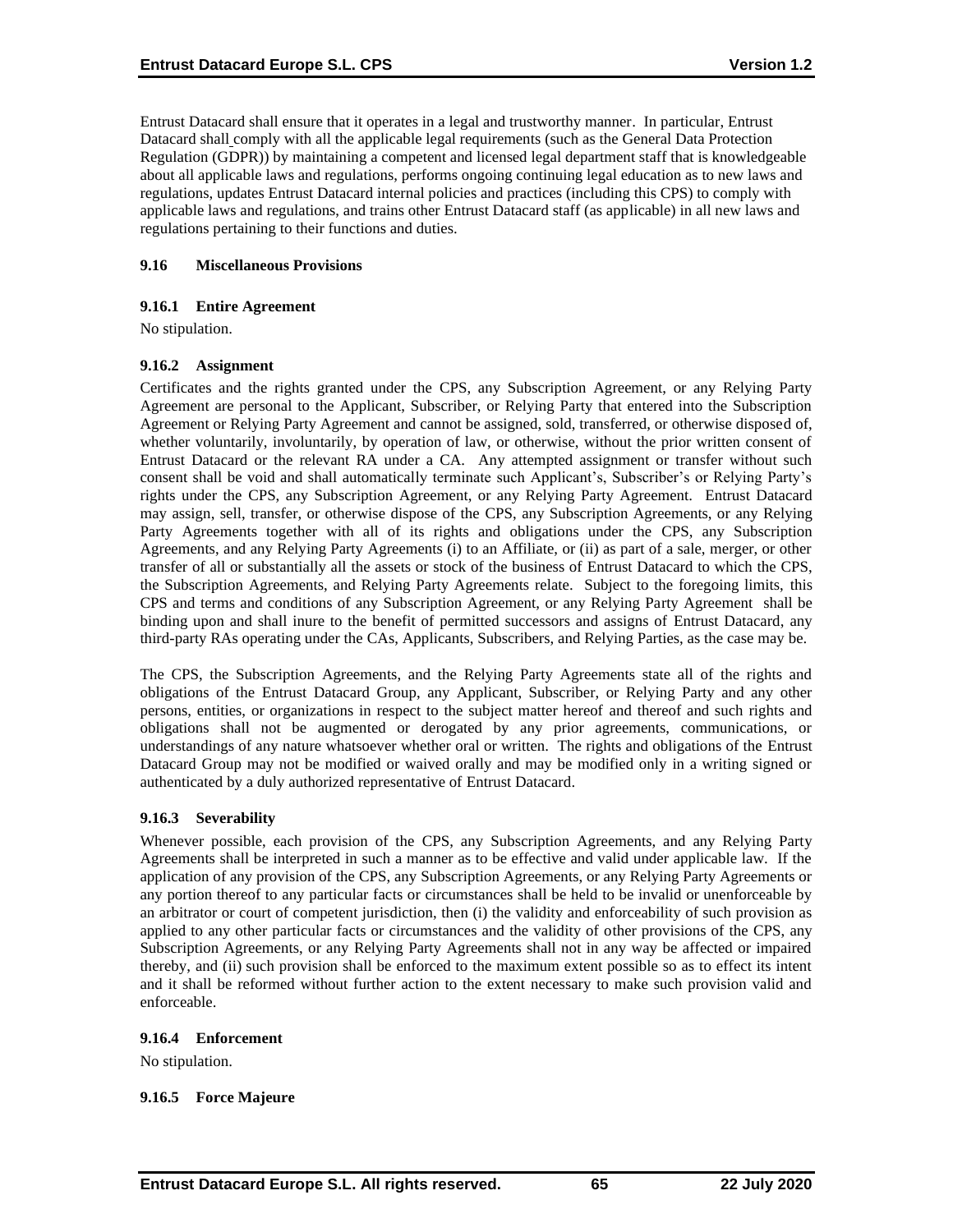The Entrust Datacard Group shall not be in default hereunder or liable for any losses, costs, expenses, liabilities, damages, claims, or settlement amounts arising out of or related to delays in performance or from failure to perform or comply with the terms of the CPS, any Subscription Agreement, or any Relying Party Agreement due to any causes beyond its reasonable control, which causes can include (without limitation) acts of God or the public enemy, riots and insurrections, war, accidents, fire, strikes and other labor difficulties (whether or not Entrust Datacard is in a position to concede to such demands), embargoes, judicial action, failure or default of any superior CA, lack of or inability to obtain export permits or approvals, necessary labor, materials, energy, utilities, components or machinery, acts of civil or military authorities.

### **9.17 Other Provisions**

#### **9.17.1 Conflict of Provisions**

In the event of any inconsistency between the provisions of this CPS and the provisions of any Subscription Agreement or any Relying Party Agreement, the terms and conditions of this CPS shall govern.

#### **9.17.2 Fiduciary Relationships**

Nothing contained in this CPS, or in any Subscription Agreement, or any Relying Party Agreement shall be deemed to constitute the Entrust Datacard Group as the fiduciary, partner, agent, trustee, or legal representative of any Applicant, Subscriber, Relying Party or any other person, entity, or organization or to create any fiduciary relationship between the Entrust Datacard Group and any Subscriber, Applicant, Relying Party or any other person, entity, or organization, for any purpose whatsoever. Nothing in the CPS, or in any Subscription Agreement or any Relying Party Agreement shall confer on any Subscriber, Applicant, Relying Party, or any other third party, any authority to act for, bind, or create or assume any obligation or responsibility, or make any representation on behalf of the Entrust Datacard Group.

#### **9.17.3 Waiver**

The failure of Entrust Datacard to enforce, at any time, any of the provisions of this CPS, a Subscription Agreement with Entrust Datacard, or a Relying Party Agreement with Entrust Datacard or the failure of Entrust Datacard to require, at any time, performance by any Applicant, Subscriber, Relying Party or any other person, entity, or organization of any of the provisions of this CPS, a Subscription Agreement with Entrust Datacard, or a Relying Party Agreement with Entrust Datacard, shall in no way be construed to be a present or future waiver of such provisions, nor in any way affect the ability of Entrust Datacard to enforce each and every such provision thereafter. The express waiver by Entrust Datacard of any provision, condition, or requirement of this CPS, a Subscription Agreement with Entrust Datacard, or a Relying Party Agreement with Entrust Datacard shall not constitute a waiver of any future obligation to comply with such provision, condition, or requirement. The failure of an independent third-party RA or Reseller operating under a CA to enforce, at any time, any of the provisions of a this CPS, any Subscription Agreement with such RA, or any Relying Party Agreement with such RA or the failure to require by such RA, at any time, performance by any Applicant, Subscriber, Relying Party or any other person, entity, or organization of this CPS, any Subscription Agreement with such RA, or any Relying Party Agreement with such RA shall in no way be construed to be a present or future waiver of such provisions, nor in any way affect the ability of such RA to enforce each and every such provision thereafter. The express waiver by a RA of any provision, condition, or requirement of a Subscription Agreement with such RA or a Relying Party Agreement with such RA shall not constitute a waiver of any future obligation to comply with such provision, condition, or requirement.

#### **9.17.4 Interpretation**

All references in this CPS to "section" or "§" refer to the sections of this CPS unless otherwise stated. As used in this CPS, neutral pronouns and any variations thereof shall be deemed to include the feminine and masculine and all terms used in the singular shall be deemed to include the plural, and vice versa, as the context may require. The words "hereof", "herein", and "hereunder" and other words of similar import refer to this CPS as a whole, as the same may from time to time be amended or supplemented, and not to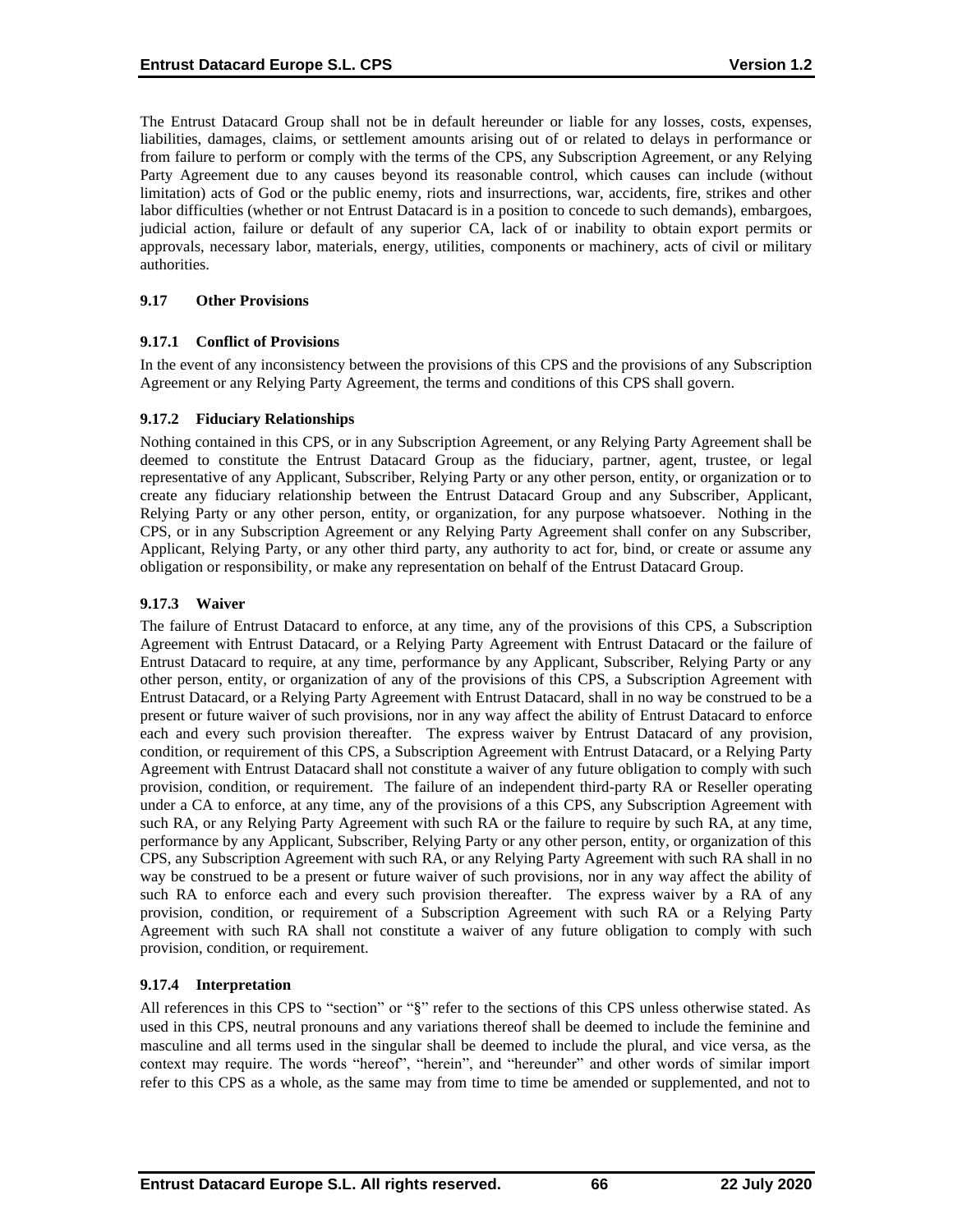any subdivision contained in this CPS. The word "including" when used herein is not intended to be exclusive and means "including, without limitation".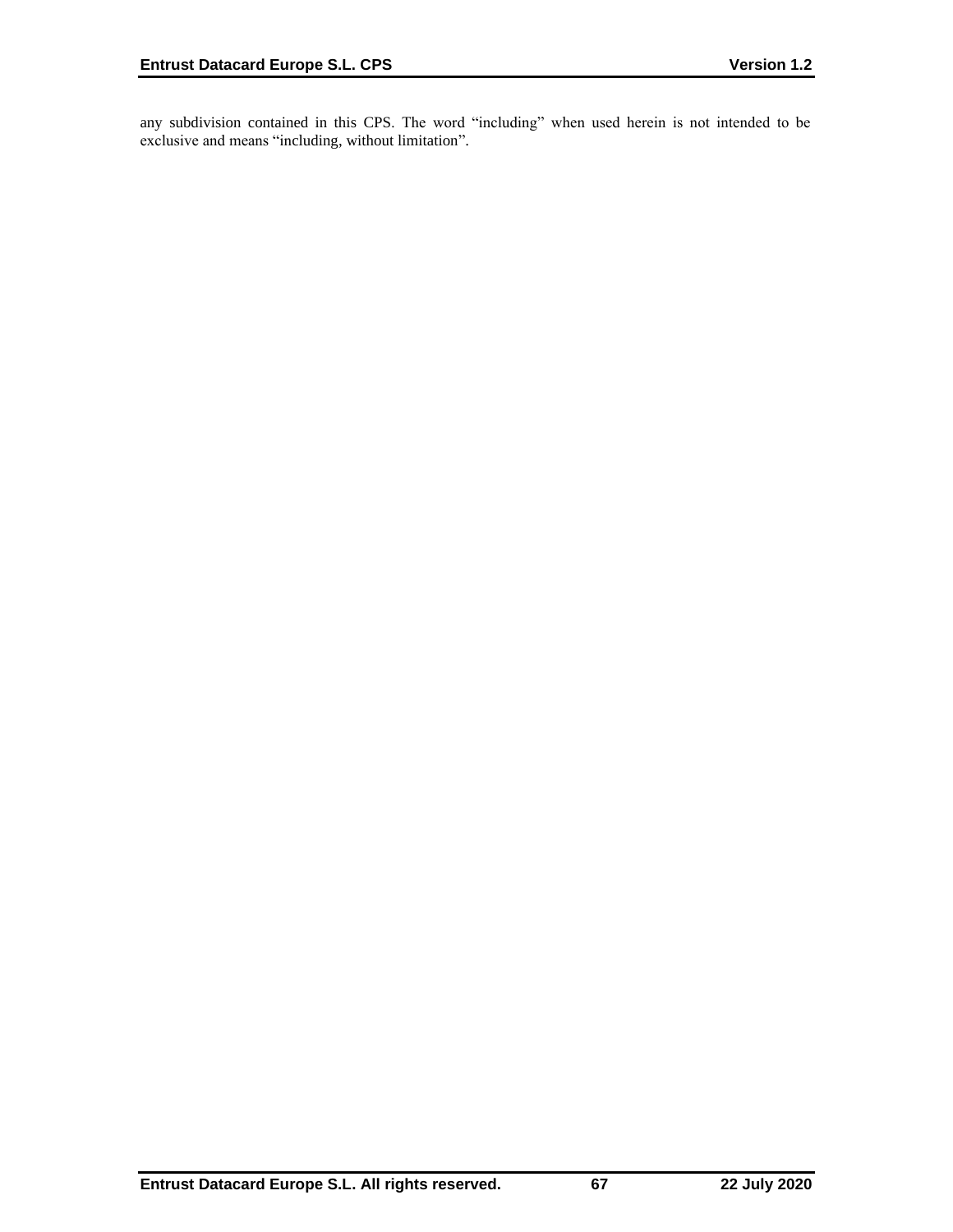# **Appendix A – Certificate Profiles**

### **Root Certificate**

| <b>Root Certificate Field</b>   | <b>Critical</b><br><b>Extension</b> | <b>Content</b>                                                 |
|---------------------------------|-------------------------------------|----------------------------------------------------------------|
| <i>Issuer</i>                   |                                     | Must match subject                                             |
| Subject                         |                                     | Must contain country Name, organization Name and<br>commonName |
| Extension: subjectKeyIdentifier | Not critical                        | 160-bit SHA-1 hash of subjectPublicKey per RFC<br>5280         |
| Extension: basicConstraints     | Critical                            | cA is TRUE; pathLenConstraint is not present                   |
| Extension: keyUsage             | Critical                            | key Certsign and cRLSign bits are set                          |

### **Subordinate CA Certificate**

| Field                             | <b>Critical</b><br><b>Extension</b> | <b>Content</b>                                                                                                                                                                                                                            |
|-----------------------------------|-------------------------------------|-------------------------------------------------------------------------------------------------------------------------------------------------------------------------------------------------------------------------------------------|
| Validity: notAfter                |                                     | Not later than the notAfter of the signing certificate                                                                                                                                                                                    |
| Subject                           |                                     | Must contain countryName, organizationName and<br>commonName and may contain<br>organizationIdentifier                                                                                                                                    |
| Extension: subjectKeyIdentifier   | Not critical                        | 160-bit SHA-1 hash of subjectPublicKey per RFC<br>5280                                                                                                                                                                                    |
| Extension: authorityKeyIdentifier | Not critical                        | Matches subject KeyIdentifier of signing certificate                                                                                                                                                                                      |
| Extension: certificatePolicies    | Not critical                        | Must contain at least one set of policyInformation<br>containing at least a policyIdentifier                                                                                                                                              |
| Extension: basicConstraints       | Critical                            | cA is TRUE                                                                                                                                                                                                                                |
| Extension: keyUsage               | Critical                            | keyCertsign and cRLSign bits are set                                                                                                                                                                                                      |
| Extension: extKeyUsage            | Not critical                        | Must be present when associated with public trust<br>roots                                                                                                                                                                                |
| Extension: authorityInfoAccess    | Not critical                        | Must contain one AccessDescription with an<br>accessMethod of caIssuers and a Location of type<br>uniformResourceIdentifier and one<br>AccessDescription with an accessMethod of ocsp and<br>a Location of type uniformResourceIdentifier |
| Extension: cRLDistributionPoints  | Not critical                        | Must have at least one DistributionPoint containing a<br>fullName of type uniformResourceIdentifier                                                                                                                                       |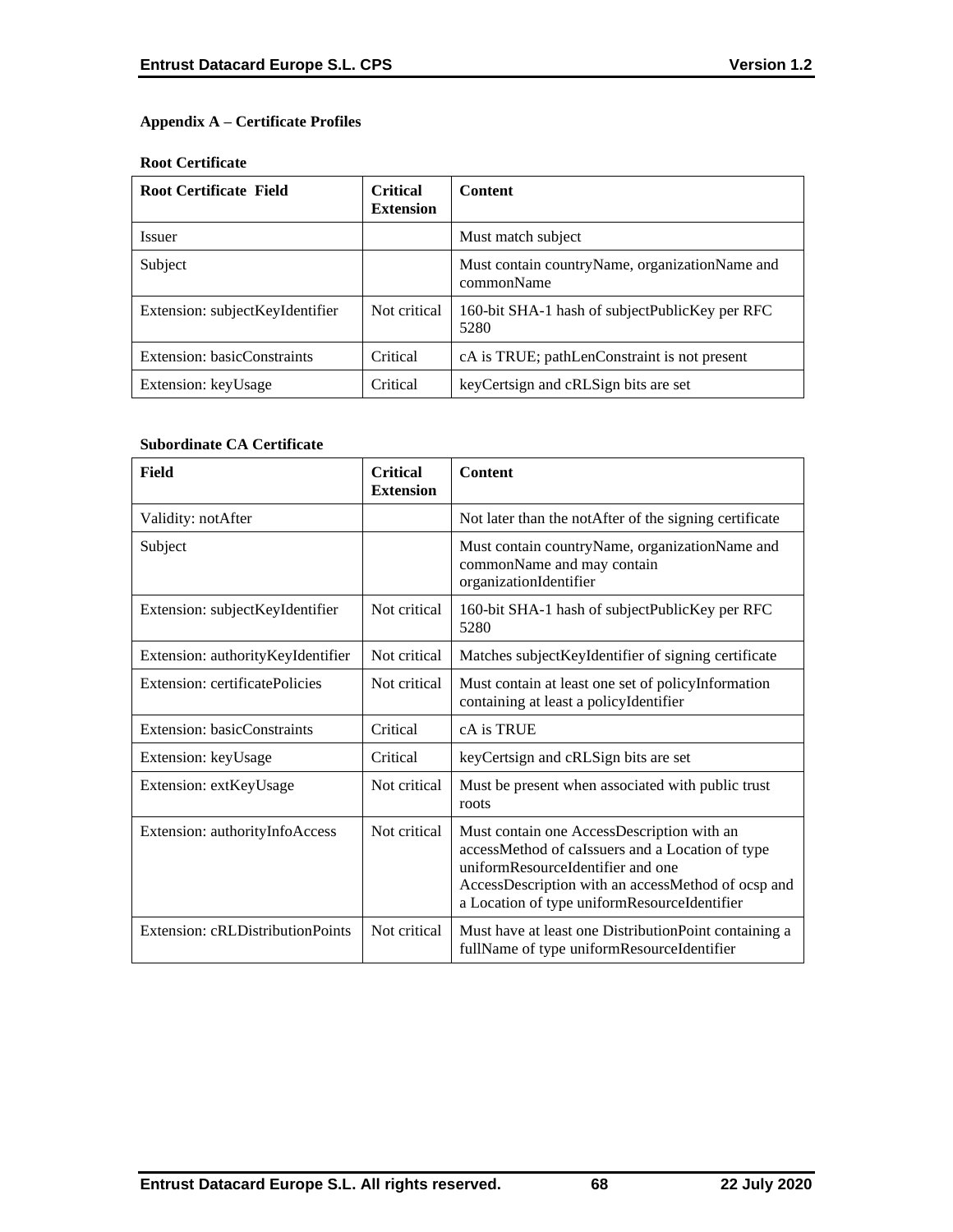# **eIDAS Qualified Signature Certificate**

| <b>Field</b>                    |                 | <b>Value</b>                                                                                                                                                                                                                                                                                                                                                                                                                                                                                                                                                          |
|---------------------------------|-----------------|-----------------------------------------------------------------------------------------------------------------------------------------------------------------------------------------------------------------------------------------------------------------------------------------------------------------------------------------------------------------------------------------------------------------------------------------------------------------------------------------------------------------------------------------------------------------------|
| <b>Attributes</b>               |                 |                                                                                                                                                                                                                                                                                                                                                                                                                                                                                                                                                                       |
| Version                         |                 | V <sub>3</sub>                                                                                                                                                                                                                                                                                                                                                                                                                                                                                                                                                        |
| Serial Number                   |                 | Unique number with 64-bit entropy                                                                                                                                                                                                                                                                                                                                                                                                                                                                                                                                     |
| <b>Issuer Signature</b>         |                 | $sha-256$                                                                                                                                                                                                                                                                                                                                                                                                                                                                                                                                                             |
| Algorithm                       |                 |                                                                                                                                                                                                                                                                                                                                                                                                                                                                                                                                                                       |
| <b>Issuer DN</b>                |                 | $CN =$ Entrust Certification Authority – ES QSig1<br>OrganizationIdentifier = VATES-B81188047<br>$O =$ Entrust Datacard Europe, S.L.<br>$C = ES$                                                                                                                                                                                                                                                                                                                                                                                                                      |
| <b>Validity Period</b>          |                 | notBefore and notAfter are specified<br>$\leq$ 3 years                                                                                                                                                                                                                                                                                                                                                                                                                                                                                                                |
| Subject DN                      |                 | $CN =$ < common name which is commonly used by the<br>subject to represent itself><br>serialNumber $(2.5.4.5) = \langle$ randomly generated><br>givenName $(2.5.4.42) = \langle$ validated first name><br>surname $(2.5.4.4) = \text{{{-}zalidated surname}}$<br>$OU = corganization unit of subscripter > (optional)$<br>$O = \frac{1}{2}$ legal name of subscriber<br>$L =$ <locality of="" subscriber=""> (optional)<br/><math>S = \text{state}</math> or province of subscriber &gt; (optional)<br/><math>C = \langle</math> country of subscriber&gt;</locality> |
| Subject Public Key Info         |                 | 2048, 3072 or 4096-bit RSA                                                                                                                                                                                                                                                                                                                                                                                                                                                                                                                                            |
| <b>Extension</b>                | <b>Critical</b> | <b>Value</b>                                                                                                                                                                                                                                                                                                                                                                                                                                                                                                                                                          |
| Authority Key Identifier        | N <sub>0</sub>  | Hash of the CA public key                                                                                                                                                                                                                                                                                                                                                                                                                                                                                                                                             |
|                                 |                 |                                                                                                                                                                                                                                                                                                                                                                                                                                                                                                                                                                       |
| Subject Key Identifier          | N <sub>o</sub>  | Hash of the subjectPublicKey in this certificate                                                                                                                                                                                                                                                                                                                                                                                                                                                                                                                      |
| Key Usage                       | Yes             | nonRepudiation, digitalSignature                                                                                                                                                                                                                                                                                                                                                                                                                                                                                                                                      |
| <b>Extended Key Usage</b>       | N <sub>o</sub>  | Document Signing (1.3.6.1.4.1.311.10.3.12)<br>Adobe Authentic Documents Trust (1.2.840.113583.1.1.5)                                                                                                                                                                                                                                                                                                                                                                                                                                                                  |
| <b>Certificate Policies</b>     | N <sub>o</sub>  | [1] Certificate Policy:<br>Policy Identifier= 2.16.840.1.114028.10.1.12.0<br>[1,1]Policy Qualifier Info:<br>Policy Qualifier Id=CPS<br>Qualifier: https://www.entrust.net/rpa<br>[2]Certificate Policy:<br>Policy Identifier=0.4.0.194112.1.0<br>[3]Certificate Policy:<br>Policy Identifier=2.16.840.1.114028.10.1.6                                                                                                                                                                                                                                                 |
| <b>Basic Constraints</b>        | Yes             | Subject Type = End Entity<br>Path Length Constraint = None                                                                                                                                                                                                                                                                                                                                                                                                                                                                                                            |
| Authority Information<br>Access |                 | [1] Authority Info Access<br>Access Method = On-line Certificate Status Protocol<br>(1.3.6.1.5.5.7.48.1)<br>Alternative Name: uri=http://ocsp.entrust.net<br>[2] Authority Info Access<br>Access Method=Certification Authority Issuer<br>(1.3.6.1.5.5.7.48.2)<br>Alternative Name: URL= http://aia.entrust.net/esqsig1-<br>$g4.$ cer                                                                                                                                                                                                                                 |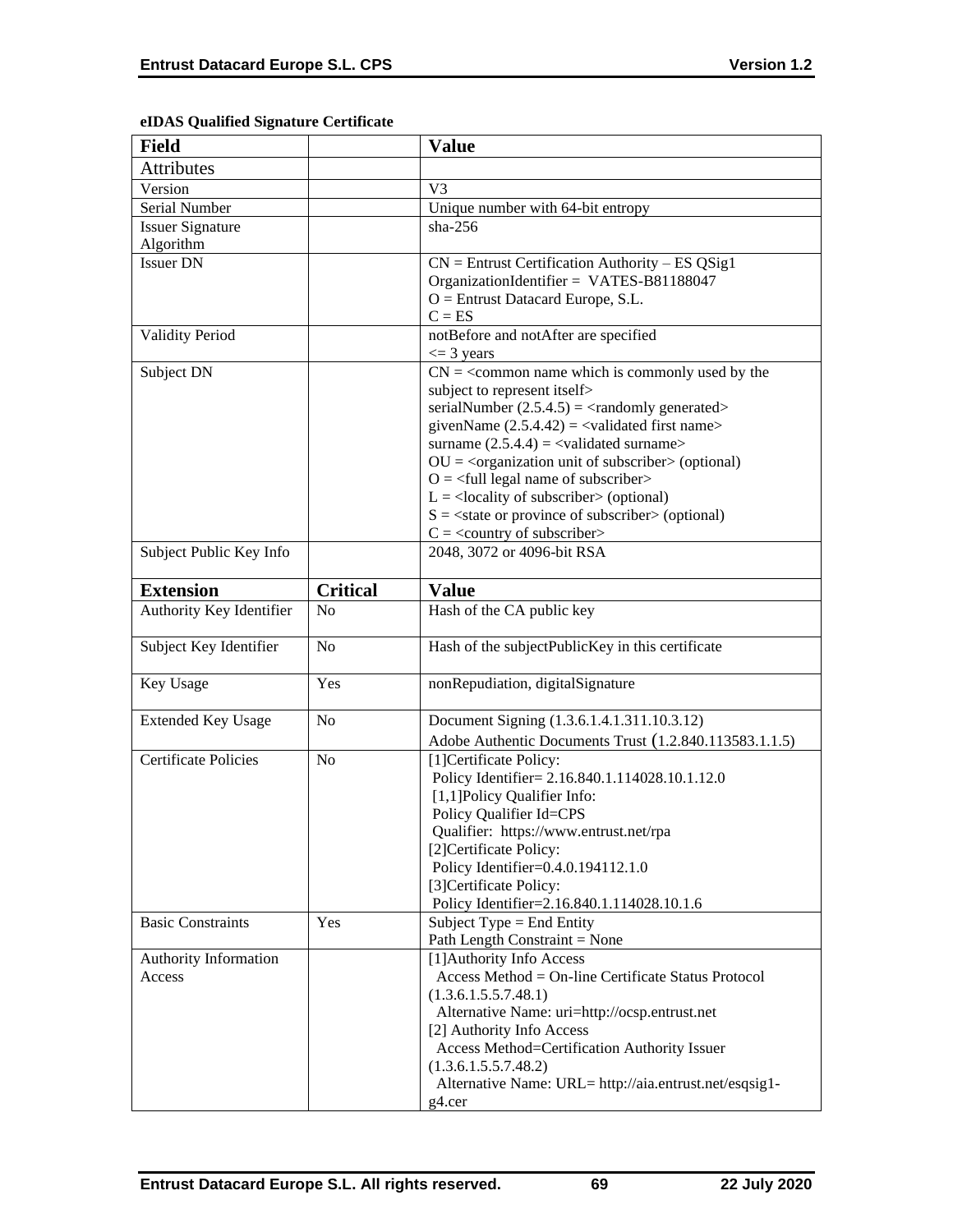| <b>CRL Distribution Points</b>                   | No              | uri: http://crl.entrust.net/esqsig1ca.crl                                                                                                                                               |
|--------------------------------------------------|-----------------|-----------------------------------------------------------------------------------------------------------------------------------------------------------------------------------------|
| Archive Rev Info<br>(1.2.840.113583.1.1.9.2)     | No              | 30 03 02 01 01                                                                                                                                                                          |
| Time-stamp<br>(1.2.840.113583.1.1.9.1)           | No              | $URI = \frac{http://timestamp.entrust.net/TSS/RFC3161sha2TS}{$<br>Authentication = Not Required                                                                                         |
| qcStatements                                     | <b>Critical</b> | <b>Value</b>                                                                                                                                                                            |
| id-etsi-qcs-<br>QcCompliance<br>(0.4.0.1862.1.1) | N <sub>0</sub>  | id-etsi-qcs-1 $(0.4.0.1862.1.1)$<br>esi4-qcStatement-1: Claim that the certificate is an EU<br>Qualified Certificate in accordance with Regulation EU No<br>910/2014                    |
| id-etsi-qcs-QcType<br>(0.4.0.1862.1.6)           | No              | id-etsi-qcs-6 (0.4.0.1862.1.6)<br>esi4-qcStatement-6 : Type of certificate<br>id-etsi-qcs-QcType $1 =$ Certificate for electronic signatures<br>as defined in Regulation EU No 910/2014 |
| id-etsi-qcs-QcPDS<br>(0.4.0.1862.1.5)            | No              | id-etsi-qcs-5 (0.4.0.1862.1.5)<br>URL= http://www.entrust.net/rpa<br>Language $=$ en                                                                                                    |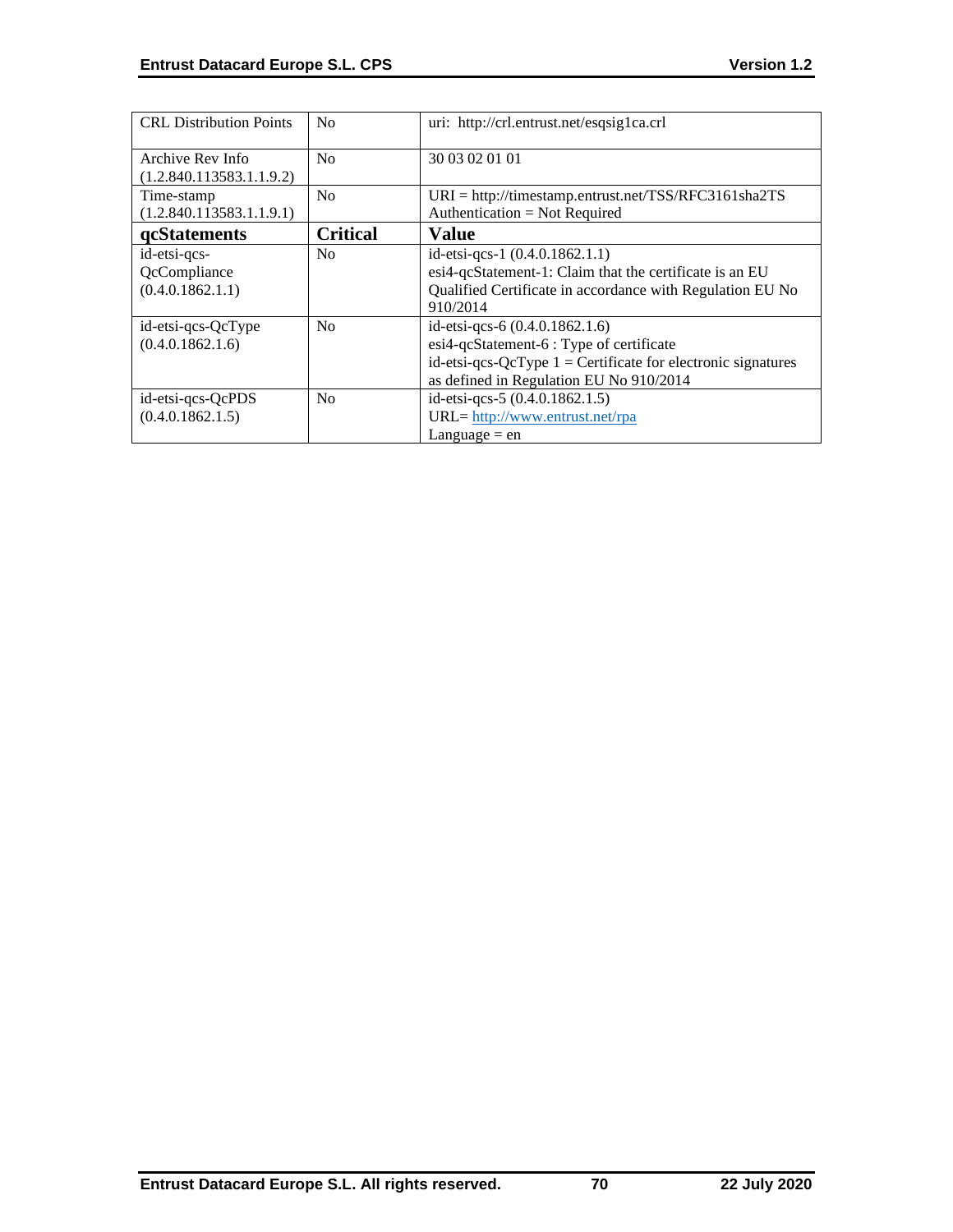# **eIDAS Qualified Seal Certificate**

| <b>Field</b>                   |                 | <b>Value</b>                                                                      |
|--------------------------------|-----------------|-----------------------------------------------------------------------------------|
| Attributes                     |                 |                                                                                   |
| Version                        |                 | V <sub>3</sub>                                                                    |
| Serial Number                  |                 | Unique number to PKI domain                                                       |
| <b>Issuer Signature</b>        |                 | $sha-256$                                                                         |
| Algorithm                      |                 |                                                                                   |
| <b>Issuer DN</b>               |                 | $CN =$ Entrust Certification Authority – ES QSeal1                                |
|                                |                 | OrganizationIdentifier = VATES-B81188047                                          |
|                                |                 | $O =$ Entrust Datacard Europe, S.L.                                               |
|                                |                 | $C = ES$                                                                          |
| <b>Validity Period</b>         |                 | notBefore and notAfter are specified<br>$\leq$ 3 years                            |
| Subject DN                     |                 | $CN = \s<$ common name which is commonly used by the                              |
|                                |                 | subject to represent itself>                                                      |
|                                |                 | $OU = corganization unit of subscripter > (optional)$                             |
|                                |                 | $OrgID = <$ organization identifier>                                              |
|                                |                 | $O = \left\langle \text{full legal name of subscripter} \right\rangle$            |
|                                |                 | $L =$ <locality of="" subscriber=""> (optional)</locality>                        |
|                                |                 | $S = \text{state}$ or province of subscriber > (optional)                         |
|                                |                 | $C = \langle country\ of\ subscript\ c$                                           |
| Subject Public Key Info        |                 | $2048$ -bit RSA                                                                   |
|                                |                 |                                                                                   |
| <b>Extension</b>               | <b>Critical</b> | <b>Value</b>                                                                      |
| Authority Key Identifier       | N <sub>o</sub>  | Hash of the CA public key                                                         |
| Subject Key Identifier         | N <sub>o</sub>  | Hash of the subjectPublicKey in this certificate                                  |
|                                |                 |                                                                                   |
| Key Usage                      | Yes             | Non Repudiation                                                                   |
|                                | N <sub>o</sub>  |                                                                                   |
| <b>Extended Key Usage</b>      |                 | Document Signing (1.3.6.1.4.1.311.10.3.12)                                        |
| <b>Certificate Policies</b>    | N <sub>o</sub>  | Adobe Authentic Documents Trust (1.2.840.113583.1.1.5)<br>[1] Certificate Policy: |
|                                |                 | Policy Identifier= 2.16.840.1.114028.10.1.12.1                                    |
|                                |                 | [1,1] Policy Qualifier Info:                                                      |
|                                |                 | Policy Qualifier Id=CPS                                                           |
|                                |                 | Qualifier: https://www.entrust.net/rpa                                            |
|                                |                 | [2]Certificate Policy:                                                            |
|                                |                 | Policy Identifier=0.4.0.194112.1.1                                                |
|                                |                 | [3] Certificate Policy:                                                           |
|                                |                 | Policy Identifier=2.16.840.1.114028.10.1.6 (Optional)                             |
| <b>Basic Constraints</b>       | N <sub>o</sub>  | Subject Type = End Entity                                                         |
|                                |                 | Path Length Constraint = None                                                     |
| Authority Information          |                 | [1] Authority Info Access                                                         |
| Access                         |                 | Access Method = On-line Certificate Status Protocol                               |
|                                |                 | (1.3.6.1.5.5.7.48.1)                                                              |
|                                |                 | Alternative Name: uri=http://ocsp.entrust.net                                     |
|                                |                 | [2] Authority Info Access                                                         |
|                                |                 | Access Method=Certification Authority Issuer                                      |
|                                |                 | (1.3.6.1.5.5.7.48.2)                                                              |
|                                |                 | Alternative Name: URL= http://aia.entrust.net/esqseal1-                           |
| <b>CRL Distribution Points</b> | N <sub>o</sub>  | g4.cer<br>uri: http://crl.entrust.net/esqseal1ca.crl                              |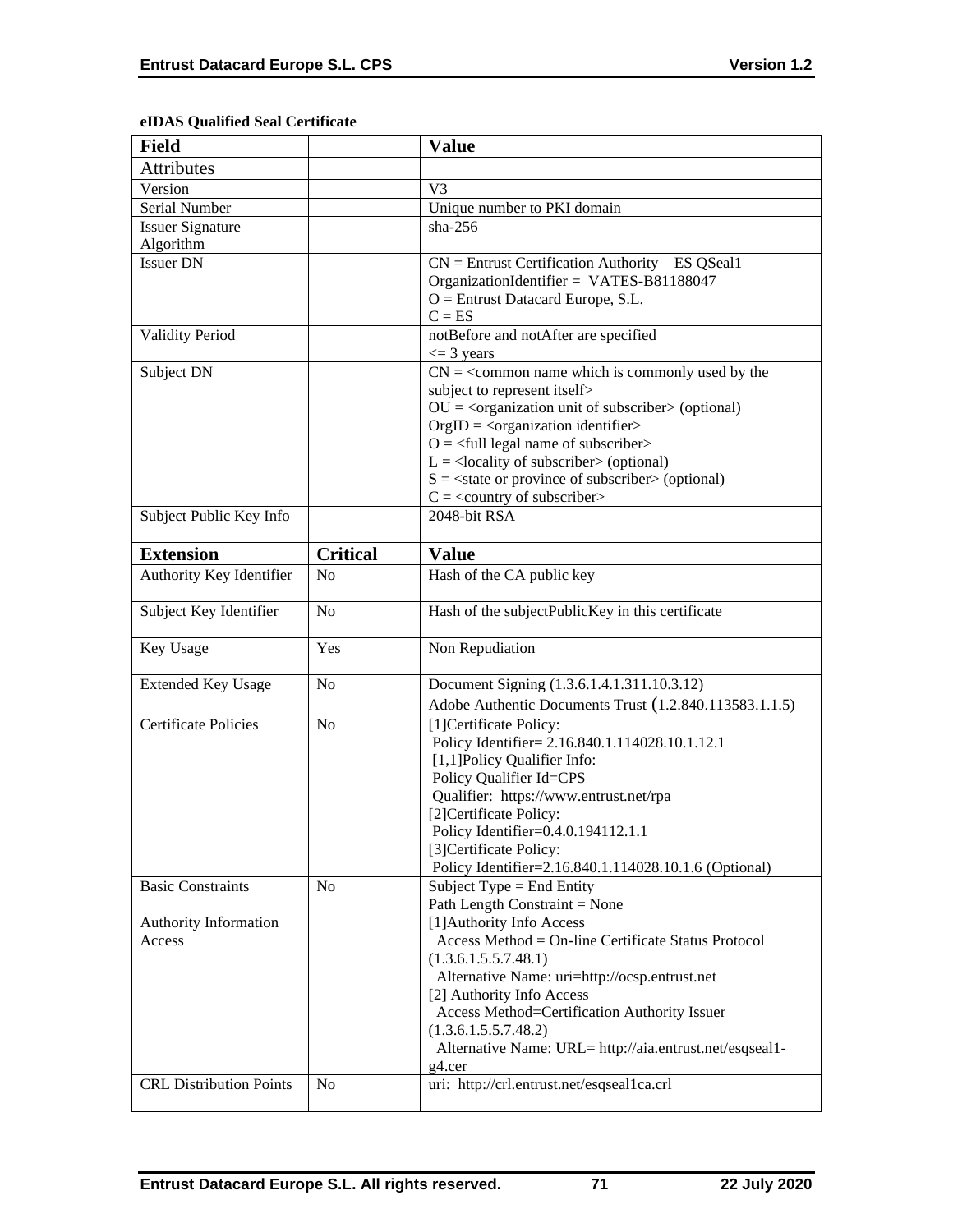| <b>qcStatements</b> | <b>Critical</b> | <b>Value</b>                                                 |
|---------------------|-----------------|--------------------------------------------------------------|
| id-etsi-qcs-        | N <sub>0</sub>  | id-etsi-qcs-1 (0.4.0.1862.1.1)                               |
| QcCompliance        |                 | esi4-qcStatement-1: Claim that the certificate is an EU      |
| (0.4.0.1862.1.1)    |                 | Qualified Certificate in accordance with Regulation EU No    |
|                     |                 | 910/2014                                                     |
| id-etsi-qcs-QcType  | N <sub>0</sub>  | id-etsi-qcs-6 (0.4.0.1862.1.6)                               |
| (0.4.0.1862.1.6)    |                 | esi4-qcStatement-6 : Type of certificate                     |
|                     |                 | id-etsi-qcs-QcType $2$ = Certificate for electronic Seals as |
|                     |                 | defined in Regulation EU No 910/2014                         |
| id-etsi-qcs-QcPDS   | No              | id-etsi-qcs-5 (0.4.0.1862.1.5)                               |
| (0.4.0.1862.1.5)    |                 | URL= http://www.entrust.net/rpa                              |
|                     |                 | Language $=$ en                                              |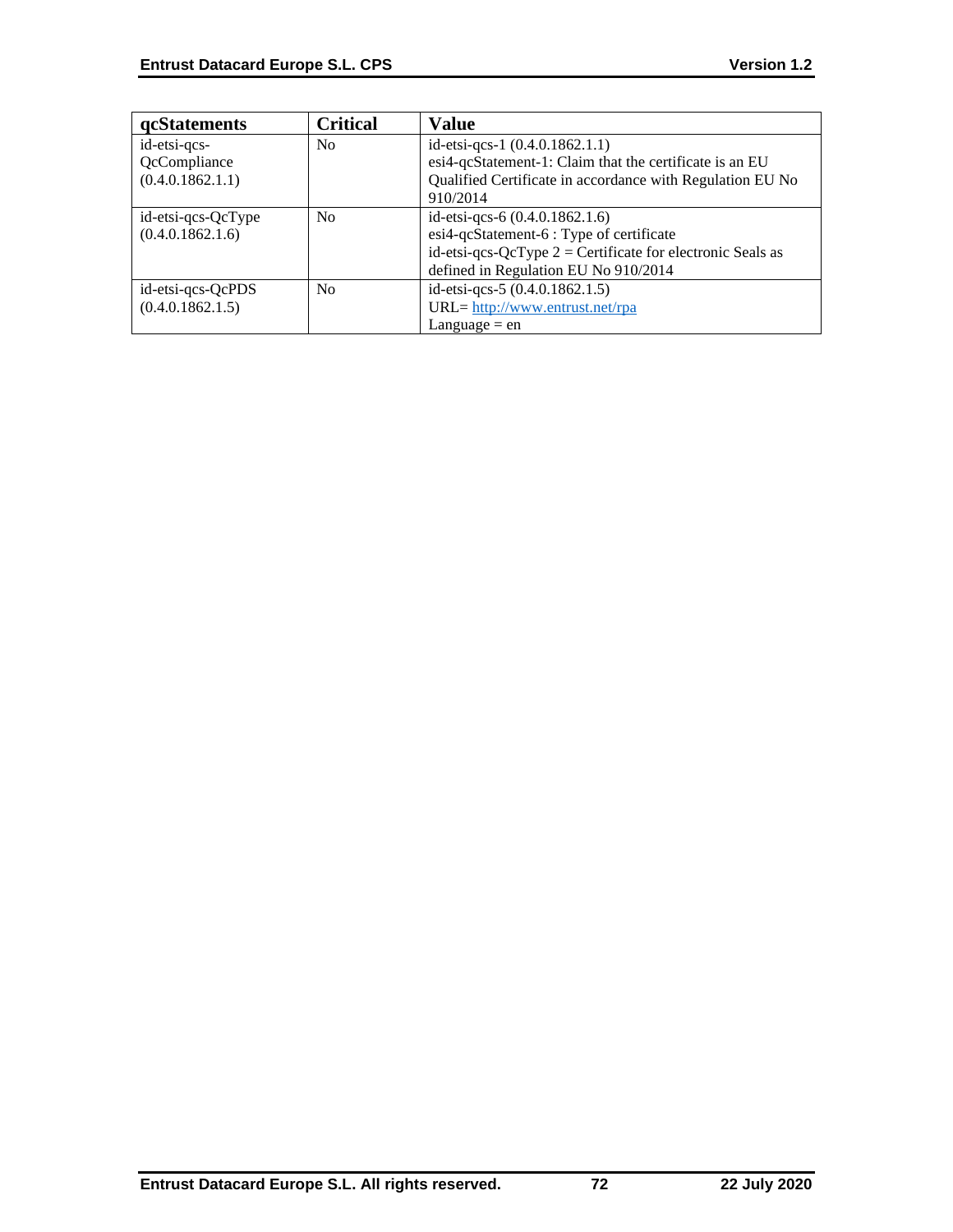# **PSD2 Qualified Seal Certificate**

| <b>Field</b>                   |                 | <b>Value</b>                                                                       |
|--------------------------------|-----------------|------------------------------------------------------------------------------------|
| <b>Attributes</b>              |                 |                                                                                    |
| Version                        |                 | V <sub>3</sub>                                                                     |
| Serial Number                  |                 | Unique number to PKI domain                                                        |
| <b>Issuer Signature</b>        |                 | $sha-256$                                                                          |
| Algorithm                      |                 |                                                                                    |
| <b>Issuer DN</b>               |                 | $CN =$ Entrust Certification Authority – ES QSeal1                                 |
|                                |                 | OrganizationIdentifier = VATES-B81188047                                           |
|                                |                 | $O =$ Entrust Datacard Europe, S.L.                                                |
|                                |                 | $C = ES$                                                                           |
| <b>Validity Period</b>         |                 | notBefore and notAfter are specified                                               |
| Subject DN                     |                 | $\leq$ 3 years                                                                     |
|                                |                 | $CN =$ < common name which is commonly used by the<br>subject to represent itself> |
|                                |                 | $OU = coganization unit of subscripter > (optional)$                               |
|                                |                 | $OrgID = <$ organization identifier>                                               |
|                                |                 | $O = \left\langle \text{full legal name of subscripter} \right\rangle$             |
|                                |                 | $L =$ <locality of="" subscriber=""> (optional)</locality>                         |
|                                |                 | $S = \text{state}$ or province of subscriber > (optional)                          |
|                                |                 | $C = \langle$ country of subscriber>                                               |
| Subject Public Key Info        |                 | 2048-bit RSA                                                                       |
| <b>Extension</b>               | <b>Critical</b> | <b>Value</b>                                                                       |
| Authority Key Identifier       | N <sub>o</sub>  | Hash of the CA public key                                                          |
|                                |                 |                                                                                    |
| Subject Key Identifier         | N <sub>o</sub>  | Hash of the subjectPublicKey in this certificate                                   |
| Key Usage                      | Yes             | Non Repudiation                                                                    |
| <b>Extended Key Usage</b>      | N <sub>o</sub>  | Document Signing (1.3.6.1.4.1.311.10.3.12)                                         |
|                                |                 | Adobe Authentic Documents Trust (1.2.840.113583.1.1.5)                             |
| <b>Certificate Policies</b>    | N <sub>o</sub>  | [1] Certificate Policy:                                                            |
|                                |                 | Policy Identifier= 2.16.840.1.114028.10.1.12.5                                     |
|                                |                 | [1,1] Policy Qualifier Info:                                                       |
|                                |                 | Policy Qualifier Id=CPS<br>Qualifier: https://www.entrust.net/rpa                  |
|                                |                 | [2]Certificate Policy:                                                             |
|                                |                 | Policy Identifier=0.4.0.194112.1.1                                                 |
| <b>Basic Constraints</b>       | N <sub>o</sub>  | Subject Type = End Entity                                                          |
|                                |                 | Path Length Constraint = None                                                      |
| Authority Information          |                 | [1] Authority Info Access                                                          |
| Access                         |                 | Access Method = On-line Certificate Status Protocol                                |
|                                |                 | (1.3.6.1.5.5.7.48.1)                                                               |
|                                |                 | Alternative Name: uri=http://ocsp.entrust.net                                      |
|                                |                 | [2] Authority Info Access                                                          |
|                                |                 | Access Method=Certification Authority Issuer                                       |
|                                |                 | (1.3.6.1.5.5.7.48.2)                                                               |
|                                |                 | Alternative Name: URL= http://aia.entrust.net/esqseal1-<br>g4.cer                  |
| <b>CRL Distribution Points</b> | N <sub>o</sub>  | uri: http://crl.entrust.net/esqseal1ca.crl                                         |
| qcStatements                   | <b>Critical</b> | <b>Value</b>                                                                       |
| id-etsi-qcs-                   | N <sub>0</sub>  | id-etsi-qcs-1 (0.4.0.1862.1.1)                                                     |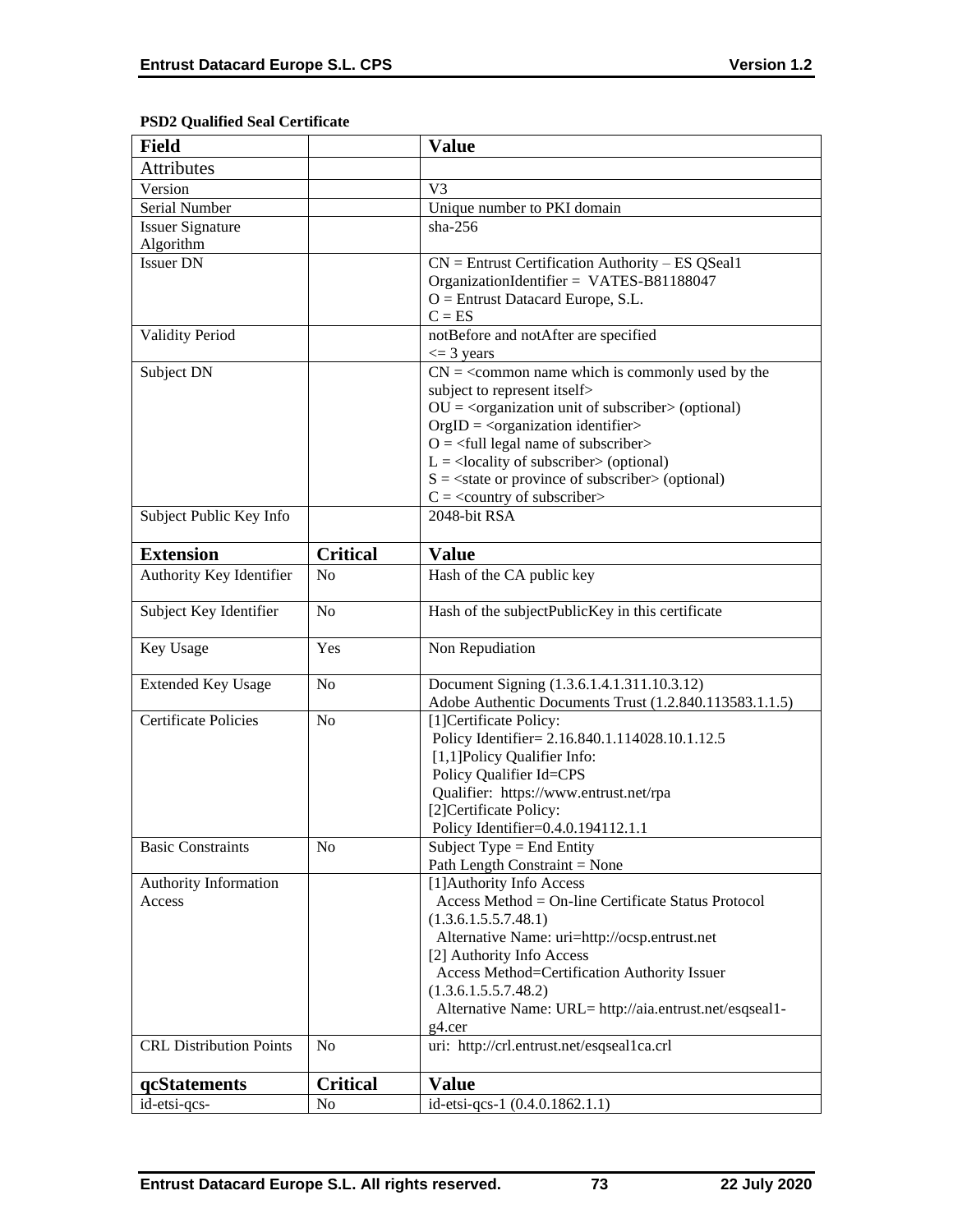| QcCompliance<br>(0.4.0.1862.1.1)            |    | esi4-qcStatement-1: Claim that the certificate is an EU<br>Qualified Certificate in accordance with Regulation EU No<br>910/2014                                                   |
|---------------------------------------------|----|------------------------------------------------------------------------------------------------------------------------------------------------------------------------------------|
| id-etsi-qcs-QcType<br>(0.4.0.1862.1.6)      | No | id-etsi-qcs-6 (0.4.0.1862.1.6)<br>esi4-qcStatement-6 : Type of certificate<br>id-etsi-qcs-QcType $2$ = Certificate for electronic Seals as<br>defined in Regulation EU No 910/2014 |
| id-etsi-qcs-QcPDS<br>(0.4.0.1862.1.5)       | No | id-etsi-qcs-5 (0.4.0.1862.1.5)<br>URL= http://www.entrust.net/rpa<br>$L$ anguage = $EN$                                                                                            |
| id-etsi-psd2-qcStatement<br>(0.4.0.19495.2) | No | (ONLY for PSD2 per ETSI TS 119 495, 5.1)<br>$PSD2QcType ::= SEQUENCE$<br>rolesOfPSP<br>RolesOfPSO.<br>NCAName,<br>nCAName<br>NCAId<br>nCAId                                        |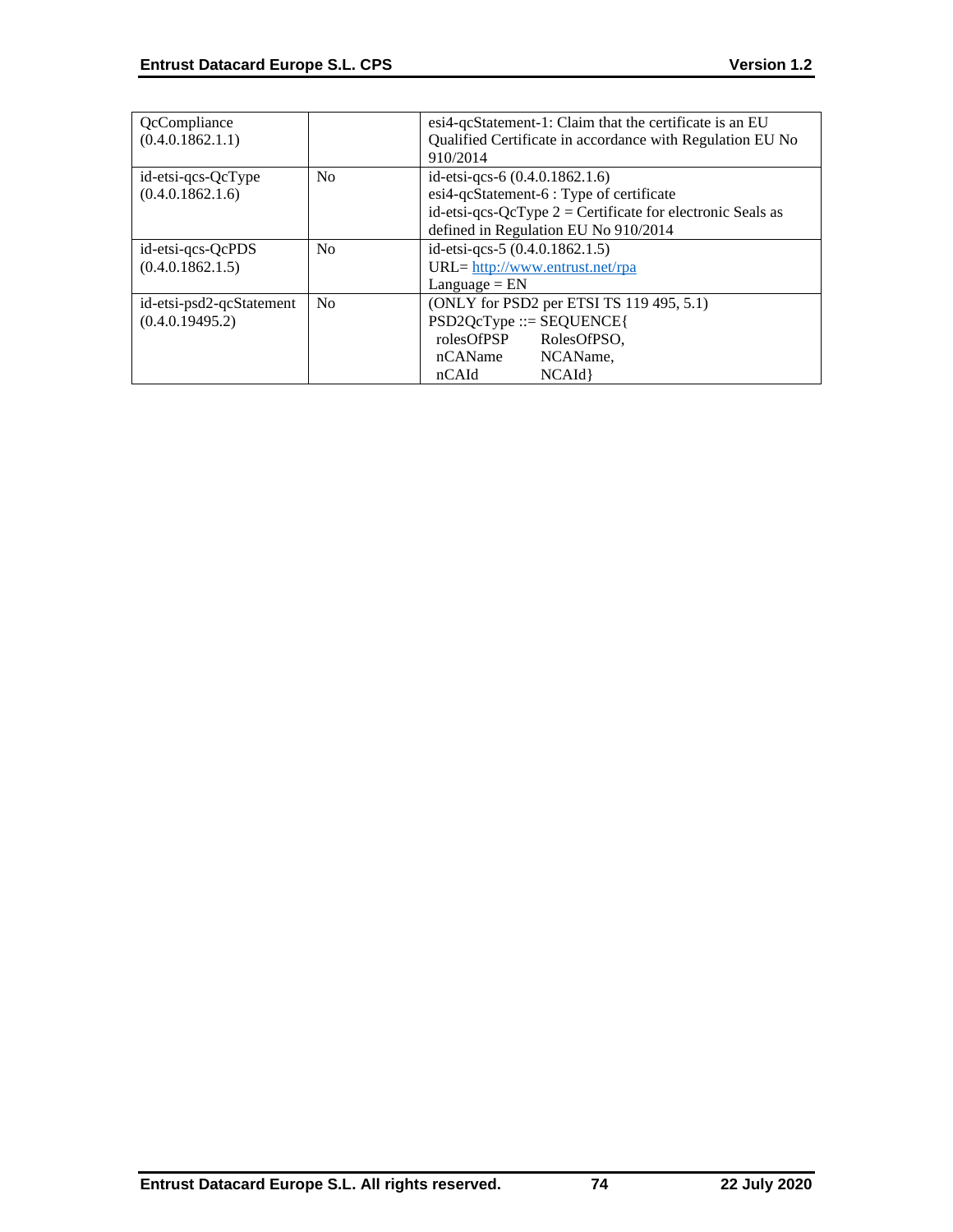| Field                       |                 | <b>Value</b>                                                                                        |
|-----------------------------|-----------------|-----------------------------------------------------------------------------------------------------|
| Attributes                  |                 |                                                                                                     |
| Version                     |                 | V <sub>3</sub>                                                                                      |
| Serial Number               |                 | Unique number to PKI domain                                                                         |
| <b>Issuer Signature</b>     |                 | $sha-256$                                                                                           |
| Algorithm                   |                 |                                                                                                     |
| <b>Issuer DN</b>            |                 | $CN =$ Entrust Certification Authority – QTSP1                                                      |
|                             |                 | OrganizationIdentifier = VATES-B81188047                                                            |
|                             |                 | $O =$ Entrust Datacard Europe, S.L.                                                                 |
|                             |                 | $C = ES$                                                                                            |
| <b>Validity Period</b>      |                 | notBefore and notAfter are specified                                                                |
| Subject DN                  |                 | $CN = <$ DNS name of secure server>                                                                 |
|                             |                 |                                                                                                     |
|                             |                 | serialNumber= <registration number="" of="" subscriber=""></registration>                           |
|                             |                 | businessCategory= <ev business="" category=""></ev>                                                 |
|                             |                 | $OU = coganization unit of subscripts (optional)$                                                   |
|                             |                 | $O = \frac{1}{2}$ legal name of subscriber                                                          |
|                             |                 | jurisdictionOfIncorporationLocalityName (if applicable) =                                           |
|                             |                 | <jurisdiction incorporation="" locality="" of="" of<="" or="" registration="" td=""></jurisdiction> |
|                             |                 | subscriber>                                                                                         |
|                             |                 | jurisdicationOfIncorporationStateOrProvinceName (if                                                 |
|                             |                 | $applicable) =$ invisible $i$ applicable) = $\langle$ square space of registration or incorporation |
|                             |                 | state or province of subscriber>                                                                    |
|                             |                 | jurisdicationOfIncorporationCountry = $\le$ jurisdiction of                                         |
|                             |                 | registration or incorporation country of subscriber>                                                |
|                             |                 | $L =$ <locality of="" subscriber=""> (optional)</locality>                                          |
|                             |                 | $S = \text{state}$ or province of subscriber $\text{in}$ (if applicable)                            |
|                             |                 | $C = \langle$ country of subscriber>                                                                |
| Subject Public Key Info     |                 | Minimum 2048-bit RSA key modulus                                                                    |
|                             |                 | rsaEncryption {1.2.840.113549.1.1.1}                                                                |
| <b>Extension</b>            | <b>Critical</b> | <b>Value</b>                                                                                        |
| Authority Key Identifier    | No              | Hash of the CA public key                                                                           |
| Subject Key Identifier      | N <sub>0</sub>  | Hash of the subjectPublicKey in this certificate                                                    |
| Subject Alternative         | N <sub>o</sub>  | $DNS$ name(s) of secure server                                                                      |
| Name                        |                 |                                                                                                     |
| Certificate Transparency    | No              | (1.3.6.1.4.1.11129.2.4.2) MAY include two or more                                                   |
|                             |                 | Certificate Transparency proofs from approved CT Logs                                               |
| Key Usage                   | Yes             | Digital Signature                                                                                   |
|                             |                 | Key Encipherment                                                                                    |
| <b>Extended Key Usage</b>   | No              |                                                                                                     |
|                             |                 | Server Authentication (1.3.6.1.5.5.7.3.1)                                                           |
|                             |                 | Client Authentication (1.3.6.1.5.5.7.3.2)                                                           |
| <b>Certificate Policies</b> | No              | [1] Certificate Policy:                                                                             |
|                             |                 | Policy Identifier= 2.16.840.1.114028.10.1.12.4                                                      |
|                             |                 | [1,1] Policy Qualifier Info:                                                                        |
|                             |                 | Policy Qualifier Id=CPS                                                                             |
|                             |                 | Qualifier: http://www.entrust.net/rpa                                                               |
|                             |                 | [2] Certificate Policy:                                                                             |
|                             |                 | Policy Identifier=0.4.0.194112.1.4                                                                  |
|                             |                 | [3] Certificate Policy:                                                                             |
|                             |                 | Policy Identifier=2.16.840.1.114028.10.1.2                                                          |
|                             |                 | [4] Certificate Policy:                                                                             |
|                             |                 | Policy Identifier=2.23.140.1.1                                                                      |

## **eIDAS Qualified Web Authentication Certificate**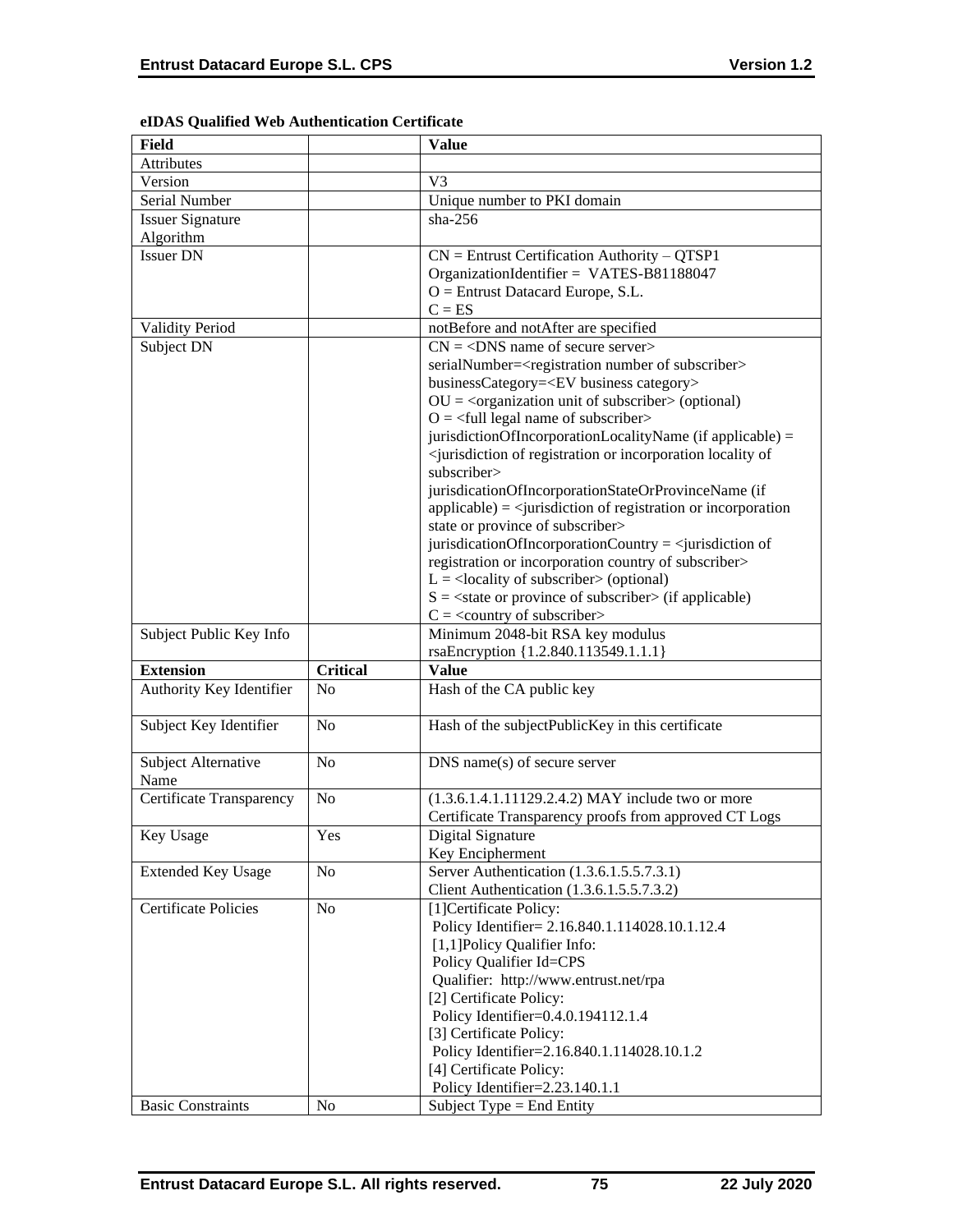|                                |                 | Path Length Constraint = None                                   |
|--------------------------------|-----------------|-----------------------------------------------------------------|
| <b>Authority Information</b>   |                 | Access Method = $On$ -line Certificate Status Protocol          |
| Access                         |                 | (1.3.6.1.5.5.7.48.1)                                            |
|                                |                 | Alternative Name: URL=http://ocsp.entrust.net                   |
|                                |                 | Access Method=Certification Authority Issuer<br>$\bullet$       |
|                                |                 | (1.3.6.1.5.5.7.48.2)                                            |
|                                |                 | Alternative Name: URL= http://aia.entrust.net/qtsp1-            |
|                                |                 | chain256.cer                                                    |
| <b>CRL</b> Distribution Points | No              | uri: http://crl.entrust.net/qtsp1.crl                           |
|                                |                 |                                                                 |
| qcStatements                   | <b>Critical</b> | <b>Value</b>                                                    |
| id-etsi-qcs-                   | N <sub>o</sub>  | id-etsi-qcs-1 (0.4.0.1862.1.1)                                  |
| QcCompliance                   |                 | esi4-qcStatement-1: Claim that the certificate is an EU         |
|                                |                 | Qualified Certificate in accordance with Regulation EU No       |
|                                |                 | 910/2014                                                        |
| id-etsi-qcs-QcType             | N <sub>0</sub>  | id-etsi-qcs-6 (0.4.0.1862.1.6)                                  |
|                                |                 | esi4-qcStatement-6 : Type of certificate                        |
|                                |                 |                                                                 |
|                                |                 | Id-etsi-qct-web (0.4.0.1862.1.6.3)                              |
|                                |                 | id-etsi-qcs-QcType $3$ = Certificate for website authentication |
|                                |                 | as defined in Regulation EU No 910/2014                         |
| id-etsi-qcs-QcPDS              | N <sub>o</sub>  | id-etsi-qcs-5 (0.4.0.1862.1.5)                                  |
|                                |                 | $URL = http://www.entrust.net/CPS$                              |
|                                |                 | Language $=$ en                                                 |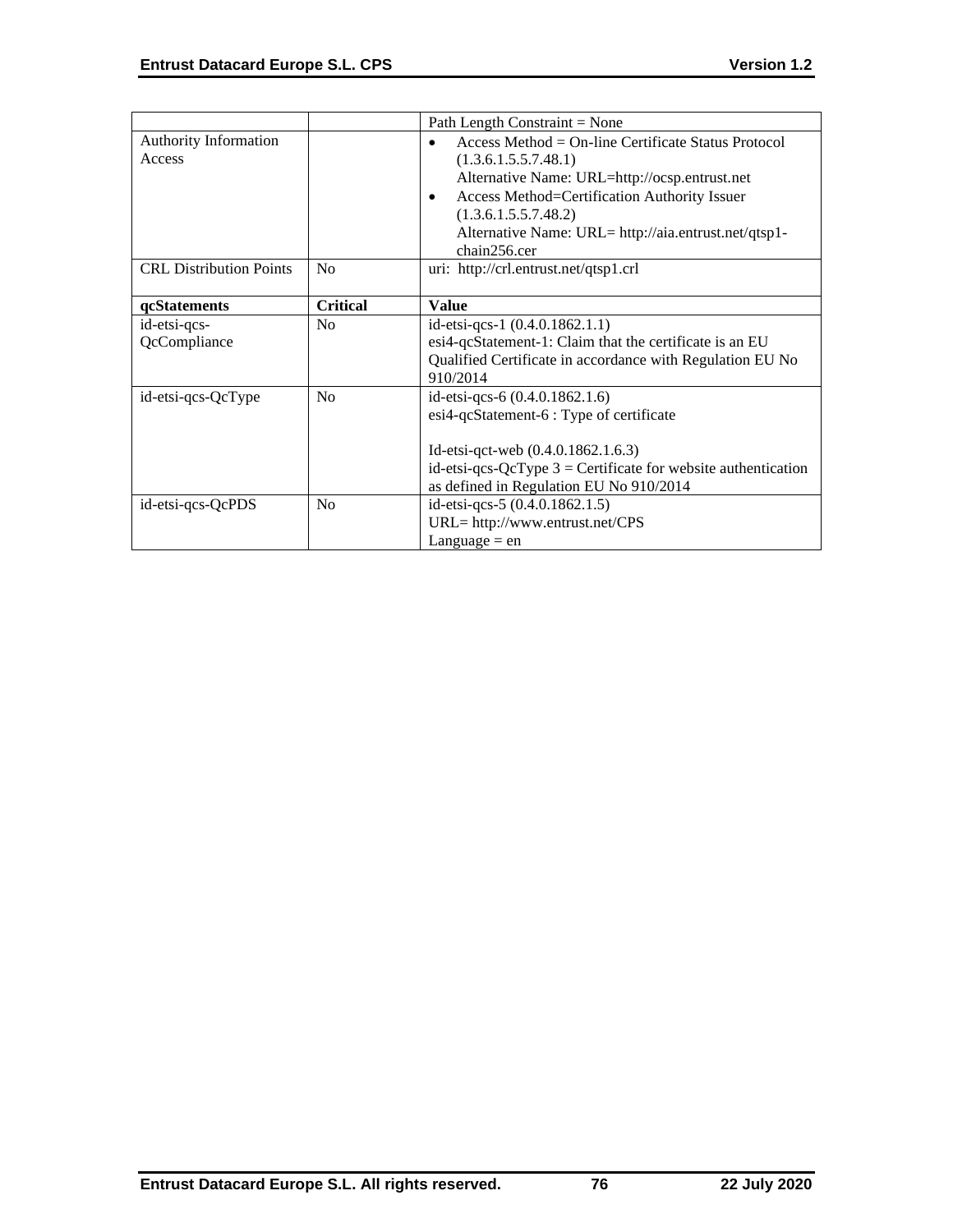| <b>Field</b>                    |                 | <b>Value</b>                                                                                                  |
|---------------------------------|-----------------|---------------------------------------------------------------------------------------------------------------|
| Attributes                      |                 |                                                                                                               |
| Version                         |                 | V <sub>3</sub>                                                                                                |
| Serial Number                   |                 | Unique number to PKI domain                                                                                   |
| <b>Issuer Signature</b>         |                 | $sha-256$                                                                                                     |
| Algorithm                       |                 |                                                                                                               |
| <b>Issuer DN</b>                |                 | $CN =$ Entrust Certification Authority – QTSP1                                                                |
|                                 |                 | OrganizationIdentifier = VATES-B81188047                                                                      |
|                                 |                 | $O =$ Entrust Datacard Europe, S.L.                                                                           |
|                                 |                 | $C = ES$                                                                                                      |
| <b>Validity Period</b>          |                 | notBefore and notAfter are specified                                                                          |
| Subject DN                      |                 | $CN = <$ DNS name of secure server>                                                                           |
|                                 |                 | serialNumber= <registration number="" of="" subscriber=""></registration>                                     |
|                                 |                 | businessCategory= <ev business="" category=""></ev>                                                           |
|                                 |                 | $OU = corganization unit of subscripter > (optional)$                                                         |
|                                 |                 | OrgID $(2.23.140.3.1)$ = < Organization ID>                                                                   |
|                                 |                 | $O = \frac{1}{2}$ legal name of subscriber                                                                    |
|                                 |                 |                                                                                                               |
|                                 |                 | organizationIdentifier = <organization assigned<="" identifier="" td=""></organization>                       |
|                                 |                 | by applicable NCA>                                                                                            |
|                                 |                 | <jurisdiction incorporation="" locality="" of="" of<br="" or="" registration="">subscriber&gt;</jurisdiction> |
|                                 |                 | jurisdictionOfIncorporationLocalityName (if applicable) =                                                     |
|                                 |                 | jurisdicationOfIncorporationStateOrProvinceName (if                                                           |
|                                 |                 | $applicable) = \langle$ invisible in of registration or incorporation                                         |
|                                 |                 | state or province of subscriber>                                                                              |
|                                 |                 | jurisdicationOfIncorporationCountry = $\le$ jurisdiction of                                                   |
|                                 |                 | registration or incorporation country of subscriber>                                                          |
|                                 |                 | $L =$ <locality of="" subscriber=""> (optional)</locality>                                                    |
|                                 |                 | $S = \text{state}$ or province of subscriber $\text{in}$ (if applicable)                                      |
|                                 |                 | $C = \langle$ country of subscriber>                                                                          |
| Subject Public Key Info         |                 | Minimum 2048-bit RSA key modulus                                                                              |
|                                 |                 | rsaEncryption {1.2.840.113549.1.1.1}                                                                          |
| <b>Extension</b>                | <b>Critical</b> | <b>Value</b>                                                                                                  |
| Authority Key Identifier        | N <sub>0</sub>  | Hash of the CA public key                                                                                     |
|                                 |                 |                                                                                                               |
| Subject Key Identifier          | N <sub>0</sub>  | Hash of the subjectPublicKey in this certificate                                                              |
| <b>Subject Alternative Name</b> | No              | DNS name(s) of secure server                                                                                  |
| Certificate Transparency        | N <sub>0</sub>  | $(1.3.6.1.4.1.11129.2.4.2)$ MAY include two or more                                                           |
|                                 |                 | Certificate Transparency proofs from approved CT Logs                                                         |
| Key Usage                       | Yes             | Digital Signature                                                                                             |
|                                 |                 | Key Encipherment                                                                                              |
|                                 | No              | Server Authentication (1.3.6.1.5.5.7.3.1)                                                                     |
| <b>Extended Key Usage</b>       |                 |                                                                                                               |
|                                 |                 | Client Authentication (1.3.6.1.5.5.7.3.2)                                                                     |
| <b>Certificate Policies</b>     | N <sub>o</sub>  | [1] Certificate Policy:                                                                                       |
|                                 |                 | Policy Identifier= 2.16.840.1.114028.10.1.12.6                                                                |
|                                 |                 | [1,1] Policy Qualifier Info:                                                                                  |
|                                 |                 | Policy Qualifier Id=CPS                                                                                       |
|                                 |                 | Qualifier: http://www.entrust.net/rpa                                                                         |
|                                 |                 | [2] Certificate Policy:                                                                                       |
|                                 |                 | Policy Identifier=0.4.0.194112.1.4                                                                            |
|                                 |                 | [3] Certificate Policy                                                                                        |
|                                 |                 | Policy identifier=2.16.840.1.114028.10.1.2                                                                    |
|                                 |                 | [4] Certificate Policy:                                                                                       |

# **PSD2 Qualified Web Authentication Certificate**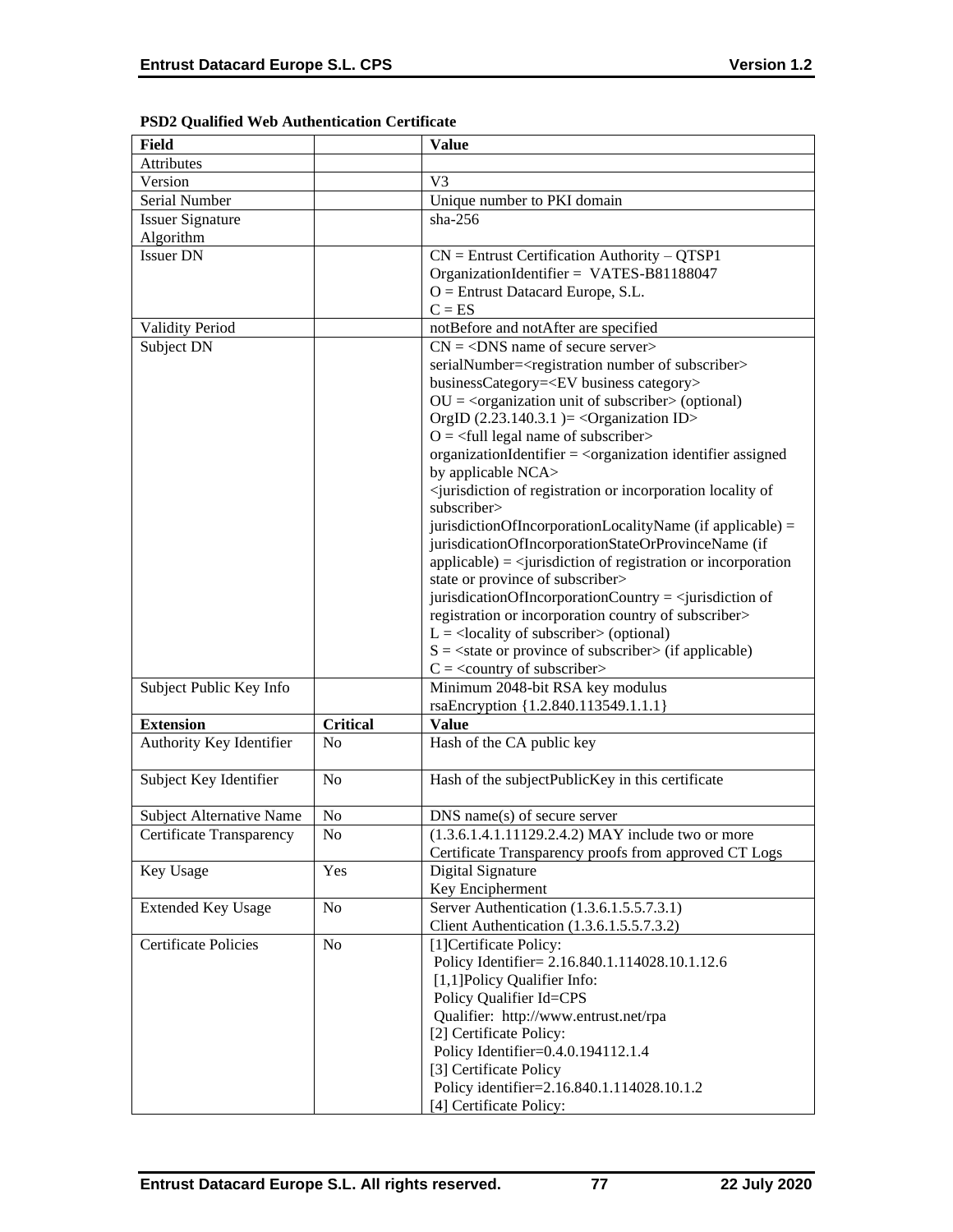|                                |                 | Policy Identifier=2.23.140.1.1                              |
|--------------------------------|-----------------|-------------------------------------------------------------|
|                                |                 | [5] Certificate Policy                                      |
|                                |                 | Policy Identifier=0.4.0.19495.3.1                           |
|                                |                 |                                                             |
| <b>Basic Constraints</b>       | N <sub>0</sub>  | Subject Type = End Entity                                   |
|                                |                 | Path Length Constraint = None                               |
| Authority Information          |                 | Access Method = $On$ -line Certificate Status Protocol      |
| Access                         |                 | (1.3.6.1.5.5.7.48.1)                                        |
|                                |                 | Alternative Name: URL=http://ocsp.entrust.net               |
|                                |                 | Access Method=Certification Authority Issuer<br>$\bullet$   |
|                                |                 | (1.3.6.1.5.5.7.48.2)                                        |
|                                |                 | Alternative Name: URL= http://aia.entrust.net/qtsp1-        |
|                                |                 | chain256.cer                                                |
| <b>CRL Distribution Points</b> | No              | uri: http://crl.entrust.net/qtsp1.crl                       |
|                                |                 |                                                             |
| cabfOrganizationIdentifier     | N <sub>o</sub>  | $2.23.140.3.1 =$ Organization ID encoded in compliance with |
|                                |                 | the CAB Forum EV SSL Guidelines                             |
| qcStatements                   | <b>Critical</b> | <b>Value</b>                                                |
| id-etsi-qcs-QcCompliance       | N <sub>o</sub>  | id-etsi-qcs-1 (0.4.0.1862.1.1)                              |
|                                |                 | esi4-qcStatement-1: Claim that the certificate is an EU     |
|                                |                 | Qualified Certificate in accordance with Regulation EU No   |
|                                |                 | 910/2014                                                    |
| id-etsi-qcs-QcType             | N <sub>o</sub>  | id-etsi-qcs-6 (0.4.0.1862.1.6)                              |
|                                |                 | esi4-qcStatement-6 : Type of certificate                    |
|                                |                 |                                                             |
|                                |                 | Id-etsi-qct-web (0.4.0.1862.1.6.3)                          |
|                                |                 | id-etsi-qcs-QcType $3$ = Certificate for website            |
|                                |                 | authentication as defined in Regulation EU No 910/2014      |
| id-etsi-qcs-QcPDS              | N <sub>o</sub>  | id-etsi-qcs-5 (0.4.0.1862.1.5)                              |
|                                |                 | URL= http://www.entrust.net/CPS                             |
|                                |                 | Language $=$ en                                             |
| id-etsi-psd2-qcStatement       | N <sub>o</sub>  | Id-etsi-psd2-qcStatement (0.4.0.19495.2)                    |
|                                |                 | $PSD2QcType ::= SEQUENCE$                                   |
|                                |                 | rolesOfPSP RolesOfPSP,                                      |
|                                |                 | nCAName NCAName,                                            |
|                                |                 | nCAId NCAId }                                               |